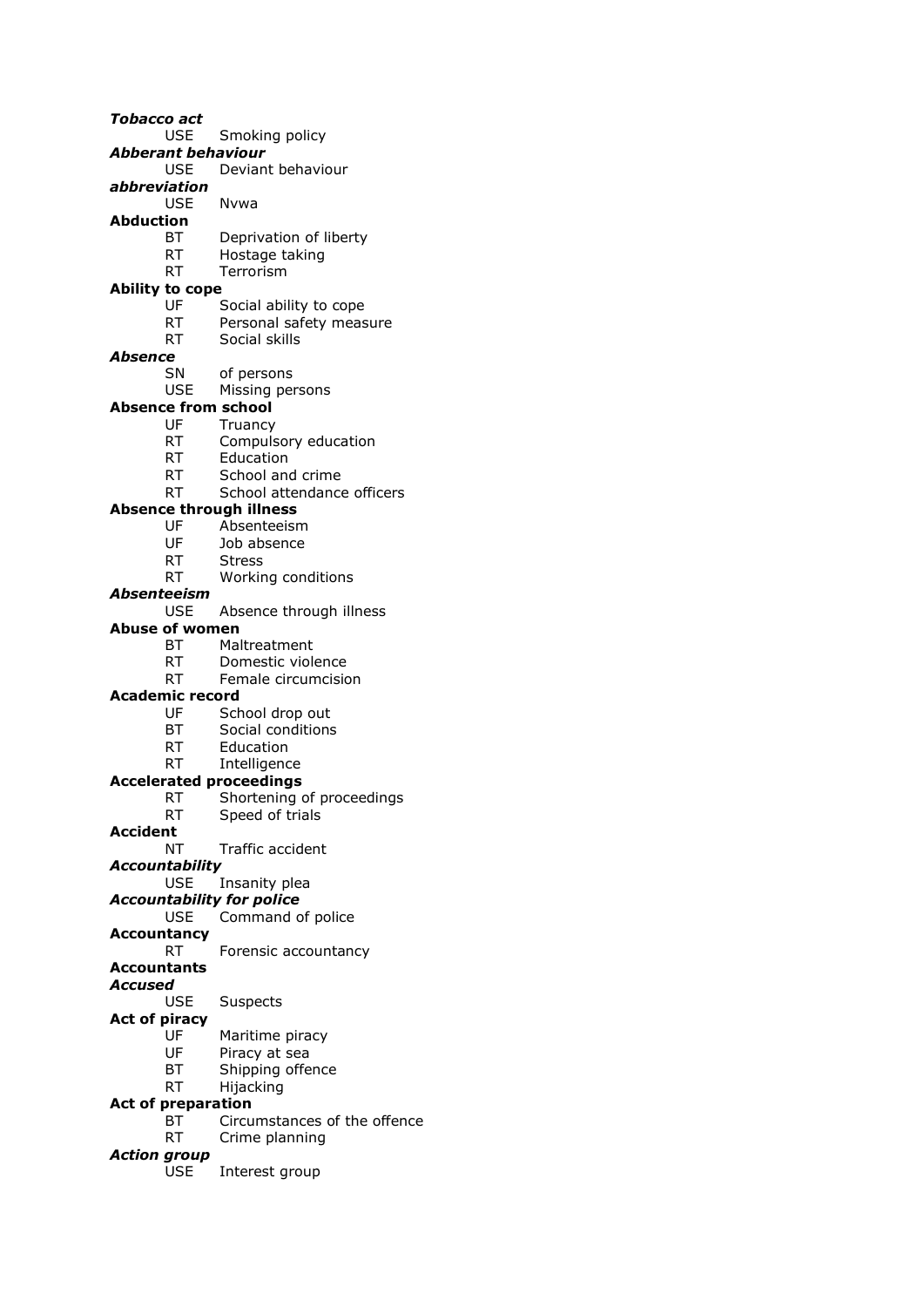#### **Action to claim damages**

- UF Collective action to claim damages
- RT Class action
- RT Collective action right
- RT Mass damage

## **Addiction**

- RT Alcohol consumption<br>RT Drug abuse
- Drug abuse
- RT Game of chance addiction

### *Addiction to medicine*

### USE Drug abuse

### **Addicts**

- NT Alcoholics
- NT Drug addicts

#### *Additional social welfare* USE Social welfare

### **Adhd**

- UF Attention deficit hyperactivity disorder
- RT Deviant behaviour
- RT Mental disorder

### **Adjudication order**

- UF Insolvency
- RT Business
- RT Civil administration ban
- RT Corporate body
- RT Infringement on creditors rights
- RT Trustees
- RT Verification

### **Administration**

- UF Complementary administration
- UF Horizontal administration
- **Administration of justice**
	- RT Criminal procedure
	- RT Electronic proceedings
	- RT Fair trial
	- RT Judicial settlement
	- RT Legal proceedings

### **Administration order**

- UF Guardianship
- BT Persons and family law
- RT Receivers

### RT Supervision of the administration

### **Administrative body**

NT Autonomous administrative body

- **Administrative burden**
	- RT Costs

### *Administrative case law*

USE Administrative judicial settlement

### *Administrative civil procedure*

USE Administrative procedural law

### **Administrative competence**

### RT Competency

### **Administrative corruption**

- UF Corruption by civil servants
- BT Corruption
- RT Police corruption
- **Administrative criminal law**
	- RT Administrative fine order
	- RT Administrative law/civil procedure
	- RT Criminal law
	- RT Governmental fine

### **Administrative damage compensation**

UF Disadvantage compensation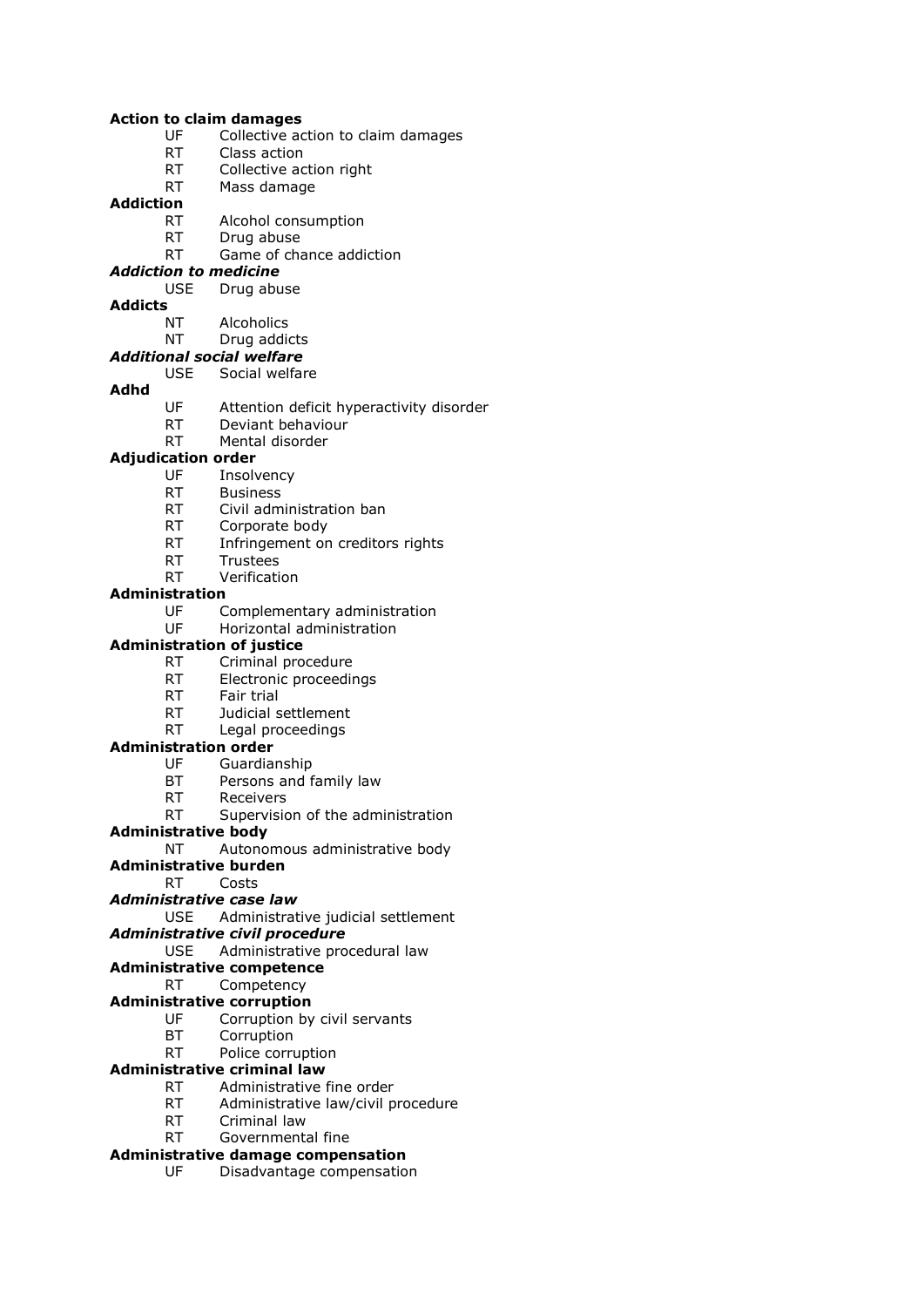- RT Compensation
- RT Unlawful act by government agency

### *Administrative fine*

USE Governmental fine

### **Administrative fine order**

- UF Administrative settlement
- BT Fine order<br>RT Administra
- Administrative criminal law

### **Administrative integrity**

- UF Bibob
- BT Integrity

### **Administrative judicial settlement**

- UF Administrative case law
- RT Judicial settlement
- RT Legal protection against government action

### **Administrative law**

- UF Governmental law
- BT Administrative law/civil procedure
- RT Gal
- RT Soft law

### *Administrative law enforcement*

USE Enforcement of adminstrative law

### **Administrative law/civil procedure**

- NT Administrative law
- NT Administrative procedural law
- RT Administrative criminal law
- **Administrative liability**
	- BT Liability
	- RT Civil administration ban

### **Administrative organization**

- BT Organization
- RT Retention duty

### **Administrative prevention**

- UF Local crime prevention
- UF Municipal crime prevention
- UF Regional prevention
- RT Integral security
- RT Prevention
- RT Safety house
- RT Urban policy

### **Administrative procedural law**

- UF Administrative civil procedure
- BT Administrative law/civil procedure
- RT Legal protection against government action

### **Administrative sanction**

- BT Enforcement of adminstrative law
- NT Governmental fine

### *Administrative settlement*

### USE Administrative fine order

### *Administrative traffic enforcement*

USE Law dealing with traffic offences

### *Administrative transparency act*

#### USE Disclosure of administration

### **Admissibility**

- UF Inadmissibility
- RT Decision to prosecute

### **Admission of aliens**

- BT Asylum policy
- BT Immigration
- RT Aliens policy
- RT Free movement of persons

### RT Visa

#### **Adolescent criminal law**

SN age range 16 to 23 years old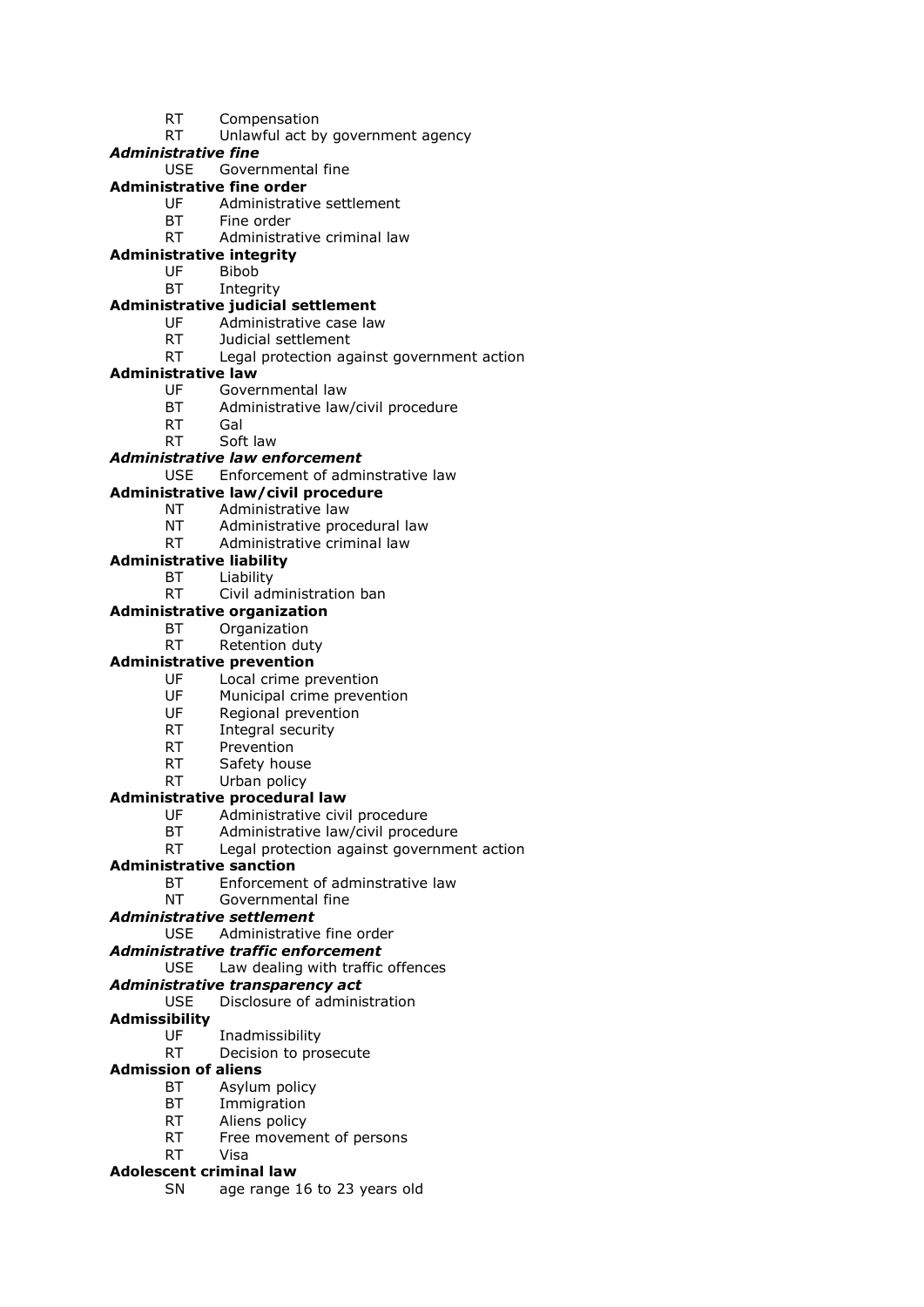- RT Criminal law RT Juvenile criminal law **Adolescents** SN 12 years and older BT Juveniles *Adoptees* USE Adoptive parents **Adoption** UF Intercountry adoption BT Family law BT Persons and family law NT Adoption of foreign children RT Illegal adoption **Adoption of foreign children** BT Adoption **Adoption study** BT Biological criminology **Adoptive parents** UF Adoptees BT Parents *Adr* SN abbriviation USE Alternative settlement of disputes **Adulthood** SN in a legal sense/age limit RT Minority **Adults** UF Young adults RT Mentoring adults **Advertisement** RT Telemarketing *Advertisement fraud* USE Unfair trading practice **Advising Advisory body Advisory body of the government** NT Council of state *Advisory council for the execution of punishment* USE Advisory council for the execution of punishment **Advisory council for the execution of punishment** UF Advisory council for the execution of punishment NT Supervisory committee RT Child protection RT Execution of punishment RT Prison inspectorate *Aeroplane* USE Aviation **Afghanistan** BT Asia **Afm** SN abbriviation UF Athority for the financial markets BT Inspectorate RT Insurance fraud RT Investment fraud RT Supervision on financial transactions **Africa** NT Algeria NT Egypt
	- NT Morocco
	- NT Nigeria
	- NT Rwanda
	- NT Somalia
		-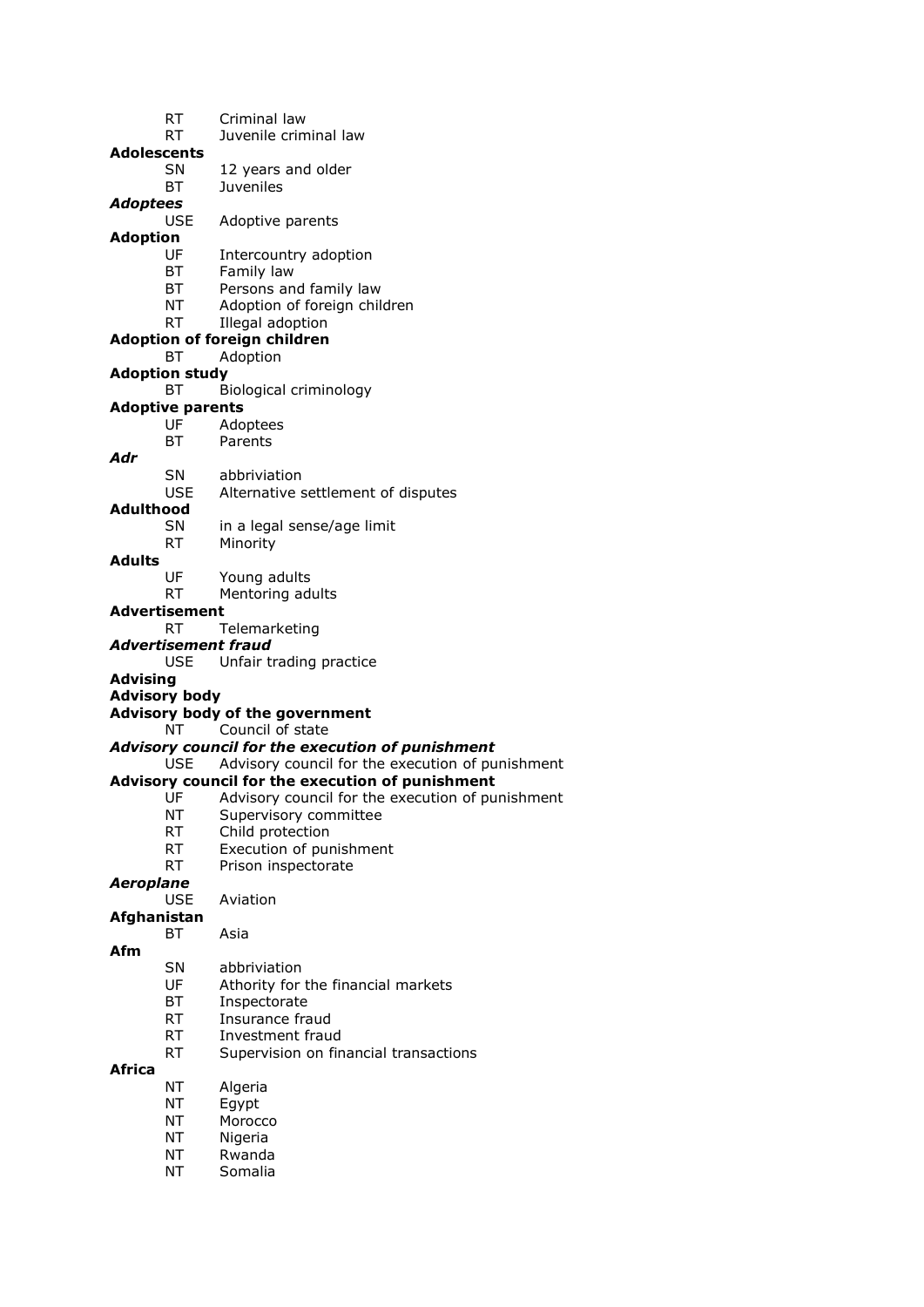**Africans**

BT Ethnic groups

**After-care**

#### RT After-care during rehabilitation after detention

### **After-care during rehabilitation after detention**

- BT Probation and after-care duties
- RT After-care<br>RT Assistance
- Assistance during rehabilitation after detention

**Age**

- RT Demography
- RT Juveniles
- RT Seniors

## **Age and crime**

- SN comparison
- RT Juvenile delinquency
- **Age investigation**
	- RT Identity investigation

#### *Aggravation of sentence* USE Change of sentence

- **Aggression**
	- RT Deviant behaviour
	- RT Violence
- *Agitation*
	- USE Fear of crime
- **Agreement**
	- UF General agreement<br>UF Skeleton agreement
	- Skeleton agreement
	- RT Binding agreement
	- RT Cancellation of a contract
	- RT Canvassing
	- RT Compliance
	- RT Convenant
	- RT European contract law
	- RT Model contract
	- RT Special agreement
	- RT Tenancy
		- RT Tender for a contract

#### *Agreement of Schengen*

- USE Schengen agreement *Agreement with criminal witness* USE Deal with a criminal **Agriculture**
	- UF Stock breeding
	- RT Hormone trafficking
	- RT Nvwa
- **Aids**
	- UF Hiv-virus
	- RT Medical care
- **Air pollution** BT Environmental crime
- **Airfield**
	- UF Airport
- *Airport*
	- USE Airfield
- **Airport police**
	- BT Military constabulary
		- RT Special police department
- **Airspace Airway law**
	- UF Aviation law RT Space law
- **Aivd**
	- SN abbriviation
		- UF Bvd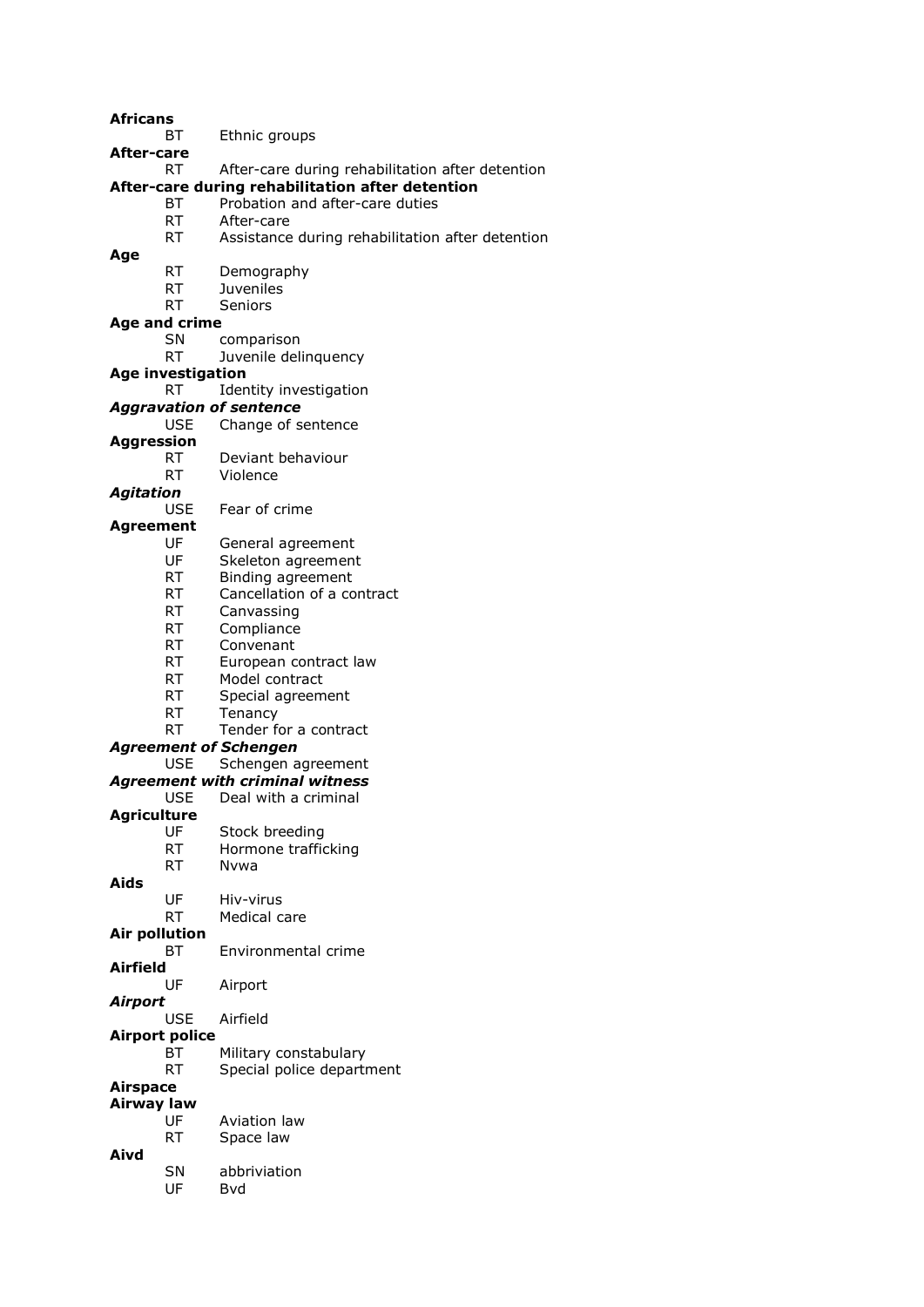| UF                                                   | Internal intelligence                |  |
|------------------------------------------------------|--------------------------------------|--|
| UF                                                   | Police intelligence service          |  |
| <b>BT</b>                                            | Intelligence service                 |  |
| Al qaeda                                             |                                      |  |
| ВT                                                   | Terrorist group                      |  |
| <b>Alarm system</b>                                  |                                      |  |
| <b>USE</b>                                           | Techno prevention                    |  |
| Albania                                              |                                      |  |
| ВT                                                   | Eastern Europe                       |  |
| <b>Alcohol and crime</b>                             |                                      |  |
| SN                                                   | alcohol as cause of crime            |  |
| RT                                                   | Driving while intoxicated            |  |
| <b>RT</b><br><b>Alcohol consumption</b>              | Night-life crime                     |  |
| UF                                                   | Alcoholism                           |  |
| RT                                                   | Addiction                            |  |
| RT                                                   | Alcoholics                           |  |
| <b>RT</b>                                            | Cad                                  |  |
| <b>Alcohol policy</b>                                |                                      |  |
| <b>RT</b>                                            | Government policy                    |  |
| <b>RT</b>                                            | Justice policy                       |  |
| <b>Alcohol testing</b>                               |                                      |  |
| ВT                                                   | Method of investigation              |  |
| NT                                                   | <b>Blood test</b>                    |  |
| NΤ                                                   | Breath analysis                      |  |
| RT                                                   | Driving while intoxicated            |  |
| <b>RT</b>                                            | Traffic enforcement by police        |  |
| <b>Alcoholics</b>                                    |                                      |  |
| BT                                                   | Addicts                              |  |
| RT<br>Alcoholism                                     | Alcohol consumption                  |  |
| <b>USE</b>                                           | Alcohol consumption                  |  |
| Alcolock                                             |                                      |  |
| USE                                                  | Breath analysis                      |  |
| <b>Aldermen</b>                                      |                                      |  |
| <b>RT</b>                                            | Local council                        |  |
| RT                                                   | Mayors                               |  |
| Alert                                                |                                      |  |
| SN                                                   | police or security service           |  |
| UF                                                   | NL-alert                             |  |
| RT                                                   | Incident room                        |  |
| RT                                                   | Reporting                            |  |
| RT<br><b>Alertness call</b>                          | Security                             |  |
| RT                                                   | Threat level                         |  |
| <b>Algeria</b>                                       |                                      |  |
| ВT                                                   | Africa                               |  |
| <b>Alienation</b>                                    |                                      |  |
| SN                                                   | criminology                          |  |
| USE                                                  | Estrangement                         |  |
| <b>Aliens</b>                                        |                                      |  |
| ΝT                                                   | Illegal aliens                       |  |
| NΤ                                                   | Third country nationals              |  |
| RT                                                   | Ethnic groups                        |  |
| RT                                                   | Residence of aliens                  |  |
| RT                                                   | Residence permit                     |  |
| RT                                                   | Undesirable alien declaration        |  |
| <b>Aliens act 2000</b><br><b>Aliens jurisdiction</b> |                                      |  |
| RT                                                   | Aliens section of the district court |  |
| RT                                                   | Judicial settlement                  |  |
| <b>Aliens office</b>                                 |                                      |  |
| UF                                                   | Aliens police                        |  |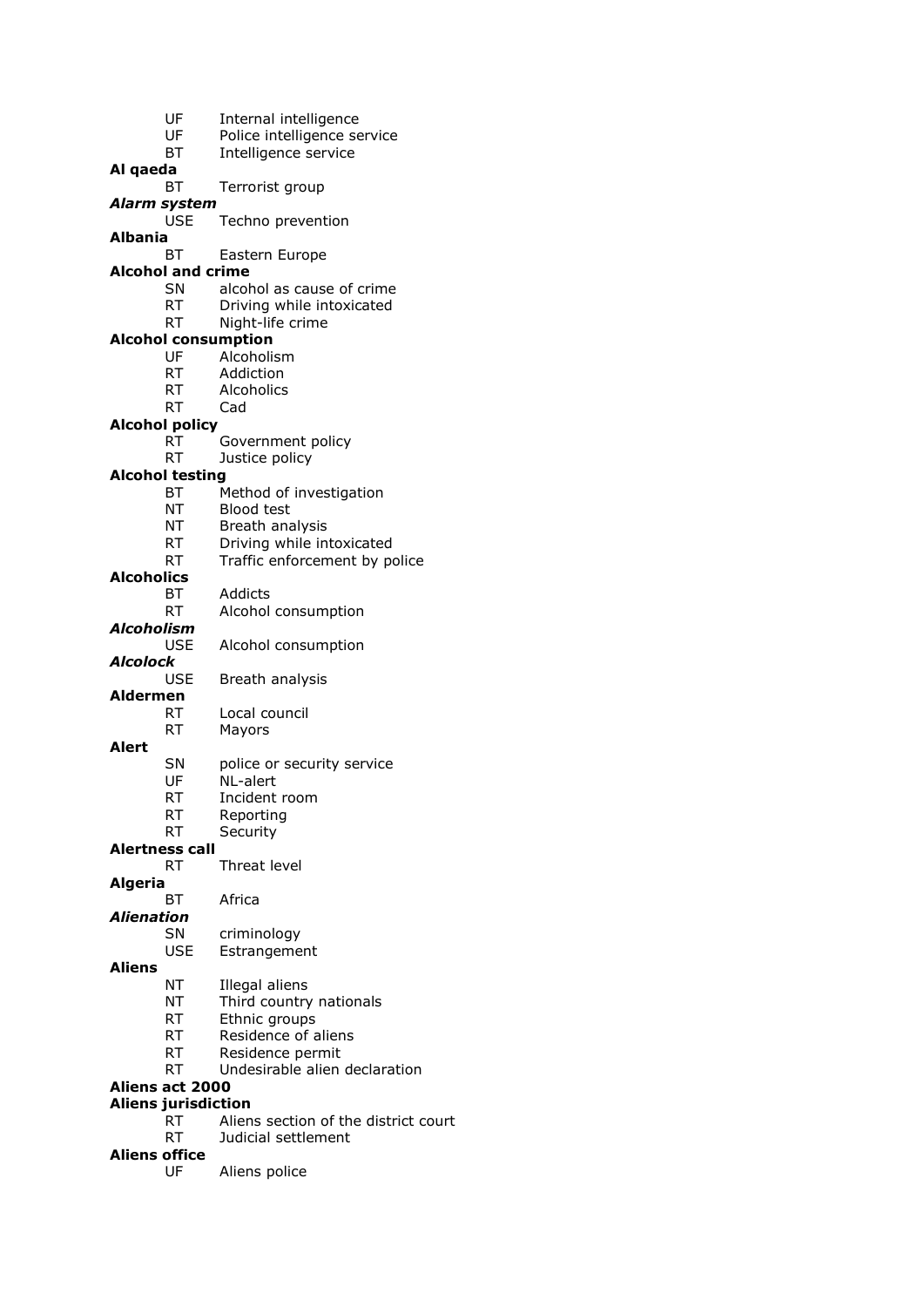- BT Special police department
- RT Aliens supervision

### *Aliens police*

USE Aliens office

### **Aliens policy**

- UF Immigration law
- UF Immigration policy<br>UF Migration policy
- Migration policy
- UF Refugee policy
- NT Repatriation of aliens RT Admission of aliens
- 
- RT Asylum policy
- RT Asylum seekers shelter RT Basic facility for immigrants
- 
- RT Expulsion<br>RT Family ret
- Family reunification
- RT Integration
- RT Justice policy
- RT Law to prevent misuse of social security
- RT Naturalization
- RT Policy on ethnic groups
- RT Procedure for issuing a residents permit

### **Aliens section of the district court**

- BT Court
- RT Aliens jurisdiction
- RT Procedure for issuing a residents permit

### **Aliens supervision**

- RT Aliens office
- RT Border check
- RT Illegal aliens
- RT Military constabulary
- RT Supervision

### **Alimoney**

- UF Liability of maintenance
- UF Living costs
- BT Family law
- BT Persons and family law
- RT Divorce

### **Alternative punishment**

- SN for adults
	- BT Community service
	- NT Driver course
	- NT Educational sanction
	- NT Forced rehabilitation programme for drug addicts
	- NT Job training
	- NT Punitive measure for persistent offenders
- NT Traffic safety course
- RT Community service order
- RT Non-punitive measure
- RT Punishment

### **Alternative sentencing**

- NT Attendance centre
- NT Correctional boot camps
- NT Daytime detention
- NT Electronic supervision
- NT Halfway house
- NT Intensive probation surveillance
- NT Shock incarceration
- RT Execution of punishment

### **Alternative settlement of disputes**

- UF Adr
- UF Extrajudicial dispute resolution
- BT Settlement of disputes
- NT Binding third party ruling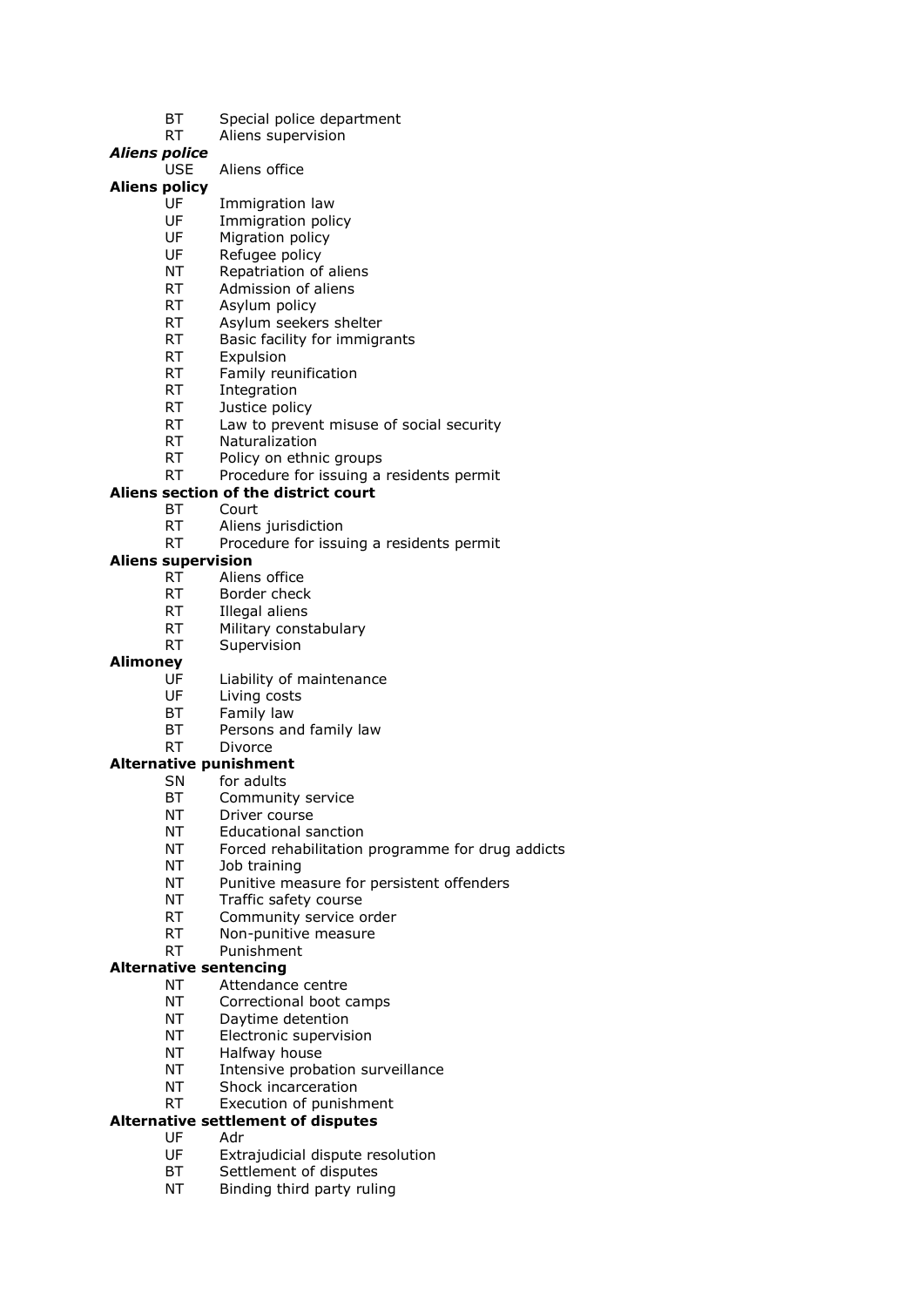- NT Conciliation
- NT Friendly settlement
- NT Negotiation

## **Alternative youth punishment**

- SN for minors
- BT Community service
- NT Day training<br>NT Educational I
- Educational project
- NT Halt-measure
- NT Intensive counselling
- NT Job project
- RT Diversion
- RT Judicial reaction to minor offences by children
- RT Juvenile measure
- RT Youth sanction

#### **Ambulant assistance**

BT Assistance

### **America**

- NT Central America
- NT North America
- NT South America

### **Amnesty**

RT Pardon

### *Analysis of criminal acts*

- USE Crime analysis
- **Animal abuse**
	- BT Maltreatment

## **Animal police**

- BT Special police department
- RT Animal protection society

#### **Animal protection society** RT Animal police

### **Animals**

- UF Domestic animals
- RT Ban on keeping animals
- RT Illegal animal and plants trade
- RT Police dog

#### **Annual report**

#### **Annulment**

- BT Persons and family law
- NT Divorce
- RT Marriage

### **Annulment of a judgement**

#### *Anonymous crime reporting*

## USE Anonymous reporting

*Anonymous informers*

#### USE Informers

- **Anonymous report of a crime**
	- BT Reporting a crime

#### **Anonymous reporting**

- UF Anonymous crime reporting
- BT Reporting
- RT Informers
- RT Registration centre

### **Anonymous suspects**

- BT Suspects
	- RT Identification requirement

## **Anonymous witnesses**

- BT Witnesses
	- RT Crown witnesses
- RT Witness protection

### **Antecedents**

BT Personal data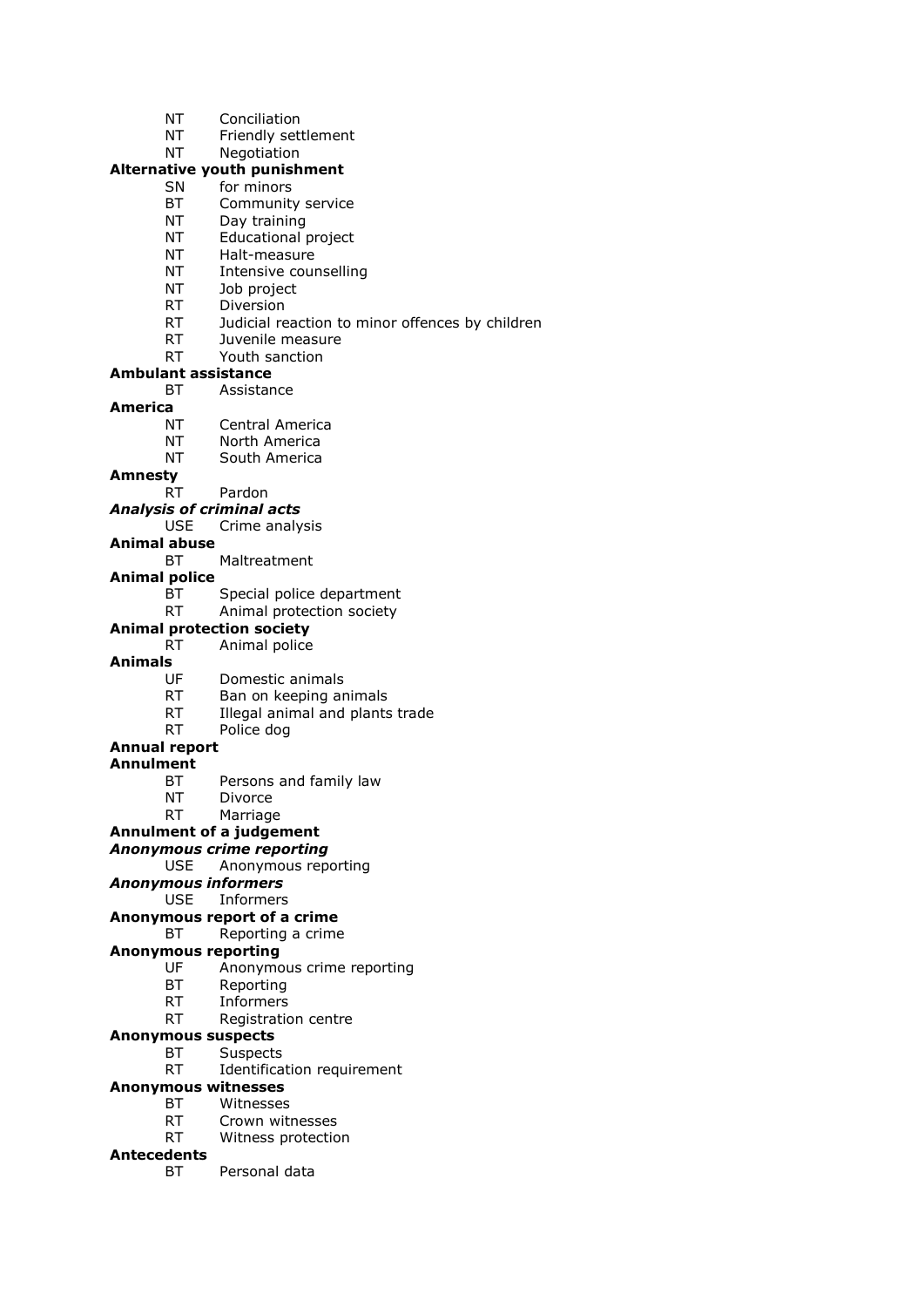|                    | RT                        | Certificate of good conduct                 |
|--------------------|---------------------------|---------------------------------------------|
|                    | RT                        | Judicial documentation                      |
| <b>Antilleans</b>  |                           |                                             |
|                    | ВT                        | Ethnic groups                               |
| <b>Antilles</b>    |                           |                                             |
|                    | UF                        | Lesser Antilles                             |
|                    | BT                        | Caribbean                                   |
|                    | NT                        | Dutch Caribbean islands                     |
|                    | NT                        | <b>Netherlands Antilles</b>                 |
|                    |                           | <b>Anti-pollution squad</b>                 |
|                    | UF                        | Field police                                |
|                    | BT                        | Special police department                   |
|                    | RT                        | Environmental policing                      |
|                    |                           | <b>Antisocial behaviour</b>                 |
|                    |                           | USE Deviant behaviour                       |
| <b>Appeal</b>      |                           |                                             |
|                    | USE                       | Lodge an appeal                             |
|                    | <b>Appeal proceedings</b> |                                             |
|                    |                           | Application centre for asylum seekers       |
|                    | USE                       | Ind                                         |
|                    |                           | <b>Apprehension for interrogation</b>       |
|                    | <b>USE</b>                | Police questioning                          |
| <b>Apprentices</b> |                           |                                             |
|                    | <b>USE</b>                | Pupils                                      |
|                    | <b>Aquisition fraud</b>   |                                             |
|                    | <b>USE</b>                | Unfair trading practice                     |
| Architecture       |                           |                                             |
| <b>Archive</b>     | USE                       | Environmental design                        |
|                    |                           |                                             |
|                    | BT                        | Documentary information service             |
|                    | <b>RT</b>                 | Retention duty                              |
| Argentina          | ВT                        | South America                               |
| Armament           |                           |                                             |
|                    | <b>SN</b>                 | of police officers                          |
|                    | <b>USE</b>                | Police equipment                            |
|                    | <b>Armed forces</b>       |                                             |
|                    | <b>USE</b>                | Defence                                     |
| Arms               |                           |                                             |
|                    | UF                        | Stabbing weapon                             |
|                    | UF                        | Taser                                       |
|                    | RT                        | Weapons and ammunition act                  |
| <b>Arrest</b>      |                           |                                             |
|                    | ВT                        | Juvenile detention                          |
|                    | BT                        | Youth sanction                              |
|                    | <b>RT</b>                 | Prison sentence                             |
| Arrest             |                           |                                             |
|                    | UF                        | In flagrante delicto                        |
|                    | UF                        | Stop and search                             |
|                    | BT                        | Coercive measure                            |
|                    | <b>RT</b>                 | Arrest warrant in the European Union        |
| Arrest squad       |                           |                                             |
|                    | UF                        | Police arrest team                          |
|                    | BT                        | Police team                                 |
|                    | <b>RT</b>                 | Special intervention unit                   |
|                    |                           | <b>Arrest warrant in the European Union</b> |
|                    | <b>SN</b>                 | in connection with extradition              |
|                    | UF                        | European arrest warrant                     |
|                    | <b>RT</b><br>RT.          | Arrest                                      |
|                    | <b>RT</b>                 | Extradition<br>Mutual legal assistance      |
| Arson              |                           |                                             |
|                    | ВT                        | Crime against the public security           |
|                    |                           |                                             |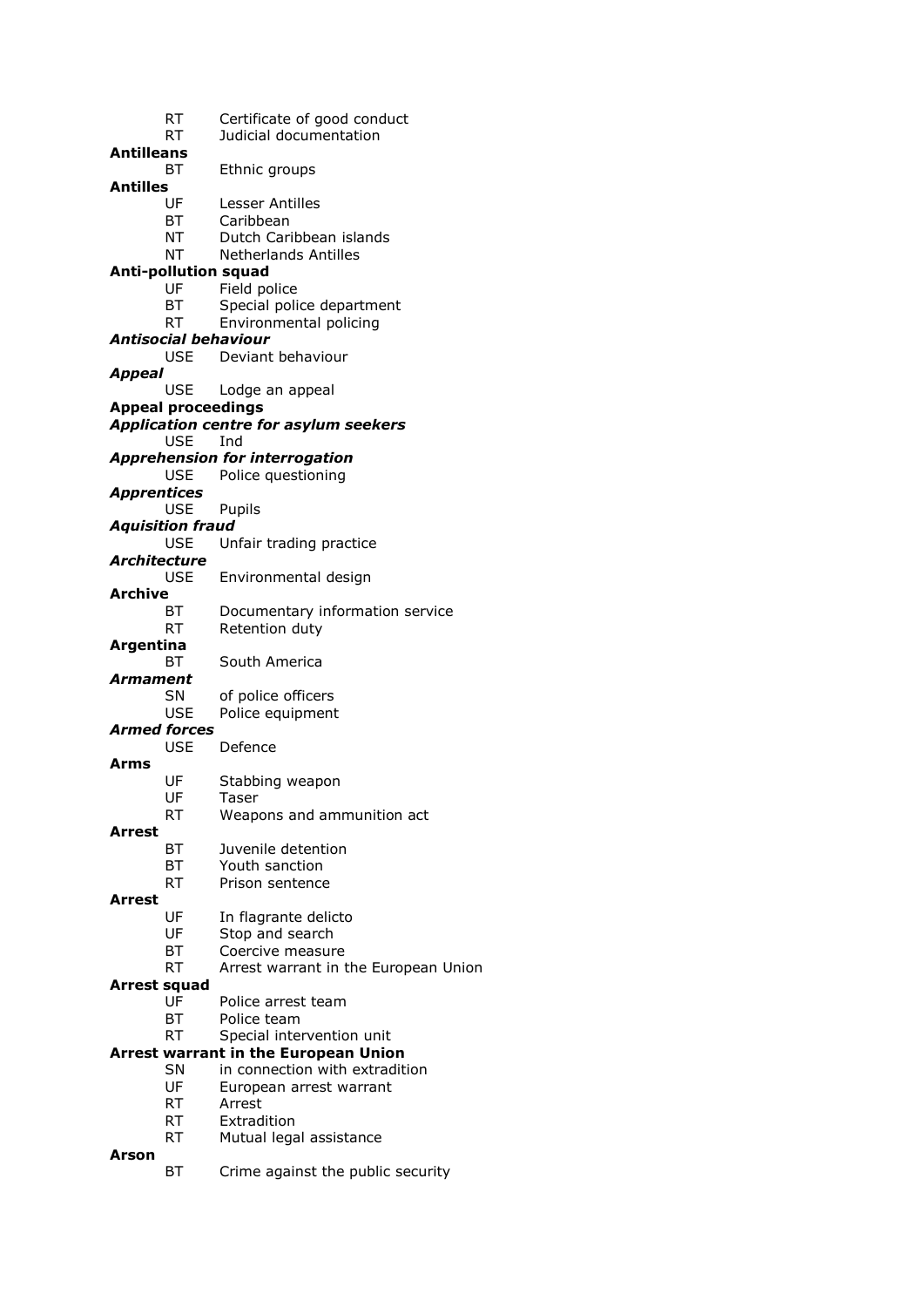- RT Pyromania
- RT Vandalism

### **Art**

- RT Cultural heritage
- RT Culture
- RT Music

**Art theft**

## BT Theft

## **Artificial intelligence**

- UF Robot
- NT Expert system
- NT Neural network

## **Aruba**

- BT Netherlands Antilles
- **Asia**
- 
- NT Afghanistan
	- NT Commonwealth of independent states
- NT Cyprus
- NT India
- NT Indonesia
- NT Japan
- NT Malaysia
- NT Middle East
- NT Nepal
- NT Pakistan
- NT Taiwan

### *Assassination*

USE Liquidation

### **Assault and battery**

- UF Fight
- BT Violent offence
- RT Disturbance of the peace

### *Assignment*

- SN of lawyers
- USE Funded legal aid

#### **Assistance**

- NT Ambulant assistance
- NT Intramural assistance
- RT Assistance during rehabilitation after detention
- RT Company first-aid
- RT Police assistance
- RT Social service
- RT Victim assistance
- RT Youth assistance

### *Assistance by police*

USE Police assistance

### **Assistance during rehabilitation after detention**

- BT Probation and after-care duties
- NT Employment-finding
- NT Rehabilitation assistance in prison
- RT After-care during rehabilitation after detention
- RT Assistance
- RT Early resettlement

#### **Assistant prosecutors**

BT Public prosecutors

#### **Assisted suicide**

- UF Incite to suicide
- RT Euthanasia
- RT Suicide

### **Association**

- BT Corporate body
- RT Foundation
- **Association agreement**
	- SN of the EU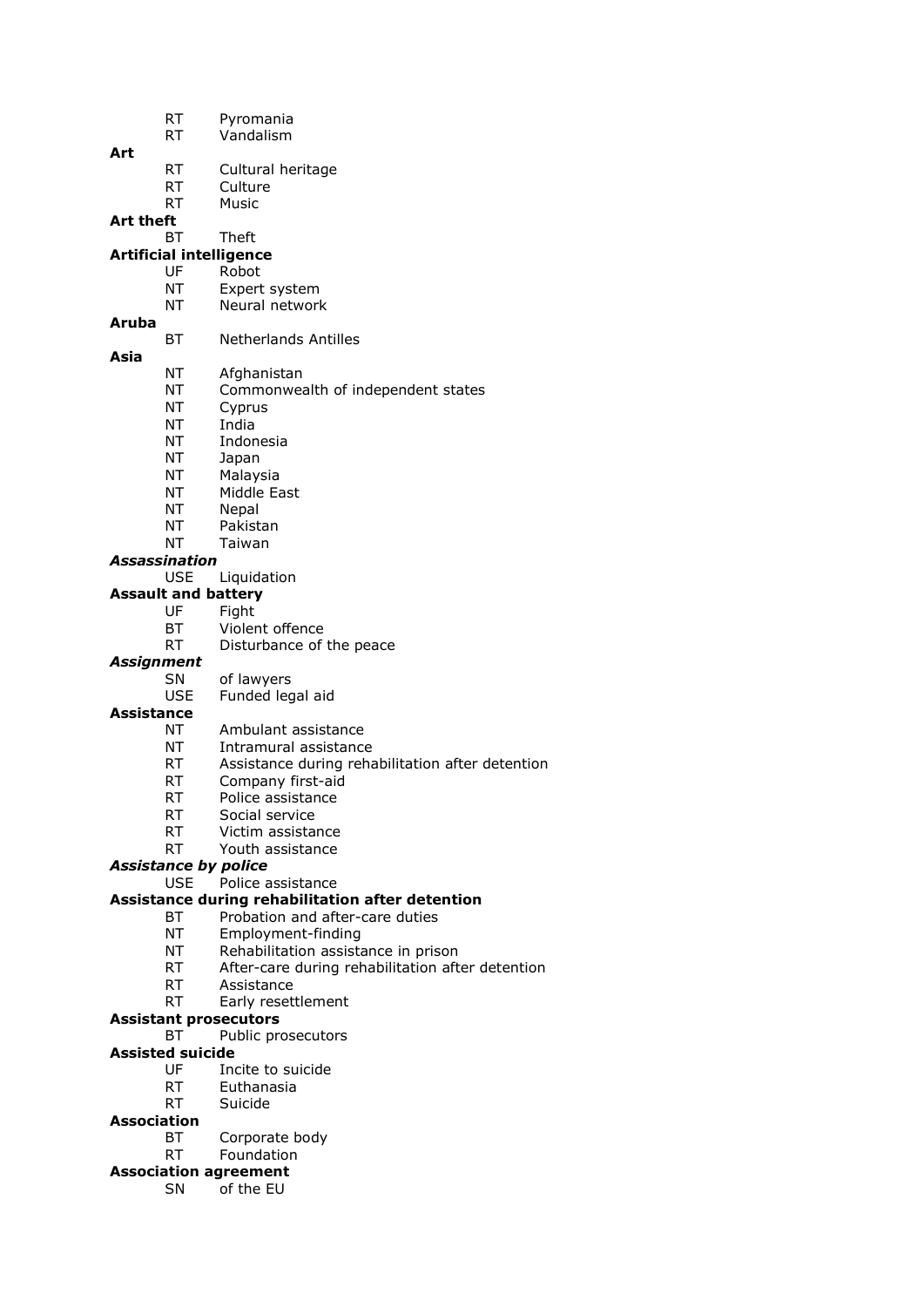- BT Treaty
- RT European union

### **Asylum**

### **Asylum policy**

- NT Admission of aliens
- NT Pardon-arrangement
- RT Aliens policy<br>RT Dublin requise
- Dublin regulation
- RT Easo
- RT European asylum law
- RT Justice policy

### **Asylum procedure**

- UF Border procedure
- BT Procedure for issuing a residents permit
- NT Residence permit asylum for indefinite time

#### **Asylum seekers**

- NT Minor asylum seekers
- NT Not admitted asylumseekers
- RT Ethnic groups
- RT Refugees

#### **Asylum seekers centre**

- UF Azc
	- UF Shelter for asylum seekers
	- RT Asylum seekers shelter

#### **Asylum seekers shelter**

- UF Sheltering of asylum seekers
- RT Aliens policy
- RT Asylum seekers centre
- RT Coa

#### *Athority for the financial markets*

USE Afm

### **Attack**

- UF Bomb attack
- BT Terrorism

#### *Attempted escape*

SN of suspects and prisoners

#### USE Escape

#### **Attendance centre**

- BT Alternative sentencing
- RT Halfway house
- RT Housing problems

#### *Attendance requirement*

USE Duty to appear

#### *Attention deficit hyperactivity disorder* USE Adhd

## **Attitude**

- RT Behaviour
- RT Relation

### *Attorneys*

USE Lawyers

### **Audio-visual media**

- NT Film
- NT Photography
- NT Video
- RT Data storage
- RT Media
- RT Multimedia RT Virtual reality

## **Audit**

RT Auditing

#### **Auditing**

- RT Audit
- **Australia**
	- BT Oceania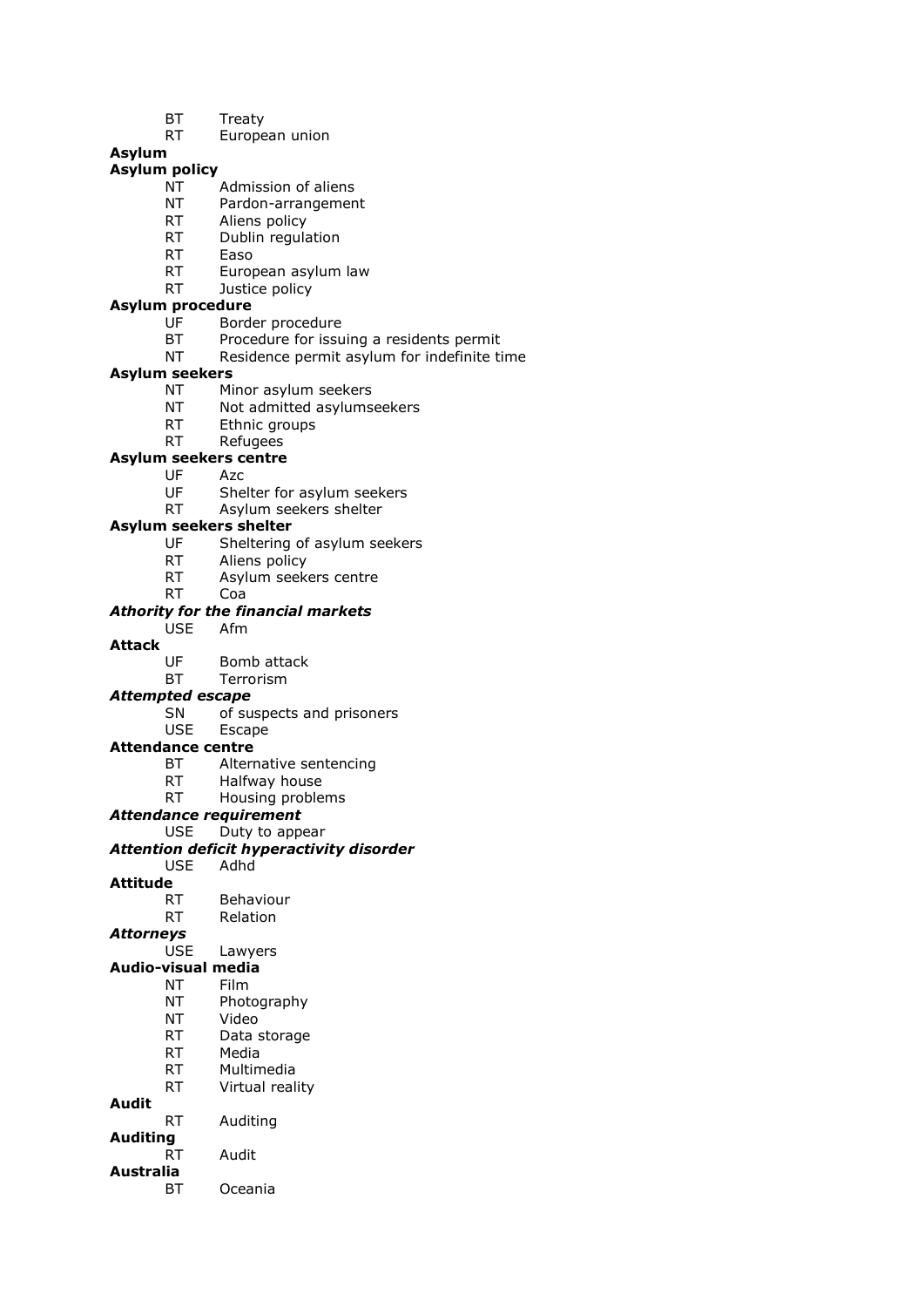| Austria                  |            |                                         |
|--------------------------|------------|-----------------------------------------|
|                          | ВT         | Western Europe                          |
|                          |            | <b>Authorisation for temporary stay</b> |
|                          | SN         | of foreign nationals                    |
|                          | UF         | Permit for temporary stay               |
|                          | BT         | Regular procedure                       |
|                          | RT         | Visa                                    |
|                          |            | <b>Authorised appeal parties</b>        |
|                          | USE.       | Interrested parties                     |
|                          |            | <b>Authority of a judgement</b>         |
|                          | <b>USE</b> | Final judgement                         |
|                          |            | <b>Authority of the judge</b>           |
|                          | <b>USE</b> | Competency of the judge                 |
|                          |            | <b>Authority personal data</b>          |
|                          | UF<br>UF   | Data protection authority               |
|                          |            | Privacy protection council              |
|                          | ВT<br>RT   | Inspectorate<br>Personal privacy        |
|                          | <b>RT</b>  | Protection of personal data             |
|                          | RT         | Registration of personal data           |
| Authorship               |            |                                         |
|                          | UF         | Quotation right                         |
|                          | UF         | Reproduction right                      |
|                          | ВT         | Intellectual property                   |
|                          | <b>NT</b>  | Moral rights                            |
|                          | NT         | Neighbouring rights                     |
|                          | NT         | Portrait rights                         |
|                          | RT         | Copyricht contract law                  |
|                          | RT         | Plagiarism                              |
|                          | RT         | Producers                               |
|                          | RT         | Software protection                     |
|                          |            | Autonomous administrative body          |
|                          | UF         | Zbo                                     |
|                          | BТ         | Administrative body                     |
| <b>Autopsy</b>           |            |                                         |
|                          | USE        | Medicolegal autopsy                     |
| Aviation                 |            |                                         |
|                          | UF         | Aeroplane                               |
|                          | UF         | Civil aviation                          |
| <b>Aviation law</b>      |            |                                         |
|                          | USE        | Airway law                              |
| Azc                      | SN         | abbreviation                            |
|                          | <b>USE</b> | Asylum seekers centre                   |
| Bail                     |            |                                         |
|                          | UF         | Financial guarantee                     |
|                          | ВT         | Special agreement                       |
|                          | RT         | Release                                 |
| <b>Bailiffs</b>          |            |                                         |
|                          | UF         | Ushers                                  |
| Ban on area              |            |                                         |
|                          | <b>USE</b> | Injunction                              |
| <b>Ban on censorship</b> |            |                                         |
|                          | <b>USE</b> | Freedom of speech                       |
|                          |            | Ban on entering a house                 |
|                          | ВT         | Restriction of freedom                  |
|                          | RT         | Domestic violence                       |
|                          | RT         | Injunction                              |
|                          |            | <b>Ban on keeping animals</b>           |
|                          | BT         | Restriction of freedom                  |
|                          | RT –       | Animals                                 |
|                          |            | <b>Ban on making contact</b>            |
|                          | <b>USE</b> | Injunction                              |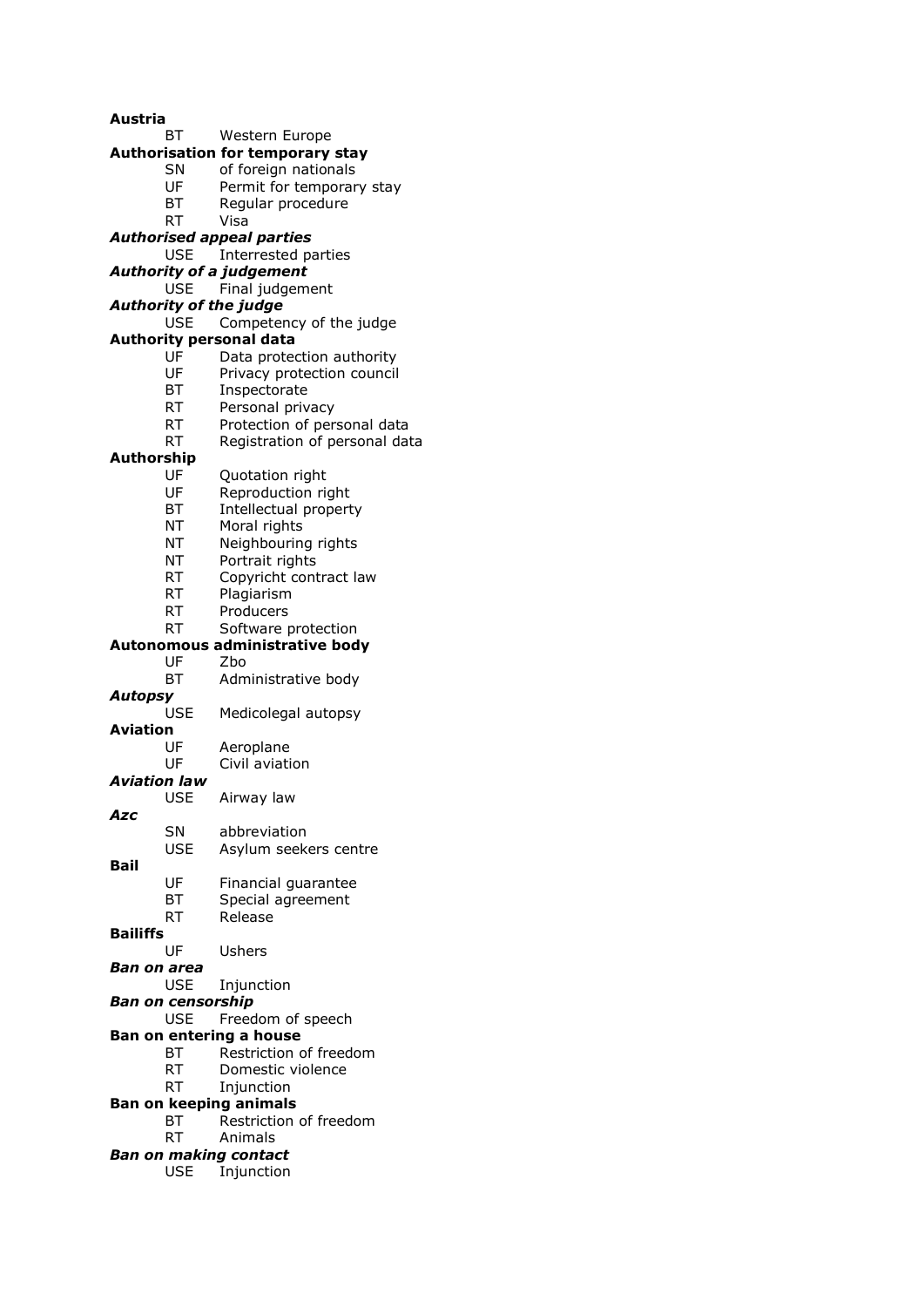*Ban on neighbourhood* USE Injunction **Ban on putting pressure** SN on suspects RT Interrogation method RT Interrogation of suspects *Ban on self-incrimination* Self-incrimination *Ban on slavery* SN 4 echr, 8 ivbpr, 4 uchr USE Exploitation *Ban on soliciting* USE Prostitution **Banishment** BT Punishment **Bank robbery** SN incl. money transport BT Robbery **Banking** UF Banks UF Credit institution RT Financial institution RT Reporting questionable financial transactions RT Supervision on financial transactions RT Underground banking *Banks* USE Banking **Bar association** RT Legal profession **Baseline measurement** RT Research method **Basic facility for immigrants** UF Bvv RT Aliens policy RT Registration system **Basic rights** SN incl. Constitution NT Freedom of speech NT Personal privacy<br>RT Human rights Human rights **Beggary** UF Vagabondage RT Homeless people **Behaviour** NT Delinquent behaviour NT Deviant behaviour NT Traffic behaviour RT Attitude **Behaviour intervention** UF Measure to influence behaviour RT Juvenile measure RT Parenting RT Secured youth care RT Youth welfare **Behaviour therapy** SN for prisoners BT Treatment

- **Belgium**
	- BT Western Europe

#### **Benchmarking**

- RT Effectiveness and efficiency
- RT Quality improvement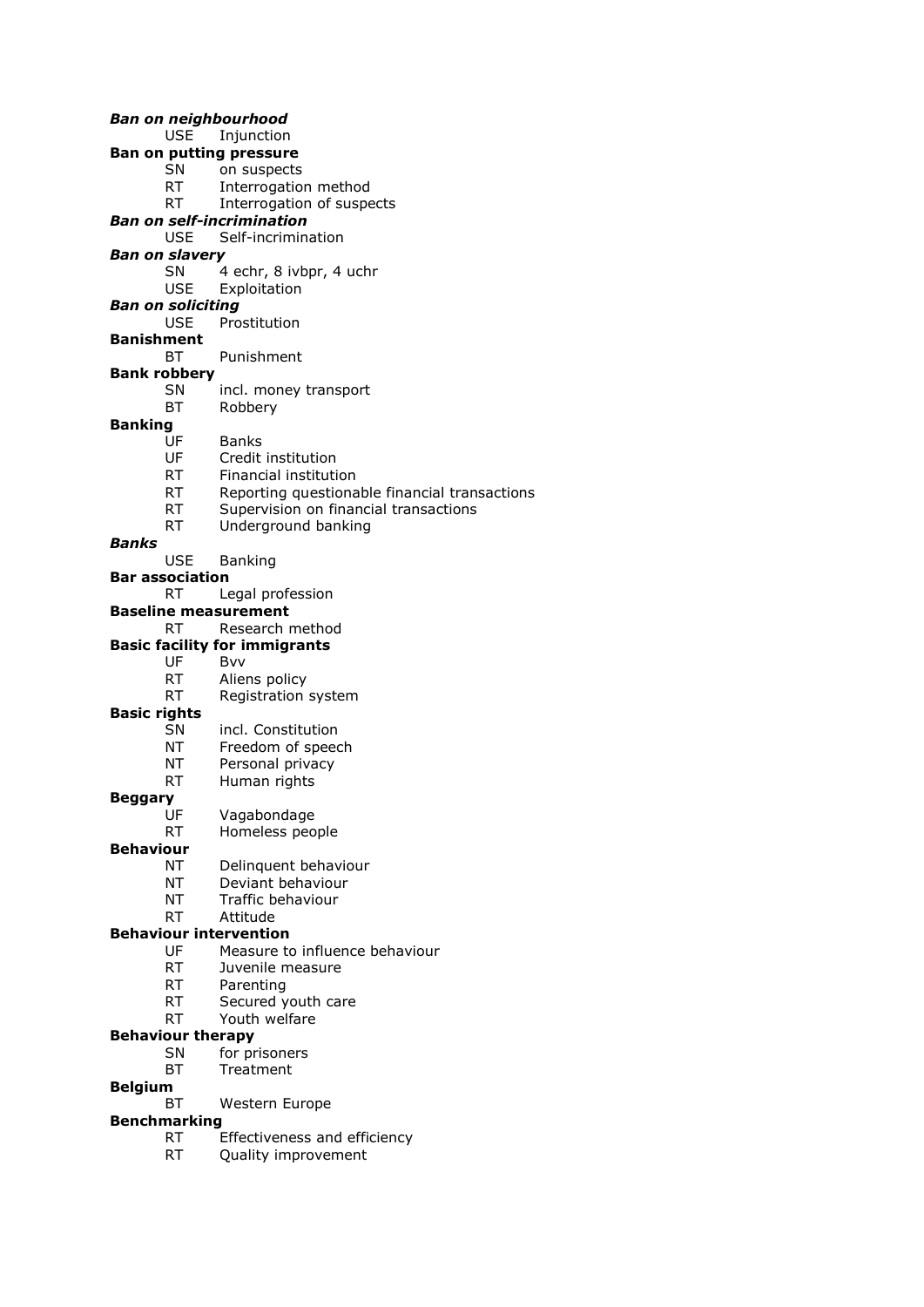| Bfi                  |                          |                                          |
|----------------------|--------------------------|------------------------------------------|
|                      | SN                       | abbreviation                             |
|                      | <b>USE</b>               | Bureau of financial investigation        |
|                      |                          |                                          |
| Bhv                  |                          |                                          |
|                      | SN                       | abbreviation                             |
|                      | USE                      | Company first-aid                        |
| Bibob                |                          |                                          |
|                      | SN                       | abbreviation                             |
|                      |                          |                                          |
|                      | USE                      | Administrative integrity                 |
| <b>Bicycle theft</b> |                          |                                          |
|                      | BТ                       | <b>Theft</b>                             |
| Big data             |                          |                                          |
|                      | RT                       | Data mining                              |
|                      |                          |                                          |
| Bigamy               |                          |                                          |
|                      | UF                       | Polygamy                                 |
|                      | <b>RT</b>                | Marriage                                 |
| Biker gang           |                          |                                          |
|                      | UF                       | Criminal biker gang                      |
|                      |                          |                                          |
|                      | BT                       | Gang formation                           |
|                      | <b>RT</b>                | Organized crime                          |
|                      | <b>Binding agreement</b> |                                          |
|                      | UF                       | Binding contract                         |
|                      | RT                       | Agreement                                |
|                      | RT                       |                                          |
|                      |                          | Compliance                               |
|                      | <b>Binding contract</b>  |                                          |
|                      | <b>USE</b>               | Binding agreement                        |
|                      |                          | <b>Binding third party ruling</b>        |
|                      | BT                       | Alternative settlement of disputes       |
|                      |                          | Binding-over order to keep the peace     |
|                      |                          |                                          |
|                      | BT                       | Court order                              |
|                      | <b>RT</b>                | Maintaining public order                 |
| Bingo                |                          |                                          |
|                      |                          |                                          |
|                      |                          |                                          |
|                      | <b>Bioengineering</b>    |                                          |
|                      | UF                       | Bio-medical science                      |
|                      | <b>NT</b>                | Genetic manipulation                     |
|                      | <b>RT</b>                | Medicine                                 |
|                      | RT                       | Sexual reproduction                      |
|                      | RT L                     |                                          |
|                      |                          | Technological development                |
|                      |                          | <b>Biological criminology</b>            |
|                      | UF                       | Criminal anthropology                    |
|                      | UF                       | Criminal biology                         |
|                      | ВT                       | Criminological theory                    |
|                      | NΤ                       | Adoption study                           |
|                      |                          |                                          |
|                      | NΤ                       | Heredity                                 |
|                      | RT                       | Delinquent behaviour                     |
|                      |                          | Biological parenthood                    |
|                      | <b>USE</b>               | Parenthood                               |
|                      | Bio-medical science      |                                          |
|                      | <b>USE</b>               | Bioengineering                           |
|                      |                          |                                          |
| Biometrics           |                          |                                          |
|                      | NΤ                       | Dactylography                            |
|                      | RT                       | Criminalistics                           |
|                      |                          | <b>Bio-social criminology</b>            |
|                      | ВT                       | Criminological theory                    |
|                      | RT                       |                                          |
|                      |                          | Delinquent behaviour                     |
|                      | Birth number             |                                          |
|                      | <b>USE</b>               | Domestic circumstances                   |
| Bitcoins             |                          |                                          |
|                      | USE                      | Digital method of payment                |
| Bjz                  |                          |                                          |
|                      |                          |                                          |
|                      | SN                       | abbreviation                             |
|                      | UF<br>RT                 | Bureau of youth welfare<br>Youth welfare |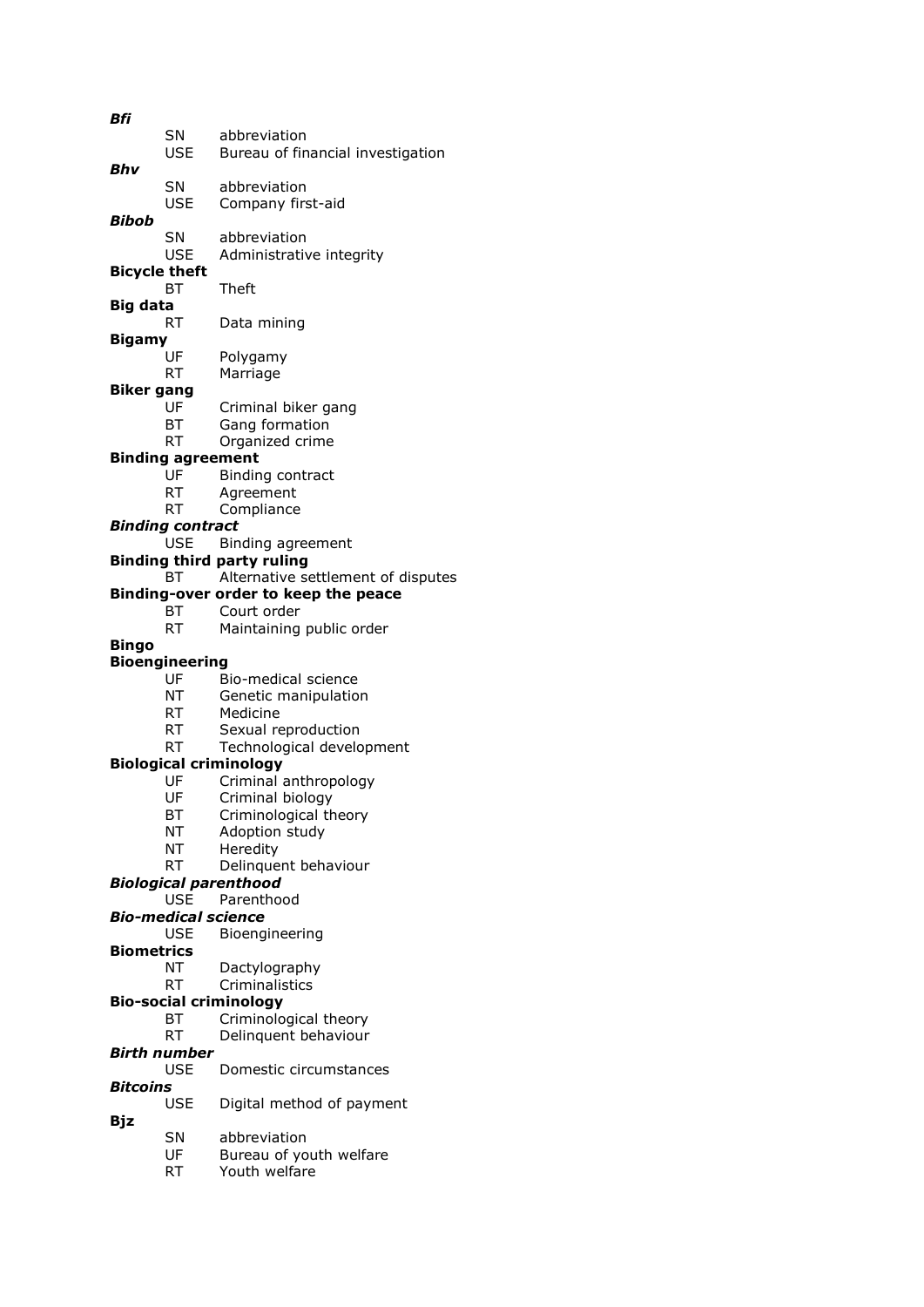|                      | <b>Black market</b>                  |                                           |
|----------------------|--------------------------------------|-------------------------------------------|
|                      | USE.                                 | Informal economy                          |
| Blackmail            |                                      |                                           |
|                      | <b>USE</b>                           | Extortion                                 |
| Blackmailing         |                                      |                                           |
|                      | <b>USE</b>                           | Extortion                                 |
| Blasphemy            |                                      |                                           |
|                      | ВT                                   | Crime against religion                    |
|                      | ВT                                   | Defamation                                |
|                      |                                      |                                           |
|                      |                                      | <b>Blockchain technology</b>              |
|                      | <b>RT</b>                            | Data bank                                 |
|                      | RT                                   | Data management                           |
|                      | <b>RT</b>                            | Internet                                  |
|                      | RT                                   | Technological development                 |
|                      |                                      | <b>Blocking information</b>               |
|                      | <b>USE</b>                           | Gathering information                     |
| Blood feud           |                                      |                                           |
|                      | <b>USE</b>                           | Honour related violence                   |
| Blood test           |                                      |                                           |
|                      | BT                                   | Alcohol testing                           |
|                      | ВT                                   | Criminalistics                            |
|                      |                                      | <b>Board of commissioners</b>             |
|                      | RT.                                  | Corporate body                            |
|                      |                                      |                                           |
|                      | RT                                   | Supervision                               |
| Bod                  |                                      |                                           |
|                      | <b>SN</b>                            | abbreviation                              |
|                      | <b>USE</b>                           | Special investigation department          |
| <b>Bodily injury</b> |                                      |                                           |
|                      | UF                                   | Personal damage                           |
|                      | BТ                                   | Immaterial damage                         |
| <b>Body search</b>   |                                      |                                           |
|                      | BТ                                   | Coercive measure                          |
| Bomb attack          |                                      |                                           |
|                      | <b>USE</b>                           | Attack                                    |
| bomb scare           |                                      |                                           |
|                      | <b>USE</b>                           | Threat                                    |
| <b>Bonaire</b>       |                                      |                                           |
|                      | BТ                                   | <b>Netherlands Antilles</b>               |
|                      | <b>Booking a suspect</b>             |                                           |
|                      | <b>USE</b>                           | Police report                             |
|                      |                                      |                                           |
| Boot camp            |                                      |                                           |
|                      | USE                                  | Shock incarceration                       |
| Booty                |                                      |                                           |
|                      | <b>USE</b>                           | Stolen goods                              |
| <b>Bopz</b>          |                                      |                                           |
|                      | SN                                   | abbreviation                              |
|                      | UF                                   | Insanity law                              |
|                      | UF                                   | Special admission to psychiatric hospital |
|                      | <b>RT</b>                            | Placement in a psychiatric hospital       |
|                      | <b>Border check</b>                  |                                           |
|                      | <b>SN</b>                            | incl. guarding                            |
|                      | ВT                                   | Method of investigation                   |
|                      | RT                                   | Aliens supervision                        |
|                      | <b>RT</b>                            | Customs                                   |
|                      | <b>RT</b>                            | Frontex                                   |
|                      | <b>RT</b>                            | Military constabulary                     |
|                      | RT                                   | Schengen agreement                        |
|                      | RT                                   | Sis                                       |
|                      |                                      |                                           |
|                      | <b>Border procedure</b><br><b>SN</b> |                                           |
|                      |                                      | for asylum seekers                        |
|                      | USE                                  | Asylum procedure                          |
| <b>Boys</b>          |                                      |                                           |
|                      | BТ                                   | Juveniles                                 |
|                      | BT                                   | Men                                       |
|                      |                                      |                                           |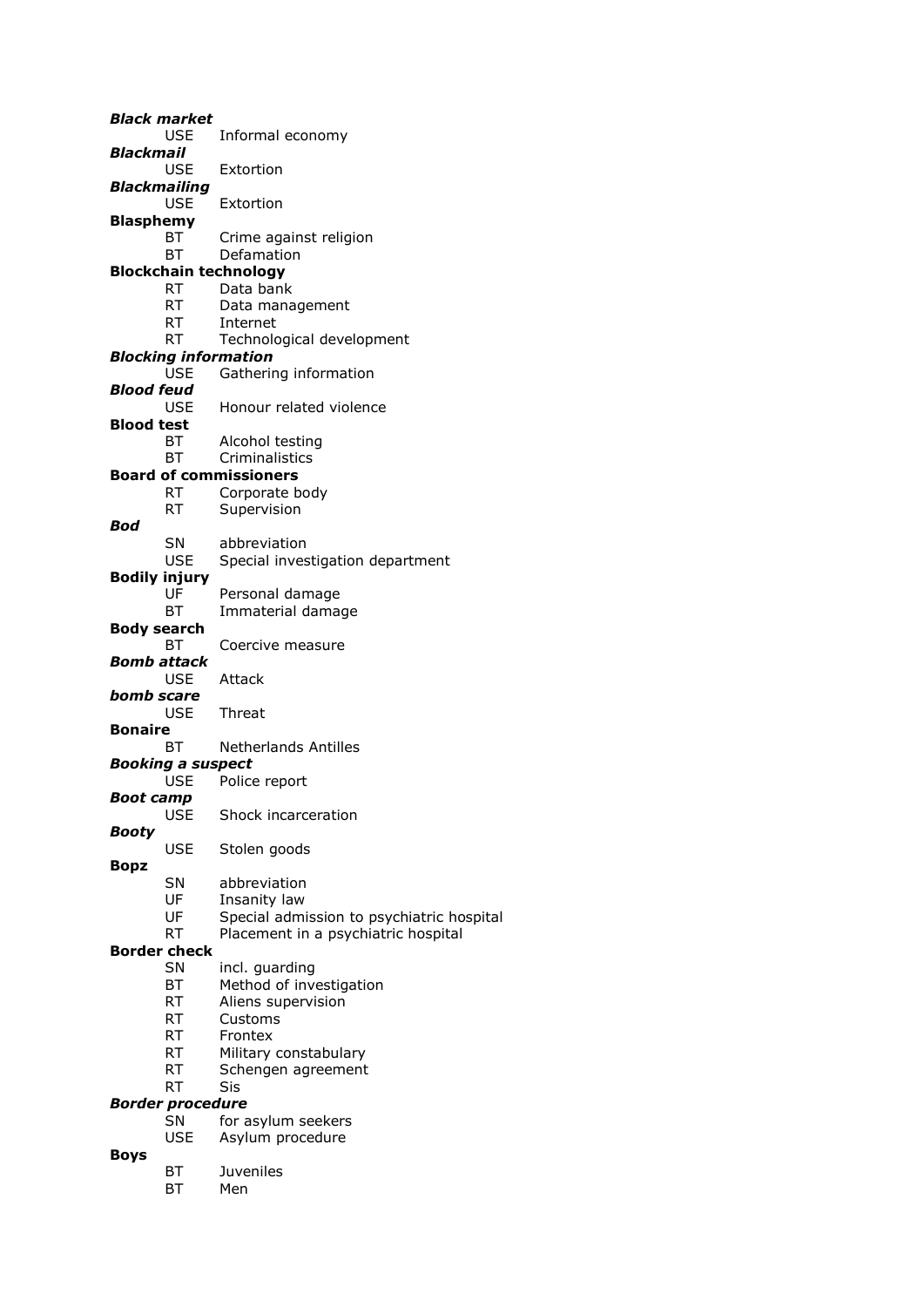**Boys prostitution** BT Juvenile prostitution *Brain drain* USE Knowledge migration *Brain research* USE Neurology *Breaking and entering* USE Burglary **Breath analysis** UF Alcolock UF Breath test BT Alcohol testing BT Criminalistics *Breath test* USE Breath analysis *Bribery* USE Corruption *Bribes* USE Corruption **Bringing sub judice** RT Regulation pressure *Brothel keepers* USE Keepers of brothels **Brp** SN abbreviation UF Civil registry UF Local registry of personal data UF Municipal registry of personal data UF Residence register RT Register office RT Registration of personal data RT Registration system **Budget** UF National budget **Budgeting** RT Cost price research **Building industry** RT Immovable property **Bulgaria** BT Eastern Europe **Bullying** RT Maltreatment RT School and crime **Burden of proof Bureau for deprivation of criminal assets** UF Prosecution service criminal assets deprivation bureau RT Dispossession of crime profits **Bureau of financial investigation** UF Bfi BT Special police department RT Dispossession of crime profits RT Forensic accountancy RT Money laundering RT Profits of crime RT Sfo *Bureau of youth welfare* USE Bjz **Burglary** UF Breaking and entering UF Housebreaking BT Theft NT Corporate burglary

- *Burn out*
	- USE Stress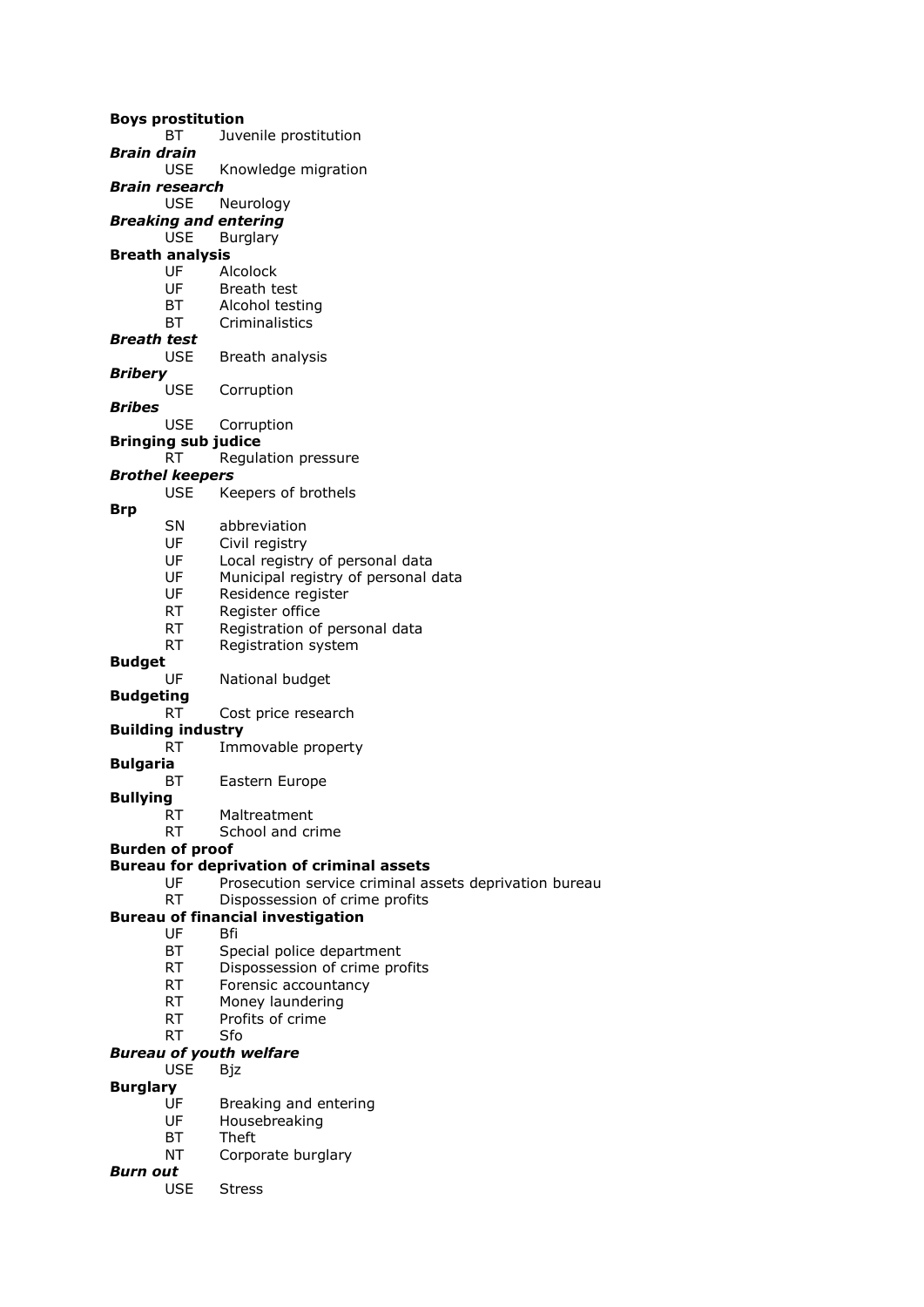#### *Bushfire*

- USE Fire
- **Business**
	- RT Adjudication order
	- RT Company
	- RT Corporate body
	- RT Employers<br>RT Investment
	- Investment
	- RT Theft by employees

### *Business acquisition*

### USE Takeover of a company

- **Business crime**
	- UF Company crime
	- RT Economic crime
	- RT Legal entity fraud
	- RT White-collar crime

#### *Business law*

- USE Law of property
- **Business organization**

#### UF Statutory industrial organization

### **Business process**

- RT Continuation plan
- RT Planning and control
- **Bv**
- SN abbreviation
- BT Corporate body

#### *Bvd*

SN abbreviation USE Aivd

#### *Bvv*

- SN abbreviation
- USE Basic facility for immigrants

### **Bye-law**

- NT Local acts
- RT Regulation

### *Bye-laws of the local government*

- USE Local acts
- **Bz**
- SN abbreviation<br>UF Ministry of Fo
- Ministry of Foreign Affairs
- BT National government
- RT Foreign development

#### **Cad**

- SN abbreviation
	- UF Health centre for alcohol and drug addicts
	- RT Alcohol consumption
	- RT Drug abuse
- RT Game of chance addiction

## **Calamity**

- NT Disaster
- NT Incident
- RT Crisis
- RT Nctv

## *Camping*

USE Recreation

#### **Canada**

- BT North America
- **Cancellation of a contract**
	- RT Agreement

## **Canvassing**

- RT Agreement
- RT Cooling-down period
- RT Deal
- RT Unfair trading practice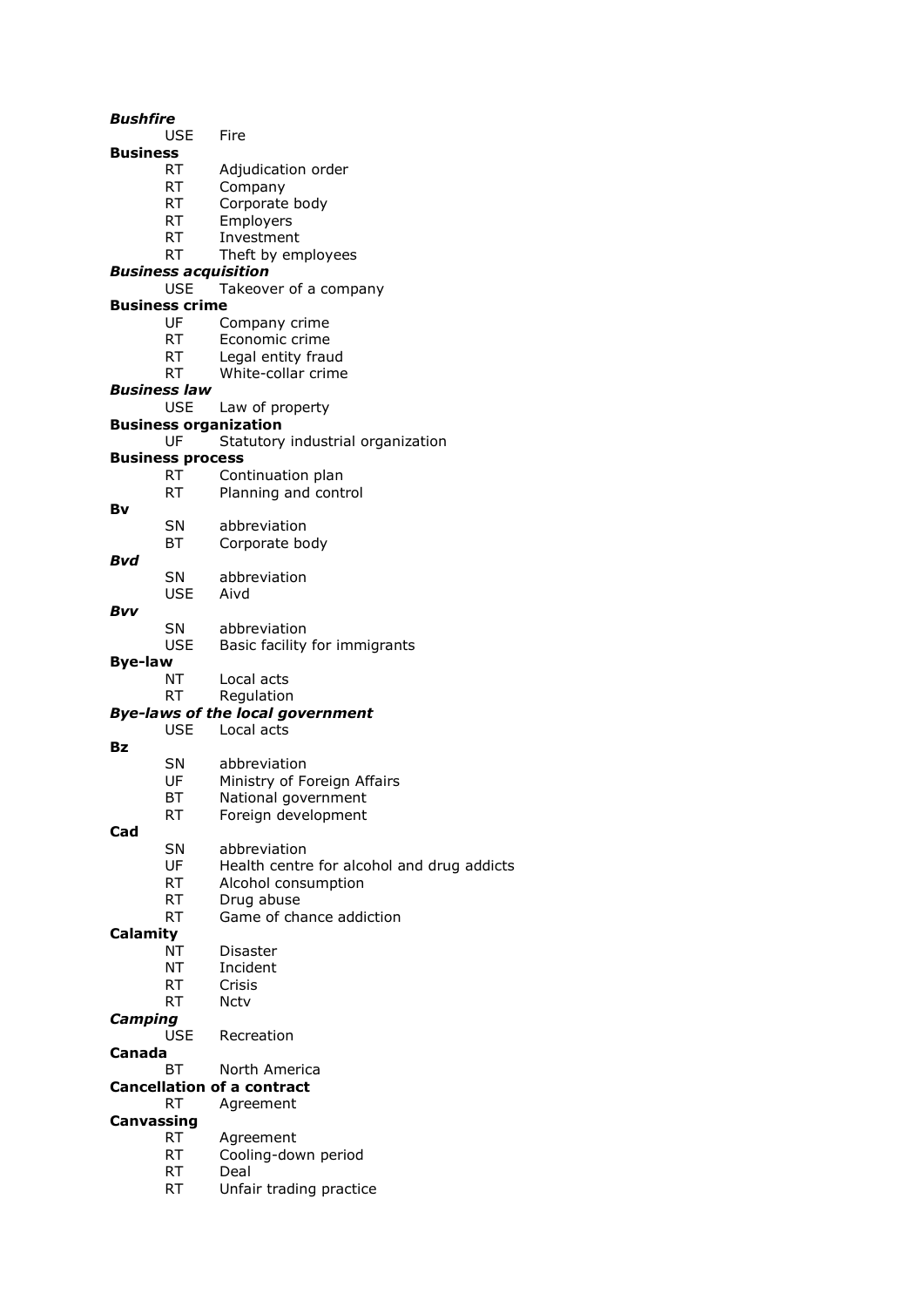**Capital Car theft** SN incl. motorcycle theft UF Theft of a car BT Theft *Care for the elderly* USE Care services *Care for the sick* USE Medical care **Care services** UF Care for the elderly RT Health care RT Youth welfare **Career** RT Career course **Career course** UF Career development BT Personnel matters RT Career *Career development* USE Career course **Career guidance** UF Job rotation BT Personnel matters *Carelessness* USE Negligence **Caretakers** BT Supervisors **Caribbean** BT Central America NT Antilles **Case file** RT Case record **Case management** BT Management **Case record** RT Case file RT Serving documents **Caseload** UF Workload RT Pressure of work **Casino** UF Gambling casino RT Gaming hall **Casino game** BT Game of chance RT Holland Casino **Cassation** UF Leap-frogging appeal to the Supreme Court BT Legal remedy RT Supreme court **Catering industry** RT Coffee shop RT Night-life crime *Cell-sharing* USE Group cell **Central America** BT America NT Caribbean *Central bureau of investigation of telecomunication* USE Ciot *Central criminal investigation unit* USE National criminal investigation unit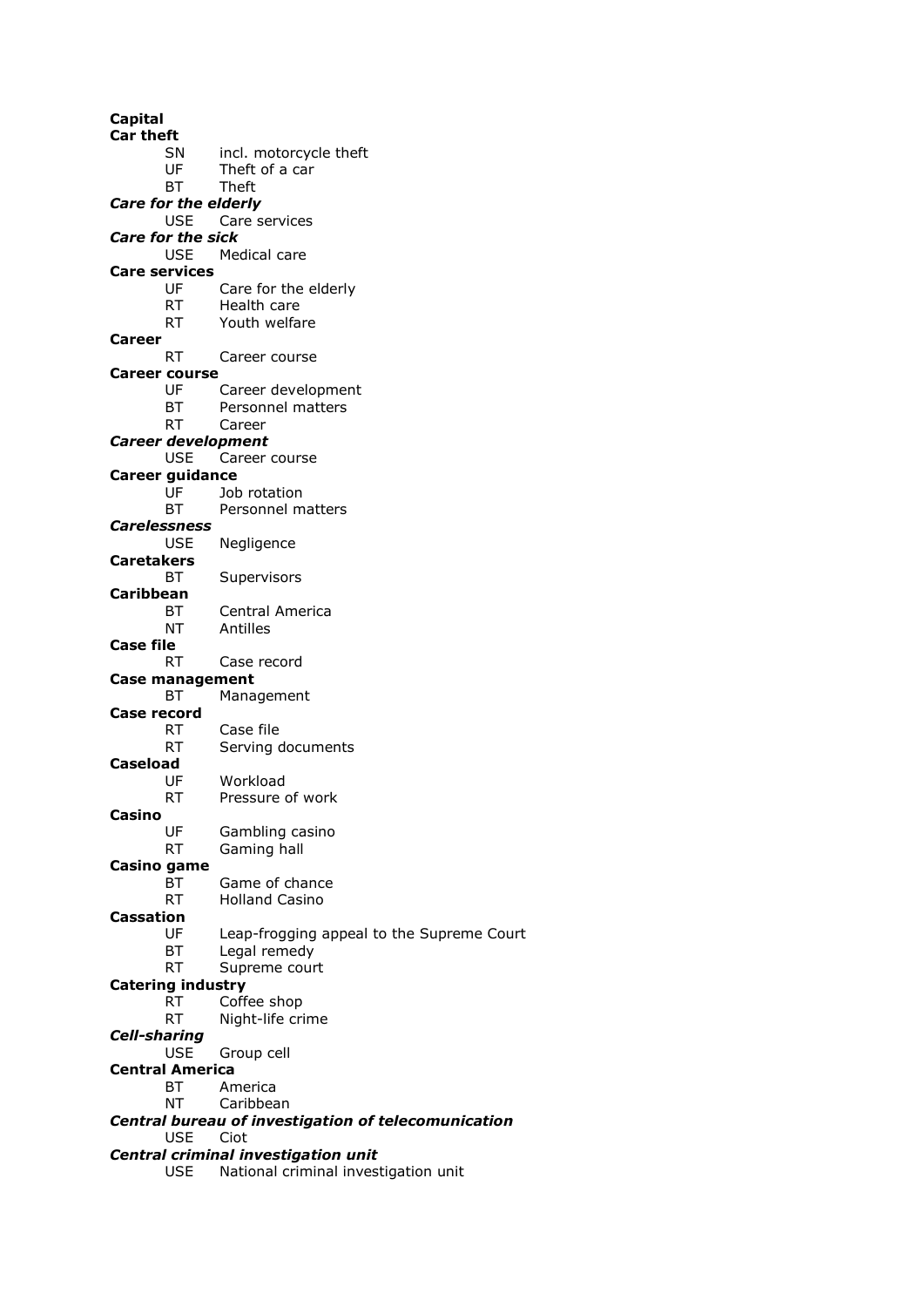|              |                           | <b>Certificate of good conduct</b>               |
|--------------|---------------------------|--------------------------------------------------|
|              | UF                        | Vog                                              |
|              | <b>RT</b>                 | Antecedents                                      |
|              | RT                        | Judicial documentation                           |
|              | <b>Chain cooperation</b>  |                                                  |
|              | BT                        | Cooperation                                      |
| Challenge    |                           |                                                  |
|              | SN.                       | of judges                                        |
|              | UF                        | Impartiality of judges                           |
|              | RT                        | Fair trial                                       |
|              | <b>RT</b>                 | Magistrates                                      |
|              |                           |                                                  |
|              |                           | <b>Chamber of commerce</b>                       |
|              | <b>Change of name</b>     |                                                  |
|              | SN.                       | first name or family name                        |
|              | <b>Change of sentence</b> |                                                  |
|              | UF                        | Aggravation of sentence                          |
|              | <b>UF</b>                 | Increase of sentence                             |
|              | UF <sub>1</sub>           | Lowering of sentence                             |
|              | <b>UF</b>                 | Reduction of sentence                            |
|              | <b>RT</b>                 | Sentencing                                       |
| Charge       |                           |                                                  |
|              | ВT                        | Summons                                          |
| Charter      |                           |                                                  |
|              | <b>USE</b>                | International treaty                             |
| Cheat        |                           |                                                  |
|              | USE                       | Swindle                                          |
|              | Check card fraud          |                                                  |
|              |                           | USE Credit card fraud                            |
| Check fraud  |                           |                                                  |
|              |                           |                                                  |
|              |                           | USE Credit card fraud                            |
|              | <b>Chemical waste</b>     |                                                  |
|              |                           | <b>Chief public prosecutors</b>                  |
|              | <b>USE</b>                | Public prosecutors                               |
|              |                           | Child welfare institution                        |
|              | BT F                      | Institution                                      |
|              | NT <sub>1</sub>           | Family guardianship institution                  |
|              |                           | <b>Child abduction by parent</b>                 |
|              | USE.                      | International child abduction                    |
| Child abuse  |                           |                                                  |
|              | UF                        | Neglect of children                              |
|              | ВT                        | Maltreatment                                     |
|              | RT                        | Domestic violence                                |
|              | RT                        | Incest                                           |
| Child care   |                           |                                                  |
|              | UF                        | Child day care                                   |
|              | Child custody             |                                                  |
|              | BT                        | Child protection measure                         |
|              | <b>BT</b>                 | Legal custody of a minor                         |
|              |                           |                                                  |
|              | Child day care            | Child care                                       |
|              | <b>USE</b>                |                                                  |
| Child labour |                           |                                                  |
|              | RT                        | Moonlighting                                     |
|              | Child measure             |                                                  |
|              | <b>USE</b>                | Juvenile measure                                 |
|              | <b>Child pornography</b>  |                                                  |
|              | BТ                        | Pornography                                      |
|              | <b>Child prostitution</b> |                                                  |
|              | <b>USE</b>                | Juvenile prostitution                            |
|              | <b>Child protection</b>   |                                                  |
|              | SN                        | judicial                                         |
|              | UF                        | Child welfare                                    |
|              | RT                        | Advisory council for the execution of punishment |
|              | RT                        | Council for child protection                     |
|              |                           |                                                  |

RT Diagnostics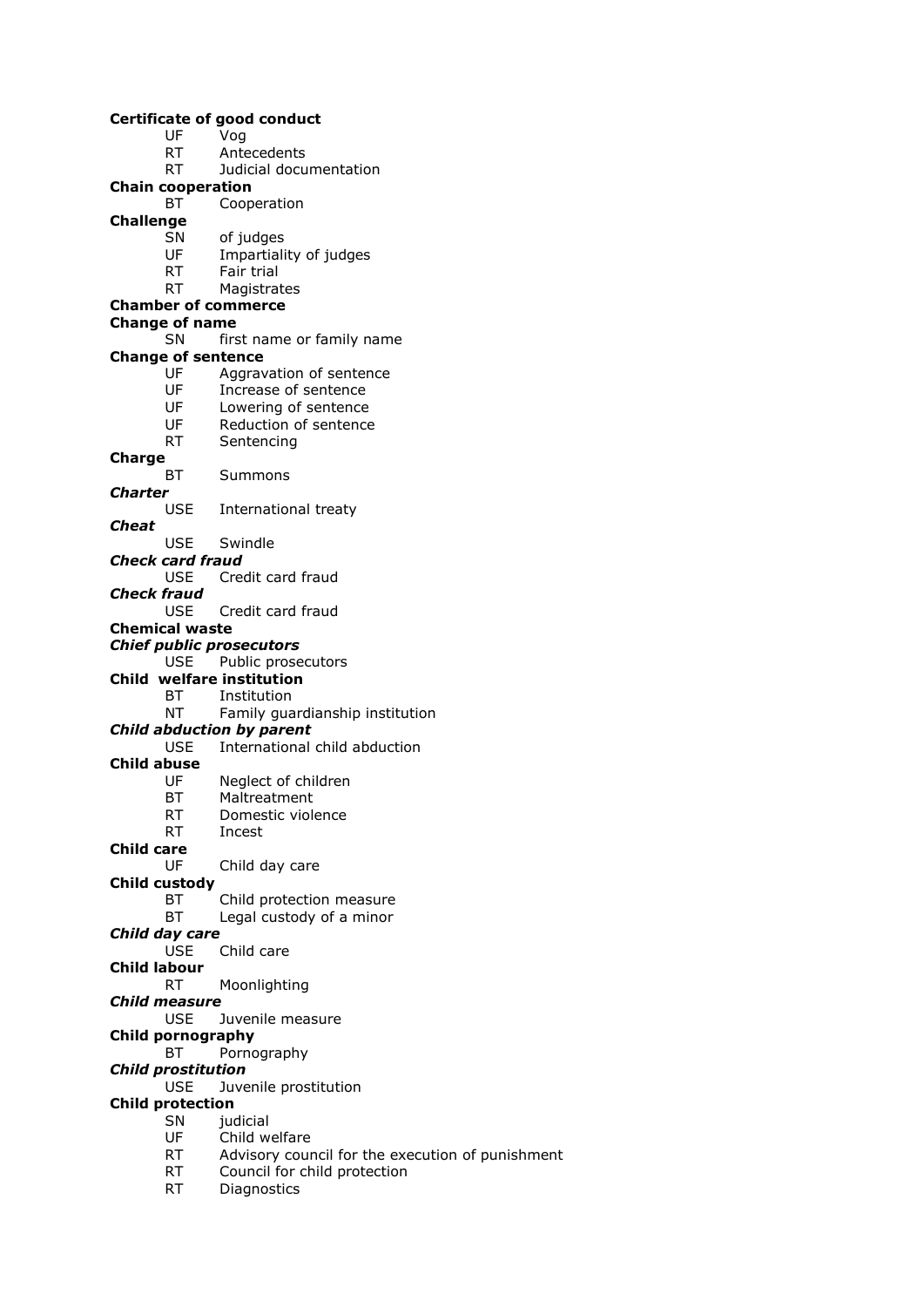|                 | RT.                                   | International child welfare                         |
|-----------------|---------------------------------------|-----------------------------------------------------|
|                 | RT                                    | Intramural assistance                               |
|                 | RT <sub>N</sub>                       | Judicial organization                               |
|                 | RT a                                  | Youth assistance                                    |
|                 | RT                                    | Youth welfare                                       |
|                 |                                       | <b>Child protection chain</b>                       |
|                 |                                       | <b>Child protection measure</b>                     |
|                 | NΤ                                    | Child custody                                       |
|                 | ΝT                                    | Placing under supervision                           |
|                 | RT                                    | Placing in care                                     |
|                 |                                       | <b>Child protection report</b>                      |
|                 | ВT<br><b>RT</b>                       | Judicial report                                     |
| Child rights    |                                       | Council for child protection                        |
|                 | UF                                    | Children's rights                                   |
|                 | <b>NT</b>                             | Interests of the child                              |
|                 | <b>RT</b>                             | Crc                                                 |
|                 | RT                                    | Human rights                                        |
|                 | <b>RT</b>                             | Youth justice                                       |
|                 | Child sex tourism                     |                                                     |
|                 | RT.                                   | Paedophilia                                         |
|                 | RT                                    | Sexual offence                                      |
|                 | <b>RT</b>                             | Tourism                                             |
|                 | <b>Child welfare</b>                  |                                                     |
|                 | SN                                    | judicial                                            |
|                 | <b>USE</b>                            | Child protection                                    |
|                 |                                       | Child welfare in foreign countries                  |
|                 | <b>USE</b>                            | International child welfare                         |
|                 | <b>Child witnesses</b>                |                                                     |
|                 | BT                                    | Witnesses                                           |
|                 | RT                                    | Interrogation of children                           |
| <b>Children</b> |                                       |                                                     |
|                 | SN.                                   | under 12                                            |
|                 | UF                                    | Children under twelve                               |
|                 | BT                                    | Juveniles                                           |
|                 | ΝT                                    | Foster children                                     |
|                 |                                       | <b>Children under twelve</b>                        |
|                 | <b>USE</b><br><b>Children's court</b> | Children                                            |
|                 | <b>USE</b>                            | Juvenile court                                      |
|                 | <b>Children's rights</b>              |                                                     |
|                 | <b>USE</b>                            | Child rights                                        |
| <b>Chinese</b>  |                                       |                                                     |
|                 | ВT                                    | Ethnic groups                                       |
| Christianity    |                                       |                                                     |
|                 | ВT                                    | Religion                                            |
| <b>Church</b>   |                                       |                                                     |
|                 | <b>SN</b>                             | as institution                                      |
|                 | <b>USE</b>                            | Religion                                            |
| Cid             |                                       |                                                     |
|                 | SN                                    | abbreviation                                        |
|                 | <b>USE</b>                            | Criminal intelligence unit                          |
| Cie             |                                       |                                                     |
|                 | SN                                    | abbreviation                                        |
|                 | <b>USE</b>                            | Criminal intelligence unit                          |
| Ciot            |                                       |                                                     |
|                 | SN                                    | abbreviation                                        |
|                 | UF                                    | Central bureau of investigation of telecomunication |
|                 | <b>RT</b>                             | Special investigation department                    |
|                 | <b>RT</b>                             | Telecommunication                                   |
|                 | <b>USE</b>                            | <b>Circumstances of death</b>                       |
|                 |                                       | Death<br><b>Circumstances of the offence</b>        |
|                 | ΝT                                    | Act of preparation                                  |
|                 |                                       |                                                     |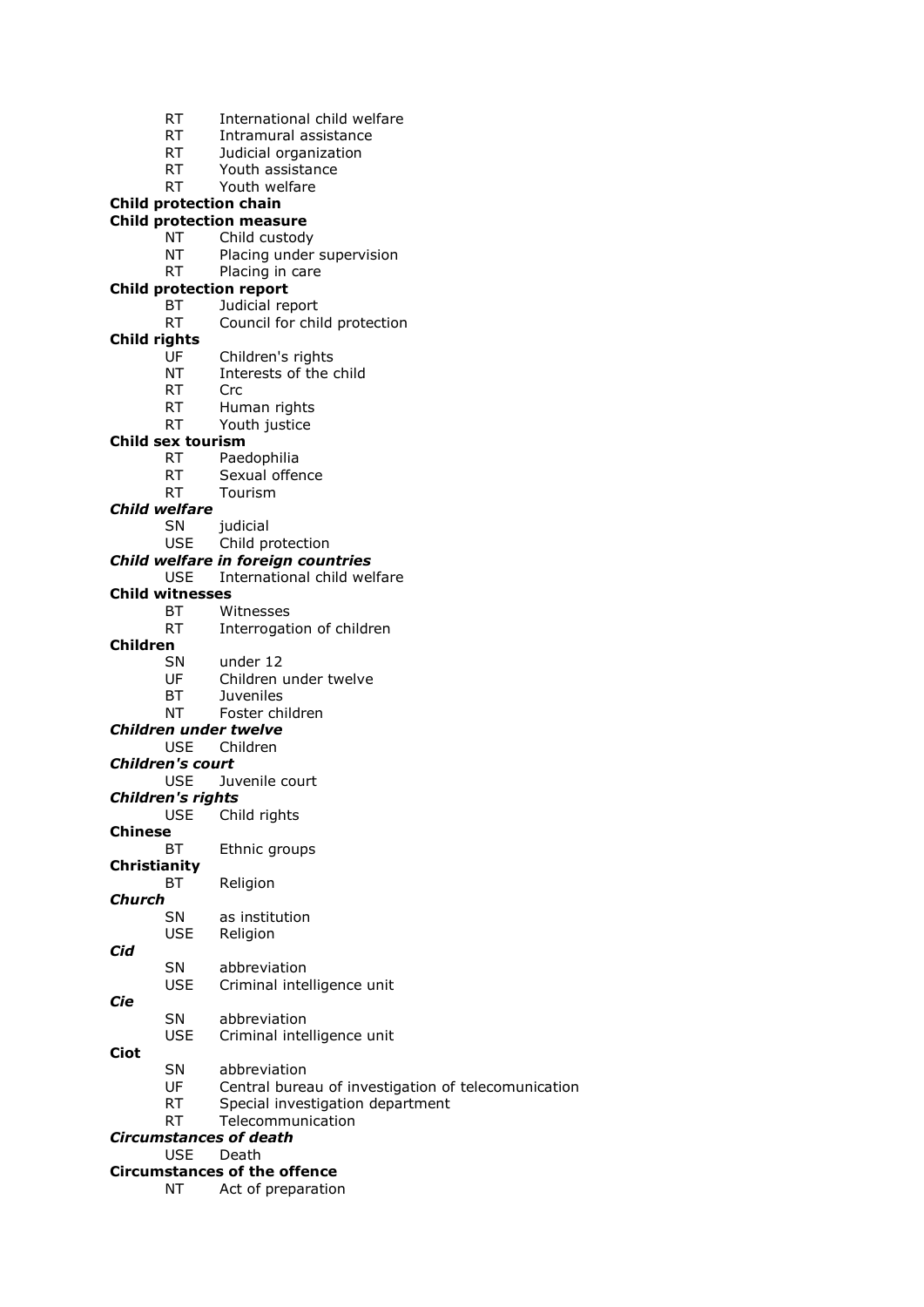- NT Complicity NT Concurrence of offences
- NT Guilt
- NT Negligence
- NT Unlawfulness
- RT Criminal defence

# **Citification**

- Urbanization
- BT Socio-economic conditions
- RT Environment
- RT Environmental design

## **Citizens**

- UF Inhabitants
- UF Nationals
- UF Residents

## *Citizens network*

USE Neighbourhood prevention

### **Citizenship**

RT European citizenship

### **City**

- BT Environment
- NT City centre
- NT Neighbourhood
- RT Municipality

### **City centre**

- BT City
	- BT Environment
	- RT Shopping centre

### *City council*

USE Local council

### **Civic guards**

- BT Supervisors
- RT Police personnel

### **Civil administration ban**

- RT Adjudication order
- RT Administrative liability
- RT Infringement on creditors rights

### *Civil aviation*

- USE Aviation
- *Civil engineering*
	- USE Environmental design

### **Civil justice chain**

- RT Civil procedural law
- RT Civil trial
- **Civil law**
	- Civil rights

### UF Private law

- *Civil law and procedure*
	- USE Civil law/procedure

### **Civil law/procedure**

- UF Civil law and procedure
- RT Family law

### *Civil legal action*

USE Civil procedural law

### **Civil procedural law**

- UF Civil legal action
- RT Civil justice chain
- RT Default
- RT Plea
- RT Preliminary procedure

### *Civil procedure*

USE Civil trial

## *Civil registry*

USE Brp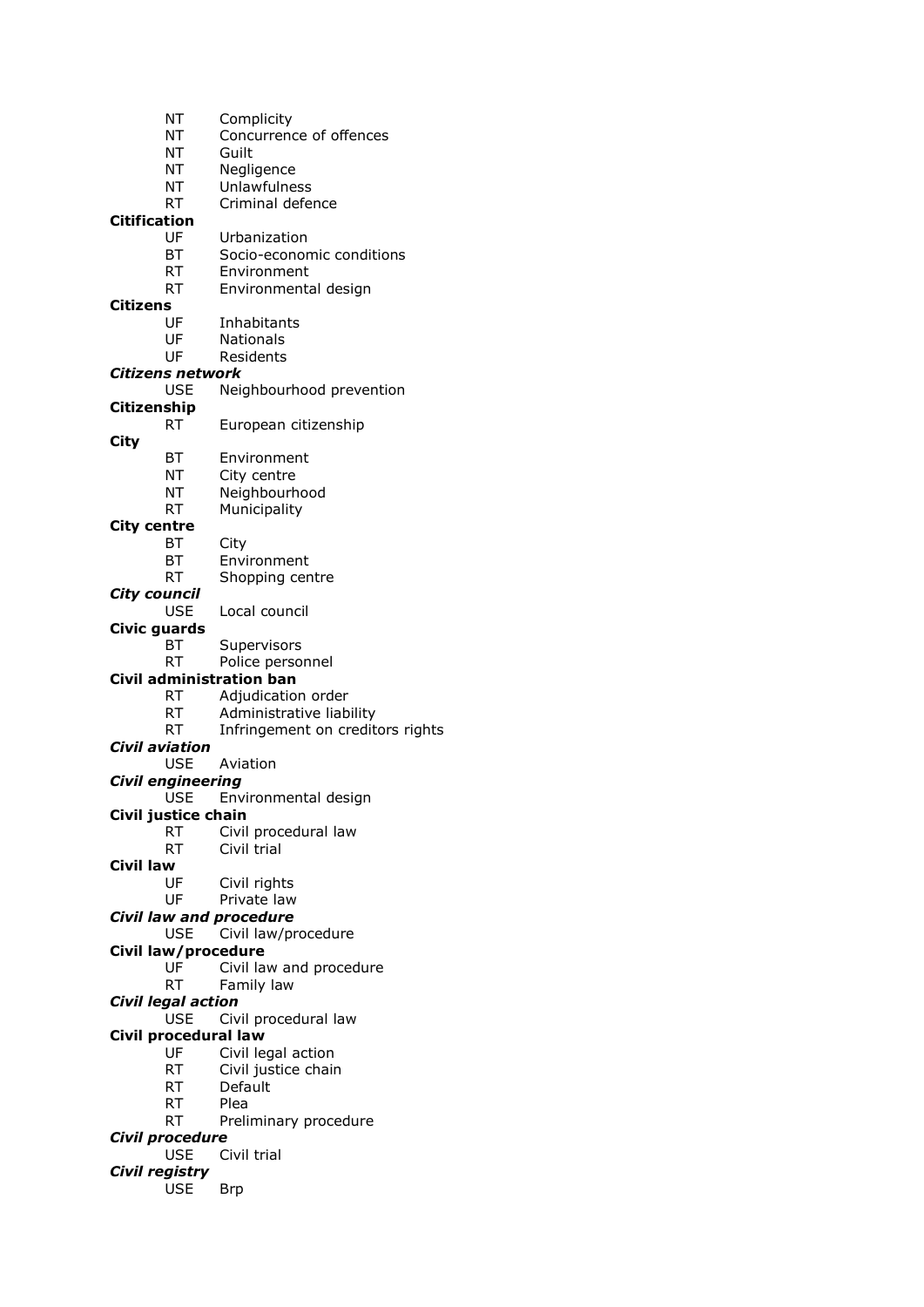*Civil rights*

- USE Civil law
- *Civil servants union*
	- USE Trade union
- **Civil trial**
	- UF Civil procedure
	- RT Civil justice chain<br>RT Legal proceedings
	- Legal proceedings
	- RT Party in legal proceedings

### **Civilian personnel**

- SN within the police
- RT Police personnel
- **Cjib**

### SN abbreviation

- UF Fine collection agency
- RT Collection agency
- RT Collection of fines
- 
- RT Dispossession of crime profits RT Ministry of justice and security
- **Cla**
- SN abbreviation
- UF Collective labour agreement
- RT Terms of employment

#### *Claim for damages*

- SN crime victims
- USE Claim settlement

#### **Claim settlement**

- SN for victims of crime
- UF Claim for damages
- NT Compensation order
- NT Contract of settlement
- NT Damage proposal
- NT Damage repair
- RT Compensation
- RT Criminal injuries compensation fund
- RT Damage
- RT Victim assistance

#### *Claiments of debts*

USE Creditors

#### **Class action**

- UF Group action
- RT Action to claim damages
- RT Collective action right
- RT Collective rights
- RT Mass damage
- *Class difference*
	- USE Social class
- **Class justice**
	- RT Sentencing
- **Classification**
	- UF Rubrication
	- UF Typology
- **Clearance rate**
	- RT Crime trends
- **Clerks**
	- RT Local council
- *Client satisfaction*
- USE Satisfaction research

#### **Closed circuit television surveillance**

- UF Mobile camera surveillance
- BT Techno prevention
- RT Drone
- RT Supervision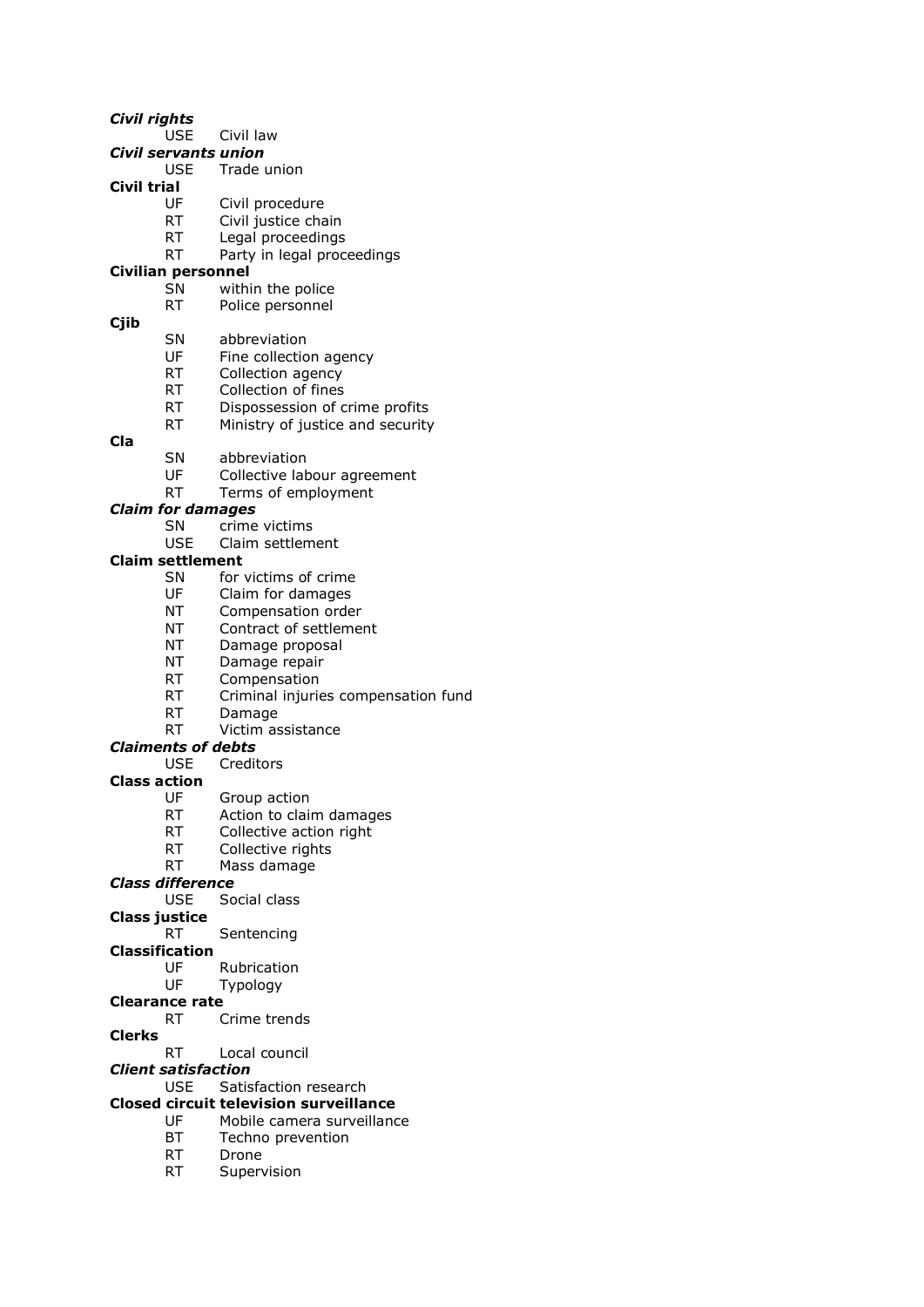- **Coa**
- SN abbreviation
- UF Reception centre for asylum seekers
- RT Asylum seekers shelter
- **Cocaine**
	- BT Harddrugs
- *Code of behaviour*
	- Professional code
- *Coding of information*

USE Cryptography

## **Coercive measure**

- NT Arrest
- NT Body search
- NT Entering
- NT House search
- NT Remand
- NT Search
- NT Seizure
- RT Imprisonment as means of coercion

#### *Coffee bar*

- SN in connection with drug trade
- USE Coffee shop

#### **Coffee shop**

- SN where soft drugs can be bought and used
- UF Coffee bar
- RT Catering industry
- RT Drug trafficking

### **Cold case**

- RT Criminal investigation
- RT Homicide
- RT Murder

### **Collection agency**

- RT Cjib
- RT Creditors

#### **Collection of fines**

- UF Recovery of fines
- RT Cjib
- RT European financial penalty
- RT Execution of punishment<br>RT Fine
- **Fine**
- RT Governmental fine

#### **Collective action right**

- RT Action to claim damages
- RT Class action
- RT Mass damage
- *Collective action to claim damages*
	- USE Action to claim damages
- *Collective labour agreement*
	- USE Cla

#### **Collective management organisation**

RT Debt collection

#### **Collective rights**

- RT Class action
- RT Human rights
- **Colombia**
	- BT South America
- **Combating**
	- SN combine with offence
	- UF Fight against crime
	- RT Investigation
	- RT Police based law enforcement

### *Combined residence and labour permit*

USE Residence of aliens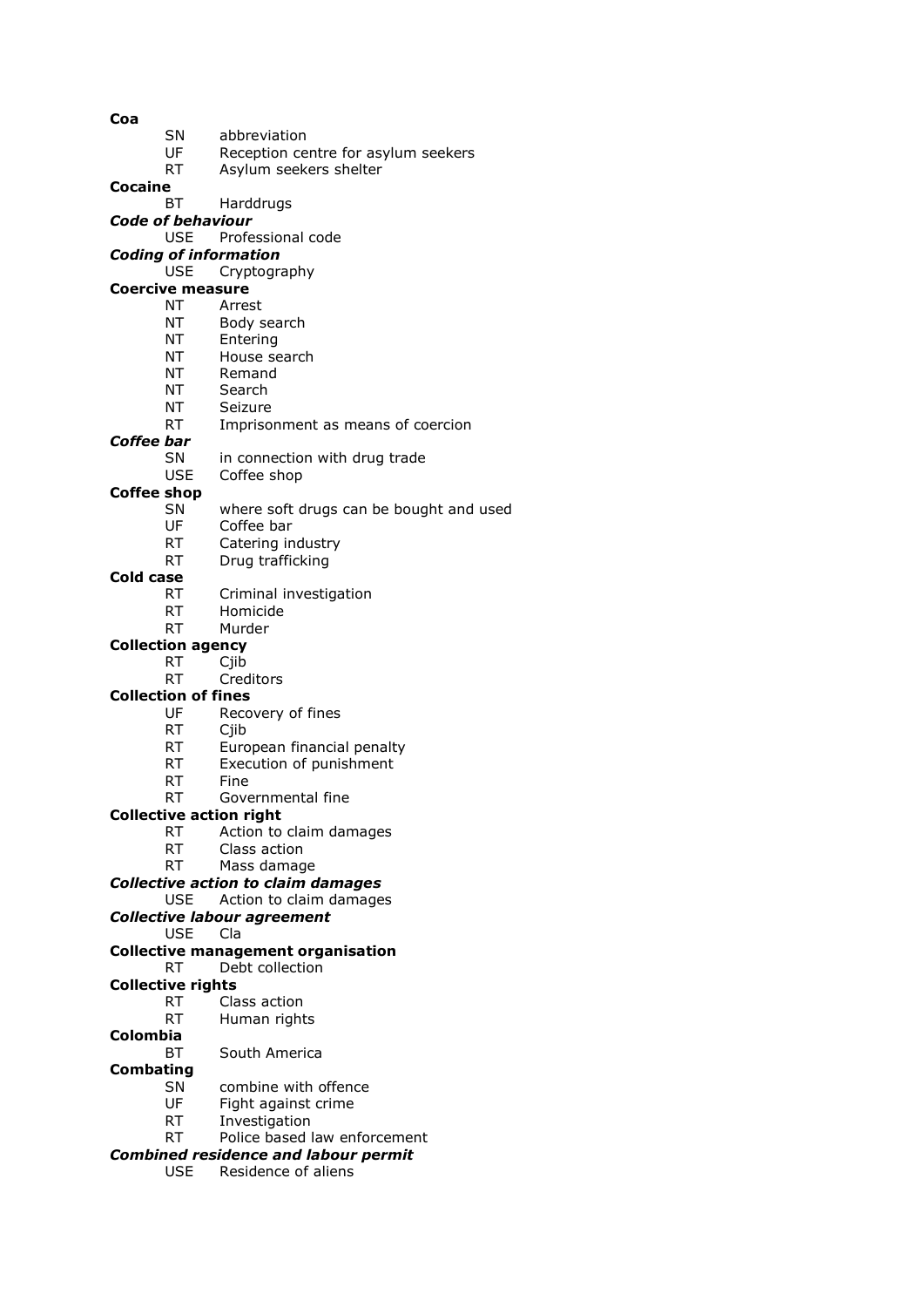#### **Command of police**

- UF Accountability for police
- RT Mayors
- RT Minister of justice and security
- RT Public prosecution office
- RT Three-way consultation

### **Commercial law**

### RT Corporate law

### **Commission of the european union**

- UF European commission
- BT European union

### *Commit suicide*

## USE Suicide

- **Common legal principle**
	- UF Legal principle
	- RT Legal security

### **Commonwealth of independent states**

- SN incl. former Soviet Union and Baltic States
- UF Soviet Union
- UF Ussr
- BT Asia
- BT Eastern Europe
- NT Russia
- NT Tajikistan
- NT Ukraine

#### **Communication**

- NT Mass communication
- RT E-mail
- RT Information
- RT Language
- RT Letters
- RT Media
- RT Telecommunication

#### *Community law*

USE European community law

#### **Community of goods**

- BT Matrimonial property law
- RT Premarital agreement
- *Community prosecution*
	- USE Neighbourhood justice

### *Community punishment*

- SN for adults
	- USE Community service order
- **Community safety**
	- SN in connection with built environment
	- RT Environmental design
	- RT Fear of crime

#### **Community service**

- BT Penal system
- NT Alternative punishment
- NT Alternative youth punishment

#### **Community service order**

- SN for adults
- UF Community punishment
- UF Unpaid work for the community
- BT Punishment
- RT Alternative punishment

### *Community watch*

- USE Neighbourhood prevention
- *Commuters*
	- USE Travelers

### *Co-mothers*

USE Mothers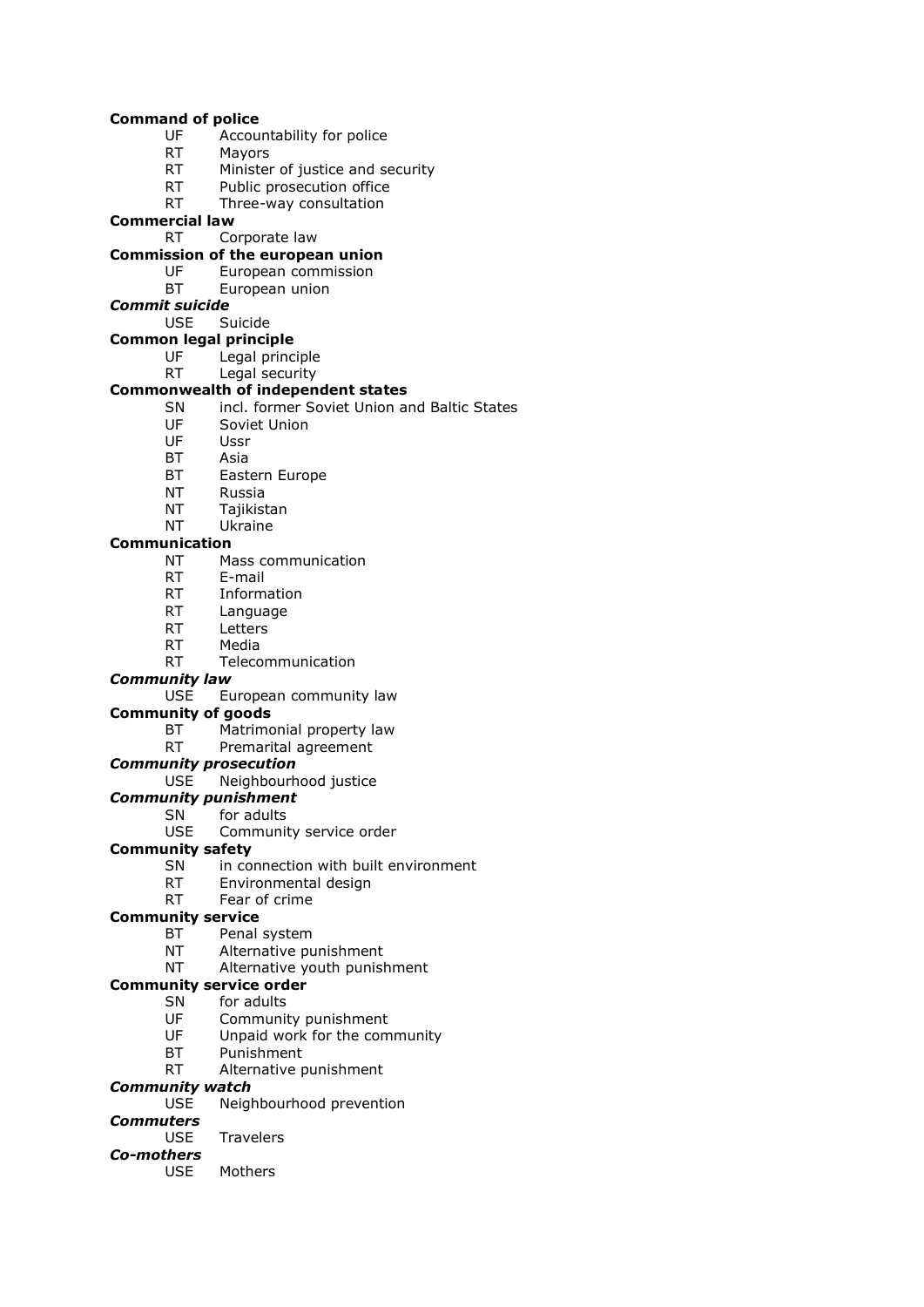#### **Company**

- RT Business
- RT Corporate body
- RT Profit
- RT Social enterprise
- RT Takeover of a company

### *Company crime*

- USE Business crime
- **Company first-aid**
	- UF Bhv
		- RT Assistance
- *Company law*

#### USE Corporate law

- *Company welfare work*
	- USE Social service
- **Comparative law**
	- UF Comparison of laws
	- RT Comparative research

### **Comparative research**

- SN between countries
- RT Comparative law
- RT Research method
- *Comparison of laws*
	- USE Comparative law

### **Compensation**

- SN not for victims of crime
- RT Administrative damage compensation
- RT Claim settlement
- RT Damage
- RT Relativity doctrine

#### *Compensation by offender*

USE Compensation order

### **Compensation order**

- SN punitive measure
- UF Compensation by offender
- UF Law of mr Terwee<br>UF Terwee-law
- Terwee-law
- BT Claim settlement
- BT Non-punitive measure<br>RT Financial penalty
- Financial penalty
- RT Provisional garnishment

#### **Competency**

- UF Discretionary power
- RT Administrative competence
- RT Police authority

### **Competency of the judge**

- UF Authority of the judge
- UF Incompetency of the judge
- UF Qualification of the judge
- UF Relative competency
- RT Magistrates
- **Competition**
	- RT Liberalization
- **Complaint**

#### **Complaint against no prosecution**

- RT Decision to prosecute
- RT Right of complaint
- **Complaints about police**
	- RT Use of violence by police
- *Complementary administration*

#### USE Administration

- **Compliance**
	- RT Agreement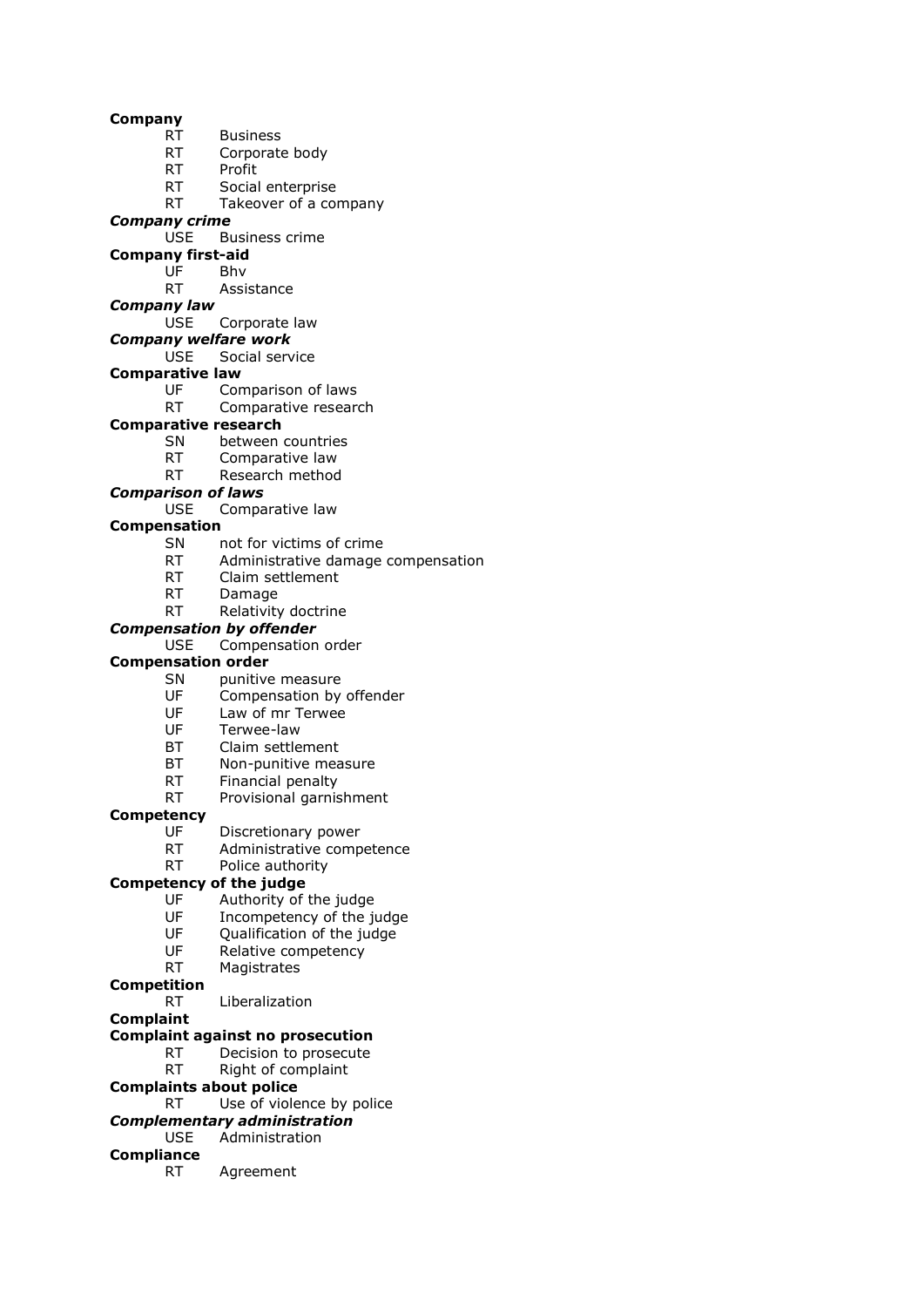- RT Binding agreement
- RT Payment

**Complicity**

- SN in an offence
- BT Circumstances of the offence
- NT Perpetration

### **Compulsion**

RT Forced marriage

## **Compulsory admission**

- RT Forensic care
- RT Placement in a psychiatric hospital
- RT Placement in an institution

### **Compulsory education**

- RT Absence from school
- RT Education
- *Compulsory identification*

### USE Identification requirement

- *Compulsory nursing*
	- SN of adults
	- USE Hospital order

#### **Compulsory treatment**

- RT Hospital order
- RT Treatment

#### *Compulsory treatment of minors*

USE Placement in an institution for juveniles

- *Compulsory upbringing*
	- Placement in an institution for juveniles

### *Computer break-in*

USE Hacking

#### **Computer crime**

- UF Cyber crime
- UF Digital crime
- UF Internet crime
- UF Online crime
- NT Computer fraud
- NT Computer virus
- NT Hacking
- NT Hostage software
- NT Spamming
- RT Computerization
- RT Cybersecurity
- *Computer equipment*
	- USE Hardware

#### **Computer fraud**

- BT Computer crime
- BT Fraud
- NT Phishing
- RT Credit card fraud
- RT Identity fraud

#### *Computer game*

- USE Game
- *Computer law*
	- USE Information science law

#### **Computer virus**

- UF Virus
	- BT Computer crime

#### **Computerization**

- UF Information science
- NT Expert system
- NT Hardware
- NT Network
- RT Computer crime
- RT Cryptography
- RT Data bank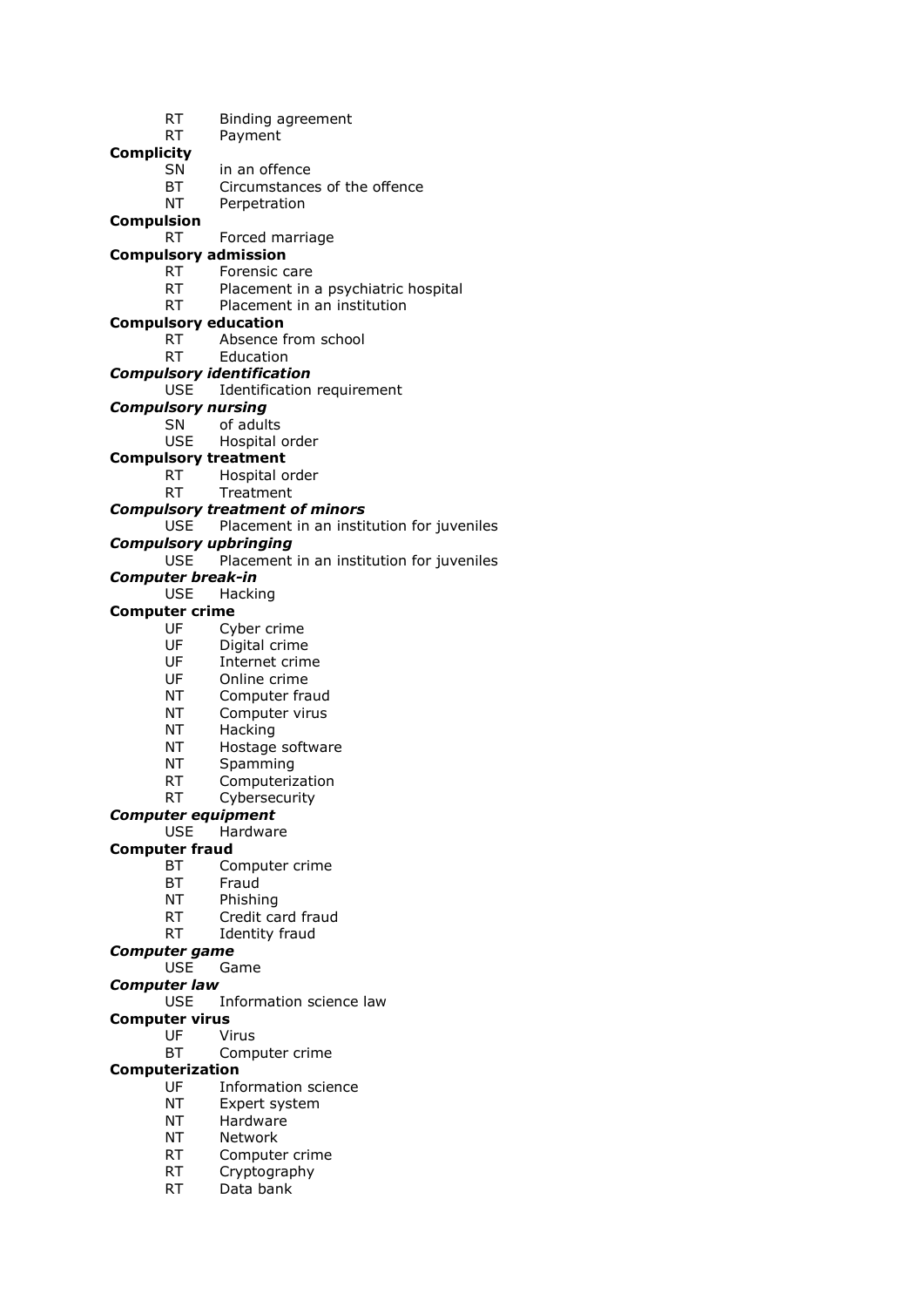RT Help desk RT Information and communication technology RT Information science law RT Technological development **Conciliation** BT Alternative settlement of disputes *Concourse* Concurrence of offences **Concurrence of offences** UF Concourse UF Multiple concurrence of offences BT Circumstances of the offence *Conditional sanction* USE Suspended sentence *Confection fraud* USE Legal entity fraud **Confession** RT False confession **Confidants Confirmation procedure** UF Convalescence procedure RT Ratification *Confiscation* USE Seizure **Confiscation of goods** BT Non-punitive measure RT Financial penalty **Confrontation victim/offender** BT Victim assistance **Constitution Constitutional state Consumer credit Consumer law** NT Consumer protection **Consumer protection** BT Consumer law RT Unfair trading practice **Consumer sales** BT Deal **Consumers Continuation plan** RT Business process **Contract of settlement** BT Claim settlement BT Special agreement **Contract term** NT Settlement clause **Contracting out Contra-terrorism** RT Counterterrorism *Convalescence procedure* USE Confirmation procedure **Convenant** RT Agreement RT Divorce contract *Convention* USE International treaty **Convention on the international sale of goods** *Convention relating to the status of refugees* USE Refugees treaty *Conversation* SN research method USE Interview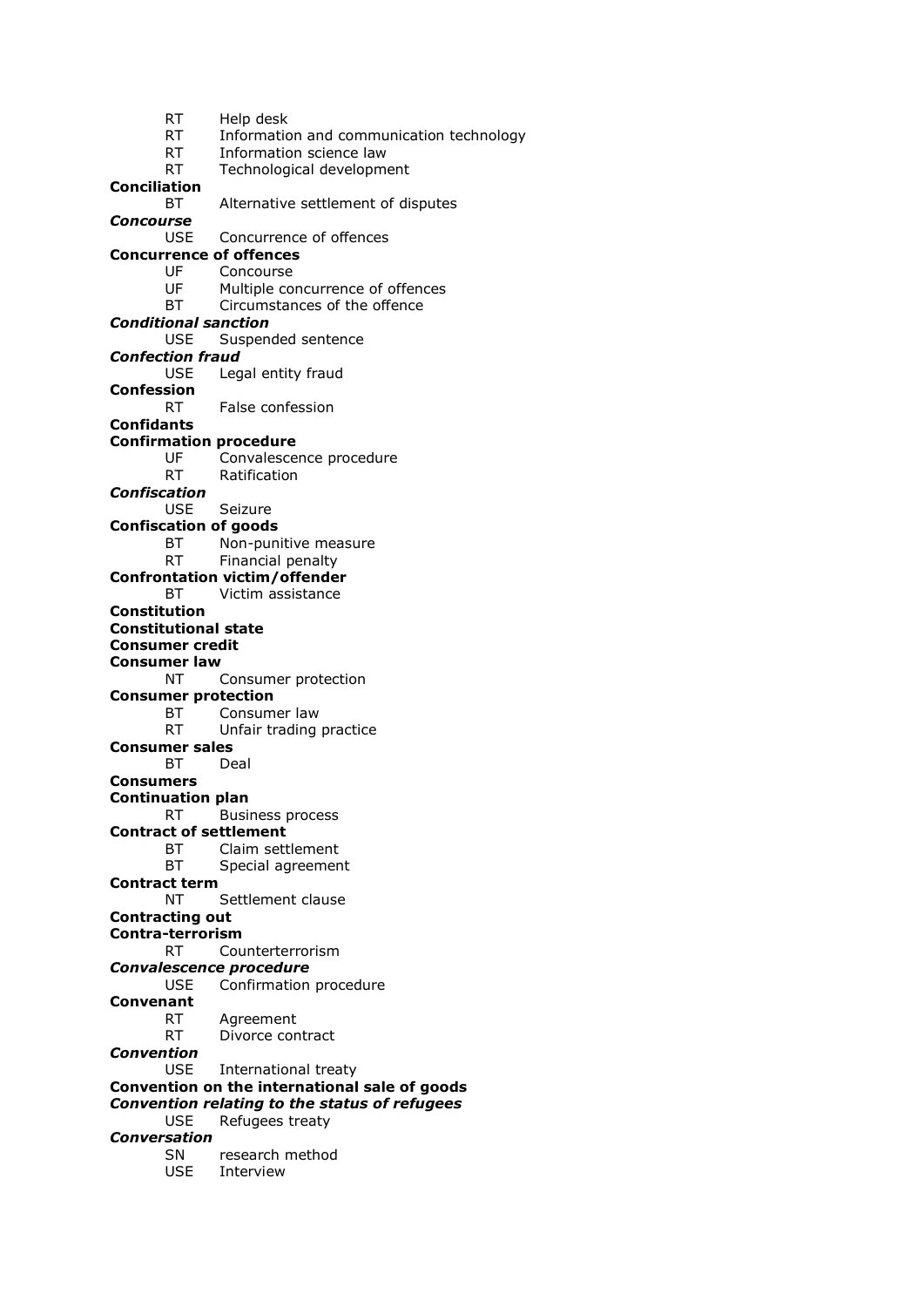#### **Cooling-down period**

- UF Time for reflection
- RT Canvassing

### **Cooperation**

- SN between institutions
- NT Chain cooperation
- RT International cooperation<br>RT Police cooperation
- Police cooperation
- RT Public-private partnership
- RT Relation

#### *Cooperation of police departments*

- USE Police cooperation
- *Co-parental authority*
	- USE Co-parenthood
- **Co-parenthood**
	- UF Co-parental authority<br>UF Joint parenthood
	- Joint parenthood
	- BT Parenthood
	- RT Legal custody of a minor
	- RT Parental authority

### **Copyricht contract law**

RT Authorship

### *Corporal injury*

USE Physical injury

### **Corporal punishment**

### BT Punishment

#### **Corporate body**

- UF Firm
- NT Association
- NT Bv
- NT Foundation
- NT Plc
- RT Adjudication order
- RT Board of commissioners
- RT Business
- RT Company
- RT Legal entity fraud
- RT Liability of corporate bodies
- **Corporate burglary**
	- BT Burglary
- **Corporate law**
	- UF Company law
	- RT Commercial law

#### **Corporate security**

- BT Security
	- RT Private security service

#### *Corporate security service*

USE Private investigation bureau

#### **Correctional boot camps**

- UF Encampement
- BT Alternative sentencing
- BT Judicial juvenile institution
- RT Detention centre
- RT Shock incarceration

#### *Correspondence*

- SN by prisoners<br>USE Letters
	- Letters

### **Corruption**

- UF Bribery
- UF Bribes
- BT Crime against public authority
- NT Administrative corruption
- NT Police corruption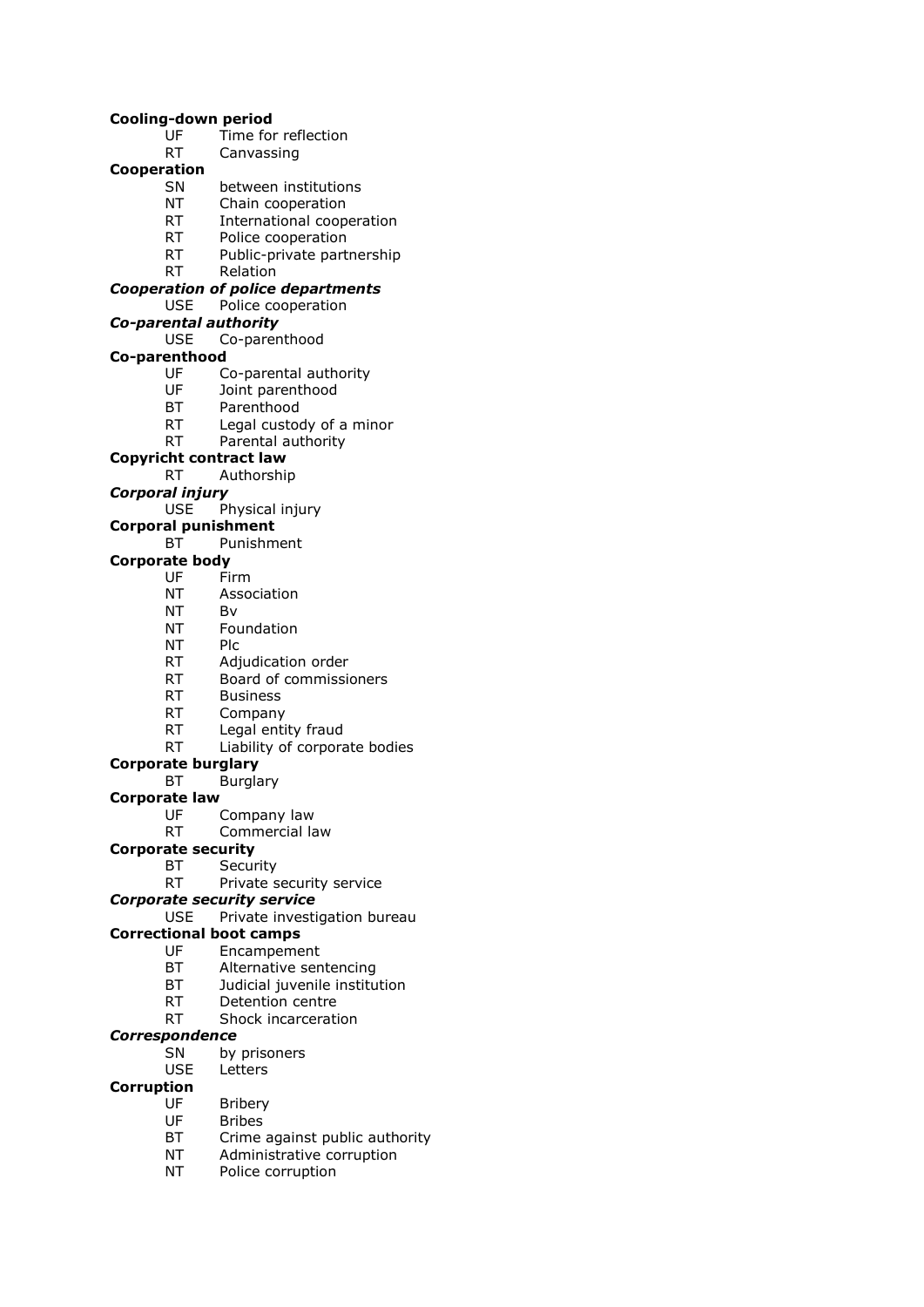RT Crime by civil servants

## RT Economic crime

- *Corruption by civil servants*
	- USE Administrative corruption
- *Corruption of police*
	- USE Police corruption
- **Cost price research**
	- RT Budgeting
- **Cost-benefit analysis**

## BT Economics

### **Costs**

- UF Expenses
- RT Administrative burden
- RT Economics
- RT Legal costs RT Tariff
- **Council for child protection**
	- NT Role and procedure of the child protection service
	- RT Child protection
	- RT Child protection report
	- RT Ministry of justice and security
	- RT Network and aftercare meeting of the Child Protection Board

### **Council for legal aid**

- RT Legal aid
- RT Legal aid centre

### **Council for the judicial settlement**

RT Judicial system

### **Council of europe**

- NT European court of human rights
- RT International organization

### **Council of procurators-general**

### RT Public prosecution office

#### **Council of state**

- BT Advisory body of the government
- BT High councils of state

## **Counter-plea**

#### **Counterterrorism**

- RT Contra-terrorism
- RT Nctv
- RT Police based law enforcement
- RT Special intervention unit

#### *Country information*

USE Official message

# **County**

- Region
	- BT National government

#### **County policy**

- UF Regional policy
- BT Government policy

#### *Course*

### USE Instruction

- **Court**
- UF District court
- BT Judicature
- NT Aliens section of the district court
- RT Juvenile court

### *Court decision*

USE Judgement

### **Court fees**

- BT Tariff in civil cases
- **Court of appeal**

## BT Judicature

### **Court of justice of the european communities**

UF European court of justice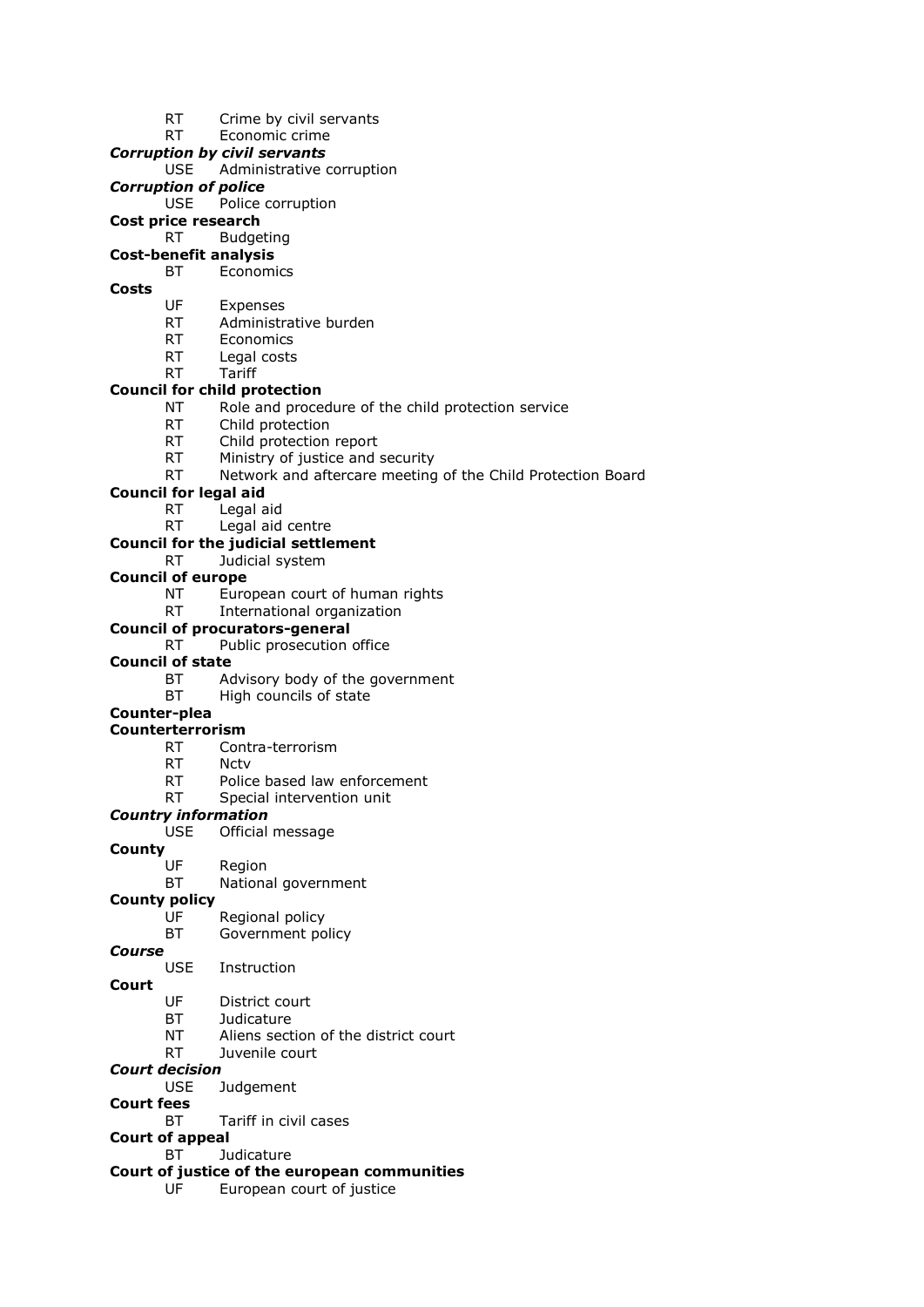- BT European union
- BT International court of law
- NT Ecfi
- RT Preliminary procedure

#### **Court order**

- NT Binding-over order to keep the peace
- RT Judgement
- **Court registry**
	- RT Judicature

### **Court session**

- UF Meeting of the court
- UF Session of the court
- BT Law of criminal procedure
- RT Duty to appear
- RT Party in legal proceedings
- **Crc**
- SN abbreviation
- UF International convention on the rights of the child
- RT Child rights

### **Credit card fraud**

- UF Check card fraud
- UF Check fraud
- BT Fraud
- RT Computer fraud

### *Credit institution*

USE Banking

### **Creditors**

- UF Claiments of debts
- RT Collection agency

## **Crime against humanity**

- RT War crime
- *Crime against life*
	- USE Homicide

## **Crime against personal freedom**

- NT Deprivation of liberty
- NT Stalking
- NT Threat
- RT Personal privacy

#### RT Right to privacy **Crime against public authority**

- NT Corruption
- NT False reporting
- RT Public administration

### **Crime against public order**

- NT Disturbance of the peace
- NT False statement
- NT Neighbourhood quarrel
- NT Participation in illegal organization
- NT Squatting
- RT Crime against religion
- RT Public order
- RT Surrogate motherhood

#### **Crime against religion**

NT Blasphemy

### RT Crime against public order

- **Crime against the public security**
	- NT Arson
	- RT Public security
	- RT Terrorism

### *Crime against the royal family*

USE Royal family

### **Crime analysis**

- UF Analysis of criminal acts
- BT Method of investigation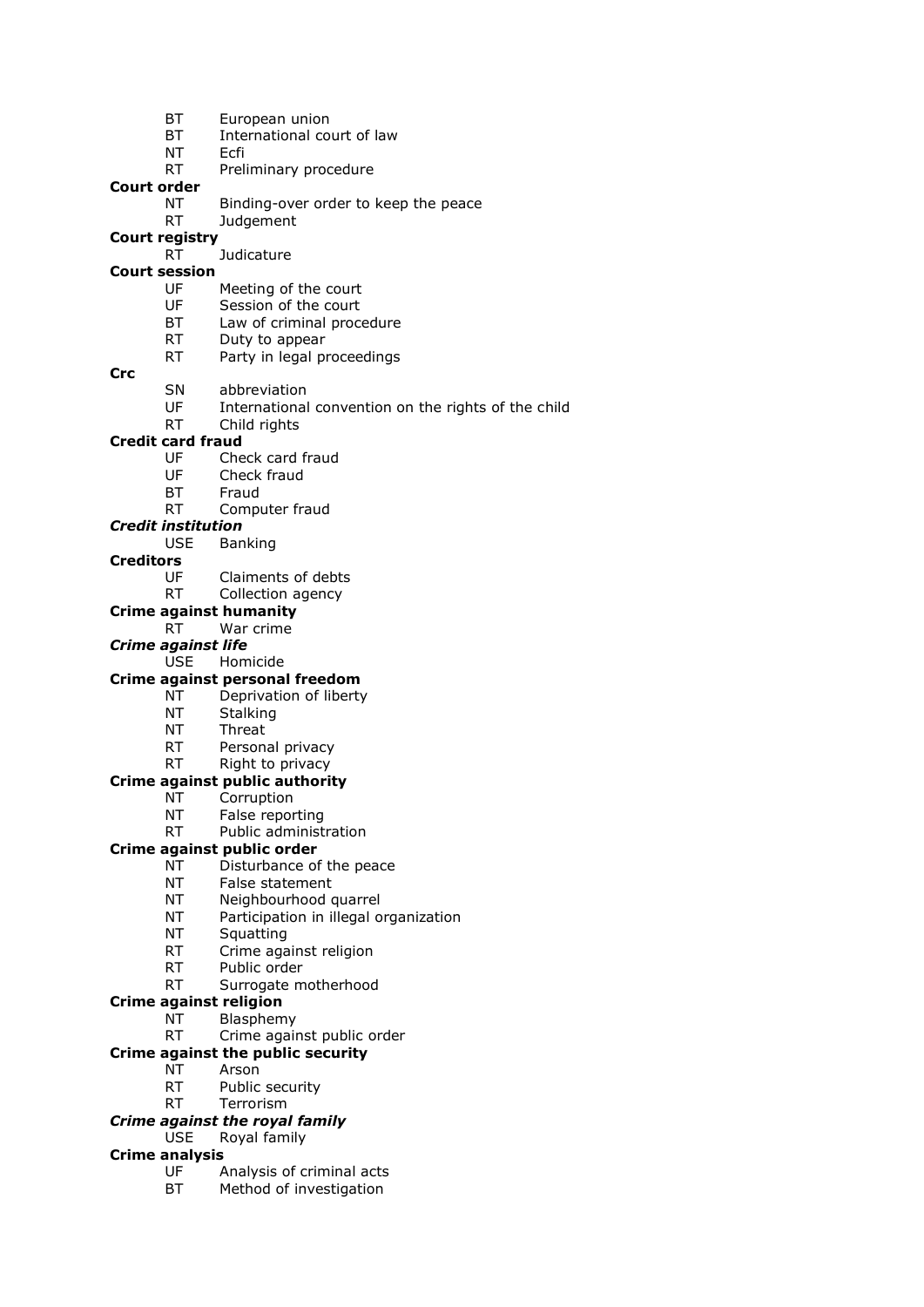- RT Geographic distribution of crime
- RT Modus operandi
- RT Offender characteristics
- RT Offender mobility

## **Crime by civil servants**

- RT Corruption
- RT Governmental crime<br>RT Violation of profession
- Violation of professional secret
- RT White-collar crime

### **Crime by ethnic groups**

- RT Ethnic groups of delinquents
- RT Race and crime
- **Crime coverage**
	- RT Media

### **Crime displacement**

- UF Displacement of crime
- RT Geographic distribution of crime
- RT Offender mobility

### **Crime fiction**

- UF Police novel
- RT Literature

### *Crime of omission*

USE Negligence

#### **Crime planning**

- BT Criminal psychology
- RT Act of preparation
- RT Rational-choice theory

#### *Crime prevention*

- USE Prevention
- *Crime scene*
	- USE Cs

#### **Crime trends**

- SN national
- UF Registered crime
- RT Clearance rate
- 
- RT Local crime trends<br>RT Unreported crime Unreported crime
- RT Victim survey
- *Criminal act*
	- USE Criminality

### *Criminal anthropology*

USE Biological criminology

*Criminal asset forfeiture law*

#### USE Dispossession of crime profits

- *Criminal assets*
	- USE Profits of crime
- *Criminal behaviour*

USE Delinquent behaviour

### *Criminal biker gang*

- USE Biker gang
- *Criminal biology*
	- USE Biological criminology

### **Criminal carreer**

- RT Recidivism
- RT Repeat offenders

### **Criminal defence**

- UF Defence of absence of mens rea
- NT Force majeure
- NT Insanity plea
- NT Official order
- NT Self-defence
- RT Circumstances of the offence
- RT Limitation period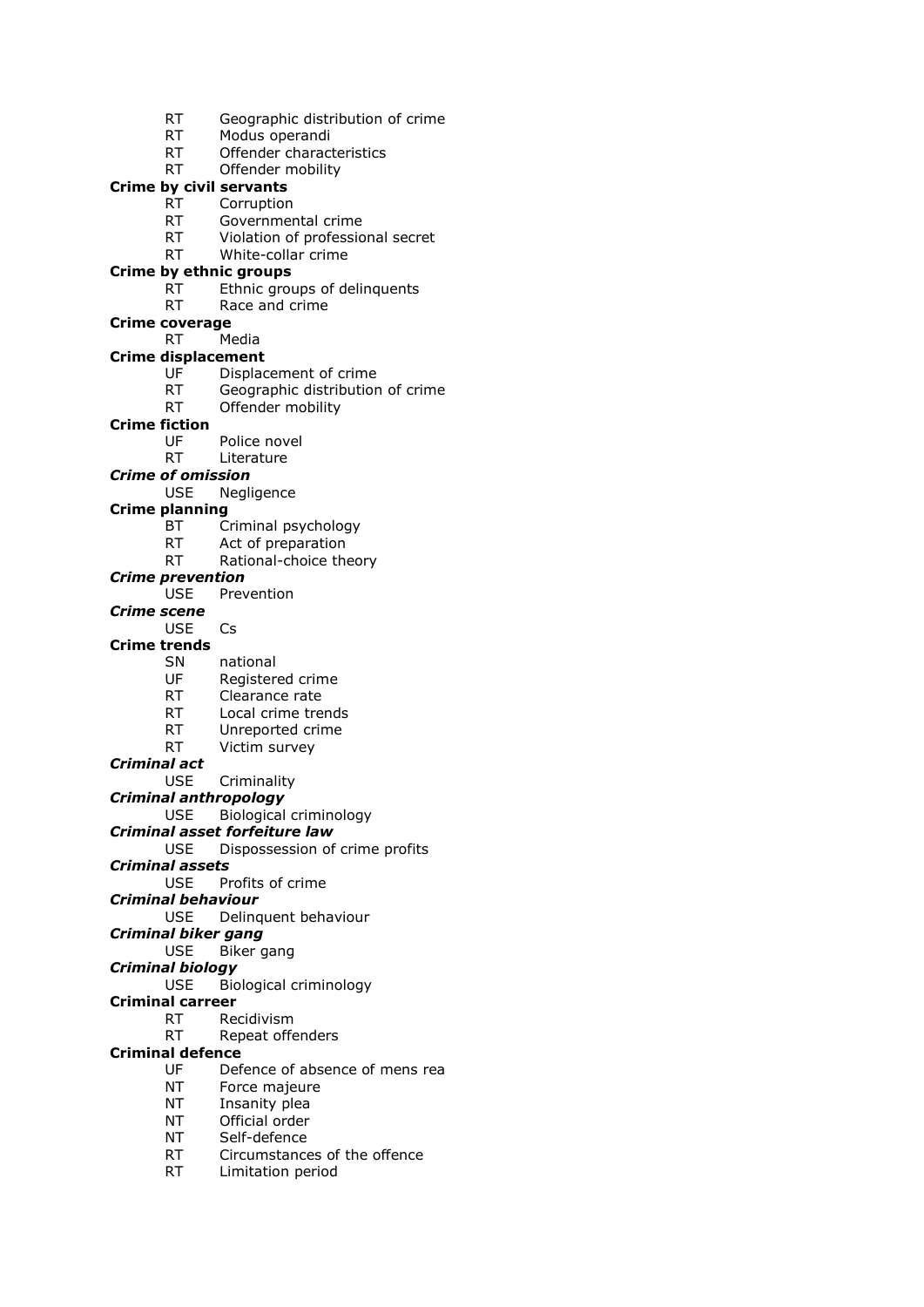#### *Criminal enterprise*

- USE Organized crime
- **Criminal gang**
	- SN organization, structure etc.
	- UF Mafia
	- RT Organized crime

### **Criminal injuries compensation fund**

- RT Claim settlement
- RT Violent offence

### **Criminal intelligence unit**

- UF Cid
- UF Cie
- BT Intelligence service

### **Criminal investigation**

- BT Law of criminal procedure
- RT Cold case
- RT Criminalistics
- RT Cs
- RT Digital technology
- RT Fso
- RT Information supply
- RT Preliminary inquiry
- RT Sfo
- RT Wanted notice

### **Criminal investigation department**

- UF Strategic criminal investigation
- BT Special police department
- RT Interregional criminal investigation team
- RT Investigation officers
- RT National criminal investigation unit
- RT Police team
- RT Special team for complex criminal cases
- RT Technical criminal investigation

### *Criminal investigation team*

USE Interregional criminal investigation team

### **Criminal investigator school**

- BT Police academy
- RT Police education

### *Criminal judgement*

USE Judgement

#### *Criminal judges*

USE Magistrates

### **Criminal law**

- RT Administrative criminal law
- RT Adolescent criminal law
- RT Criminal law science
- RT Environmental criminal law/procedure
- RT European criminal law
- RT International criminal law
- RT Juvenile criminal law/procedural law
- RT Penitentiary rights
- **Criminal law reform**

### NT Diversion

- **Criminal law science**
	- RT Criminal law
	- RT Science

### **Criminal law theory**

- SN objective of punishment
- NT Deterrence
- NT Requital theory
- NT Restorative justice law
- NT Special prevention

#### *Criminal liability*

USE Punishability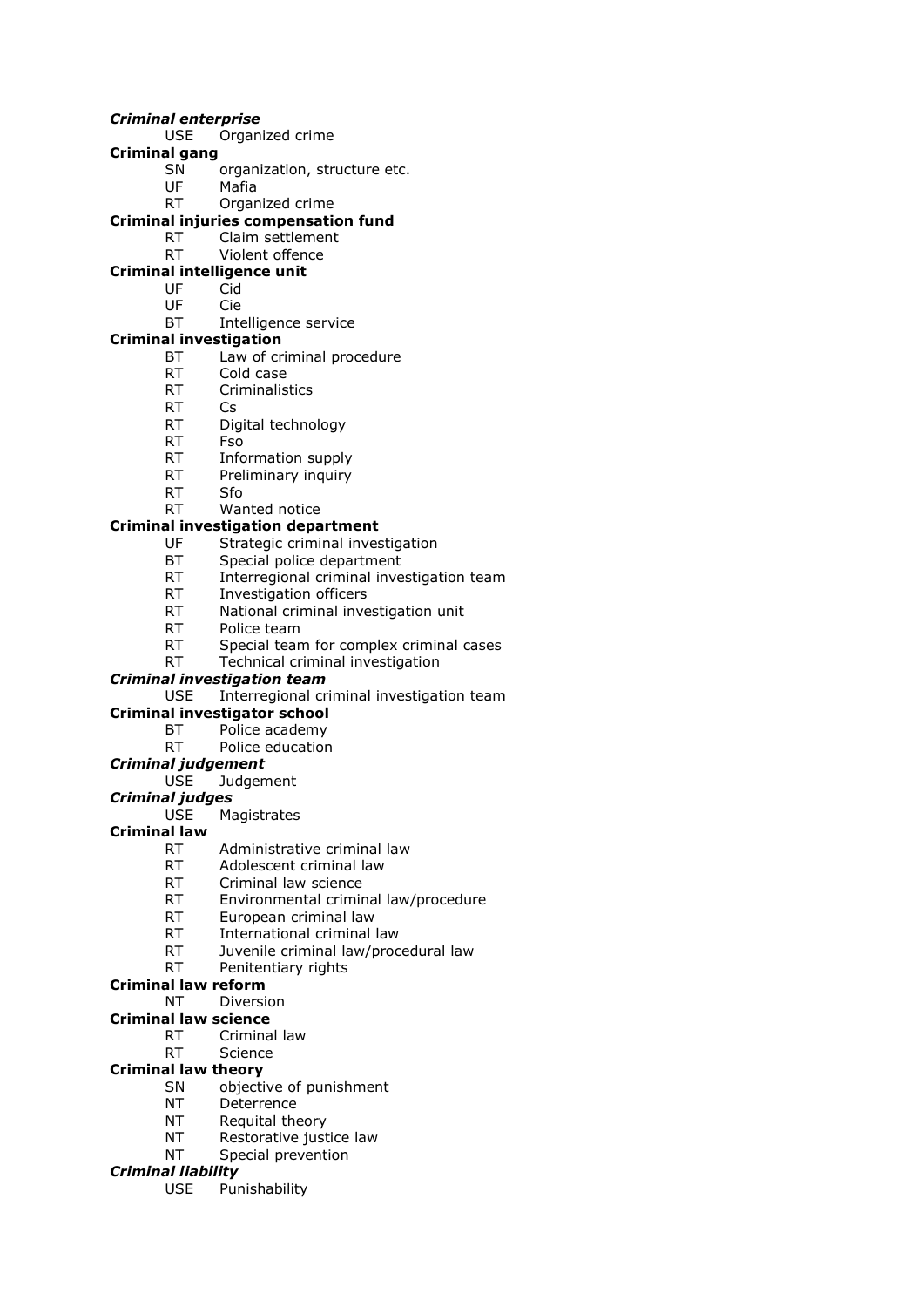#### *Criminal mediation*

- USE Dispute resolution
- **Criminal offence**
	- BT Offence

### **Criminal policy**

- UF Criminal policy plan
- RT Justice policy<br>RT Law enforcem
- Law enforcement

### *Criminal policy plan*

USE Criminal policy

### **Criminal procedure**

- SN general and statistic data
- RT Administration of justice
- RT Law of criminal procedure
- RT Prosecution

### *Criminal proceedings*

USE Law of criminal procedure

## **Criminal proceedings chain**

- RT Criminal trial
	- RT Execution of punishment
	- RT Penal system

### **Criminal psychiatry**

- BT Criminological theory
- NT Kleptomania
- NT Psychopathy
- NT Pyromania
- NT Schizophrenia
- RT Delinquent behaviour
- RT Psychiatry

### **Criminal psychology**

- BT Criminological theory
- NT Crime planning
- NT Developmental psychology
- NT Intelligence
- NT Perception of guilt
- NT Personality
- NT Rational-choice theory
- NT Risk factor
- NT Self-justification<br>NT Social learning the
- Social learning theory
- RT Delinquent behaviour
- RT Psychology
- RT Risk of arrest

### *Criminal records*

USE Judicial documentation

### **Criminal sociology**

- BT Criminological theory
- NT Differential association theory
- NT Labelling theory
- NT Opportunity theory
- NT Social bonding theory
- NT Social control theory
- RT Delinquent behaviour
- RT Social conditions
- RT Socio-economic conditions
- RT Sociology

### **Criminal trial**

- RT Criminal proceedings chain
- RT Default
- RT Duty to appear
- RT Oral victim impact statement
- RT Party in legal proceedings

#### *Criminal witnesses*

USE Crown witnesses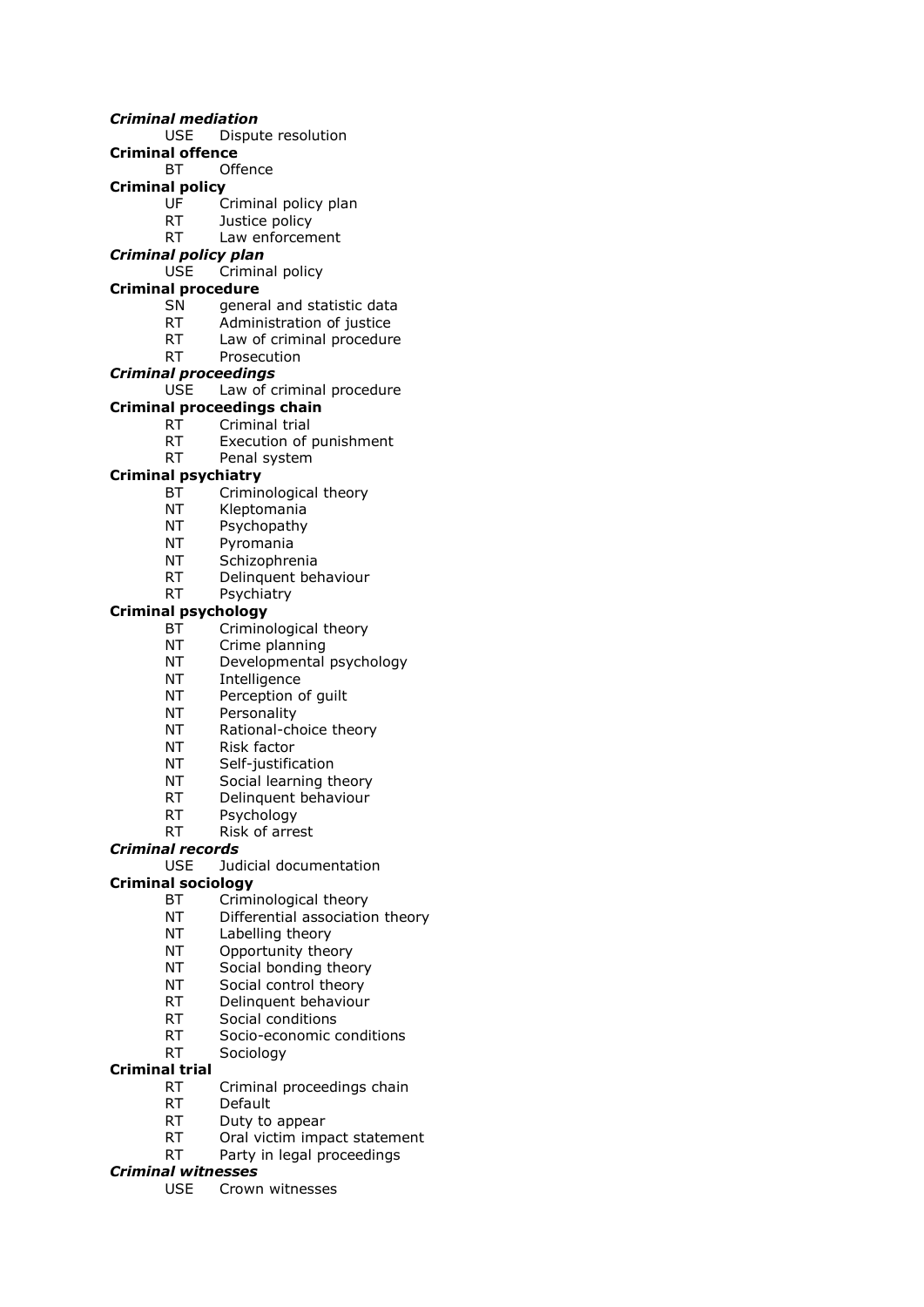#### *Criminal youth group*

USE Youth gang

### **Criminalistics**

- UF Forensic research
- UF Principles of investigation
- NT Blood test
- NT Breath analysis<br>NT Dactylography
- Dactylography
- NT Dna-test
- NT Document examination
- NT Forensic analysis
- NT Identification method
- NT Lie detector
- RT Biometrics
- RT Criminal investigation
- RT Digital technology
- RT Forensic medical science
- RT Technical criminal investigation

#### **Criminality**

- SN in general
- UF Criminal act
- RT Fear of crime
- RT Offence
- RT Petty crime
- RT Seriousness of crime
- RT Victimless crime

#### *Criminals*

USE Delinquents

#### **Criminological institute**

BT Research institute

## RT Wodc

- **Criminological theory**
	- NT Biological criminology
	- NT Bio-social criminology
	- NT Criminal psychiatry
	- NT Criminal psychology
	- NT Criminal sociology
	- RT Criminology
	- RT Prevention theory

### **Criminologists**

#### **Criminology**

- RT Criminological theory
- RT Victimology

#### **Crisis**

- RT Calamity
- RT Disaster circumstances
- RT Nctv
- RT Security region

#### **Crisis control**

- UF Disaster control
- **Crisis intervention**
	- SN by police
	- RT Dispute resolution
	- RT Police assistance
- *Crisis type*
	- USE Disaster

#### **Croatia**

- BT Yugoslavia
- *Cross-examination*
- USE Interrogation method
- *Crown*
	- USE Government

### **Crown witnesses**

UF Criminal witnesses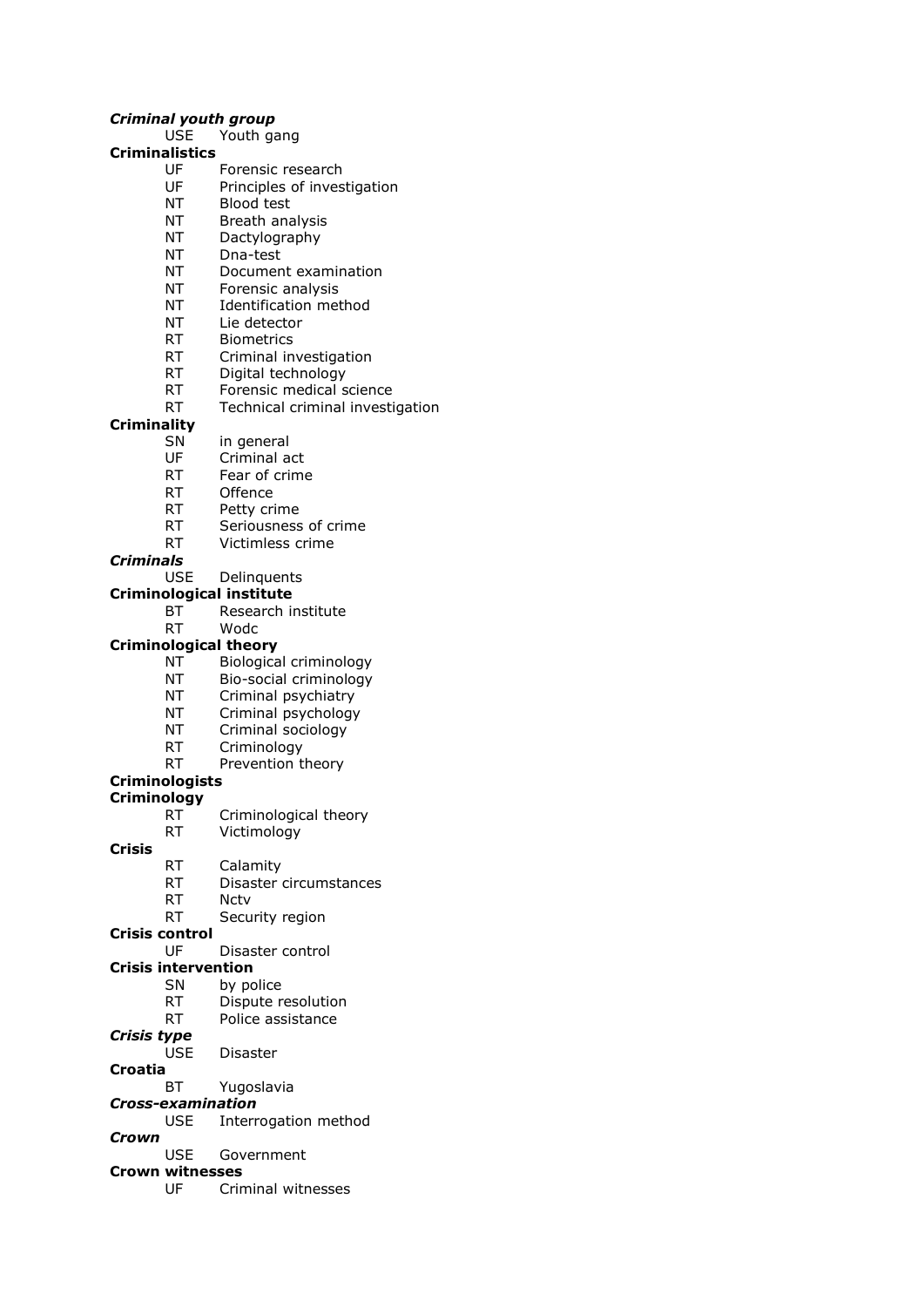- BT Witnesses
- RT Anonymous witnesses
- RT Deal with a criminal
- RT Police informers
- RT Witness protection

### **Cryptography**

- UF Coding of information<br>UF Decryption
- UF Decryption<br>UF Encryption
- Encryption
- BT Security
- RT Computerization
- RT Technological development
- **Cs**

SN abbreviation

- UF Crime scene
- RT Criminal investigation

*Culpability*

### USE Guilt

### *Culpable bankruptcy*

USE Infringement on creditors rights

#### **Culpable homicide**

- UF Culpable injury/homicide
- BT Violent offence
- RT Traffic crime

#### *Culpable injury/homicide*

USE Culpable homicide

#### *Cultural diversity*

USE Interculturalisation

- **Cultural heritage**
	- RT Art

### **Culture**

- RT Art
	- RT Music
- **Curacao**

#### BT Netherlands Antilles

### *Custodial institutions agency*

- USE Dji
- *Custodians*

#### USE Prison officers

#### **Custody**

- SN also as pubic order measure
- UF Remand in custody
- UF Secured custody
- BT Remand
- RT Detention of aliens
- RT Imprisonment as means of coercion

### *Custody as public order measure*

### USE Prison sentence

### *Customer satisfaction*

- USE Satisfaction research
- **Customs**
	- RT Border check
	- RT Military constabulary

### *Cyber crime*

USE Computer crime

### **Cybersecurity**

- UF Digital security
- RT Computer crime
- RT Prevention policy
- RT Public security

### **Cyberspace**

- RT Electronic highway
- RT Internet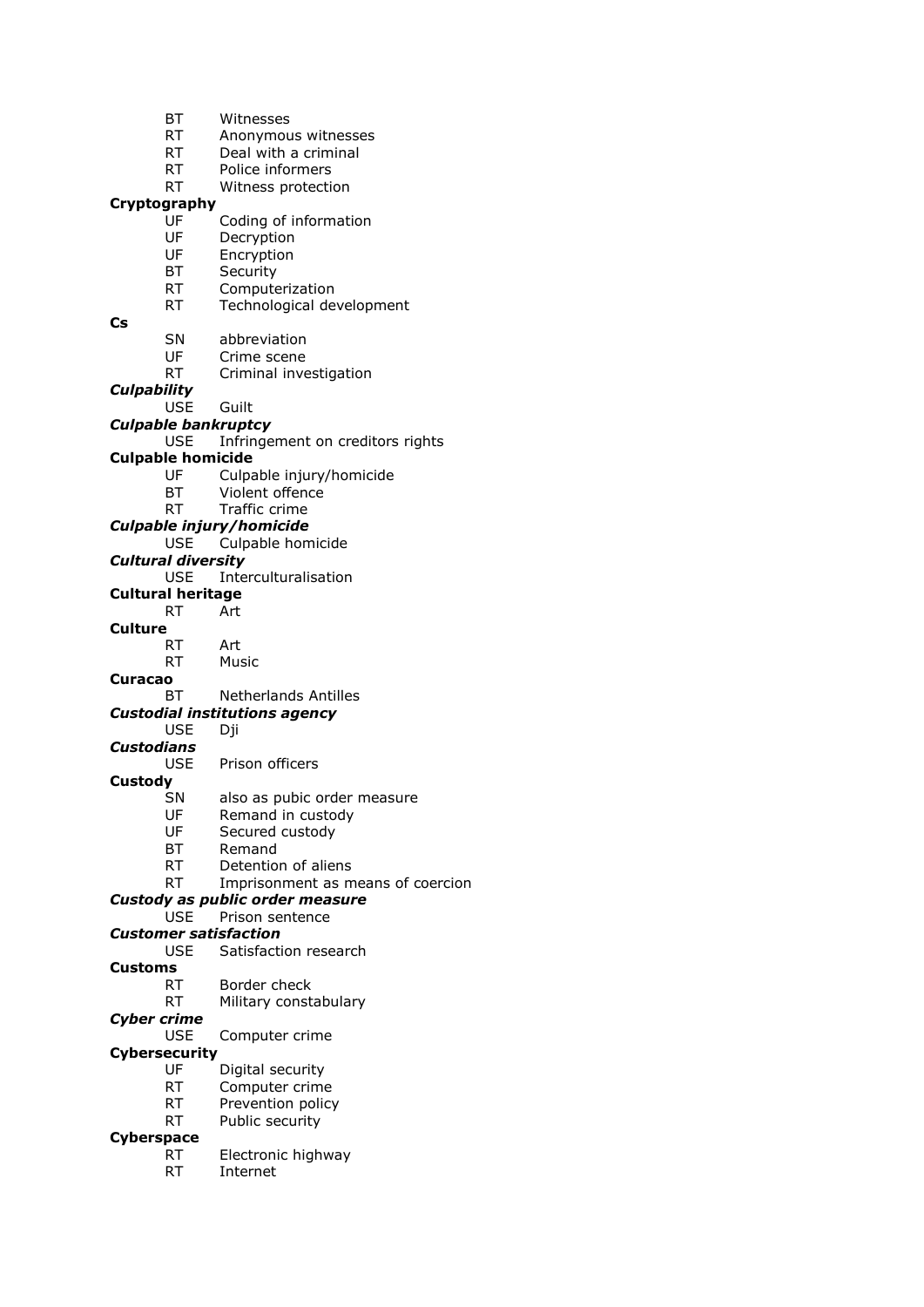**Cyprus**

- BT Asia
- **Czech republic**
	- BT Czechoslovakia

### **Czechoslovakia**

- SN former
	- BT Eastern Europe<br>NT Czech republic
	- Czech republic

## **Dactylography**

- UF Fingerprinting
- BT Biometrics
- BT Criminalistics
- RT Forensic medical science

#### **Damage**

- SN extent of
- NT Immaterial damage
- NT Loss of dependency
- NT Mass damage
- RT Claim settlement
- RT Compensation
- RT Economics

#### **Damage insurance**

- BT Special agreement
- RT Insurance

#### **Damage proposal**

- BT Claim settlement
- RT Dispute resolution
- RT Restorative justice law

#### **Damage repair**

- BT Claim settlement
- RT Halt-measure

#### **Dangerous delinquents**

BT Delinquents

#### *Data administration*

USE Data management

#### **Data bank**

- UF Data warehouse
- BT Information system
- 
- RT Blockchain technology<br>RT Computerization Computerization
- RT Data storage

#### **Data base**

- UF Data file
- UF File
- RT Data protection
- RT Retrieval
- 
- RT Statistical database
- *Data base management*
	- USE Data management

## *Data base security*

- USE Data security
- *Data file*
	- USE Data base

#### **Data management**

- UF Data administration
- UF Data base management
- RT Blockchain technology
- RT Retention duty

### **Data mining**

- UF Text mining
- RT Big data
- RT Neural network
- RT Statistical method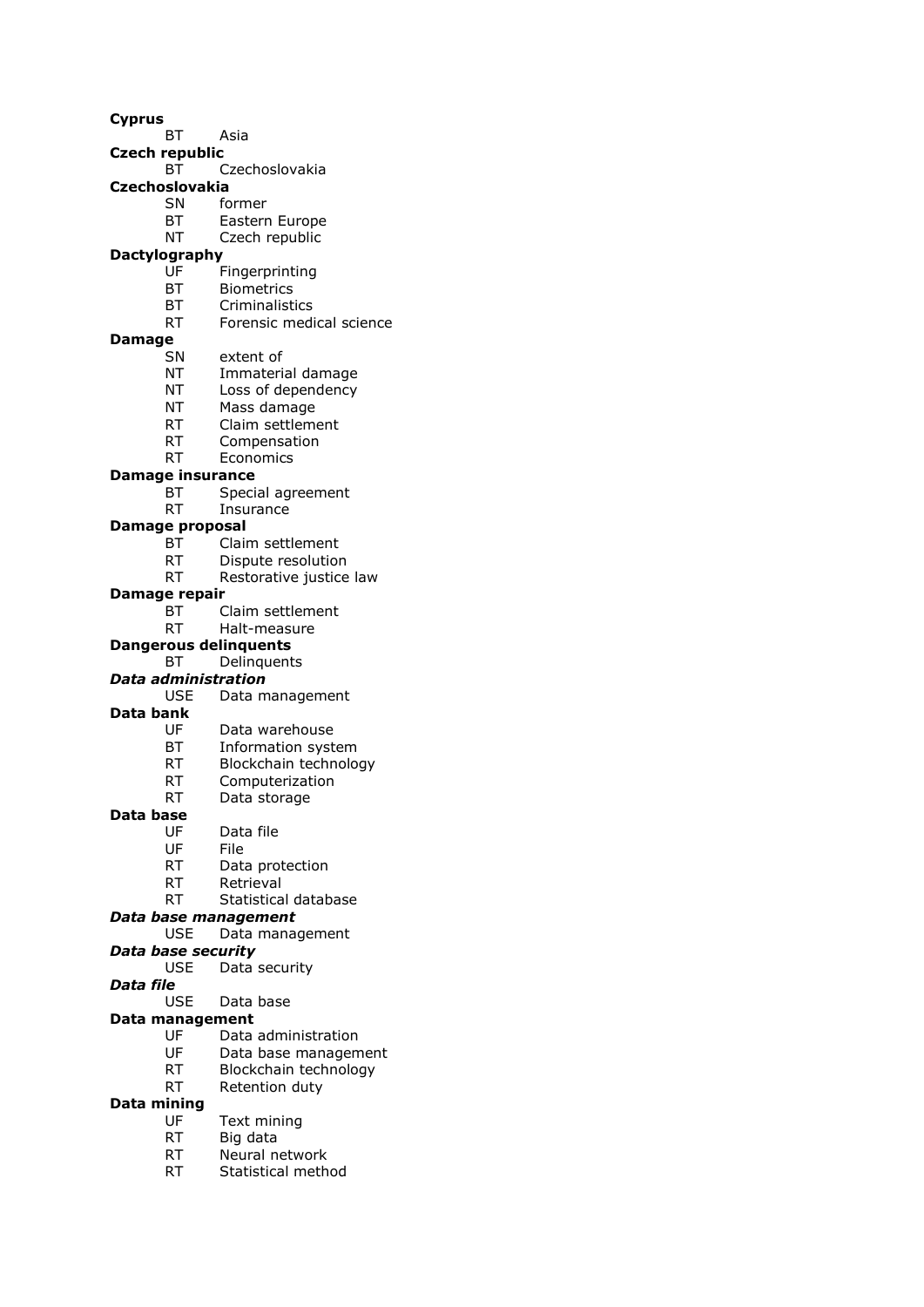#### **Data protection**

- RT Data base
- RT Data security
- RT General data protection regulation

#### *Data protection authority*

USE Authority personal data

# *Data security*

Data security

# **Data security**

- UF Data base security
- UF Data security
- BT Security
- RT Data protection

#### **Data storage**

- RT Audio-visual media<br>RT Data bank
- Data bank
- RT Hardware

### *Data warehouse*

USE Data bank

# **Day training**

BT Alternative youth punishment

## **Daytime detention**

- BT Alternative sentencing
- **Deal**

### UF Sale

- BT Special agreement
- NT Consumer sales
- RT Canvassing
- RT Unfair trading practice

### **Deal with a criminal**

- UF Agreement with criminal witness
- RT Crown witnesses
- RT Police informers

#### **Death**

- UF Circumstances of death
- UF Decease
- UF Natural death
- UF Pass away
- UF Unnatural death
- RT Euthanasia
- RT Missing persons
- **Death penalty**
	- BT Punishment

# **Debt collection**

# RT Collective management organisation

# **Debt restructuring**

- RT Debt settlement
- RT Receivers

## **Debt settlement**

- SN for prisoners and ex-prisoners
- BT Financial problems
- RT Debt restructuring

# **Debtors**

UF Indebtedness

#### *Decease*

USE Death

# **Deceit**

- NT Fraud
- NT Infringement on creditors rights
- NT Swindle
- RT Property crime

# **Decentralisation**

RT Organizational structure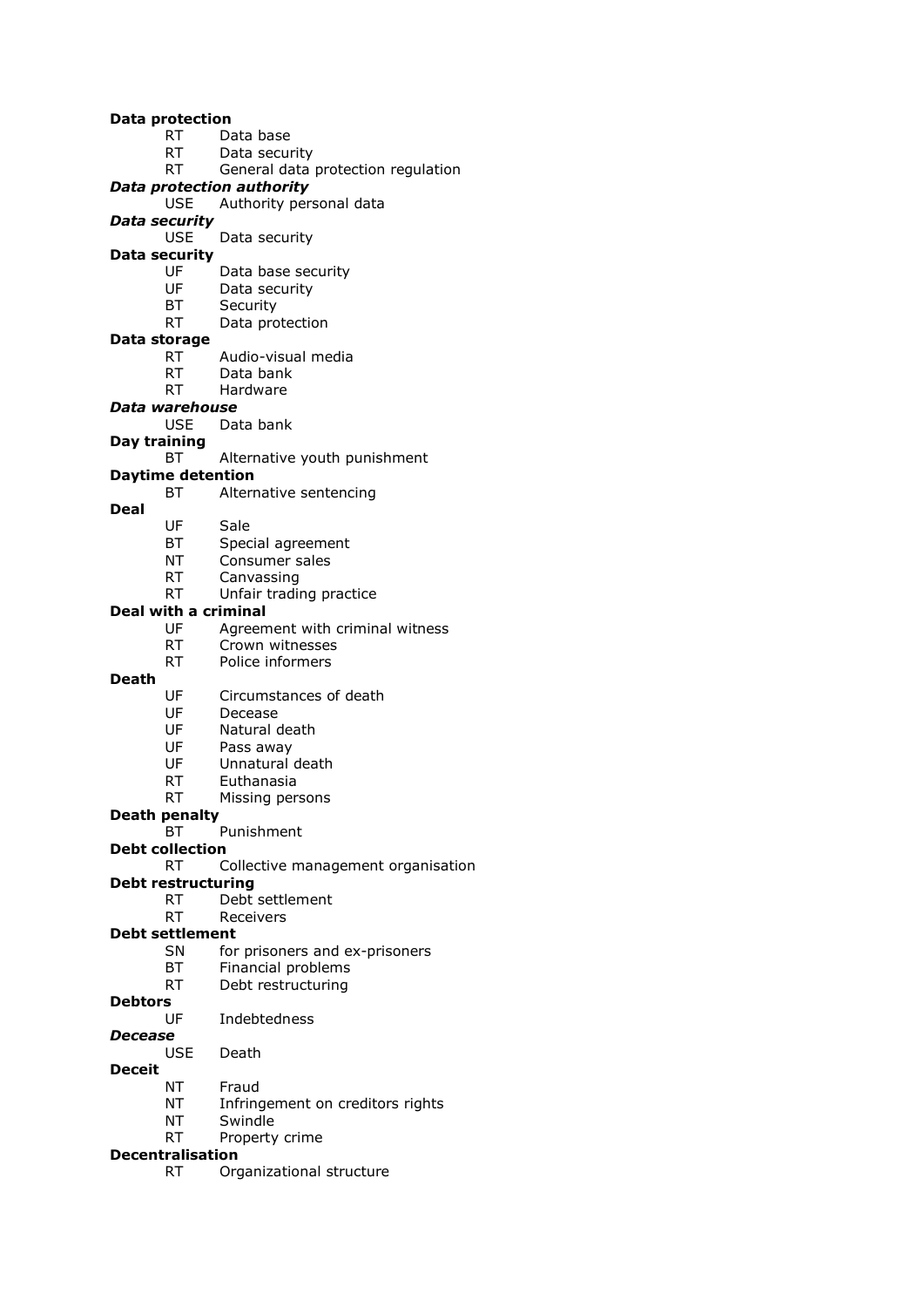#### **Decision not to prosecute**

- NT Decision not to prosecute by public prosecutor
- NT Police dismissal

# **Decision not to prosecute by public prosecutor**

- UF Dismissal
- UF Technical decision not to prosecute
- BT Decision not to prosecute<br>BT Decision to prosecute
- Decision to prosecute

# **Decision to prosecute**

- SN of ministers
- NT Decision not to prosecute by public prosecutor
- NT Fine order by public prosecutor
- NT Joining
- RT Admissibility
- RT Complaint against no prosecution<br>RT Instruction authority
- Instruction authority
- RT Prosecution policy
- RT Simplification of preceedings

#### **Decision-making**

- UF Freedom of assessment
- UF Scope for decision-making
- RT Grounds

#### **Decree**

- NT Licence
- *Decryption*

USE Cryptography

# **Defamation**

NT Blasphemy

- **Default**
	- RT Civil procedural law RT Criminal trial

#### **Defeasible**

# **Defence**

- Armed forces
- RT Military constabulary

#### *Defence of absence of mens rea*

- USE Criminal defence
- *Delinquency*

## USE Offence

# **Delinquent behaviour**

- UF Criminal behaviour
- BT Behaviour
- RT Biological criminology
- RT Bio-social criminology
- RT Criminal psychiatry
- 
- RT Criminal psychology<br>RT Criminal sociology Criminal sociology
- RT Deviant behaviour

#### **Delinquents**

- UF Criminals
- UF Offenders
- NT Dangerous delinquents
- NT Drug runners
- NT Drug-dependent delinquents
- NT Ethnic groups of delinquents
- NT Female delinquents
- NT First offenders
- NT Juvenile delinquents
- NT Mentally disturbed delinquents
- NT Repeat offenders
- NT War criminals
- RT Offender characteristics

#### **Delivery of goods**

- 
- 
- 
- 
- 
- 
- 
-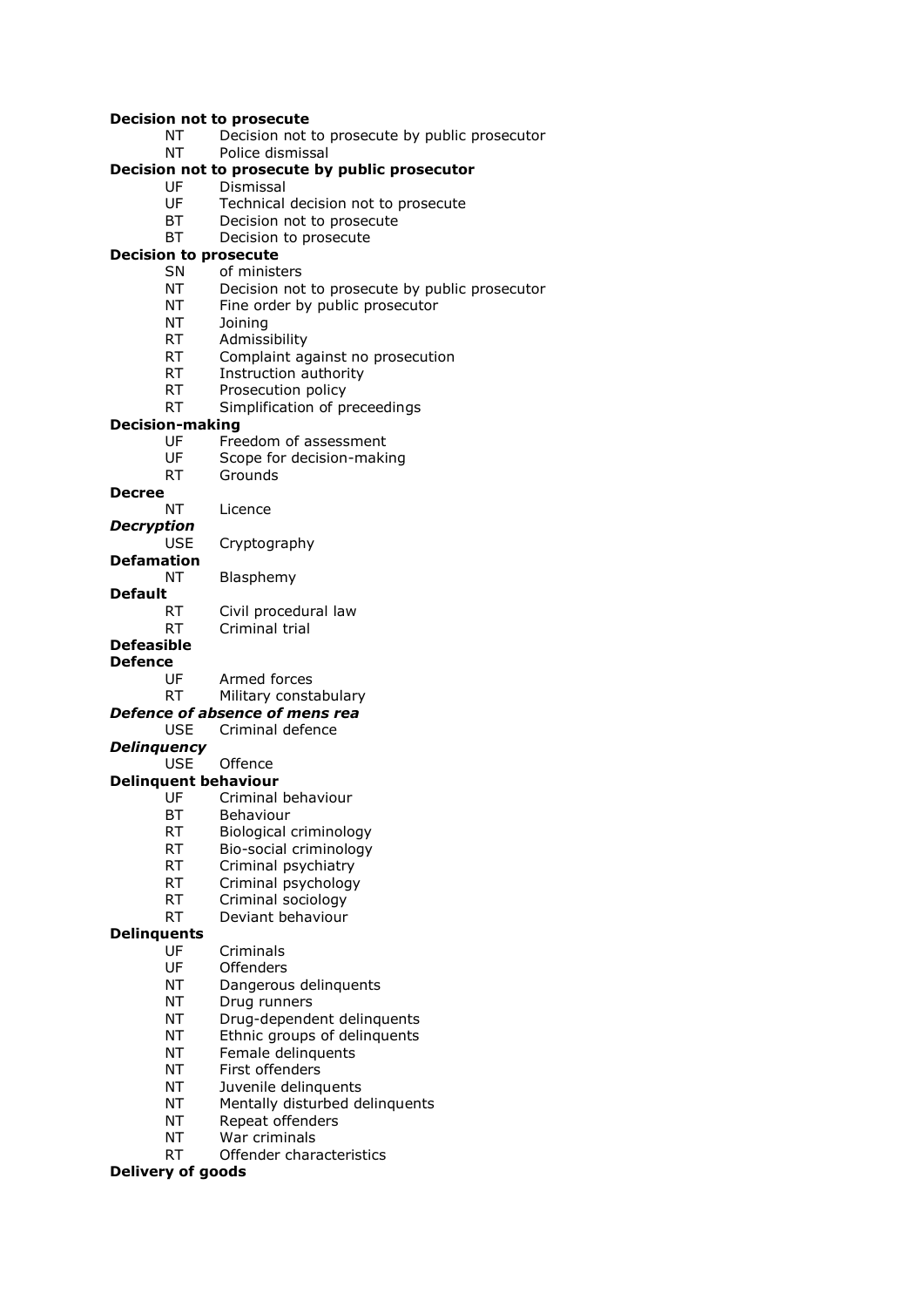|                            |            | Demanding information                                |
|----------------------------|------------|------------------------------------------------------|
|                            | USE        | Gathering information                                |
| Democracy                  |            |                                                      |
| <b>Democratisation</b>     |            |                                                      |
| Demography                 |            |                                                      |
|                            | UF         | Population growth                                    |
|                            | <b>RT</b>  | Age                                                  |
|                            | <b>RT</b>  | Marital state                                        |
|                            | RT.        | Migration                                            |
|                            | <b>RT</b>  | Race                                                 |
|                            | <b>RT</b>  | Sex                                                  |
| Demonstration              |            |                                                      |
|                            | USE        | Protest action                                       |
| Denmark                    |            |                                                      |
|                            | ВT         | Scandinavia                                          |
| Dentistry                  |            |                                                      |
|                            | <b>USE</b> | Medicine                                             |
| <b>Deprivation</b>         |            |                                                      |
|                            | ВT         | Social conditions                                    |
|                            |            | <b>Deprivation of liberty</b>                        |
|                            | BT         | Crime against personal freedom                       |
|                            | NT         | Abduction                                            |
|                            | NT         | Hostage taking                                       |
|                            | RT.        | Exploitation                                         |
|                            | RT.        | Extortion                                            |
|                            | RT         | Violent offence                                      |
| Deputy judge               |            |                                                      |
|                            | ВT         | Magistrates                                          |
|                            | <b>RT</b>  | Lawyers                                              |
| Deregulation               |            |                                                      |
|                            | RT         | Free market, deregulation and quality of legislation |
|                            | <b>RT</b>  | Self-regulation                                      |
|                            |            | Description method of a person                       |
|                            | <b>USE</b> | Identification method                                |
|                            |            | <b>Description of suspects</b>                       |
|                            | <b>USE</b> | Wanted notice                                        |
| Despoilment                |            |                                                      |
|                            | <b>USE</b> | Robbery                                              |
| Destruction                |            |                                                      |
|                            | <b>USE</b> | Vandalism                                            |
| Detainees                  |            |                                                      |
|                            | USE        | Suspects                                             |
| Detective agency           |            |                                                      |
|                            | <b>USE</b> | Private investigation bureau                         |
|                            |            | Detention at the border                              |
|                            | <b>USE</b> | Detention of aliens                                  |
| Detention capacity         |            |                                                      |
|                            | <b>USE</b> | Prison capacity                                      |
| <b>Detention centre</b>    |            |                                                      |
|                            | SN         | for young adults                                     |
|                            | UF         | Penitentiary training camp                           |
|                            | BT         | Prison                                               |
|                            | RT a       | Correctional boot camps                              |
|                            | RT —       | Judicial juvenile institution                        |
|                            | <b>RT</b>  | Shock incarceration                                  |
|                            |            | Detention in a forensic psychiatric institution      |
|                            | <b>SN</b>  | by the government                                    |
|                            | <b>USE</b> | Hospital order                                       |
| <b>Detention of aliens</b> |            |                                                      |
|                            | UF         |                                                      |
|                            | <b>RT</b>  | Detention at the border                              |
|                            |            | Custody                                              |

RT National immigration centre for foreign nationals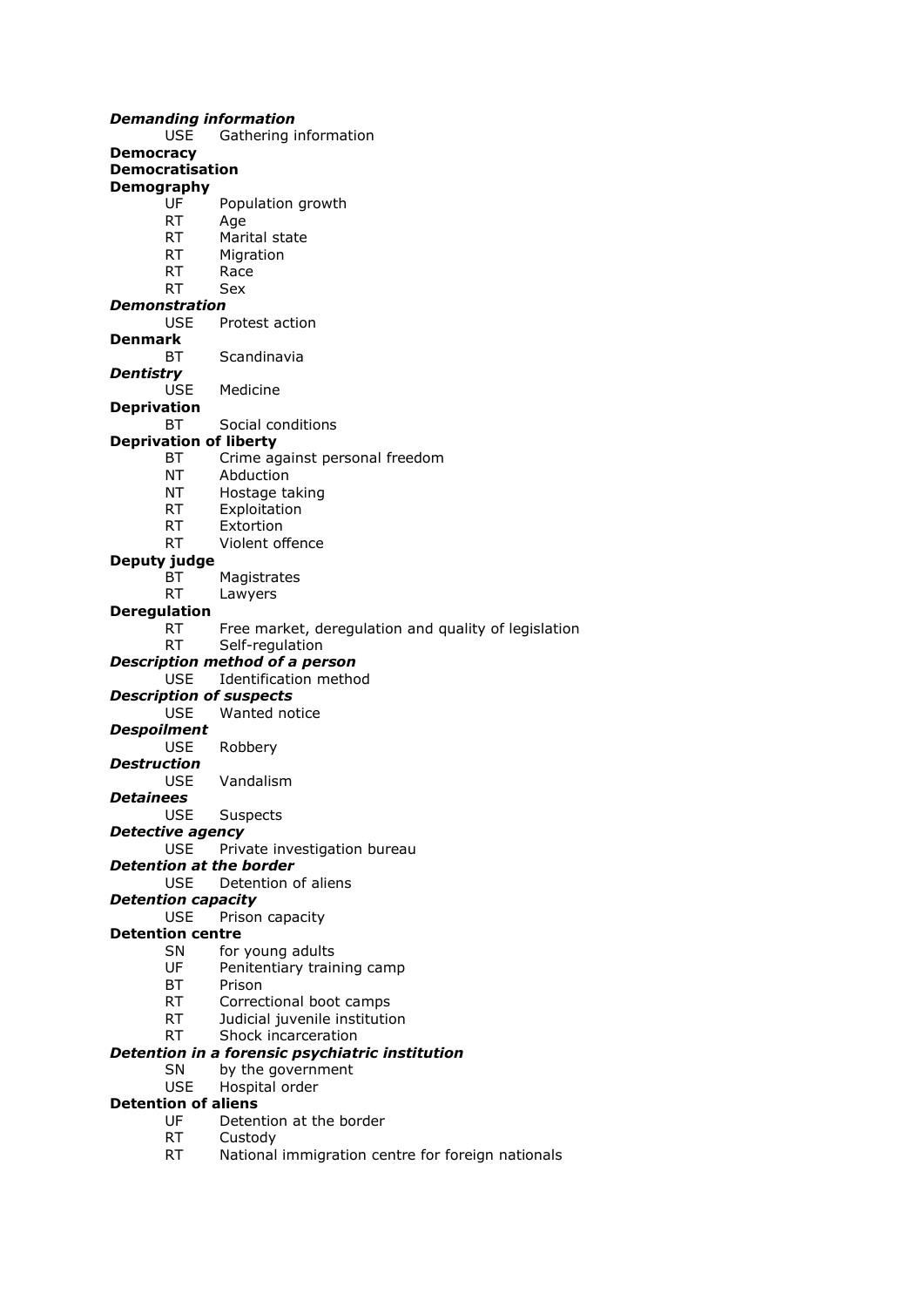*Detention planning* SN for prisoners USE Penitentiary programme *Detention population* USE Prison population *Detention right* USE Penitentiary rights *Detention stages* USE Penitentiary programme **Deterioration** BT Socio-economic conditions RT Environment RT Environmental design **Deterrence** UF General prevention<br>UF Threat of punishme Threat of punishment BT Criminal law theory BT Prevention theory **Developmental psychology** BT Criminal psychology RT Parenting **Deviant behaviour** UF Abberant behaviour UF Antisocial behaviour UF Problematic behaviour UF Unsocial behaviour BT Behaviour RT Adhd RT Aggression RT Delinquent behaviour **Diagnostics** SN in youth welfare UF Indication RT Child protection RT Youth assistance **Differential association theory** BT Criminal sociology *Digital crime* USE Computer crime *Digital highway* USE Electronic highway **Digital information** UF Electronic information BT Information dissemination RT Edi RT E-mail **Digital investigation** BT Investigation BT Method of investigation **Digital litigation** BT Legal proceedings RT Electronic proceedings *Digital media* USE Media **Digital method of payment**<br>UF Bitcoins UF Bitcoins<br>UF Virtual n Virtual money

- - RT Electronic financial traffic
- RT Money

# *Digital security*

USE Cybersecurity

# **Digital signature**

- UF Electronic signature
- RT Trusted third party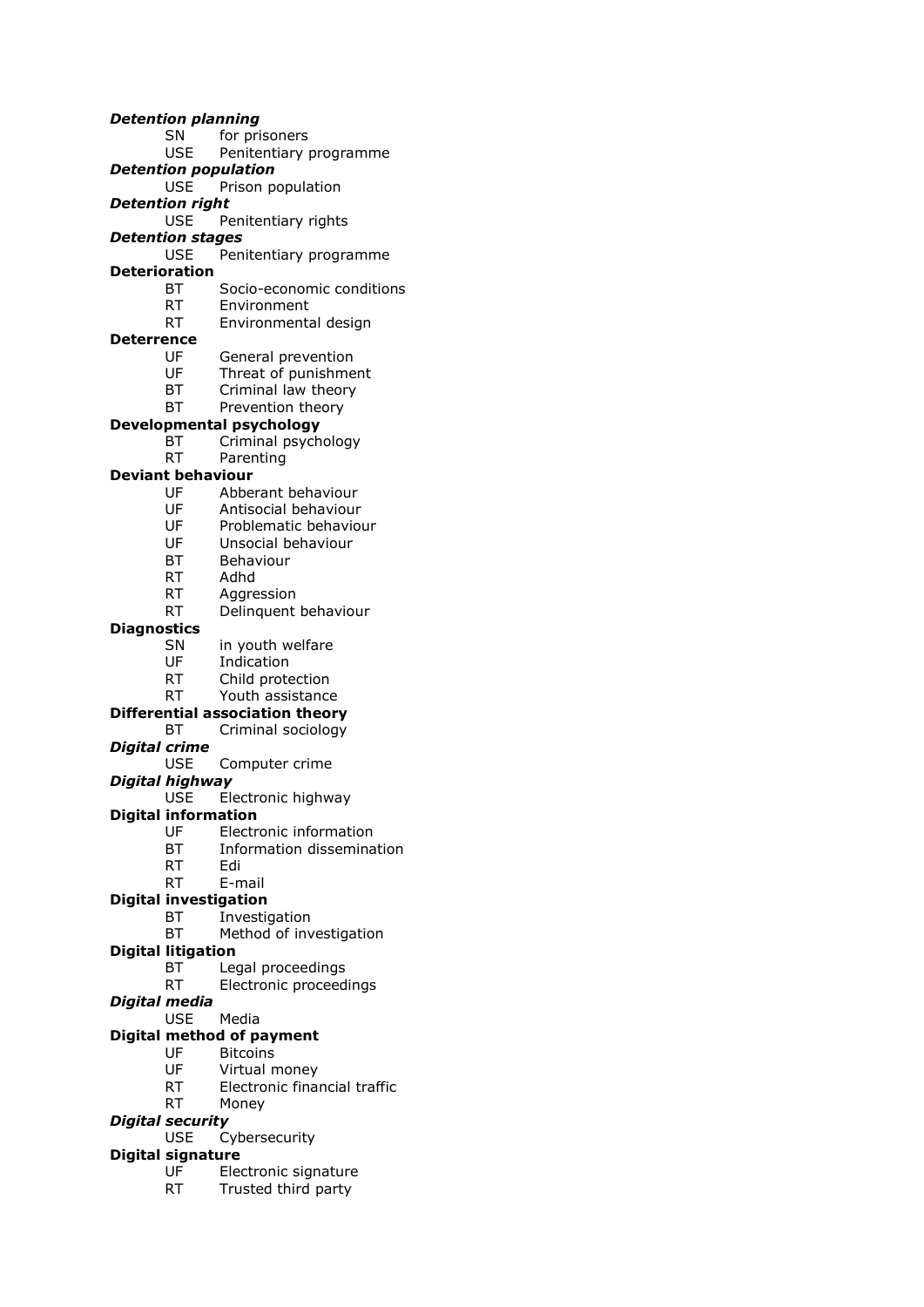| <b>Digital technology</b> |                                                                                                                                                                                                                                |                                                                |  |
|---------------------------|--------------------------------------------------------------------------------------------------------------------------------------------------------------------------------------------------------------------------------|----------------------------------------------------------------|--|
|                           | SN                                                                                                                                                                                                                             | forensic investigation                                         |  |
|                           | <b>RT</b>                                                                                                                                                                                                                      | Criminal investigation                                         |  |
|                           |                                                                                                                                                                                                                                | RT Criminalistics                                              |  |
|                           | RT and the set of the set of the set of the set of the set of the set of the set of the set of the set of the set of the set of the set of the set of the set of the set of the set of the set of the set of the set of the se | Technical criminal investigation                               |  |
| <b>Digitization</b>       |                                                                                                                                                                                                                                |                                                                |  |
|                           |                                                                                                                                                                                                                                | Direct benefit principle                                       |  |
|                           |                                                                                                                                                                                                                                | UF On-charging expenses                                        |  |
|                           | BT                                                                                                                                                                                                                             | Economics                                                      |  |
|                           |                                                                                                                                                                                                                                | <b>Directional microphone</b>                                  |  |
|                           | USE.                                                                                                                                                                                                                           | Wiretapping                                                    |  |
| Dirty money               |                                                                                                                                                                                                                                |                                                                |  |
|                           | <b>USE</b>                                                                                                                                                                                                                     | Money laundering                                               |  |
| <b>Disability</b>         |                                                                                                                                                                                                                                |                                                                |  |
|                           |                                                                                                                                                                                                                                | <b>Disadvantage compensation</b>                               |  |
|                           |                                                                                                                                                                                                                                | USE Administrative damage compensation                         |  |
| <b>Disaster</b>           |                                                                                                                                                                                                                                |                                                                |  |
|                           | $UF_1$                                                                                                                                                                                                                         | Crisis type                                                    |  |
|                           | BT<br>RT Flood                                                                                                                                                                                                                 | Calamity                                                       |  |
|                           | <b>RT</b>                                                                                                                                                                                                                      |                                                                |  |
|                           |                                                                                                                                                                                                                                | Mass damage                                                    |  |
|                           |                                                                                                                                                                                                                                | <b>Disaster circumstances</b>                                  |  |
|                           | RT Crisis                                                                                                                                                                                                                      |                                                                |  |
|                           |                                                                                                                                                                                                                                | RT Fire<br>RT Fire brigade                                     |  |
|                           | RT Nctv                                                                                                                                                                                                                        |                                                                |  |
|                           | RT <sub>N</sub>                                                                                                                                                                                                                | Security region                                                |  |
| Disaster control          |                                                                                                                                                                                                                                |                                                                |  |
|                           |                                                                                                                                                                                                                                | USE Crisis control                                             |  |
|                           |                                                                                                                                                                                                                                |                                                                |  |
|                           |                                                                                                                                                                                                                                |                                                                |  |
|                           |                                                                                                                                                                                                                                | Disaster management exercise                                   |  |
| <b>Disaster relief</b>    |                                                                                                                                                                                                                                |                                                                |  |
|                           |                                                                                                                                                                                                                                | <b>Discharge from prison</b>                                   |  |
|                           |                                                                                                                                                                                                                                | USE Release                                                    |  |
|                           |                                                                                                                                                                                                                                | <b>Discharge of prisoners</b>                                  |  |
|                           |                                                                                                                                                                                                                                | USE Release                                                    |  |
|                           | RT                                                                                                                                                                                                                             | Discharged prisoners undergoing rehabilitation<br>Ex-prisoners |  |
|                           |                                                                                                                                                                                                                                |                                                                |  |
|                           | USE                                                                                                                                                                                                                            | Disciplinary criminal law<br>Disciplinary rules                |  |
|                           |                                                                                                                                                                                                                                | <b>Disciplinary measure</b>                                    |  |
|                           | SN                                                                                                                                                                                                                             | also for prisoners                                             |  |
|                           | NΤ                                                                                                                                                                                                                             | Solitary confinement                                           |  |
|                           | RT                                                                                                                                                                                                                             | Disciplinary rules                                             |  |
|                           | <b>RT</b>                                                                                                                                                                                                                      | Personnel matters                                              |  |
|                           | <b>RT</b>                                                                                                                                                                                                                      | Regime                                                         |  |
| <b>Disciplinary rules</b> |                                                                                                                                                                                                                                |                                                                |  |
|                           | UF                                                                                                                                                                                                                             | Disciplinary criminal law                                      |  |
|                           | NT                                                                                                                                                                                                                             | Disciplinary rules for lawyers                                 |  |
|                           | NT                                                                                                                                                                                                                             | Disciplinary rules for notaries                                |  |
|                           | ΝT                                                                                                                                                                                                                             | Medical code of practice                                       |  |
|                           | <b>RT</b>                                                                                                                                                                                                                      | Disciplinary measure                                           |  |
|                           | <b>RT</b>                                                                                                                                                                                                                      | Lay justice                                                    |  |
|                           |                                                                                                                                                                                                                                | <b>Disciplinary rules for lawyers</b>                          |  |
|                           | ВT                                                                                                                                                                                                                             | Disciplinary rules                                             |  |
|                           |                                                                                                                                                                                                                                | <b>Disciplinary rules for notaries</b>                         |  |
|                           | BТ                                                                                                                                                                                                                             | Disciplinary rules                                             |  |
|                           |                                                                                                                                                                                                                                | Disclosure of a court order                                    |  |
|                           | <b>RT</b><br>RT                                                                                                                                                                                                                | Judgement<br>Judicial settlement                               |  |

- **Disclosure of administration**<br>UF Administrative to<br>UF Freedom of adm<br>RT Right to informa
	- UF Administrative transparency act
	- UF Freedom of administrative information act
	- RT Right to information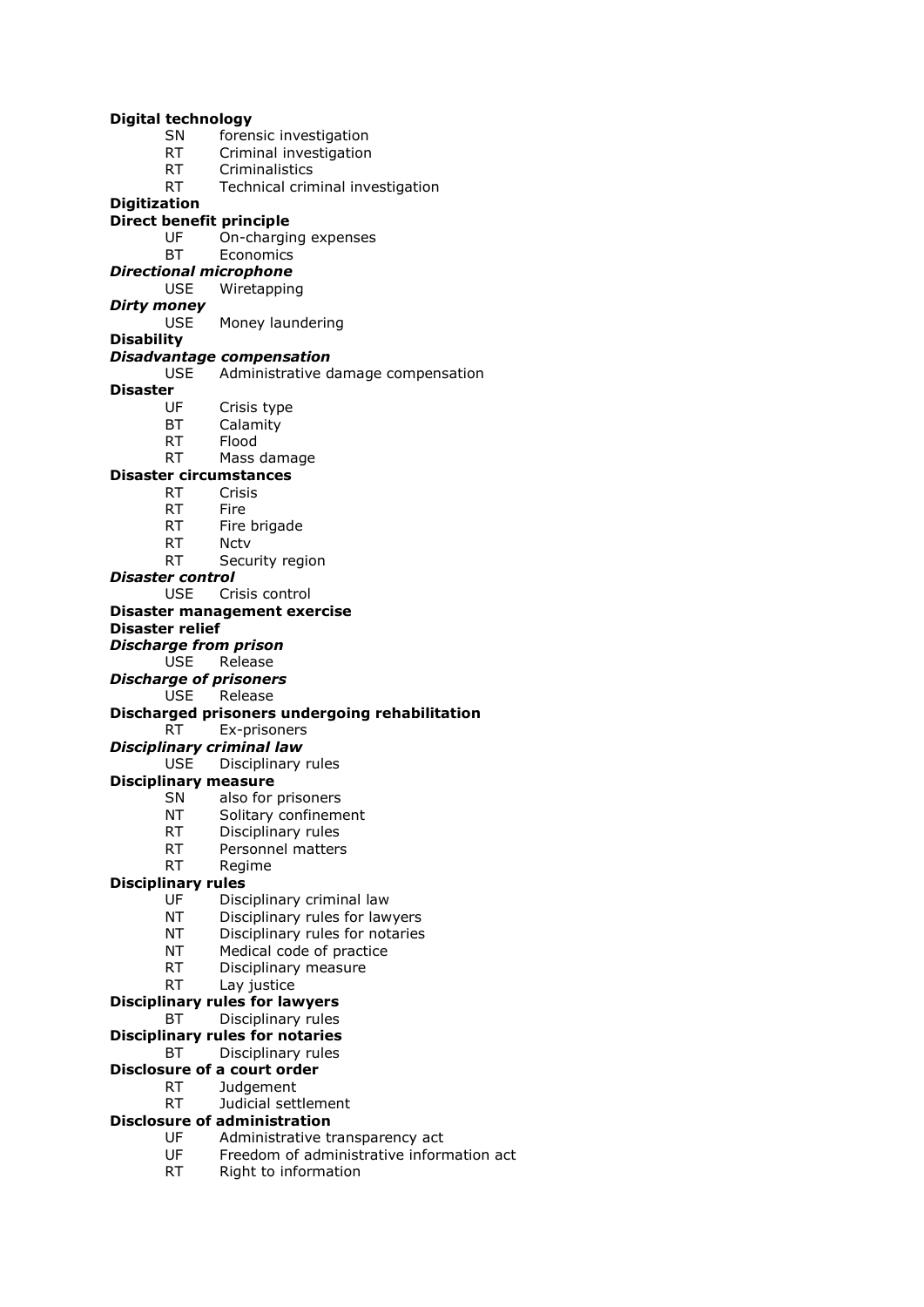# *Discretionary power*

- USE Competency
- **Discrimination**
	- UF Hate speech
	- NT Racial discrimination
	- RT Dutch national human rights institute

# **Disfranchisement**

- SN of certain right
- BT Punishment

## *Dismissal*

USE Decision not to prosecute by public prosecutor

# *Displacement of crime*

#### USE Crime displacement

### **Dispossession of crime profits**

- UF Criminal asset forfeiture law
- UF Dispossession of unlawfully acquired profit<br>UF Take away criminal assets
- Take away criminal assets
- BT Non-punitive measure
- RT Bureau for deprivation of criminal assets
- RT Bureau of financial investigation
- RT Ciib
- RT Financial penalty
- RT Forensic accountancy
- RT Forfeiture
- RT Money laundering
- RT Profits of crime
- RT Provisional garnishment
- RT Sfo

# *Dispossession of unlawfully acquired profit*

USE Dispossession of crime profits

### **Dispute resolution**

- UF Criminal mediation
- RT Crisis intervention
- RT Damage proposal
- RT Negotiation
- RT Restorative justice law
- RT Settlement of disputes
- RT Victim assistance

#### **Disqualification from driving**

- UF Driving ban
	- UF Suspension of driving licence
	- BT Punishment
	- RT Points system
- RT Traffic crime

## *District*

USE Neighbourhood

#### *District court*

- USE Court
- *District justice*

#### USE Neighbourhood justice

# *District office of the public prosecutor*

USE Regional office of the public prosecutor

#### **Disturbance of the peace**

- UF Riot
	- BT Crime against public order
- RT Assault and battery
- RT Incident
- RT Maintaining public order
- RT Riot prevention

# **Diversion**

- UF Diversion for minors
- BT Criminal law reform
- RT Alternative youth punishment
- RT Halt-measure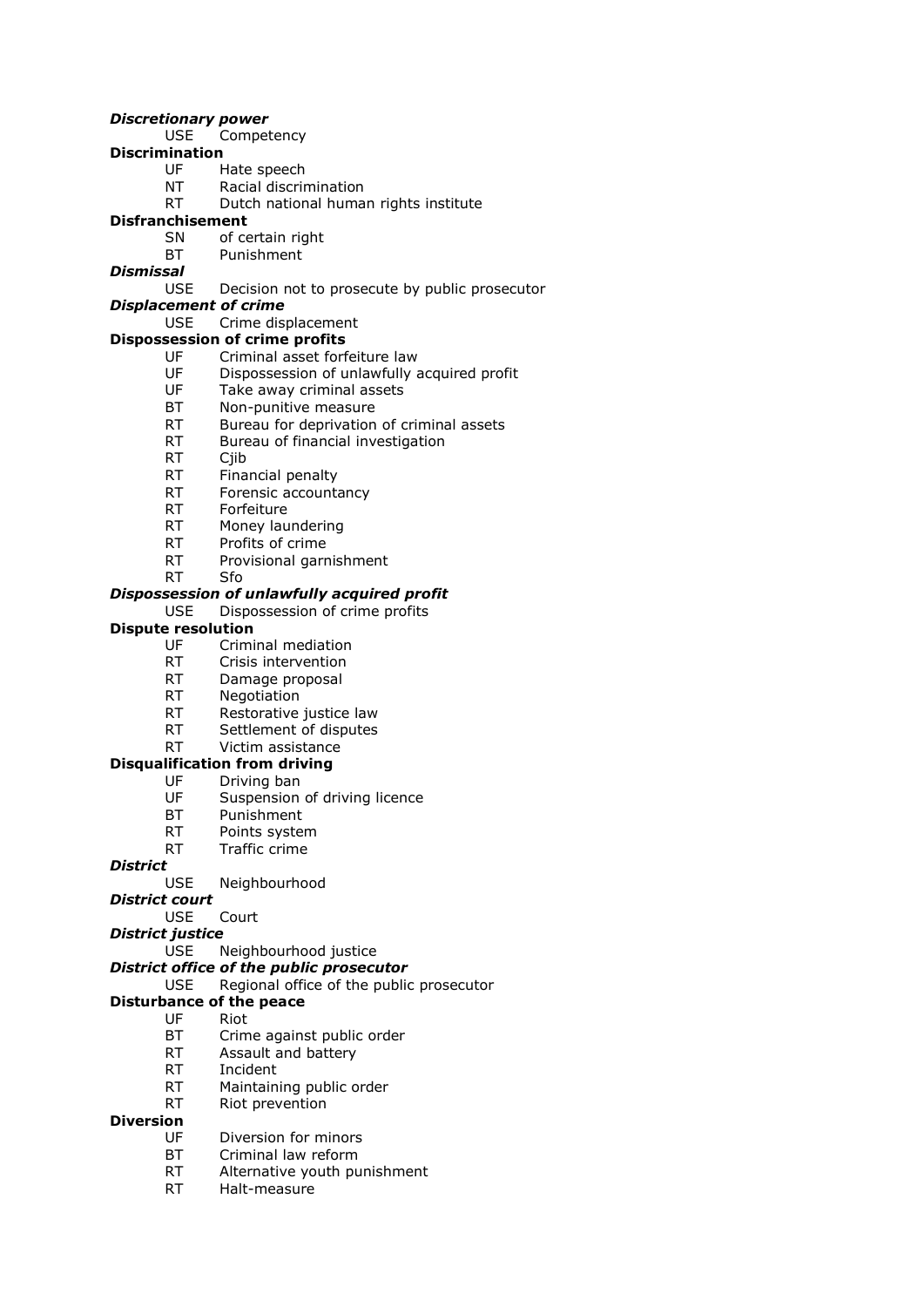#### *Diversion for minors*

- SN for minors
- USE Diversion

# *Diversity policy*

- USE Interculturalisation
- **Divorce**
	- BT Annulment<br>BT Domestic ci
	- Domestic circumstances
	- RT Alimoney
	- RT Parental access arrangement
	- RT Parenthood plan

# **Divorce contract**

- RT Convenant
- RT Parental access arrangement

# **Divorce mediation**

- BT Negotiation
- **Dji**
- SN abbreviation
- UF Custodial institutions agency
- RT Ministry of justice and security
- RT Nifp
- RT Prison system
- **Dna-test**
	- BT Criminalistics
- **Dnb**
- SN abbreviation<br>UF Nederlandscl
- Nederlandsche bank
- RT Supervision on financial transactions

# **Doctors**

- UF Family doctors
- UF Forensic physicans
- UF Nurses
- NT Forensic doctors
- NT Prison doctors
- RT Medical care
- RT Social workers

# *Doctrine*

USE Doctrine

# **Doctrine**

- Doctrine
- UF Legal doctrine
- RT Law development

# **Document examination**

- UF Graphology<br>UF Handwriting
	- Handwriting examination
	- BT Criminalistics
	- NT Handwriting

# **Documentary information service**

- BT Information dissemination
- NT Archive
- NT Documentation service
- NT Library
- RT Retrieval

# **Documentation service**

- BT Documentary information service
- RT Library

# *Domestic animals*

# USE Animals

# **Domestic circumstances**

- UF Birth number
- BT Social conditions
- NT Divorce
- RT Domestic violence
- RT Foster home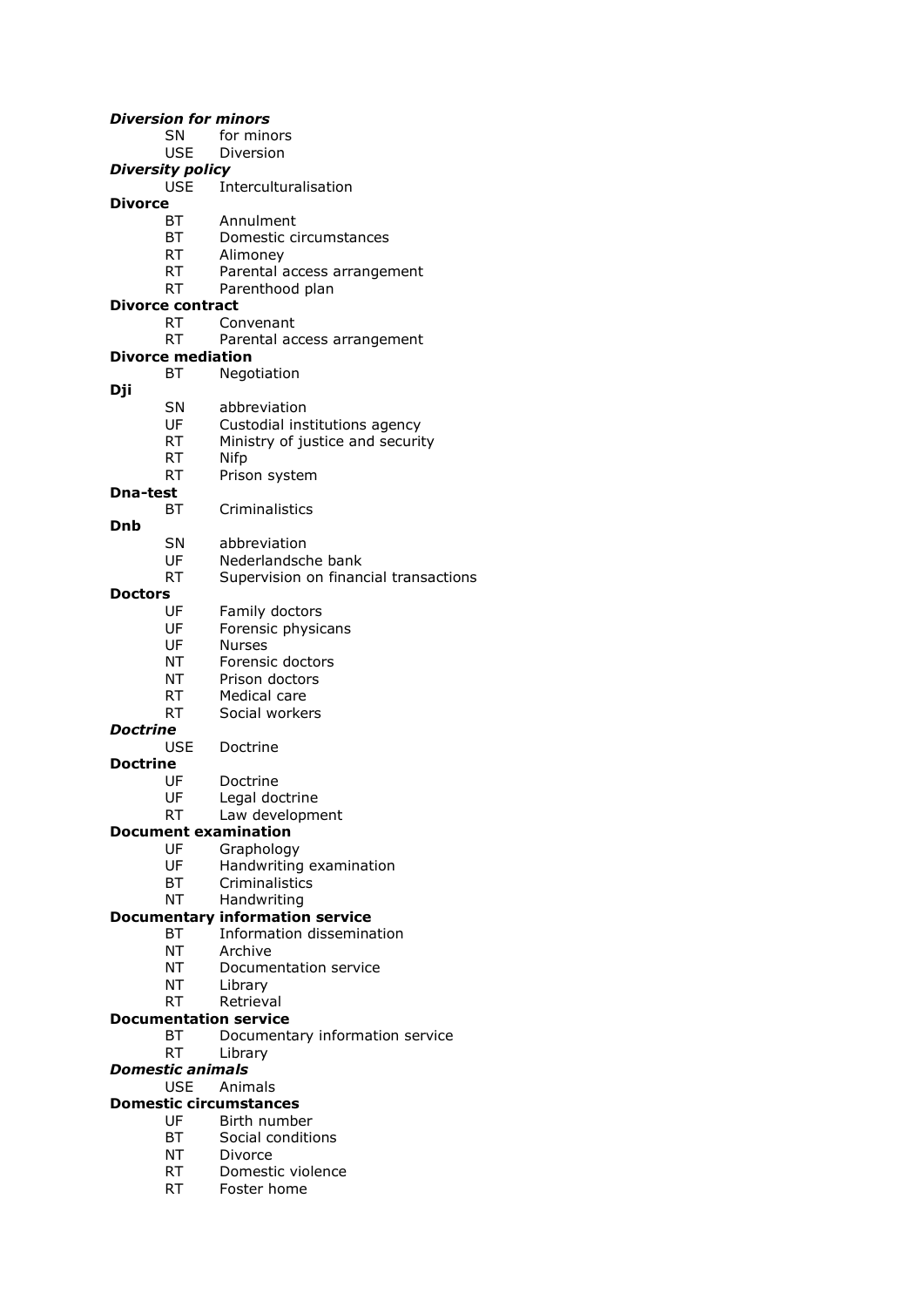- RT Parenting
- RT Parenting support
- RT Single parent family

# *Domestic therapy*

USE Family therapy

# **Domestic violence**

- SN incl. family<br>UE Family viole
- Family violence
- RT Abuse of women
- RT Ban on entering a house
- RT Child abuse
- RT Domestic circumstances
- RT Incest
- RT Parent abuse
- RT Violence

#### *Dope*

USE Drugs

#### **Doping**

- RT Sport
- *Drink-driving*
	- USE Driving while intoxicated

## **Drinking water**

#### **Driver course**

- SN after conviction of drink-driving offence
- BT Alternative punishment
- RT Driving while intoxicated
- RT Traffic safety course

#### *Driving ban*

#### USE Disqualification from driving

#### *Driving behaviour*

- USE Traffic behaviour
- **Driving while intoxicated**
	-
	- UF Drink-driving<br>UF Drug driving Drug driving
	- UF Flying under influence
	- UF Sailing under influence
	- BT Traffic crime
	- RT Alcohol and crime
	-
	- RT Alcohol testing<br>RT Driver course Driver course

#### **Driving without a licence**

**Drone**

# BT Traffic offence

BT Method of investigation

### RT Closed circuit television surveillance

# **Drug abuse**

- Addiction to medicine
- UF Drug addiction
- RT Addiction
- RT Cad
- RT Drug addicts
- RT Harassment
- RT Heroin prescription
- RT Supply of methadone

### *Drug addiction*

USE Drug abuse

## **Drug addicts**

- BT Addicts
- NT Drug-dependent delinquents
- NT Drug-dependent prisoners
- RT Drug abuse

#### *Drug couriers*

USE Drug runners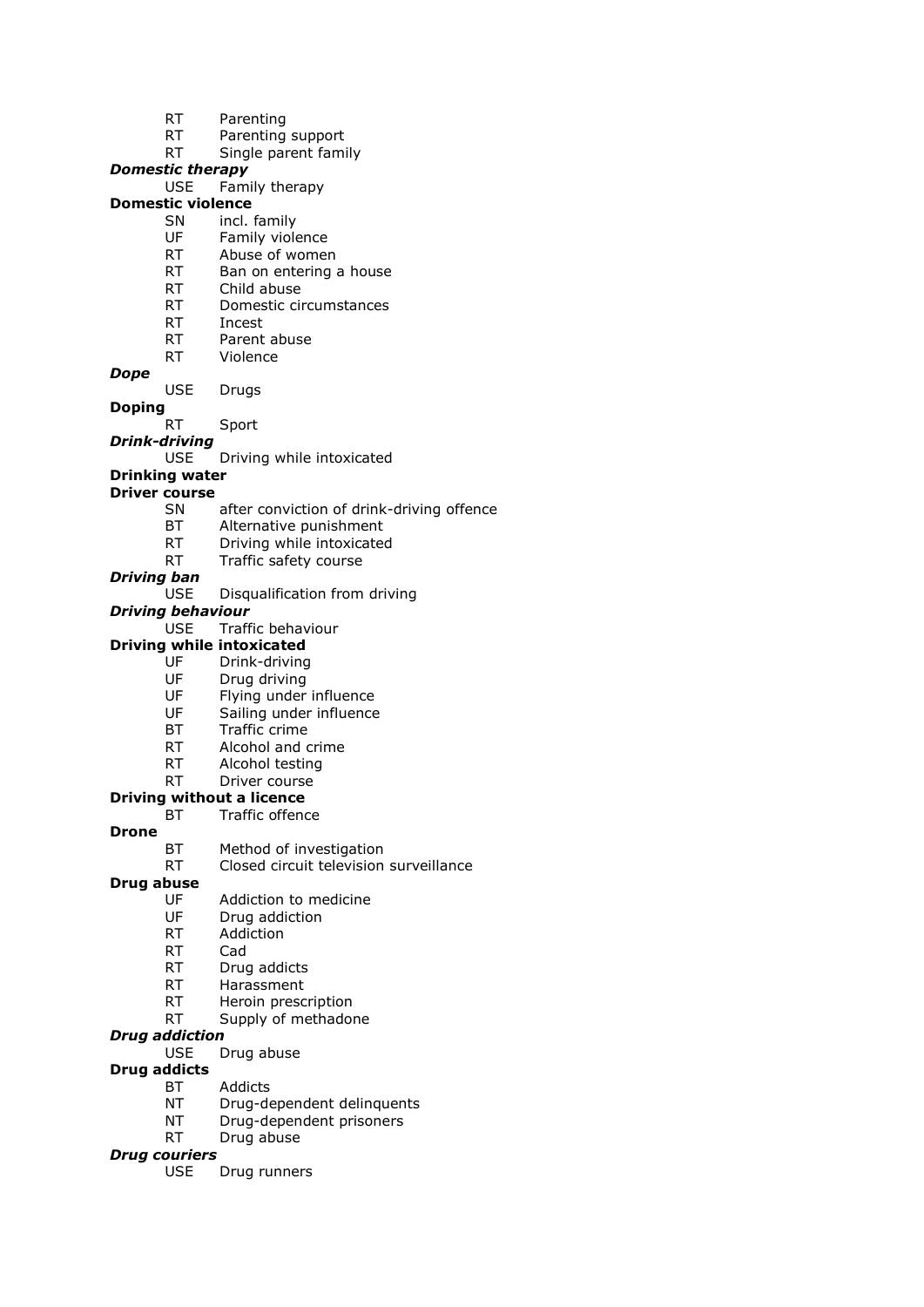#### **Drug cultivation**

- UF Grow shop
- UF Hemp cultivation
- UF Illegal drug cultivation
- UF Weed cultivation
- BT Drug offence
- RT Drug production<br>RT Drug trafficking
- Drug trafficking

#### *Drug driving*

USE Driving while intoxicated

#### **Drug offence**

- NT Drug cultivation
- NT Drug production
- NT Drug smuggling
- NT Drug trafficking
- RT Drugs and crime

#### **Drug policy**

- RT Government policy
- RT Justice policy
- RT Legalizing of drugs
- RT Opium act
- RT Penitentiary drug policy

## **Drug production**

- BT Drug offence
- RT Drug cultivation

# **Drug runners**

- Drug couriers
- BT Delinquents
- RT Drug trafficking

#### **Drug smuggling**

- BT Drug offence
- BT Smuggling

#### **Drug test**

- 
- UF Saliva test<br>UF Urine test Urine test
- BT Method of investigation

#### **Drug tourism**

- RT Drug trafficking
- RT Tourists
- *Drug trade*
	- USE Drug trafficking

#### **Drug trafficking**

- UF Drug trade
- BT Drug offence
- BT Illegal trade
- RT Coffee shop
- RT Drug cultivation
- RT Drug runners
- RT Drug tourism
- RT Harassment

#### **Drug-dependent delinquents**

- BT Delinquents
- BT Drug addicts
- RT Forced rehabilitation programme for drug addicts

#### **Drug-dependent prisoners**

- BT Drug addicts
- BT Prisoners

# **Drugs**

- UF Dope
- UF Narcotics
- NT Harddrugs
- NT Soft drugs
- NT Synthetic drugs
- RT Opium act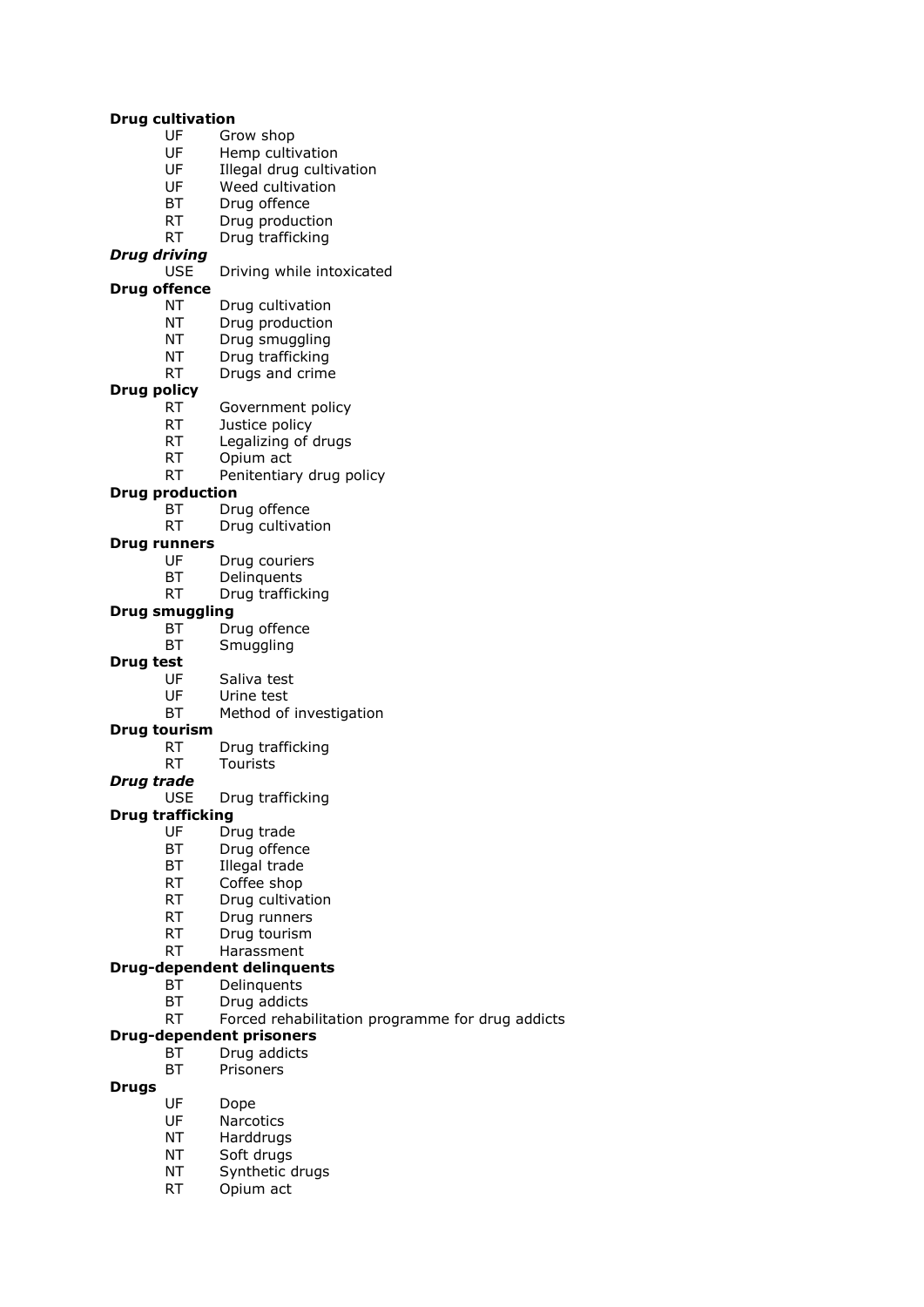|          | <b>Drugs and crime</b>                                                                                                                                                                                                         |                                                      |
|----------|--------------------------------------------------------------------------------------------------------------------------------------------------------------------------------------------------------------------------------|------------------------------------------------------|
|          | SN -                                                                                                                                                                                                                           | as cause of crime                                    |
|          | RT                                                                                                                                                                                                                             | Drug offence                                         |
| Dsi      |                                                                                                                                                                                                                                |                                                      |
|          | SN                                                                                                                                                                                                                             | abbreviation                                         |
|          | <b>USE</b>                                                                                                                                                                                                                     | Special intervention unit                            |
|          | <b>Dublin regulation</b>                                                                                                                                                                                                       |                                                      |
|          | UF                                                                                                                                                                                                                             | Treaty of Dublin                                     |
|          | RT                                                                                                                                                                                                                             | Asylum policy                                        |
|          | RT                                                                                                                                                                                                                             | European asylum law                                  |
|          | Duo mothers                                                                                                                                                                                                                    |                                                      |
|          |                                                                                                                                                                                                                                | USE Mothers                                          |
| Duration |                                                                                                                                                                                                                                |                                                      |
|          | RT.                                                                                                                                                                                                                            | Pressure of work                                     |
|          | RT                                                                                                                                                                                                                             | Speed of trials                                      |
|          |                                                                                                                                                                                                                                | <b>Dutch Caribbean islands</b>                       |
|          | SN                                                                                                                                                                                                                             | St.-Maarten, Saba and St.-Eustatius                  |
|          | BТ                                                                                                                                                                                                                             | Antilles                                             |
|          |                                                                                                                                                                                                                                | <b>Dutch consumer products authority</b>             |
|          | USE Nywa                                                                                                                                                                                                                       |                                                      |
|          |                                                                                                                                                                                                                                | Dutch inmates in foreign prisons                     |
|          | BТ                                                                                                                                                                                                                             | Prisoners                                            |
|          |                                                                                                                                                                                                                                | Dutch national human rights institute                |
|          | UF                                                                                                                                                                                                                             | Equal treatment commission                           |
|          | RT.                                                                                                                                                                                                                            | Discrimination                                       |
|          | <b>RT</b>                                                                                                                                                                                                                      | Emancipation                                         |
|          |                                                                                                                                                                                                                                | RT Human rights                                      |
|          | <b>RT</b>                                                                                                                                                                                                                      | Principle of equality                                |
|          | <b>Dutch nationality</b>                                                                                                                                                                                                       |                                                      |
|          | BT                                                                                                                                                                                                                             | Nationality                                          |
|          | NΤ                                                                                                                                                                                                                             | Naturalization                                       |
|          |                                                                                                                                                                                                                                | <b>Dutch Police Academy</b>                          |
|          |                                                                                                                                                                                                                                |                                                      |
|          |                                                                                                                                                                                                                                |                                                      |
|          | USE                                                                                                                                                                                                                            | Police academy                                       |
|          | <b>Dutch Police Union</b>                                                                                                                                                                                                      |                                                      |
|          | <b>USE</b>                                                                                                                                                                                                                     | Police union                                         |
|          | Duty to appear                                                                                                                                                                                                                 |                                                      |
|          | SN                                                                                                                                                                                                                             | at a justice trial                                   |
|          | UF                                                                                                                                                                                                                             | Attendance requirement                               |
|          | RT and the set of the set of the set of the set of the set of the set of the set of the set of the set of the set of the set of the set of the set of the set of the set of the set of the set of the set of the set of the se | Court session                                        |
|          | RT                                                                                                                                                                                                                             | Criminal trial                                       |
|          | RT                                                                                                                                                                                                                             | Parents                                              |
|          | RT                                                                                                                                                                                                                             | Suspects                                             |
|          |                                                                                                                                                                                                                                | Duty to confiscate illegal goods                     |
|          | <b>USE</b>                                                                                                                                                                                                                     | Monitoring of an illegal transport                   |
|          |                                                                                                                                                                                                                                | <b>Duty to notify suspects</b>                       |
|          | <b>USE</b>                                                                                                                                                                                                                     | Notification to suspects                             |
|          | Duty to report                                                                                                                                                                                                                 |                                                      |
|          | <b>RT</b>                                                                                                                                                                                                                      | Reporting a crime                                    |
|          | RT                                                                                                                                                                                                                             | Restriction of freedom                               |
|          | <b>Early resettlement</b>                                                                                                                                                                                                      |                                                      |
|          | ВT                                                                                                                                                                                                                             | Probation and after-care duties                      |
|          | <b>RT</b>                                                                                                                                                                                                                      | Assistance during rehabilitation after detention     |
| Easo     |                                                                                                                                                                                                                                |                                                      |
|          | SN                                                                                                                                                                                                                             | abbreviation                                         |
|          | UF                                                                                                                                                                                                                             | European asylum support office                       |
|          | <b>RT</b>                                                                                                                                                                                                                      | Asylum policy                                        |
|          | <b>RT</b>                                                                                                                                                                                                                      | European union                                       |
|          | <b>Eastern Europe</b>                                                                                                                                                                                                          |                                                      |
|          | ВT                                                                                                                                                                                                                             | Europe                                               |
|          | NT                                                                                                                                                                                                                             | Albania                                              |
|          | ΝT                                                                                                                                                                                                                             | <b>Bulgaria</b>                                      |
|          | ΝT<br>ΝT                                                                                                                                                                                                                       | Commonwealth of independent states<br>Czechoslovakia |

NT Czechos<br>NT Estonia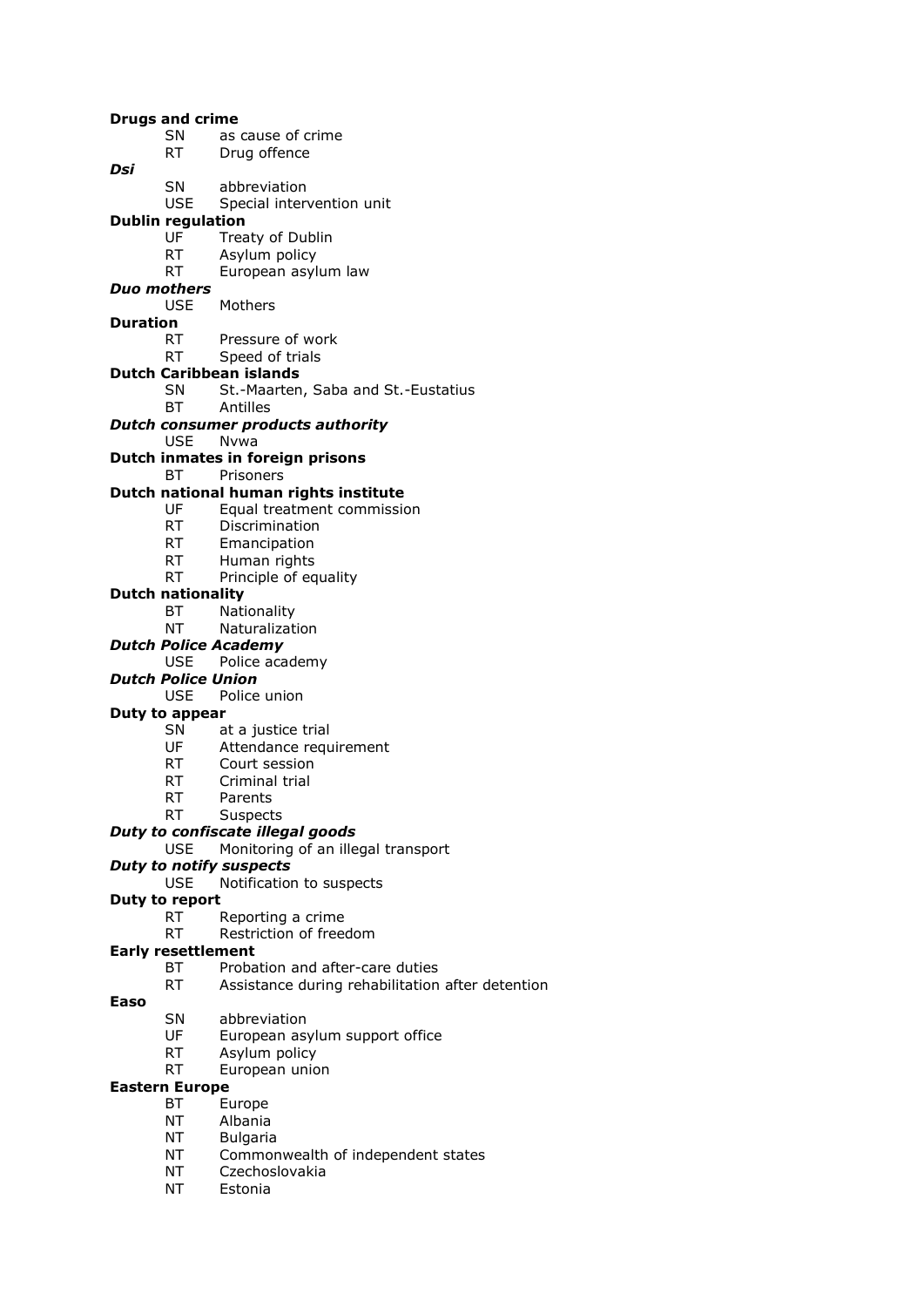- NT Hungaria
- NT Lithuania
- NT Poland
- NT Romania
- NT Yugoslavia

# **Eastern europeans**

- BT Ethnic groups **Ec**
	- SN until 2003
		- UF European community
		- NT First pillar
		- NT Third pillar
		- RT Eea
		-
		- RT Efta<br>RT Euro European union
		- RT Police and judicial cooperation in criminal matters

#### *Ecd*

SN abbreviation USE Fiod

# **Ecfi**

- SN abbreviation
- BT Court of justice of the european communities
- *Echr*
- SN abbreviation
	- USE European court of human rights

# **Econometry**

- *Economic business*
	- USE Economics

## **Economic crime**

- UF Economic offence
- UF Financial crime
- RT Business crime
- RT Corruption
- RT Environmental crime
- RT Fiod
- RT Fraud
- RT Illegal trade
- RT Informal economy
- RT Money laundering

#### *Economic offence*

USE Economic crime

#### *Economic surveillance department*

#### USE Fiod

#### **Economics**

- UF Economic business
- UF General economics
- NT Cost-benefit analysis
- NT Direct benefit principle
- NT Financial position
- NT Financing
- NT Subsidy
- RT Costs
- RT Damage
- RT Economy of law
- RT Income
- RT Informal economy
- RT Poverty
- RT Profits of crime
- RT Prosperity

#### **Economy of law**

- RT Economics
- **Ecrm**
- SN abbreviation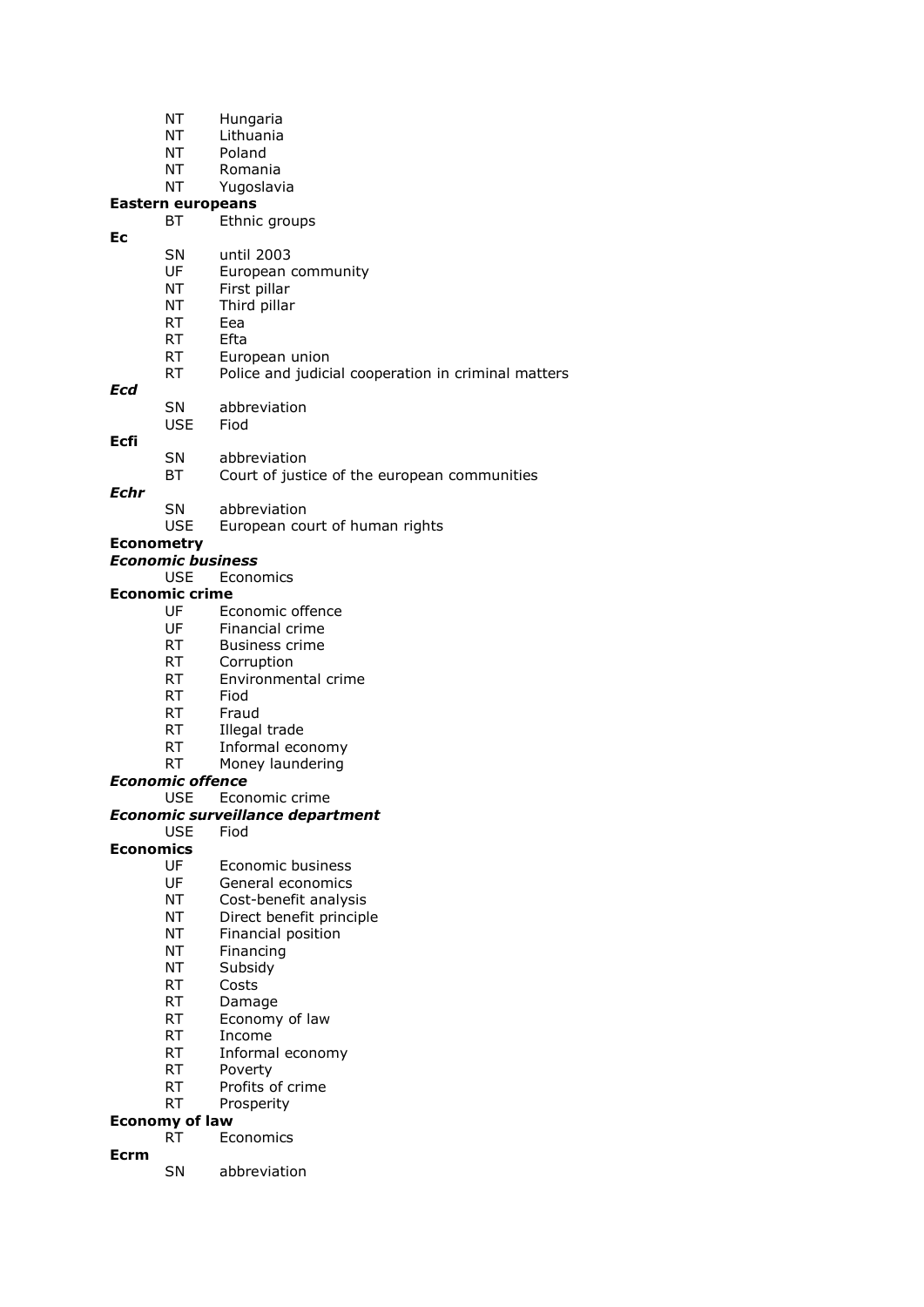- UF European charter on human rights
- RT Human rights

| Ecu |    |              |
|-----|----|--------------|
|     | SΝ | abbreviation |

- UF European currency unit
- **Edi**
	- SN abbreviation<br>UE Electronic da Electronic data interchange
	- BT Telecommunication
	- RT Digital information

#### **Education**

- UF Retraining
- 
- UF Schooling<br>UF Teaching **Teaching**
- NT Higher education
- NT Secondary school
- NT Secondary vocational education
- RT Absence from school
- RT Academic record
- RT Compulsory education
- RT Instruction
- RT Prison education
- RT School and crime
- RT Student grant
- RT University

## **Education for prison guards**

- UF Institute for prison guards
- UF Training centre for prison guards
- RT Instruction

#### **Educational project**

- UF Experience project
- UF Quarterly course
- UF Social skill course
- UF Victim training
- BT Alternative youth punishment
- NT Sexual education
- RT Shock incarceration

# **Educational sanction**

- SN for adults<br>BT Alternative
- Alternative punishment

#### **Eea**

- SN abbreviation
- UF European economic area
- RT Ec
- RT Efta

# *Eec-policy*

#### Eu-policy

# **Effectiveness and efficiency**

- UF Efficiency
- UF Performance
- RT Benchmarking
- RT Efficiency evaluation
- RT Evaluation
- RT Management
- RT Quality assurance

# *Efficiency*

Effectiveness and efficiency

## **Efficiency evaluation**

- RT Effectiveness and efficiency
- RT Government policy
- **Efta** SN abbreviation
	- UF European free trade association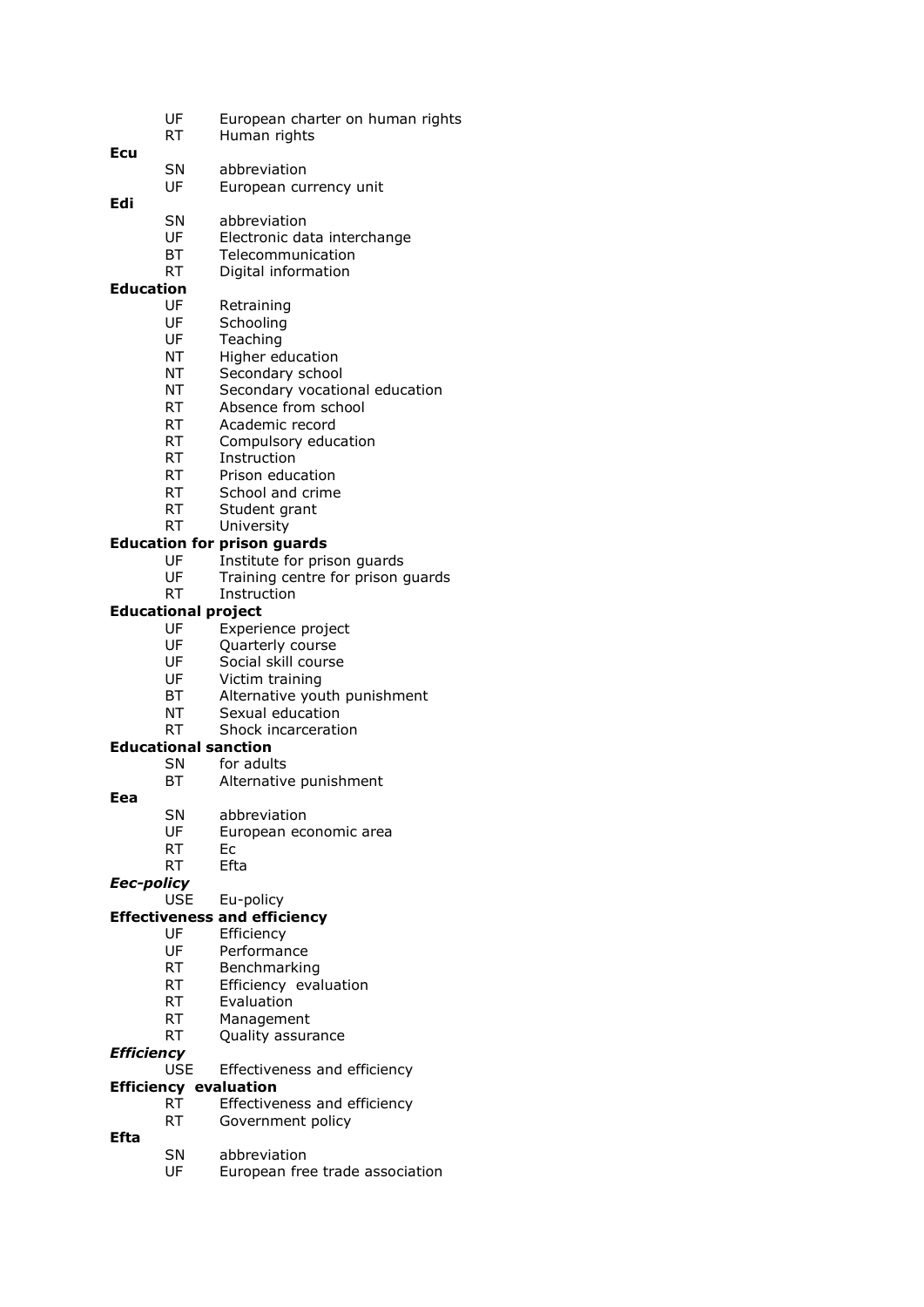- RT Ec RT Eea **Egypt** BT Africa BT Middle East
- **Elder abuse**
	- **BT** Maltreatment<br>RT Parent abuse
	- Parent abuse
- *Elderly people*
	- USE Seniors
- **Electricity**
	- BT Energy
- *Electronic break-in*
	- USE Hacking
- **Electronic commerce**
	- BT Trade
		- RT Trusted third party
- *Electronic data interchange*
	- USE Edi

# **Electronic financial traffic**

- BT Financial traffic
- NT Smartcard
- RT Digital method of payment
- RT Trusted third party

### **Electronic highway**

- UF Digital highway
- RT Cyberspace
- RT Internet
- *Electronic house arrest*
	- USE Electronic supervision

#### *Electronic information*

USE Digital information

#### **Electronic proceedings**

- RT Administration of justice
- RT Digital litigation
- *Electronic signature*
	- USE Digital signature
- **Electronic supervision**
	- UF Electronic house arrest<br>BT Alternative sentencing
	- Alternative sentencing

#### *Electronic transfer of information*

USE Information and communication technology

#### *Elimination*

- SN between delinquents
- USE Liquidation

#### **E-mail**

- RT Communication
- RT Digital information
- RT Spamming

#### **Emancipation**

- RT Dutch national human rights institute
- RT Principle of equality
- RT Women

#### **Emergency law**

- 
- UF State emergency law<br>RT State of exception State of exception
- **Emigration**
	- BT Migration

## *Employee satisfaction*

USE Satisfaction research

## **Employees**

- SN of a company
- BT Personnel
- NT Female workers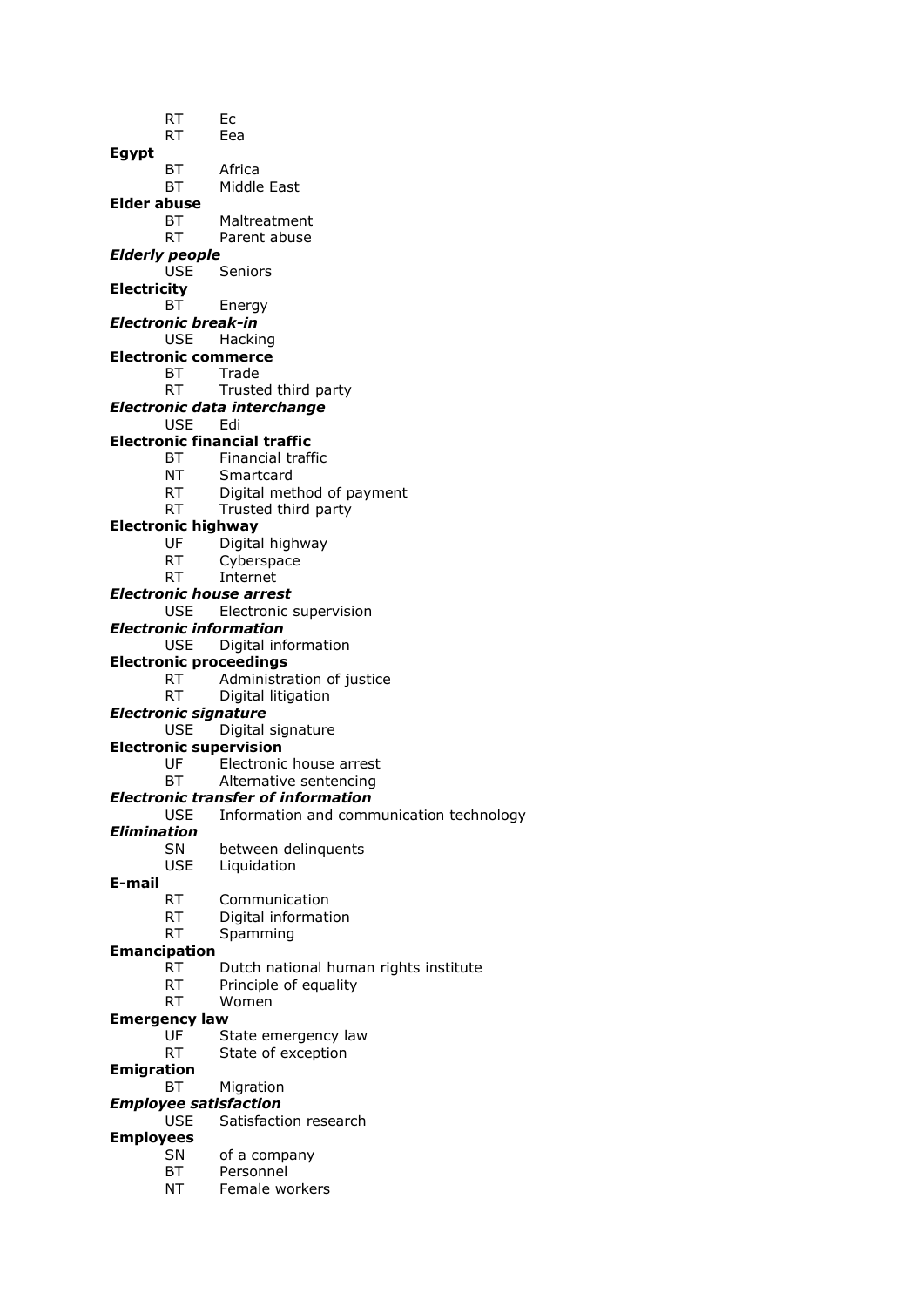- NT Foreign employees
- RT Labour market

**Employers**

- RT Business
- RT Labour market

**Employment**

- BT Labour market<br>RT Unemployment
- Unemployment

# **Employment-finding**

- SN for ex-convicts
- BT Assistance during rehabilitation after detention
- RT Job creation project
- RT Rejection of ex-convict

#### **Employment-migration**

- NT Knowledge migration
- RT Foreign employees
- RT Migration
- RT Residence of aliens

#### *Employment-relation*

USE Labour relation

#### *Encampement*

- SN for juvenile delinquents
- USE Correctional boot camps

#### *Encryption*

- USE Cryptography
- **Energy**
	- NT Electricity

# **Energy company**

# **Enforcement**

- RT Law enforcement
- **Enforcement of adminstrative law**
	- UF Administrative law enforcement
	- NT Administrative sanction
	- RT Law enforcement
	- RT Legal protection against government action

## *Enforcement of foreign sanctions*

# USE Transfer of enforcement of sanctions

- *Enforcement of public order*
	- USE Maintaining public order

### **England**

- BT Great Britain
- *Engraving*
	- SN of goods
	- USE Marking

#### *Enter an appeal*

USE Lodge an appeal

#### **Entering**

- SN of residences by police officers
- BT Coercive measure
- RT House
- RT House search

#### **Environment**

- NT City
- NT City centre
- NT Factory precinct
- NT Neighbourhood
- NT Public building
- NT Rural areas
- NT Shopping centre
- RT Citification
- RT Deterioration
- RT Environmental design
- RT Geographic distribution of crime
- RT Public space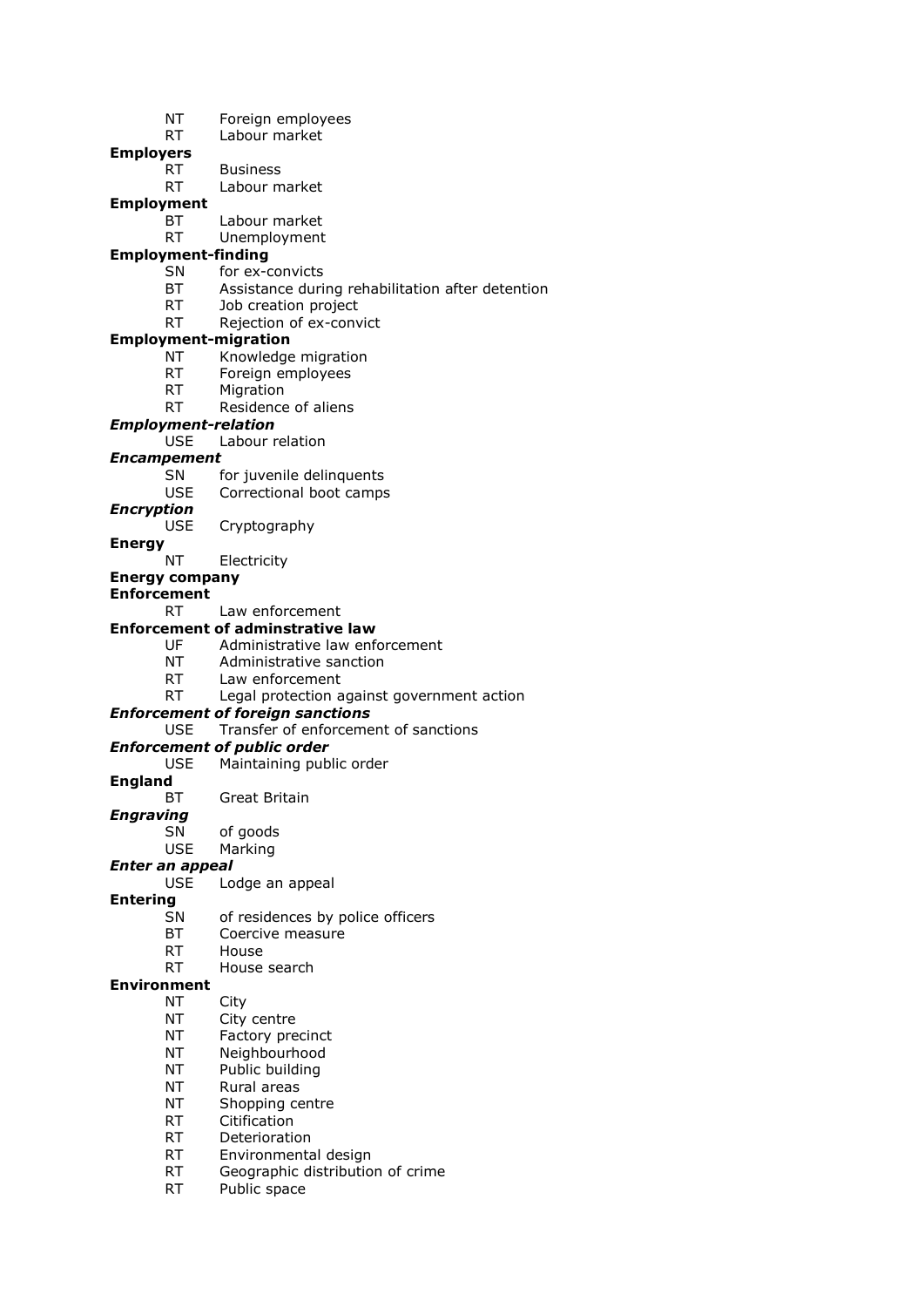- RT Street crime
- RT Urban crime

## *Environment and transport inspectorate*

# USE Ilt

# **Environmental crime**

- UF Environmental offence
- UF Illegal waste<br>NT Air pollution
- Air pollution
- NT Soil pollution
- RT Economic crime
- RT Environmental polution
- RT Illegal animal and plants trade
- RT Ilt
- RT Nuclear materials smuggling
- RT Sound pollution

# **Environmental criminal law/procedure**

- RT Criminal law
- RT Law of criminal procedure

# **Environmental design**

- UF Architecture
- UF Civil engineering
- UF Urban design
- NT High-rise buildings
- NT Housing estate
- RT Citification
- RT Community safety
- RT Deterioration
- RT Environment
- RT Environmental planning
- RT Housing corporation
- RT Public building
- RT Public housing

# *Environmental effects report*

USE Report on environmental influences

#### *Environmental enforcement*

USE Environmental management

# *Environmental inspectorate*

USE Ilt

# **Environmental law**

# **Environmental management**

- UF Environmental enforcement
- UF Environmental protection
- UF Nature conservation
- RT Report on environmental influences

#### *Environmental offence*

USE Environmental crime

# **Environmental planning**

- UF Urban and rural planning
- RT Environmental design
- RT Infrastructure
- RT Life environmental law
- RT Zoning scheme

## **Environmental policing**

- BT Police matter
- RT Anti-pollution squad
- RT Ilt
- **Environmental polution**
	- RT Environmental crime

# **Environmental prosecutors**

BT Public prosecutors

# *Environmental protection*

USE Environmental management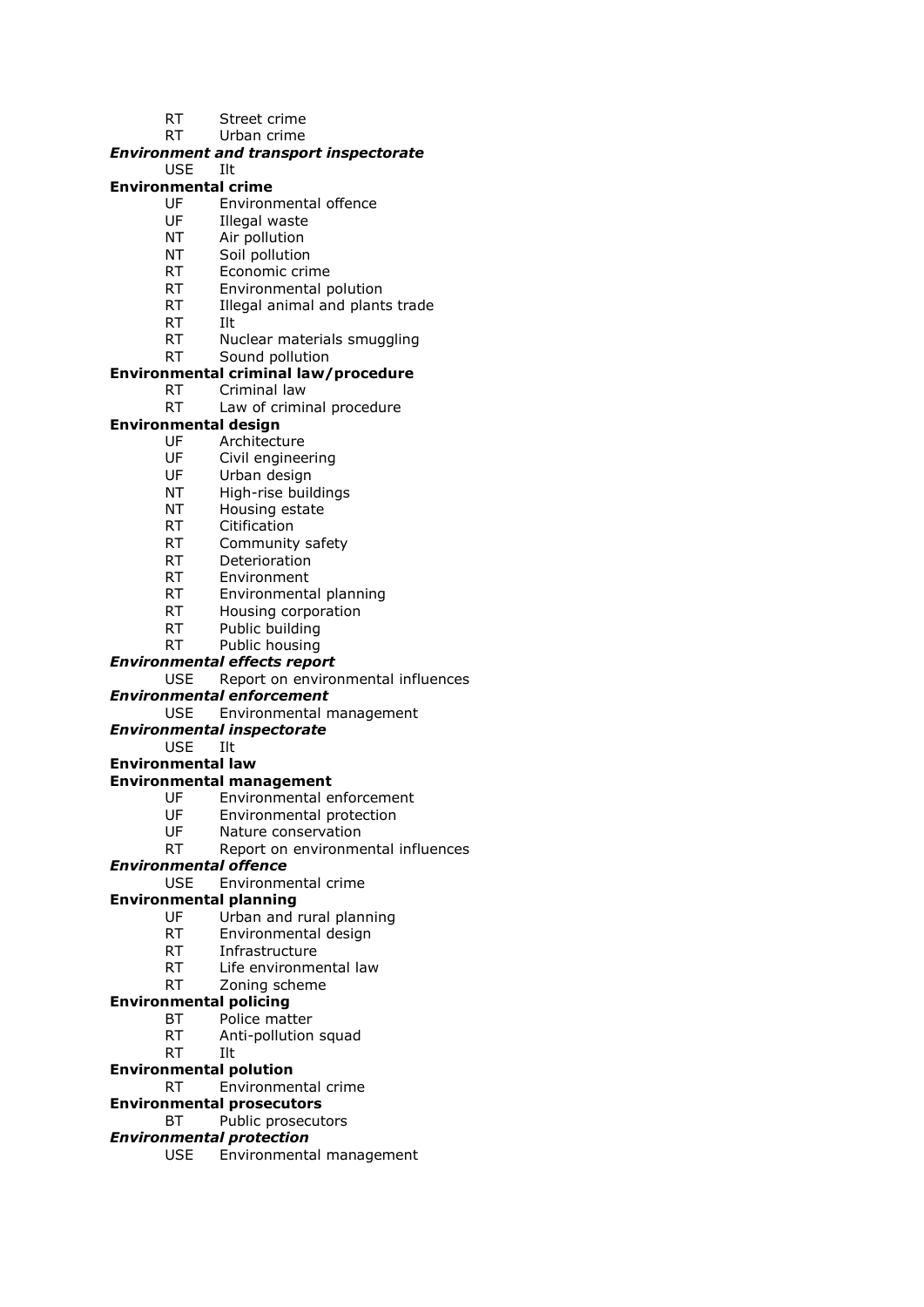#### **Epidemic**

- UF Pandemic
- RT Infection

# *Equal treatment commission*

- SN until 2012
- USE Dutch national human rights institute

# *Equipment of police officers*

# Police equipment

- **Esc**
- SN abbreviation
- UF European social charter
- RT Human rights

#### **Escape**

- SN of suspect or prisoners
- UF Attempted escape<br>UF Jailbreak
- **Jailbreak**
- RT Maximum security prison
- RT Watching prisoners

# *Esf*

- SN abbreviation
- USE European social fund

# **Estate agency**

- RT Public housing
- RT Real estate agents

### **Estonia**

BT Eastern Europe

# **Estrangement**

- Alienation
- BT Social conditions

## **Ethics**

- UF Moral code
- UF Moral norms
- RT Norms and values
- RT Professional ethics

#### **Ethnic groups**

- UF Ethnic minorities<br>UF Foreigners
- Foreigners
- NT Africans
- NT Antilleans<br>NT Chinese
- Chinese
- NT Eastern europeans
- NT Ethnic groups of juveniles
- NT Gypsies
- NT Moroccans
- NT Surinamese
- NT Turks
- NT Vietnamese
- RT Aliens
- RT Asylum seekers
- RT Ethnic groups of delinquents
- RT Ethnic groups of inmates
- RT Ethnic police personnel
- RT Foreign employees
- RT Minorities
- RT Race
- RT Refugees

# **Ethnic groups of juveniles**

- UF Foreign juveniles
- BT Ethnic groups
- BT Juveniles
- NT Ethnic groups of juvenile delinquents
- NT Minor asylum seekers

#### **Ethnic groups of delinquents**

UF Foreign delinquents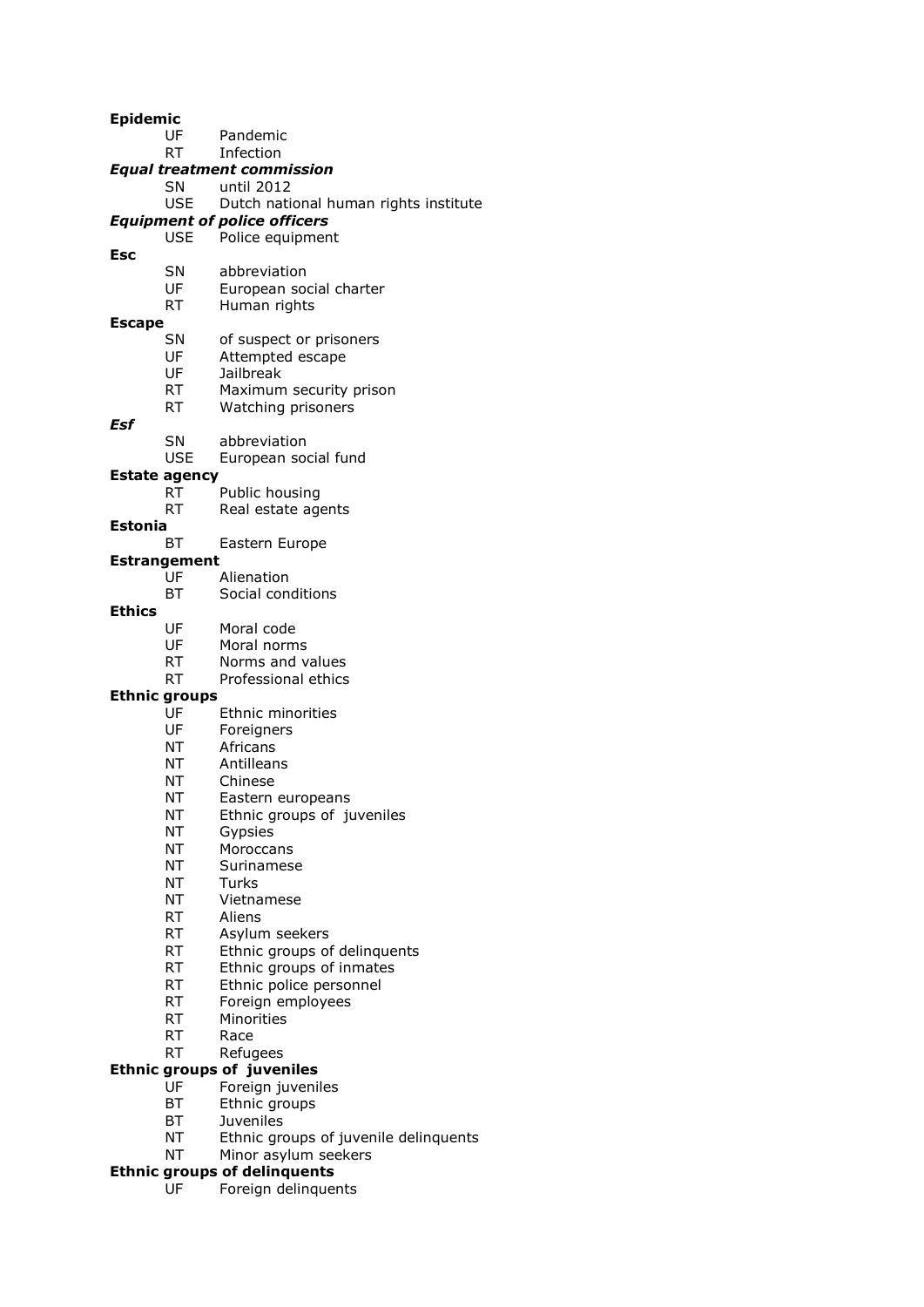- BT Delinquents
- NT Ethnic groups of juvenile delinquents
- RT Crime by ethnic groups
- RT Ethnic groups

#### **Ethnic groups of inmates**

- UF Foreign prisoners
- BT Prisoners<br>RT Fthnic arc
- Ethnic groups

# **Ethnic groups of juvenile delinquents**

- BT Ethnic groups of juveniles
- BT Ethnic groups of delinquents
- BT Juvenile delinquents

#### *Ethnic minorities*

- USE Ethnic groups
- **Ethnic police personnel**
	- BT Police personnel
	- RT Ethnic groups

# *Ethnicity*

- USE Race
- *Eu*
- SN abbreviation
- USE European union

#### **Eu-directive**

- RT European union RT Guideline
- **Eu-fraud**
	- BT Fraud
	- RT European union

# **Eu-policy**

- UF Eec-policy
- UF European policy
- RT European union

# **Eurojust**

- SN team of judges, public prosecutors and police officers in the EU
- RT European police cooperation
- RT Mutual legal assistance

#### **Europe**

- NT Eastern Europe
- NT Western Europe

#### *European agency for security at the external borders*

- USE Frontex
- *European arrest warrant*
	- USE Arrest warrant in the European Union

#### **European asylum law**

- RT Asylum policy<br>RT Dublin regulat
	- Dublin regulation

#### *European asylum support office*

- SN European agency
- USE Easo

#### *European charter on human rights*

USE Ecrm

# **European citizenship**

- RT Citizenship
	- RT Free movement of persons
- *European commission*

# USE Commission of the european union

# *European community*

USE Ec

### **European community law**

- UF Community law
- UF European union law
- RT European union
- RT Soft law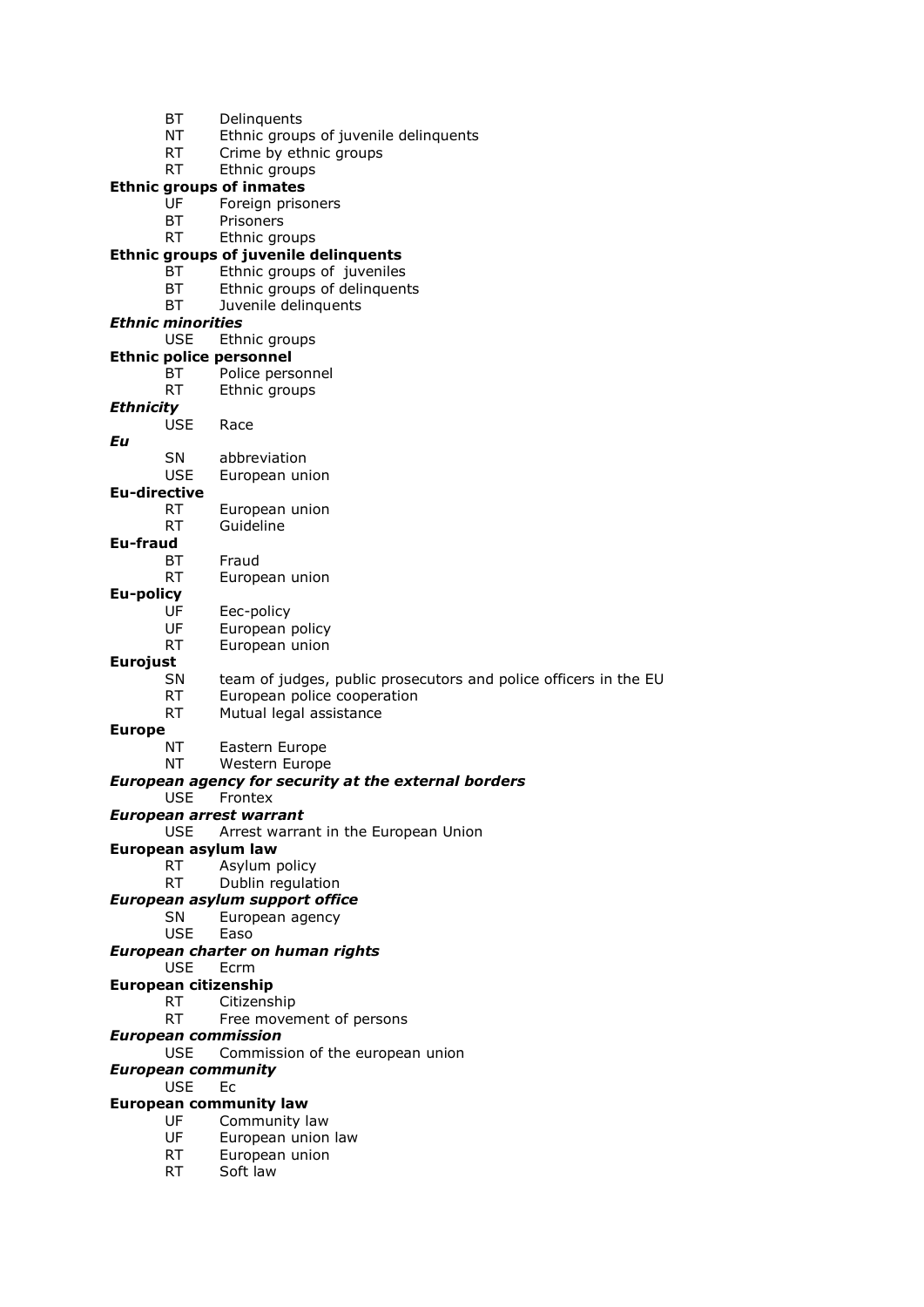#### **European contract law**

- RT Agreement
- RT Law of obligations

# *European convention of human rights*

USE Human rights

# **European court of human rights**

- UF Echr<br>BT Coun
	- Council of europe
- BT International court of law
- RT Human rights

### *European court of justice*

USE Court of justice of the european communities

## **European criminal law**

- BT International criminal law
- RT Criminal law
- RT Third pillar

#### *European currency unit*

USE Ecu

# *European economic area*

USE Eea

# **European financial penalty**

- RT Collection of fines
- RT Fine
- RT Transfer of enforcement of sanctions

## *European free trade association*

USE Efta

# **European parliament**

# BT European union

# **European police cooperation**<br>BT **International pol**

- International police cooperation
- RT Eurojust
- RT Europol
- RT Police cooperation
- RT Third pillar

#### *European policy*

USE Eu-policy

#### **European protection order**

- RT Injunction
- RT Stalking
- RT Victims

# *European social charter*

USE Esc

#### **European social fund**

- UF Esf
- RT Labour market

# *European tender for a contract*

USE Tender for a contract

# **European union**

- UF Eu
	- NT Commission of the european union
	- NT Court of justice of the european communities
	- NT European parliament
	- RT Association agreement
	- RT Easo
	- RT Ec
	- RT Eu-directive
	- RT Eu-fraud
	- RT Eu-policy
	- RT European community law
	- RT First pillar
	- RT Frontex
	- RT Member state of the eu
	- RT Schengen agreement
	- RT Third pillar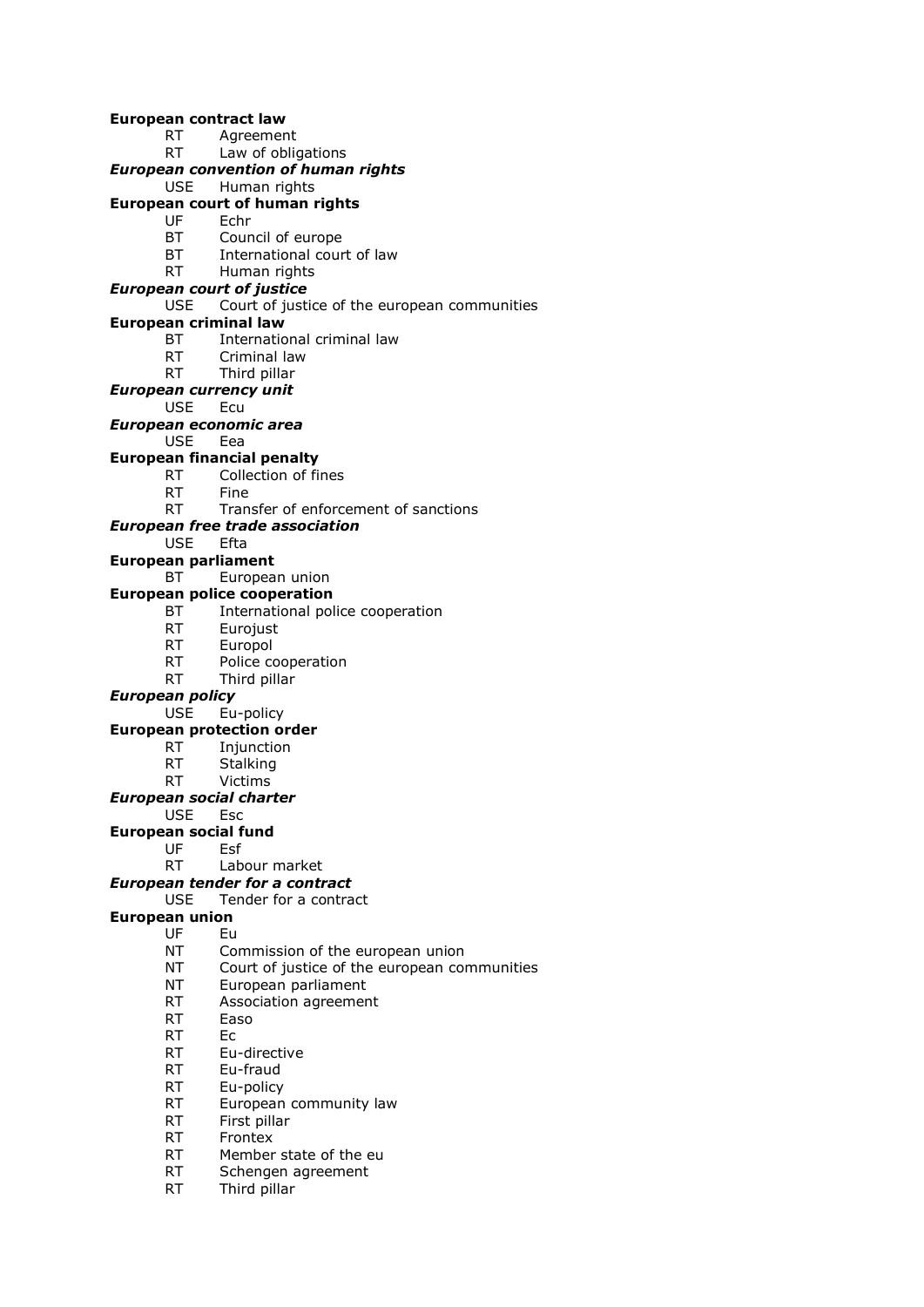#### *European union law*

- USE European community law
- **Europol**
	- BT Intelligence service
	- RT European police cooperation
	- RT Interpol

# **Euthanasia**

- Termination of life on demand
- RT Assisted suicide
- RT Death
- RT Homicide
- RT Written directive

## **Evaluation**

- UF Self-evaluation
- NT Evaluation of law
- NT Evaluation study
- NT Policy evaluation
- RT Effectiveness and efficiency

#### **Evaluation of law**

- UF Evaluation of legislation
- BT Evaluation
- RT Legislation
- *Evaluation of legislation*

## USE Evaluation of law

#### **Evaluation study**

- BT Evaluation
- NT Meta-evaluation
- RT Research method

## **Event**

- SN incl. concerts
- UF Public event

#### **Evidence**

- RT Grounds
- RT Illegally obtained evidence
- RT Testimony

#### **Evidence law**

#### **Examining judge**

- UF Examining magistrates
- BT Magistrates
- RT Preliminary inquiry

#### *Examining magistrates*

USE Examining judge

#### *Exchange office*

USE Financial institution

#### *Execution of a judgement*

USE Execution of punishment

#### **Execution of punishment**

- UF Execution of a judgement
- RT Advisory council for the execution of punishment
- RT Alternative sentencing
- RT Collection of fines
- RT Criminal proceedings chain
- RT Transfer of enforcement of sanctions

### **Exhibitionism**

BT Sexual offence

#### *Exile*

USE Expulsion

# *Expenses*

USE Costs

# *Experience project*

- SN for criminal minors
	- USE Educational project

# **Experiment**

RT Research method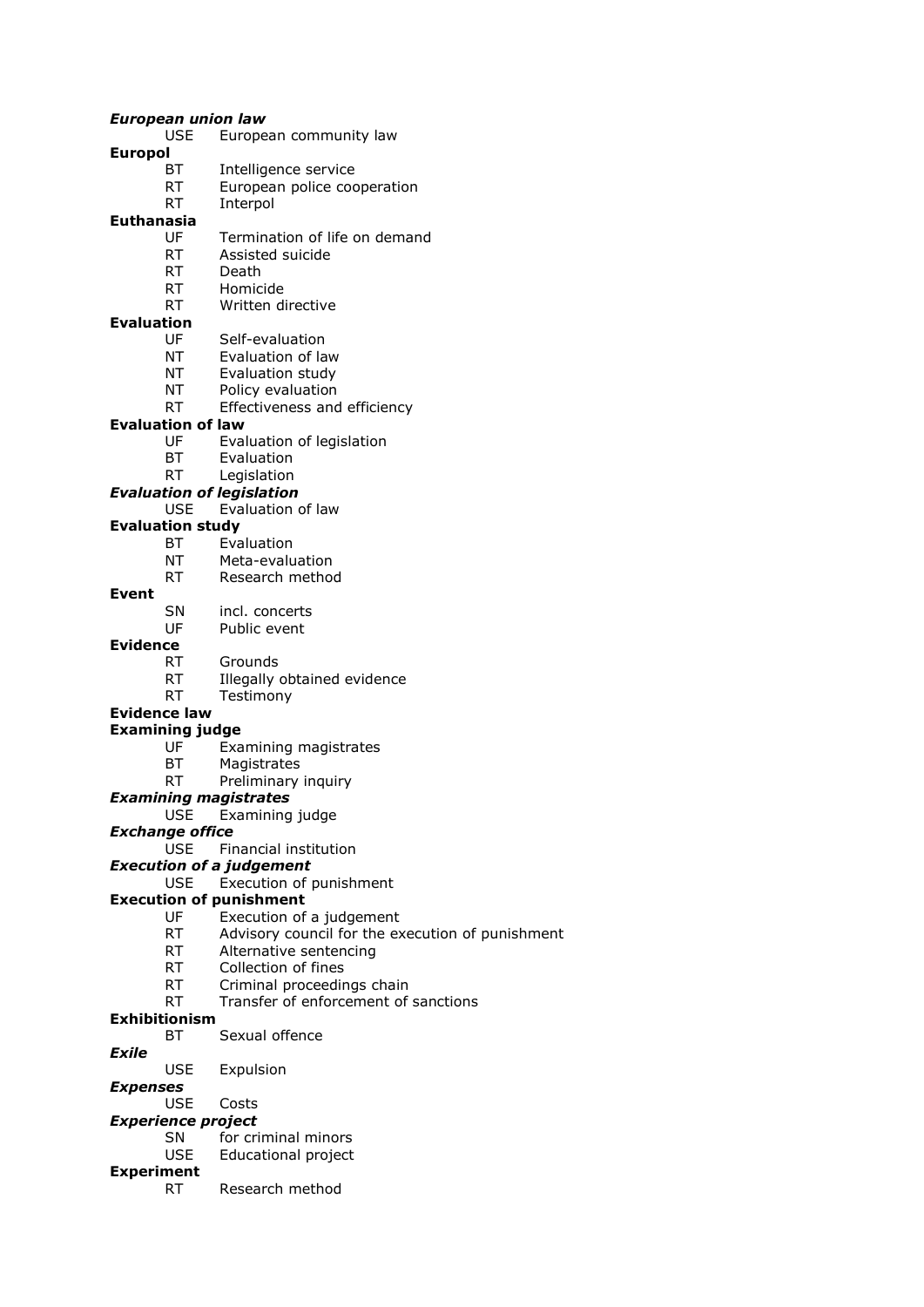#### **Expert system**

- UF Knowledge system
- BT Artificial intelligence
- BT Computerization
- RT Neural network

#### **Expert witnesses**

- BT Specialists<br>RT Expert witr
- Expert witnesses report

#### **Expert witnesses report**

- BT Judicial report
- RT Expert witnesses

#### **Exploitation**

- UF Ban on slavery
- UF Labour exploitation
- UF Sexual exploitation
- UF Slavery
- RT Deprivation of liberty
- RT Human trafficking
- RT Moonlighting

# *Exploitation licence*

- USE Slot machine licence
- **Export**
	- UF Export of goods
	- BT Trade

#### *Export of goods*

USE Export

#### **Ex-prisoners**

- RT Discharged prisoners undergoing rehabilitation
- RT Prisoners
	- RT Rejection of ex-convict

# **Expulsion**

- UF Exile
- UF Removal
- RT Aliens policy
- RT Extradition
- RT Undesirable alien declaration

## **Extortion**

- UF Blackmail
- UF Blackmailing<br>UF Extraction
- Extraction
- BT Property crime
- RT Deprivation of liberty
- RT Hostage software
- RT Threat

# *Extra territoriality*

- USE Territorial principle
- *Extraction*

#### USE Extortion

#### **Extradition**

- SN of persons
- UF Hand over
- BT Mutual legal assistance
- RT Arrest warrant in the European Union
- RT Expulsion

#### *Extrajudicial dispute resolution*

USE Alternative settlement of disputes

#### *Extraordinary investigation officers*

USE Special investigation officers

### **Extremist groups**

- UF Nazi group
- UF Racist group
- RT Fundamentalism
- RT Left-wing extremism
- RT Racist violence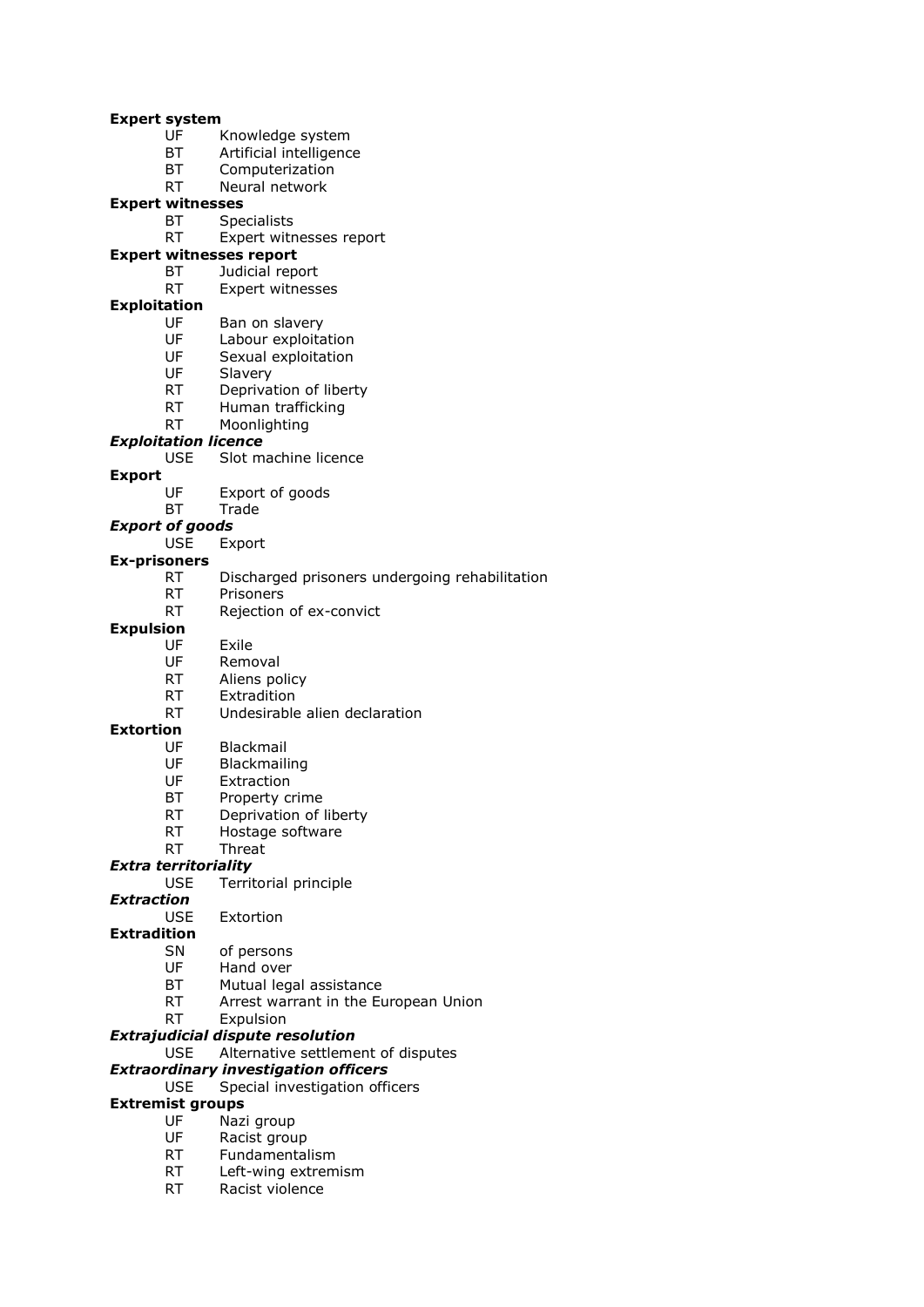- RT Right wing extremism
- RT Terrorism
- RT Terrorist group

# *Eyewitnesses*

# USE Witnesses

- **Factory precinct**
	- UF Industrial precinct<br>BT Fnvironment
	- **Environment**

# **Fair trial**

- RT Administration of justice
- RT Challenge
- RT Fair trial rights

# **Fair trial rights**

- SN art. 6 echr
- RT Fair trial
- *Faith*
- USE Religion
- **False confession**
	- RT Confession

## **False reporting**

- BT Crime against public authority
- RT False statement
- RT Reporting a crime

#### **False statement**

- BT Crime against public order
- RT False reporting
- RT Incident room

# **Family**

- NT Family life
- NT Foster home
- NT Single parent family
- RT Family law

#### *Family doctors*

#### USE Doctors

*Family guardianship*

USE Placing under supervision

#### **Family guardianship institution**

- UF Guardianship institution
- BT Child welfare institution

### **Family law**

- BT Persons and family law
- NT Adoption
- NT Alimoney
- NT Parental access arrangement
- NT Parental authority
- RT Civil law/procedure
- RT Family
- RT Youth justice

# **Family life**

BT Family

## *Family network*

USE Social network

# **Family reunification**

RT Aliens policy

# **Family therapy**

- UF Domestic therapy
- BT Treatment
- *Family violence*
	- SN incl. acquaintances
	- USE Domestic violence
- **Fare-dodging** BT Fraud
- **Fatherhood**
- BT Origin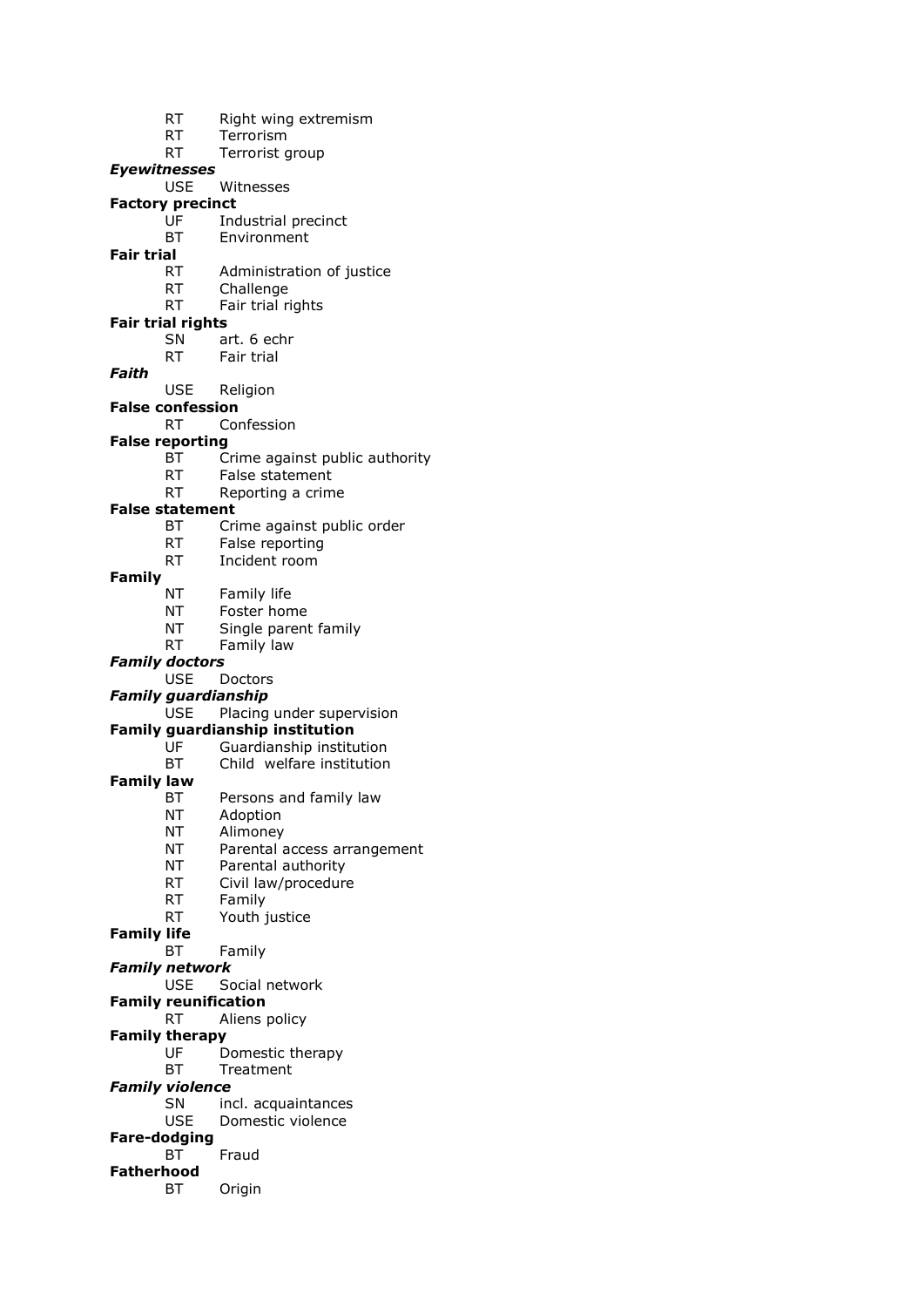#### **Fathers**

- BT Men
- BT Parents

#### **Favouritism**

- UF Hiding of offenders and stolen goods
- UF Supporting of offenders
- NT Handling stolen goods

# **Fear of crime**

- UF Agitation
- UF Feeling of insecurity
- RT Community safety
- RT Criminality

## **Federal Republic of Germany**

- SN former
- UF Frg<br>UF We
- UF West Germany<br>BT Germany
- Germany

#### *Feeling of insecurity*

USE Fear of crime

#### **Female circumcision**

- UF Female genital mutilation
- RT Abuse of women

#### **Female crime**

- NT Girl crime
- RT Female delinquents
- RT Sex and crime

## **Female delinquents**

- BT Delinquents
- RT Female crime
- RT Women

#### *Female genital mutilation*

#### USE Female circumcision

- **Female police officers**
	- BT Police personnel
	- RT Women

#### **Female prison personnel**

- BT Prison personnel
- RT Women

# **Female prisoners**<br>BT Prison

- Prisoners
- RT Women
- RT Women's prison

#### **Female workers**

- BT Employees
- RT Women
- *Fencing*
	- Handling stolen goods
- *Field police*
	- USE Anti-pollution squad
- *Fight*
	- USE Assault and battery
- *Fight against crime*
- USE Combating
- **Fight against drugs**
	- RT Monitoring of an illegal transport RT Police based law enforcement
	-
- *File* USE Data base

# **File research**

- RT Research method
- **Film**
	- BT Audio-visual media
		- RT Video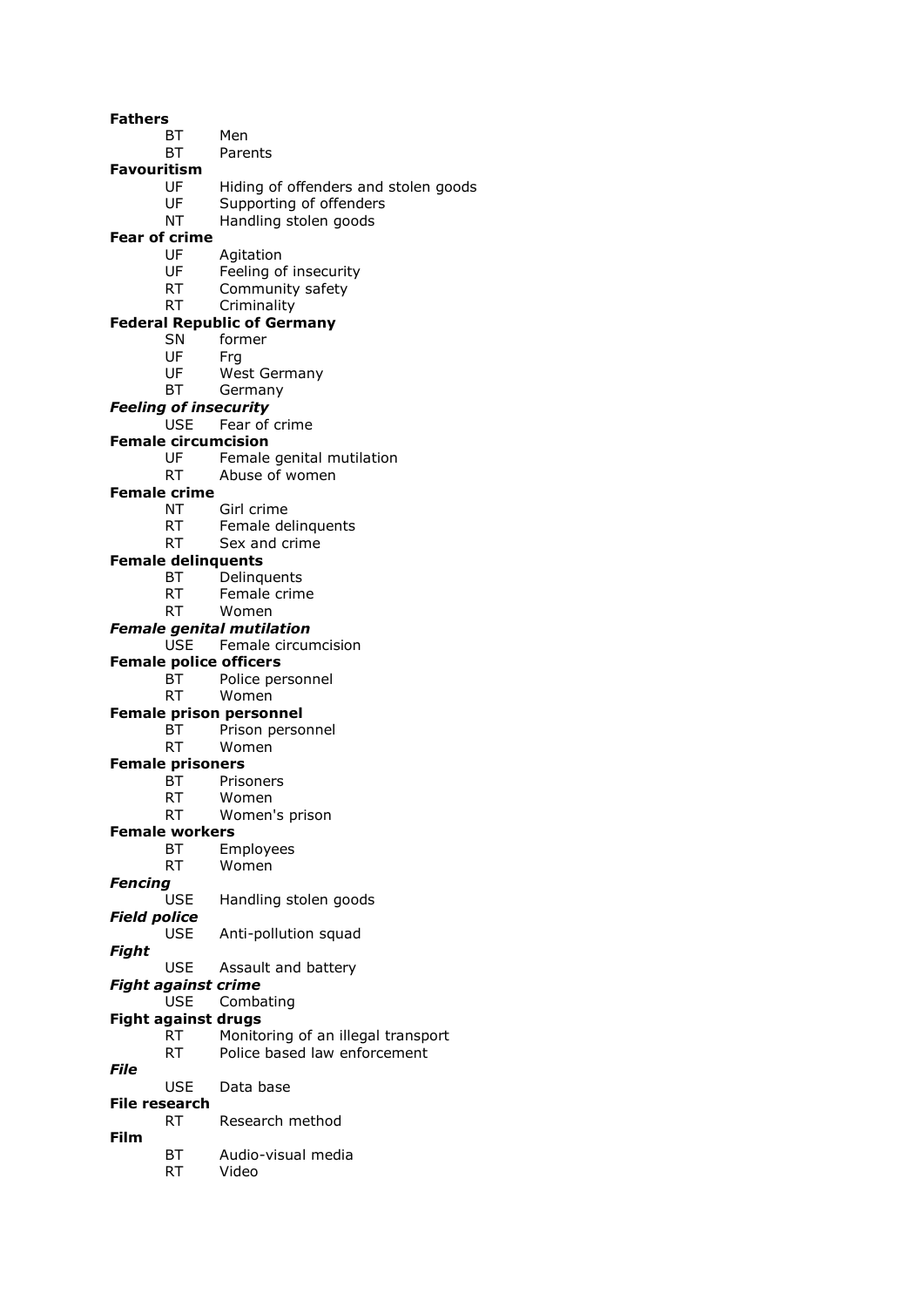#### **Final judgement**

- UF Authority of a judgement
- UF Res judicate
- RT Judgement

# *Financed legal aid act*

- SN until 1994
- USE Legal aid act
- **Finances**

## RT Supervision on financial transactions

*Financial crime*

USE Economic crime

## *Financial criminal investigation*

USE Sfo

# *Financial guarantee*

USE Bail

# **Financial institution**

- SN not banks<br>UF Exchange
- Exchange office
- RT Banking
- RT Reporting questionable financial transactions
- RT Supervision on financial transactions

# *Financial investigation*

USE Forensic accountancy

### **Financial penalty**

- BT Punishment
- NT Fine
- NT Forfeiture
- RT Compensation order
- RT Confiscation of goods
- RT Dispossession of crime profits

### *Financial police investigation*

#### USE Forensic accountancy

### **Financial policy**

- SN of an organisation
- BT Policy

#### **Financial position**

- BT Economics
- **Financial problems**
	- SN of ex-prisoners<br>BT Social conseque
	- Social consequences of detention
	- NT Debt settlement

# **Financial traffic**

- UF Financial transaction
- NT Electronic financial traffic
- RT Money
	- RT Questionable financial transaction
	- RT Supervision on financial transactions

# *Financial transaction*

USE Financial traffic

## **Financing**

- BT Economics
- RT Investment
- RT Student grant
- RT Subsidizing

# **Finding of guilt**

BT Judgement

# **Fine**

- UF Impose a fine
- BT Financial penalty
- NT Traffic fine
- RT Collection of fines
- RT European financial penalty
- RT Fine order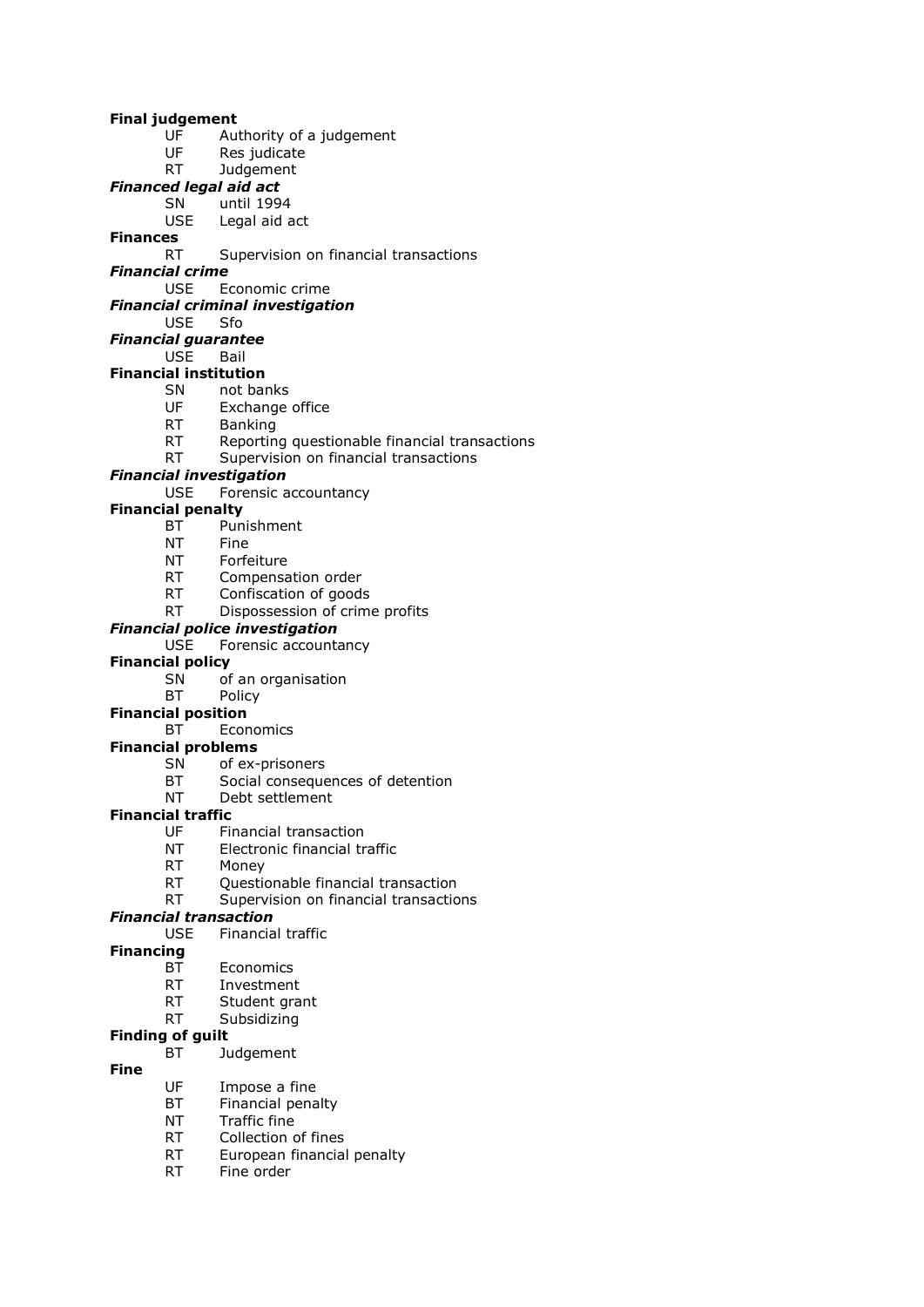| RT | Governmental fine |  |
|----|-------------------|--|
|    |                   |  |

RT Imprisonment for debt

#### **Fine category**

| ic cutegoi y                        | <b>Fine collection agency</b>                           |
|-------------------------------------|---------------------------------------------------------|
| <b>USE</b>                          | Cjib                                                    |
| <b>Fine on the spot</b>             |                                                         |
| <b>USE</b>                          | Police report                                           |
| Fine order                          |                                                         |
| UF                                  | Settlement                                              |
| UF                                  | Settlement out of court                                 |
| NT                                  | Administrative fine order                               |
| NT                                  | Fine order by public prosecutor                         |
| NT                                  | Transaction by the police                               |
| RT.                                 | Fine                                                    |
| RT<br>RT                            | Friendly settlement<br>Governmental fine                |
|                                     | Fine order by public prosecutor                         |
| UF                                  | Settlement by public prosecutor                         |
| BT                                  | Decision to prosecute                                   |
| BT                                  | Fine order                                              |
| <b>Fingerprinting</b>               |                                                         |
| <b>USE</b>                          | Dactylography                                           |
| <b>Finland</b>                      |                                                         |
| ВT                                  | Scandinavia                                             |
| Fiod                                |                                                         |
| SN                                  | abbreviation                                            |
| UF                                  | Ecd                                                     |
| UF                                  | Economic surveillance department                        |
| UF                                  | Fiscal intelligence and investigation department        |
| BT<br>BT                            | Inland revenu                                           |
| RT.                                 | Special investigation department<br>Economic crime      |
| <b>RT</b>                           | Tax fraud                                               |
| <b>Fire</b>                         |                                                         |
| UF                                  | <b>Bushfire</b>                                         |
| BT                                  | Incident                                                |
| <b>RT</b>                           | Disaster circumstances                                  |
| <b>RT</b>                           | Fire brigade                                            |
| <b>Fire brigade</b>                 |                                                         |
| RT                                  | Disaster circumstances                                  |
| <b>RT</b>                           | <b>Fire</b>                                             |
| <b>Fire safety</b>                  |                                                         |
| RT                                  | Public security                                         |
| Firm                                |                                                         |
| <b>USE</b><br><b>First minister</b> | Corporate body                                          |
| <b>USE</b>                          | Prime minister                                          |
| <b>First offenders</b>              |                                                         |
| BT                                  | Delinquents                                             |
| First pillar                        |                                                         |
| SN.                                 | of the EU-treaty                                        |
| BT                                  | Ec                                                      |
| RT.                                 | European union                                          |
| Fiscal fine                         |                                                         |
| <b>USE</b>                          | Governmental fine                                       |
|                                     | <b>Fiscal intelligence and investigation department</b> |
| <b>USE</b>                          | Fiod                                                    |
| <b>Fiscal law</b>                   |                                                         |
| UF                                  | Tax law                                                 |
| <b>Fishing</b>                      |                                                         |
| <b>RT</b><br><b>Flood</b>           | Nvwa                                                    |
| UF                                  | Water incident                                          |
|                                     |                                                         |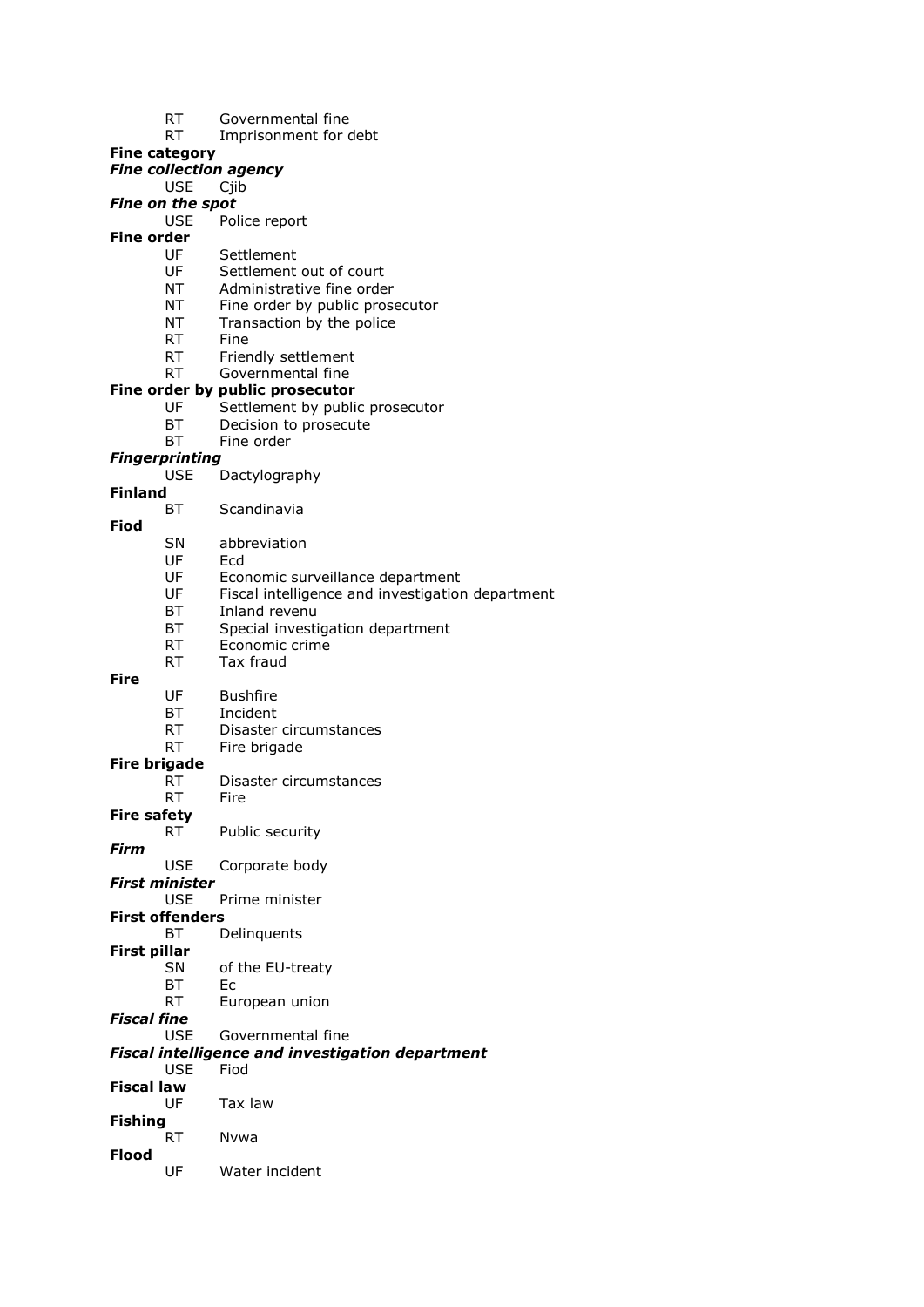- BT Incident
- RT Disaster
- *Flying under influence*
	- USE Driving while intoxicated
- **Food**
	- UF Provisions RT Nvwa

# *Food and consumer products safety authority*

- USE Nvwa
- *Food inspectorate*
	- USE Nvwa

#### **Food supply**

- BT Regime
- **Foot patrol**
	- BT Surveillance
	- RT Neighbourhood police

## **Football hooliganism**

- UF Hooliganism
- RT Vandalism

### **Force majeure**

BT Criminal defence

#### **Forced marriage**

- UF Involuntary marriage
- RT Compulsion
- RT Marriage

# **Forced rehabilitation programme for drug addicts**

- UF Sov
- BT Alternative punishment
- RT Drug-dependent delinquents
- RT Penitentiary drug policy
- RT Punitive measure for persistent offenders

# *Foreign delinquents*

- USE Ethnic groups of delinquents
- **Foreign development**

#### RT Bz

#### **Foreign employees**

- UF Migrant workers
- BT Employees
- RT Employment-migration
- RT Ethnic groups

#### *Foreign juveniles*

#### USE Ethnic groups of juveniles

*Foreign prisoners*

- USE Ethnic groups of inmates
- **Foreign special court**
	- RT Judicature

### **Foreign verdict**

RT Judgement

## *Foreigners*

USE Ethnic groups

# **Forensic accountancy**

- UF Financial investigation
- UF Financial police investigation
- UF Fraud centre
- RT Accountancy
- RT Bureau of financial investigation
- RT Dispossession of crime profits
- RT Money laundering
- RT Profits of crime

# RT Sfo

# **Forensic analysis**

- BT Criminalistics
- RT Technical criminal investigation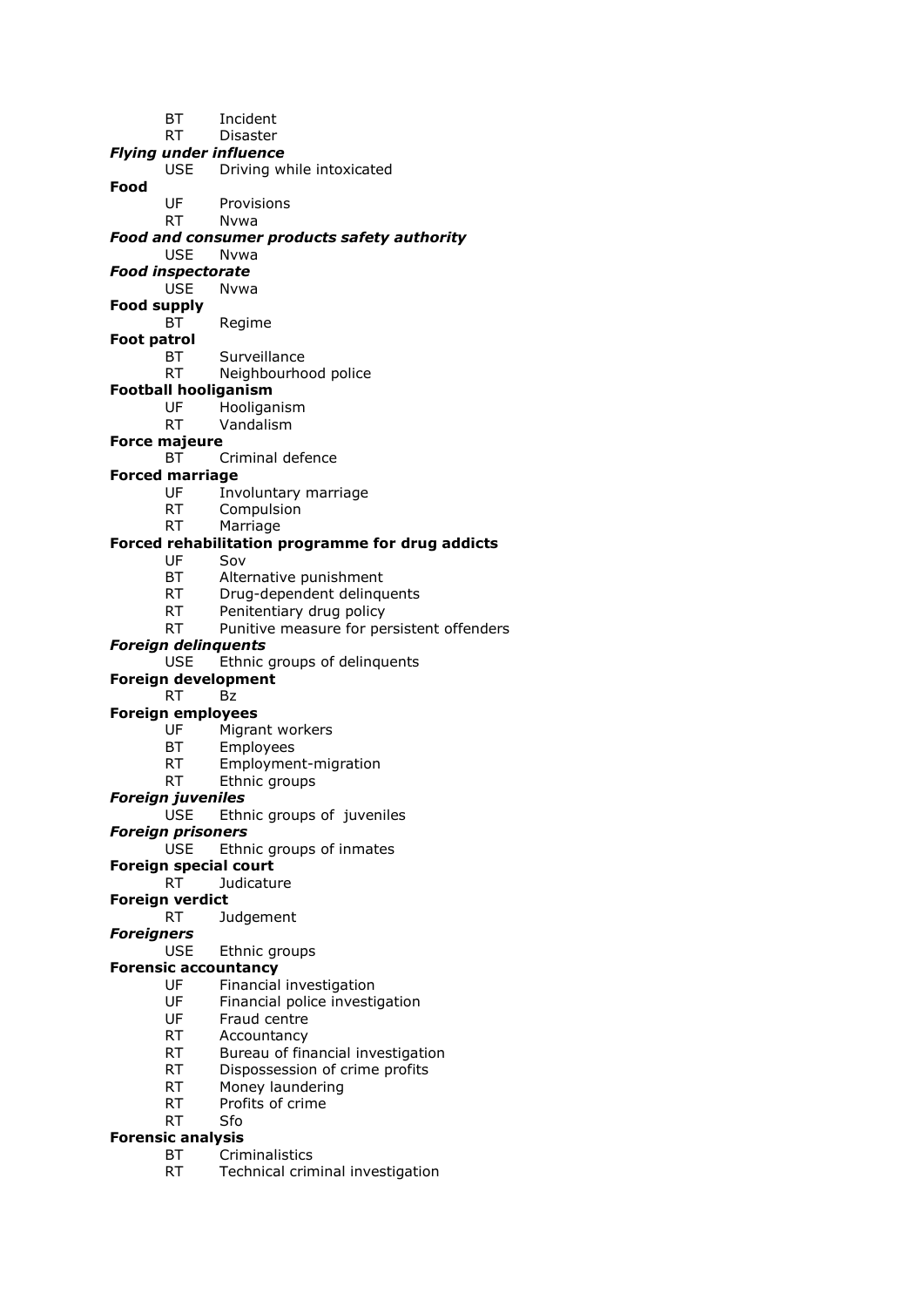#### *Forensic autopsy*

- USE Medicolegal autopsy
- **Forensic care**
	- RT Compulsory admission
	- RT Mentally disturbed delinquents
	- RT Nifp

## RT Placement in a psychiatric hospital

# *Forensic cooperation during investigation*

USE Fso

# **Forensic doctors**

# BT Doctors

# *Forensic investigation*

# USE Fso

# *Forensic laboratory*

# USE Netherlands Forensic Institute

- **Forensic medical science**<br>UF Forensic mere
	- Forensic medicine
	- NT Medicolegal autopsy
	- RT Criminalistics
	- RT Dactylography
	- RT Fso

# RT Netherlands Forensic Institute

### *Forensic medicine*

USE Forensic medical science

### *Forensic physicans*

### USE Doctors

# *Forensic psychiatric centre*

# USE Forensic psychiatric institute

- **Forensic psychiatric institute**
	- UF Forensic psychiatric centre
	- BT Institution
	- RT Observation institution

# *Forensic psychiatrical science*

# SN incl. psychology

USE Forensic psychiatry

# **Forensic psychiatry**

- SN incl. psychology
- UF Forensic psychiatrical science
- 
- NT Observation<br>NT Psychiatric re Psychiatric report
- RT Insanity plea
- RT Nifp
- RT Psychiatry

# *Forensic research*

# USE Criminalistics

# **Forfeiture**

- BT Financial penalty
- RT Dispossession of crime profits
- RT Seizure

## **Forgery**

- UF Passport forgery
- RT Fraud

# **Forgery of documents/securities**

# **Forgery of trademarks**

# **Formation of a judgement**

- UF Passing a judgement<br>UF Preiudice
- Prejudice
- RT Public opinion

# **Forms of cohabitation**

- BT Persons and family law
- RT Marriage

# **Foster children**

- BT Children
- RT Foster home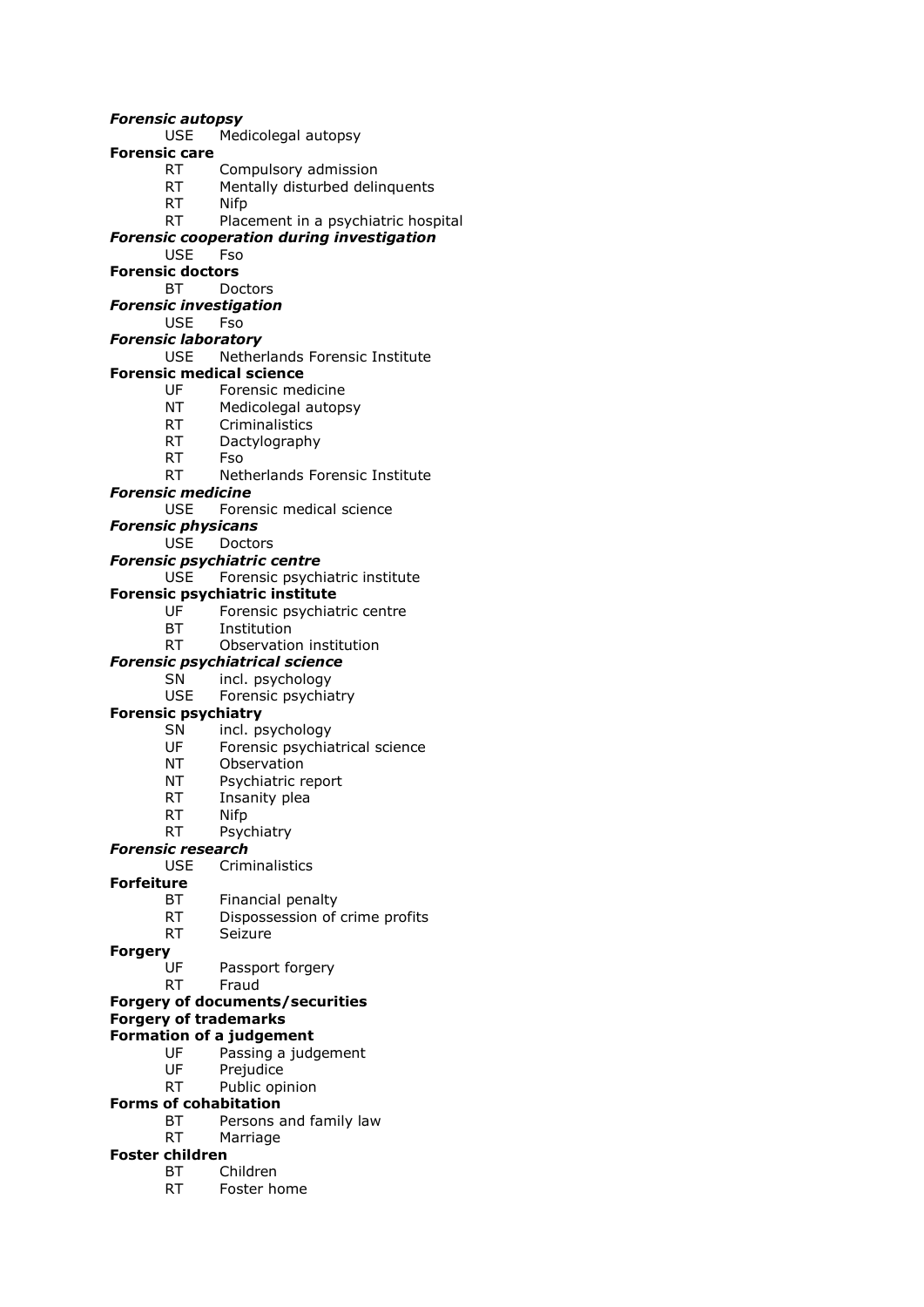#### **Foster home**

- BT Family
	- RT Domestic circumstances
- RT Foster children
- RT Foster parents

#### **Foster parents**

- BT Parents<br>RT Foster h
- Foster home

#### **Foundation**

- BT Corporate body
- RT Association
- RT Fund
- **France**
	- BT Western Europe

#### **Fraud**

- UF Horizontal fraud
- BT Deceit
- NT Computer fraud
- NT Credit card fraud
- NT Eu-fraud
- NT Fare-dodging
- NT Identity fraud
- NT Illegal copying
- NT Insurance fraud
- NT Investment fraud
- NT Legal entity fraud
- NT Mortgage fraud
- NT Social security fraud
- NT Subsidy fraud
- NT Tax fraud
- RT Economic crime
- RT Forgery
- RT Informal economy
- RT Labour subcontractors
- RT Moonlighting
- RT Unfair trading practice
- RT White-collar crime
- 

# *Fraud centre*

- USE Forensic accountancy
- *Free legal aid*
	- USE Funded legal aid

#### **Free market, deregulation and quality of legislation**

- RT Deregulation
- RT Quality policy of legislation

### **Free movement of persons**

- UF Passenger travel<br>RT Admission of alie
- Admission of aliens
- RT European citizenship
- RT Migration

#### *Freedom of administrative information act*

- USE Disclosure of administration
- *Freedom of assessment*
	- USE Decision-making
- **Freedom of education**
- SN 23 gw, 2 pr i evrm, 13 ivescr, 26 uvrm
- *Freedom of information collection*
	- USE Right to information

## **Freedom of religion**

- SN 9 ecrm, 18 unccpr, 18 udhr
- UF Freedom of worship
- RT Religion

#### **Freedom of speech**

- SN 10 ecrm, 19 unccpr, 19 udhr
- UF Ban on censorship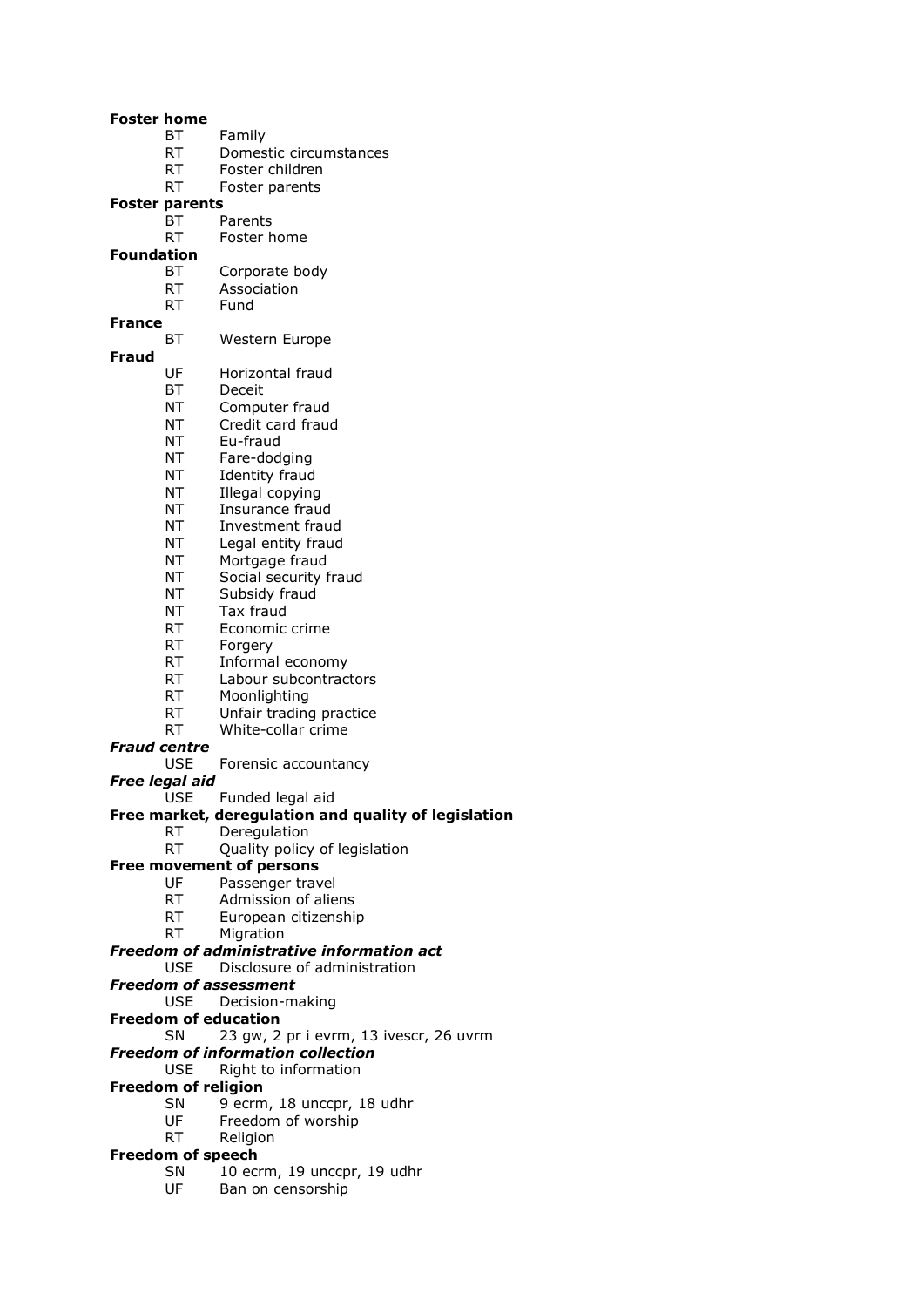- BT Basic rights
- NT Freedom of the press
- **Freedom of the press**
	- BT Freedom of speech

# RT Press

- *Freedom of worship*
	- USE Freedom of religion
	- SN abbreviation
	- USE Federal Republic of Germany

#### **Friendly settlement**

- UF Out-of-court settlement
- BT Alternative settlement of disputes
- RT Fine order
- RT Negotiation
- **Friendship**
	- BT Social conditions
	- RT Peer relationship

# **Frontex**

- UF European agency for security at the external borders
- RT Border check
- RT European union

#### **Fso**

*Frg*

- SN abbreviation
- UF Forensic cooperation during investigation
- UF Forensic investigation
- RT Criminal investigation
- RT Forensic medical science
- RT Police investigation

# **Fugitive convicts**

- *Functional supervision*
	- USE Supervision

# **Fund**

- RT Foundation
- **Fundamentalism**
	- RT Extremist groups
	- RT Radicalization
	- RT Religion

# **Funded legal aid**<br>UF Ass

- Assignment
- UF Free legal aid
- UF Legal aid for the poor and needy
- UF Subsidized legal aid
- BT Legal aid
- RT Legal aid act
- RT Right to legal aid

#### **Future**

- RT Length of time
- RT Prediction
- **Gal**
- SN abbreviation
- 
- UF General administrative law RT Administrative law
- 

# *Gamblers*

- USE Participants
- **Gambling**
	- RT Game of chance
- *Gambling addiction*
	- USE Game of chance addiction

# **Gambling addiction and crime**

- SN gambling as cause of crime
- RT Game of chance addiction
- RT Risk gamblers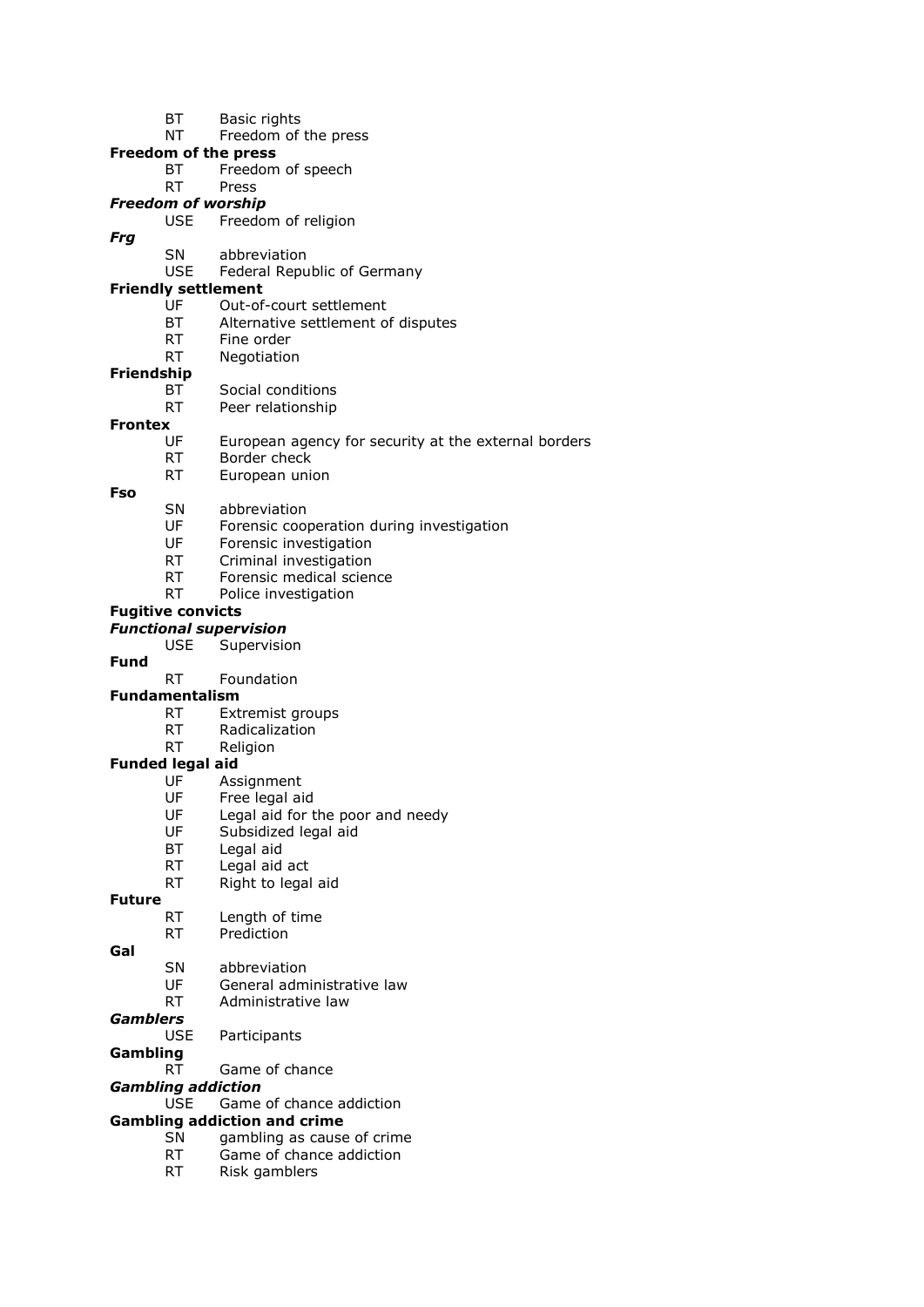**Gambling authority** UF Ksa BT Inspectorate *Gambling casino* USE Casino **Gambling law** RT Game of chance **Gambling offence** UF Illegal gambling game **Game** UF Computer game RT Leisure activities **Game of chance** NT Casino game NT Internet game of chance NT Lottery NT Poker RT Gambling RT Gambling law RT Participants **Game of chance addiction** UF Gambling addiction RT Addiction RT Cad RT Gambling addiction and crime RT Risk gamblers **Game of chance licence** BT Licence RT Slot machine licence *Game of chance on internet* USE Internet game of chance **Game of chance organisation** NT Holland Casino **Game of chance proceeds** RT Profit **Gaming hall** RT Casino **Gang formation** BT Peer relationship NT Biker gang NT Youth gang **Garnishment** SN civil law NT Provisional garnishment **Gathering information** UF Blocking information UF Demanding information BT Method of investigation *Gdpr* SN abbreviation USE General data protection regulation *General administrative law* USE Gal *General agreement* USE Agreement **General data protection regulation** UF Gdpr NT Protection of personal data act RT Data protection RT Protection of personal data

- RT Registration of personal data
- RT Wjsg
- *General economics*
	- USE Economics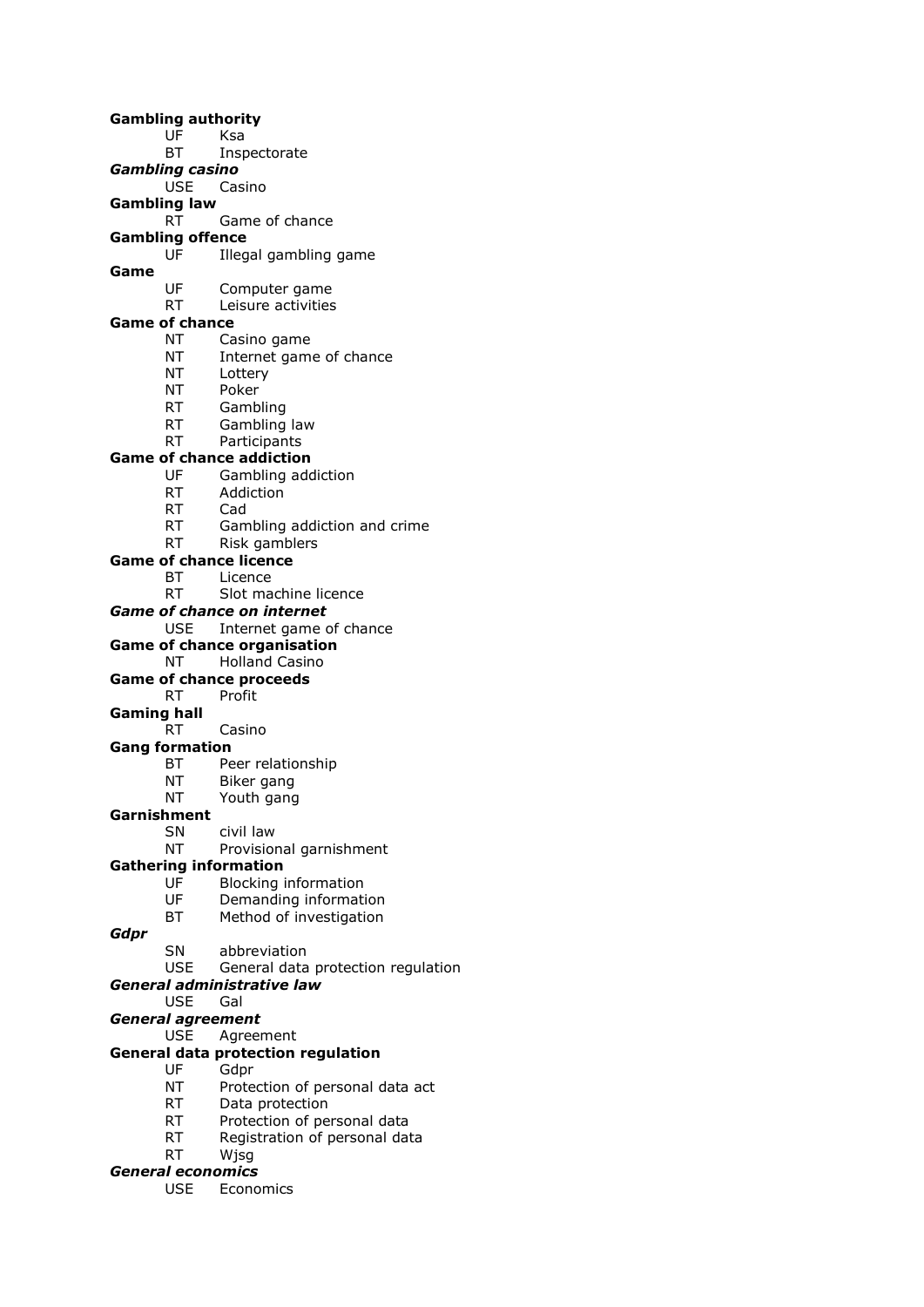| <b>General pardon-agreement</b> |                           |                                         |  |
|---------------------------------|---------------------------|-----------------------------------------|--|
|                                 | USE.                      | Pardon-arrangement                      |  |
|                                 | <b>General prevention</b> |                                         |  |
|                                 | <b>USE</b>                | Deterrence                              |  |
|                                 | <b>Generation pact</b>    |                                         |  |
|                                 | <b>USE</b>                | Pension scheme                          |  |
|                                 |                           | <b>Genetic manipulation</b>             |  |
|                                 | BT                        | Bioengineering                          |  |
|                                 | RT –                      | Heredity                                |  |
| Genetics                        |                           |                                         |  |
|                                 | <b>USE</b>                | Heredity                                |  |
|                                 |                           | <b>Geographic distribution of crime</b> |  |
|                                 | RT                        | Crime analysis                          |  |
|                                 | RT -                      | Crime displacement                      |  |
|                                 | RT                        | Environment                             |  |
|                                 | RT                        | Local crime trends                      |  |
|                                 | RT                        | Offender mobility                       |  |
| Germany                         |                           |                                         |  |
|                                 | ВT                        | Western Europe                          |  |
|                                 | NT                        | Federal Republic of Germany             |  |
| Ghb                             |                           |                                         |  |
|                                 | <b>USE</b>                | Synthetic drugs                         |  |
| <b>Girl crime</b>               |                           |                                         |  |
|                                 | ВT                        | Female crime                            |  |
|                                 | BT                        | Juvenile delinquency                    |  |
|                                 | RT                        | Sex and crime                           |  |
| Girls                           |                           |                                         |  |
|                                 | BT                        | <b>Juveniles</b>                        |  |
|                                 | ВT                        | Women                                   |  |
| Goods                           |                           |                                         |  |
|                                 | UF                        | Object                                  |  |
|                                 | NΤ                        | Immovable property                      |  |
| Government                      |                           |                                         |  |
|                                 | UF                        | Crown                                   |  |
|                                 | RT                        | Government members                      |  |
|                                 | RT -                      | Parliamentary system                    |  |
|                                 | RT                        | Prime minister                          |  |
|                                 |                           | <b>Government employees</b>             |  |
|                                 |                           | USE Officials                           |  |
|                                 |                           | <b>Government members</b>               |  |
|                                 | NΤ                        | Minister of justice and security        |  |
|                                 | RT                        | Government                              |  |
|                                 | <b>Government policy</b>  |                                         |  |
|                                 | NT                        | County policy                           |  |
|                                 | NT                        | Municipal policy                        |  |
|                                 | RT                        | Alcohol policy                          |  |
|                                 | RT                        | Drug policy                             |  |
|                                 | RT                        | Efficiency evaluation                   |  |
|                                 | <b>RT</b>                 | Justice policy                          |  |
|                                 | <b>RT</b>                 | Policy                                  |  |
|                                 | RT                        | Policy on ethnic groups                 |  |
|                                 | RT                        | Politics                                |  |
|                                 |                           | <b>Government prosecutors</b>           |  |
|                                 | ВT                        | Lawyers                                 |  |
|                                 |                           | <b>Governmental building</b>            |  |
|                                 | USE                       | Public building                         |  |
|                                 |                           | <b>Governmental crime</b>               |  |
|                                 | RT                        | Crime by civil servants                 |  |
|                                 | RT                        | White-collar crime                      |  |
|                                 | <b>Governmental fine</b>  |                                         |  |
|                                 | UF                        | Administrative fine                     |  |
|                                 | UF                        | Fiscal fine                             |  |

- BT Administrative sanction<br>RT Administrative criminal
- Administrative criminal law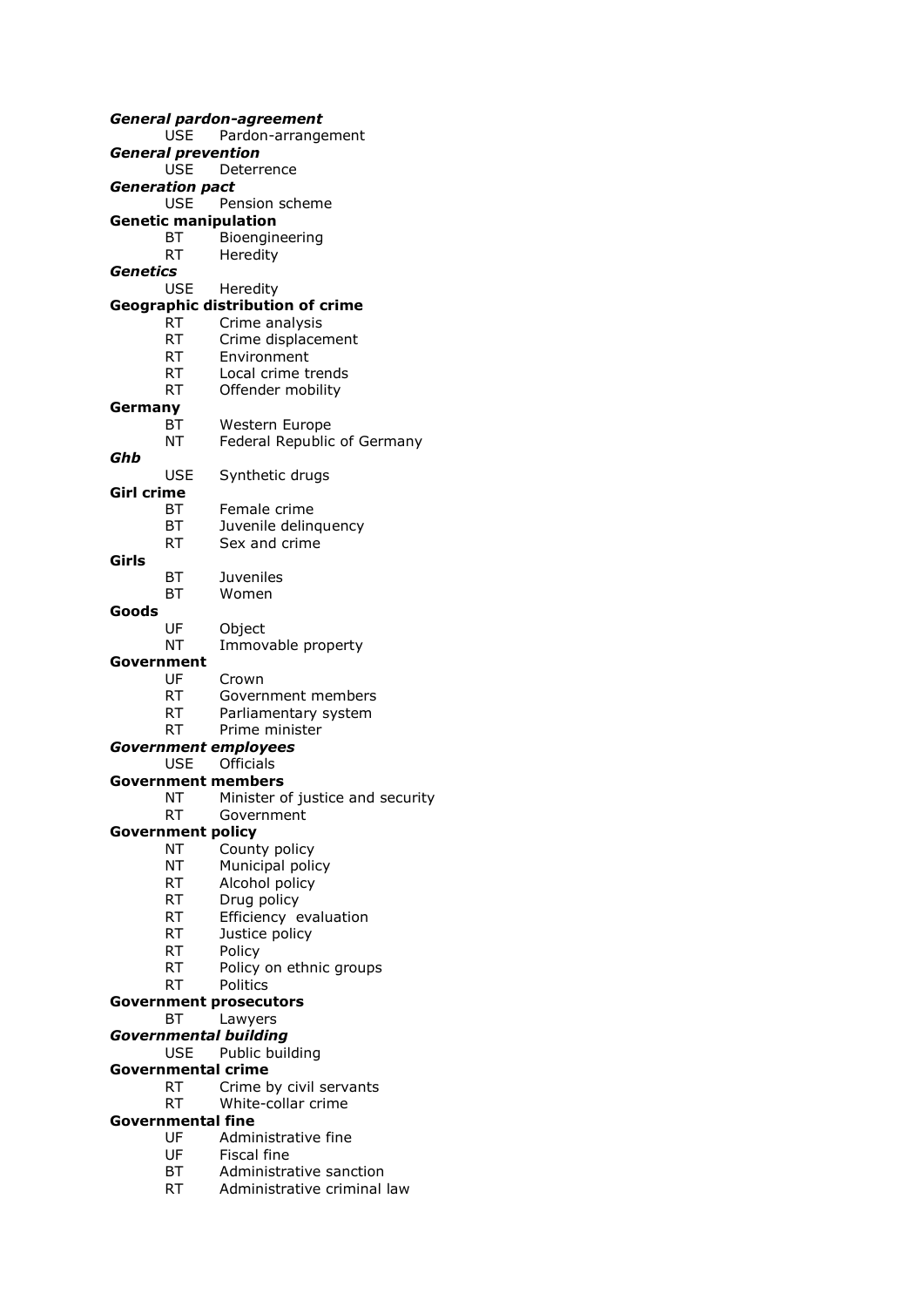| RT | Collection of fines |  |  |
|----|---------------------|--|--|
|----|---------------------|--|--|

RT Fine

RT Fine order

RT Law dealing with traffic offences

| Governmental information |  |
|--------------------------|--|
|                          |  |

- RT Information
- *Governmental law* Administrative law
- **Graffiti**
	- BT Vandalism

**Grandparents**

- RT Parents
- *Graphology*
	- USE Document examination
- **Great Britain**
	- UF United Kingdom
	- BT Western Europe
	- NT England
	- NT Northern ireland
	- NT Scotland

#### **Greece**

- BT Western Europe
- **Grounds**
	- RT Decision-making
	- RT Evidence
	- RT Judgement
	- RT Psychology of law
- *Group action*
	- USE Class action
- **Group cell** UF Cell-sharing
	- BT Prison cell
- *Group rape*
	- USE Rape
- **Group therapy**
	- BT Treatment
- 
- *Grow shop*
	- SN for drug cultivation USE Drug cultivation
- *Guardianship*
	- USE Administration order
- *Guardianship institution*
	- USE Family guardianship institution
- *Guarding*
	- USE Security
- *Guarding prisoners*
	- USE Watching prisoners
- *Guards*
	- Prison officers
- **Guideline**
	- RT Eu-directive
		- RT Legislation

# **Guideline by public prosecution service**

- BT Policy guiding rule
- RT Prosecution policy
- RT Public prosecution office
- **Guilt**
	- UF Culpability
		- BT Circumstances of the offence
- *Gvva*
	- SN abbreviation
		- USE Residence of aliens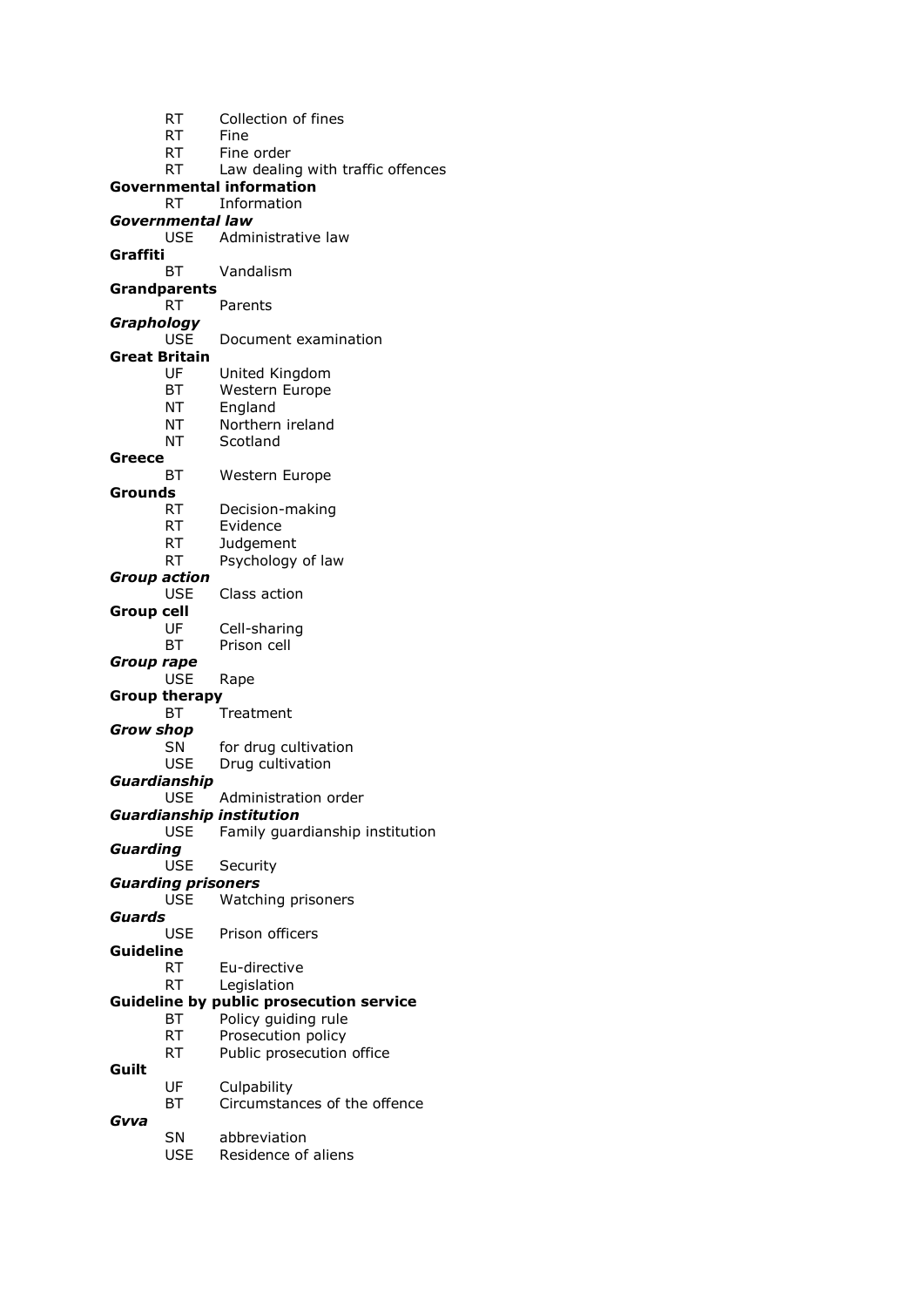- **Gypsies**
	- BT Ethnic groups
	- RT Trailer park residents

**Hacking**

- UF Computer break-in
- UF Electronic break-in
- BT Computer crime

#### **Half-open prison**

BT Prison

#### **Halfway house**

- BT Alternative sentencing
- RT Attendance centre

#### **Halt-measure**

- BT Alternative youth punishment
- RT Damage repair
- RT Diversion
- RT Job project
- RT Judicial reaction to minor offences by children

### *Hand over*

USE Extradition

# **Handicapped persons**

- NT Mentally handicapped persons
- NT Physically disabled

#### **Handling stolen goods**

- UF Fencing
- BT Favouritism
- RT Theft

#### **Handwriting**

- SN forensic research
- BT Document examination

#### *Handwriting examination*

# USE Document examination

## **Harassment**

- SN e.g. by drug addicts
- RT Drug abuse
- RT Drug trafficking
- RT Neighbourhood quarrel
- RT Nuisance
- RT Sound pollution

#### **Harddrugs**

- BT Drugs
- NT Cocaine
- NT Heroin

#### **Hardware**

- UF Computer equipment
- BT Computerization
- RT Data storage

#### **Harmonisation**

#### **Harmonisation of laws**

- RT Legislation
- *Hash*
	- USE Soft drugs
- *Hate speech*
	- USE Discrimination

# **Hazardous substance**

- *Hci*
	- USE Health care inspectorate
- **Health**
	- RT Well-being

# **Health care**

- NT Medical care
- NT Mental health care
- RT Care services
- RT Health care inspectorate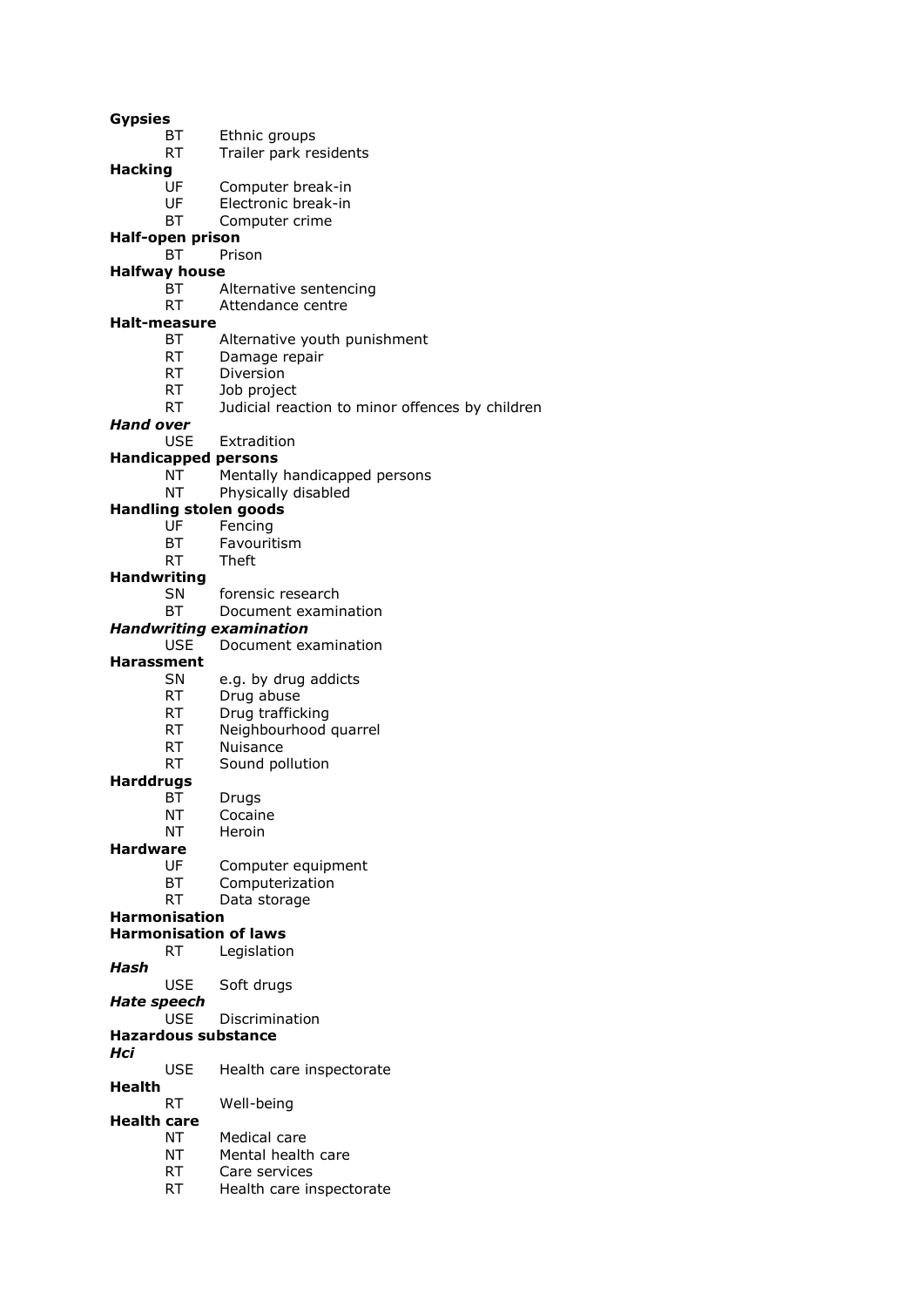- RT Health care institution RT Patients' rights **Health care inspectorate** UF Hci BT Inspectorate RT Health care RT Youth assistance<br>RT Youth welfare Youth welfare **Health care institution** NT Hospital RT Health care **Health care insurance** BT Insurance *Health centre for alcohol and drug addicts* USE Cad **Hearing of witnesses** BT Interrogation **Heirs** RT Legacy *Heist* USE Robbery **Help desk** RT Computerization RT Information and communication technology *Hemp cultivation* USE Drug cultivation **Heredity** Genetics BT Biological criminology RT Genetic manipulation **Heroin** BT Harddrugs **Heroin prescription** RT Drug abuse RT Supply of methadone *Hiding of offenders and stolen goods* USE Favouritism **High councils of state** NT Council of state NT Lower chamber RT Ombudsman **High security prison** SN incl. units UF Maximum security institution BT Maximum security prison *High treason* USE War crime **Higher education** BT Education **High-rise buildings** BT Environmental design **Hijacking** BT Terrorism RT Act of piracy **Hire** UF Rental BT Special agreement NT Rented house **History** RT History of law **History of law** UF Legal history
	- RT History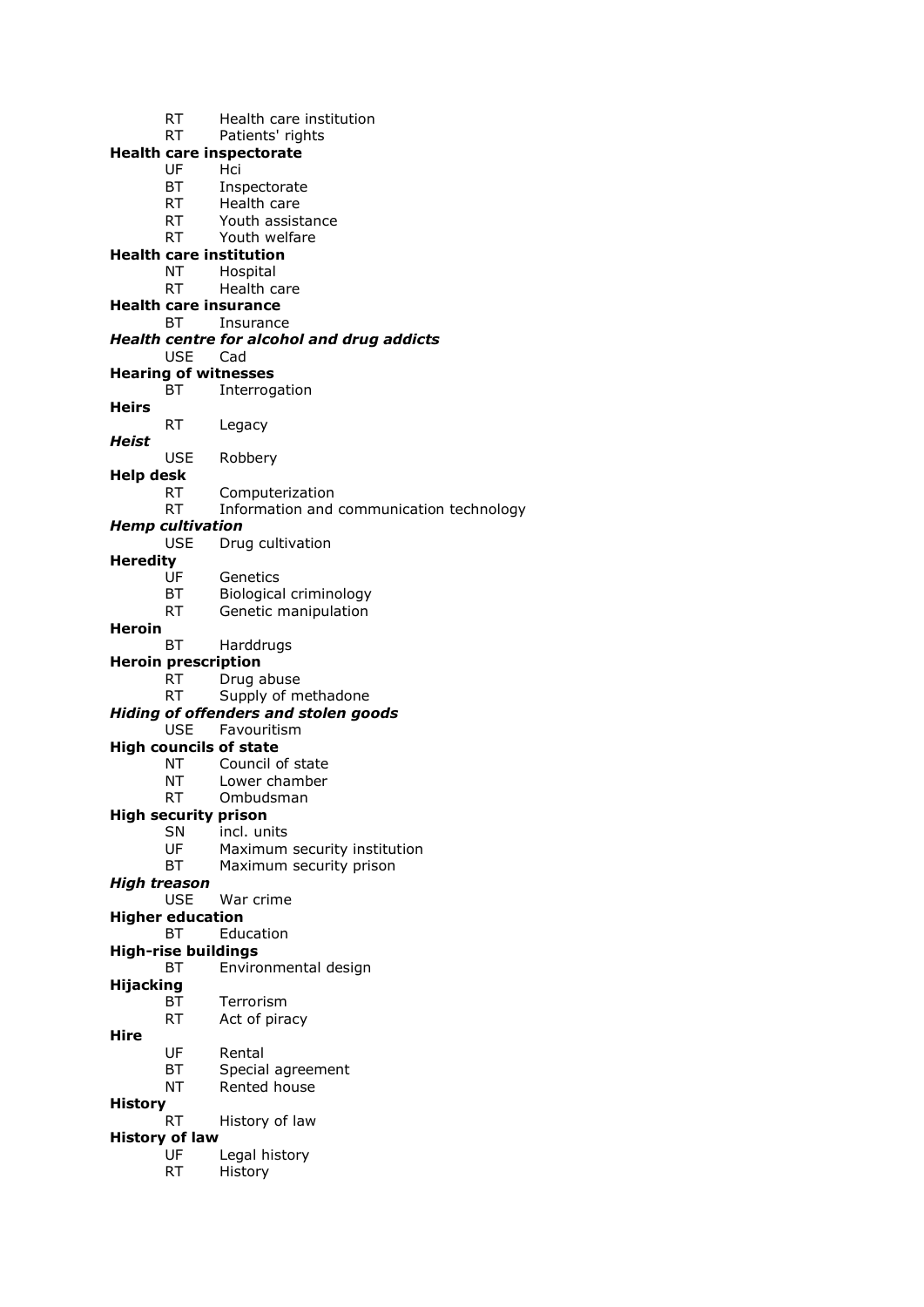**Hit-and-run accident** BT Traffic crime *Hiv-virus* USE Aids **Holland Casino** BT Game of chance organisation<br>RT Casino game Casino game *Home security* USE National security **Homeless people** SN in connection with crime UF Street people UF Tramps RT Beggary RT Running away **Homicide** Crime against life NT Manslaughter NT Murder RT Cold case RT Euthanasia RT Violent offence **Homosexuality** BT Sexuality **Homosexuals Honour related violence** UF Blood feud BT Murder RT Religion RT Vigilantism *Hooliganism* USE Football hooliganism *Horizontal administration* USE Administration *Horizontal fraud* USE Fraud **Hormone trafficking** UF Trade in growth hormones BT Illegal trade<br>RT Agriculture Agriculture **Hospital** BT Health care institution BT Public building RT Penitentiary hospital **Hospital order** SN only for adults<br>UF Compulsory nu Compulsory nursing UF Detention in a forensic psychiatric institution<br>UF Thr Tbr BT Non-punitive measure RT Compulsory treatment RT Hospital order for juveniles RT Insanity plea RT Placement in a psychiatric hospital RT Placement in an institution **Hospital order for juveniles** UF Youth hospital order BT Juvenile measure

- BT Placement in an institution for juveniles
- RT Hospital order
- RT Special treatment

#### **Hostage software**

UF Ransomware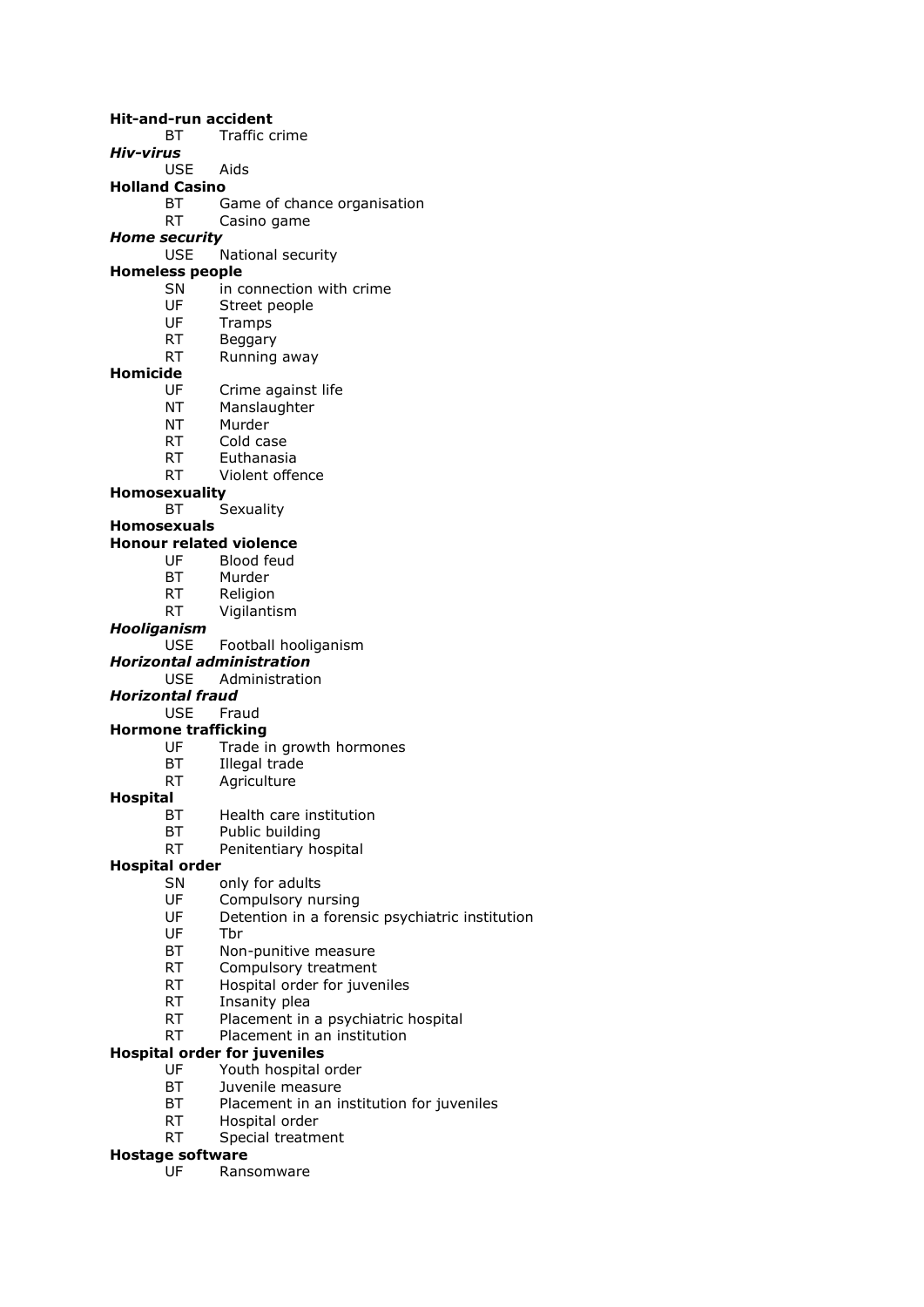- BT Computer crime
- RT Extortion

# **Hostage taking**

- SN offence
	- BT Deprivation of liberty
	- RT Abduction
	- RT Terrorism

# **House**

- RT Entering
- RT Housing

# **House of detention**

- BT Penitentiary
- RT Prison

### **House search**

- BT Coercive measure<br>RT Entering
- Entering
- RT Search

# *Housebreaking*

USE Burglary

### *House-building*

USE Public housing

### **Housing**

- RT House
- RT Public housing
- RT Recreation park

### **Housing corporation**

- RT Environmental design
- RT Public housing

### **Housing estate**

- BT Environmental design
- RT Neighbourhood

# **Housing problems**

- SN of ex-prisoners
- BT Social consequences of detention
- RT Attendance centre

# **Human rights**

- UF European convention of human rights
- UF Treaty of Geneva
- RT Basic rights<br>RT Child rights
- Child rights
- RT Collective rights
- RT Dutch national human rights institute
- RT Ecrm
- RT Esc
- RT European court of human rights
- RT International law
- RT Principle of equality
- RT Universality principle

# **Human trafficking**

- BT Illegal trade
- NT Traffic in children
- NT Trafficking in women
- RT Exploitation
- RT Illegal aliens
- RT Missing persons
- RT Monitoring of an illegal transport
- RT Smuggling
- RT Smuggling of people

# **Humanizing**

- **Hungaria**
	- BT Eastern Europe
- **Iccpr**
- 
- SN abbreviation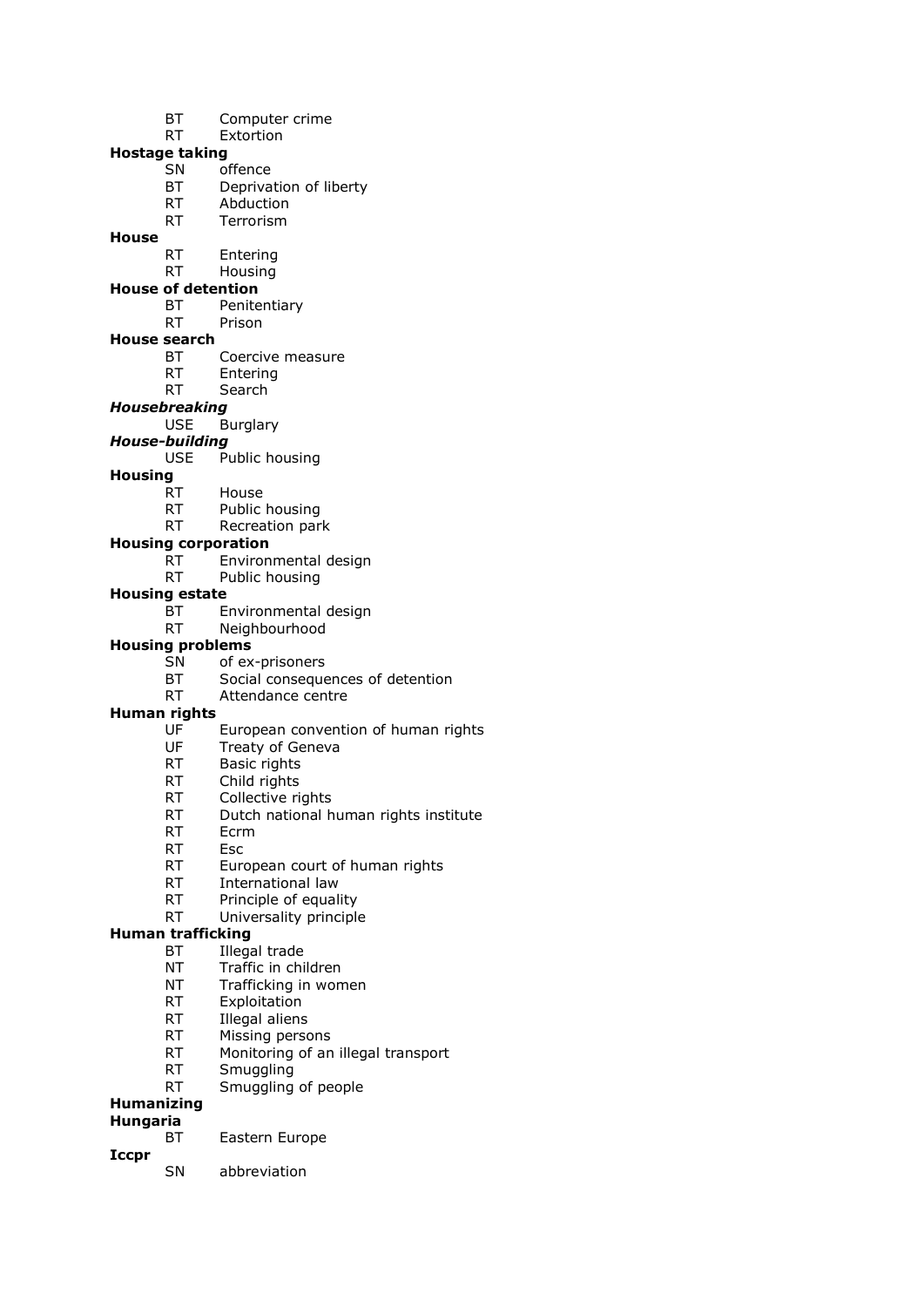- UF International convenant on civil and political rights
- RT United nations

#### **Iceland**

- BT Scandinavia
- *Ict*
- SN abbreviation
- USE Information and communication technology

## **Identification**

- UF Legitimation
- RT Identity fraud
- RT Verification

# **Identification method**

- UF Description method of a person
- BT Criminalistics
- NT Sorting proof by tracker dog
- NT Vehicle identification

### **Identification requirement**

- UF Compulsory identification
- RT Anonymous suspects
- RT Identity card system
- RT Identity papers
- RT Registration of personal data

# *Identification system of the police*

### USE Recognition service of the police

*Identity card*

#### USE Identity papers

#### **Identity card system**

- UF Visitor identity card
- BT Prevention
- RT Identification requirement
- RT Identity papers
- RT Registration of personal data

# **Identity fraud**

- BT Fraud
- RT Computer fraud
- RT Identification
- RT Identity papers
- RT Personal data
- **Identity investigation**
	- RT Age investigation

# **Identity papers**

- SN passport, driving licence, identity card etc.
- UF Identity card
- NT Passport
- RT Identification requirement
- RT Identity card system
- RT Identity fraud
- RT Smartcard

#### **Igo**

- SN abbreviation
- UF Intergouvernemental organisation
- NT Unidroit
- RT International organization
- **Ilc**
- SN abbreviation
- UF International law commission
- BT United nations

# **Illegal adoption**

- RT Adoption
- RT Unlawful placement of children in families

# **Illegal aliens**

- UF Illegal migration
- UF Leaving without notification
- UF Left without forwarding address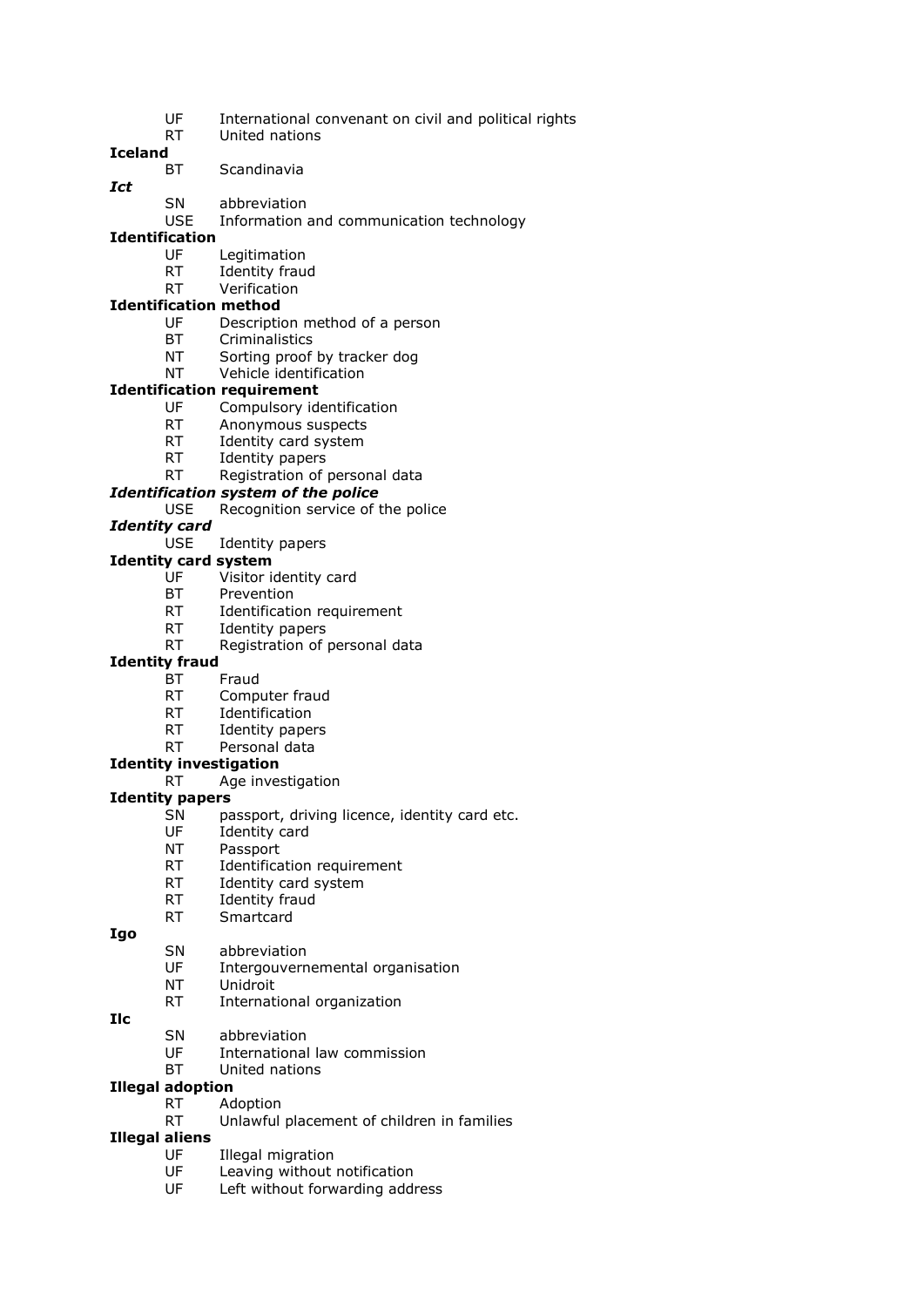- UF Stowaways
- UF Undocumented aliens
- BT Aliens
- RT Aliens supervision
- RT Human trafficking
- RT National immigration centre for foreign nationals
- RT Not admitted asylumseekers<br>RT Residence of aliens
- Residence of aliens
- RT Smuggling of people

### **Illegal animal and plants trade**

- BT Illegal trade
- RT Animals
- RT Environmental crime

#### **Illegal arms trade**

- SN incl. arms smuggling
- BT Illegal trade
- RT Possession of arms

#### *Illegal banking*

### USE Underground banking

#### **Illegal copying**

- SN of audiovisuel media
- UF Piracy
- BT Fraud
- RT Intellectual property
- RT Neighbouring rights
- *Illegal drug cultivation*
	- USE Drug cultivation

# *Illegal dumping*

Soil pollution

#### *Illegal gambling game*

USE Gambling offence

#### *Illegal labour*

USE Moonlighting

#### *Illegal migration*

USE Illegal aliens

### **Illegal possession of firearms**

#### RT Possession of arms

### **Illegal trade**

- NT Drug trafficking
- NT Hormone trafficking
- NT Human trafficking
- NT Illegal animal and plants trade
- NT Illegal arms trade
- NT Trade in human organs
- RT Economic crime
- RT Smuggling
- RT Unfair trading practice

### *Illegal waste*

USE Environmental crime

### **Illegally obtained evidence**

#### RT Evidence

#### **Ilt**

- SN abbreviation
- UF Environment and transport inspectorate
- UF Environmental inspectorate
- UF Traffic licensing authority
- UF Transport and communications inspectorate
- BT Special investigation department
- RT Environmental crime
- RT Environmental policing
- RT Traffic enforcement by police
- RT Transport system

### **Imams**

RT Islam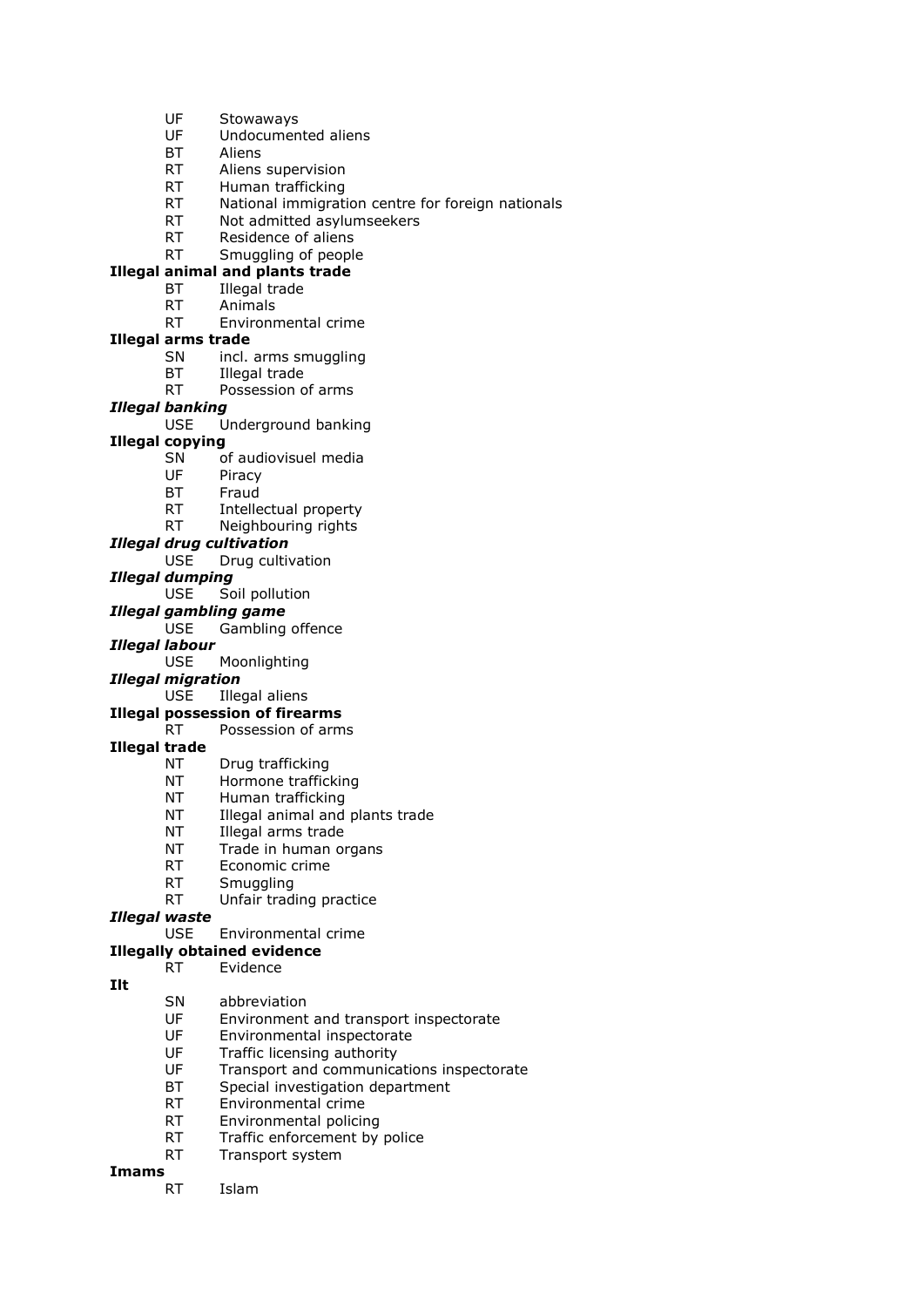**Immaterial damage** BT Damage NT Bodily injury RT Psychological harm **Immigration** BT Migration NT Admission of aliens *Immigration and naturalization office* USE Ind **Immigration chain** *Immigration law* USE Aliens policy *Immigration policy* USE Aliens policy **Immovable property** BT Goods RT Building industry *Impartiality of judges* USE Challenge *Impose a fine* USE Fine *Imprisonment* USE Prison sentence **Imprisonment as means of coercion** UF Physical force BT Restriction of freedom RT Coercive measure RT Custody **Imprisonment for debt** RT Fine RT Prison sentence *In flagrante delicto* USE Arrest *Inadmissibility* USE Admissibility **Incest** BT Sexual offence RT Child abuse RT Domestic violence **Incident** UF Large-scale incident BT Calamity NT Fire NT Flood RT Disturbance of the peace RT Maintaining public order **Incident room** SN with the police RT Alert RT False statement *Incite to suicide* USE Assisted suicide **Inclination to punish** SN attitude towards punishment UF Punishableness RT Seriousness of crime

#### **Income**

- BT Socio-economic conditions
- NT Wage
- RT Economics
- RT Tariff

#### *Income requirement*

USE Sufficient funds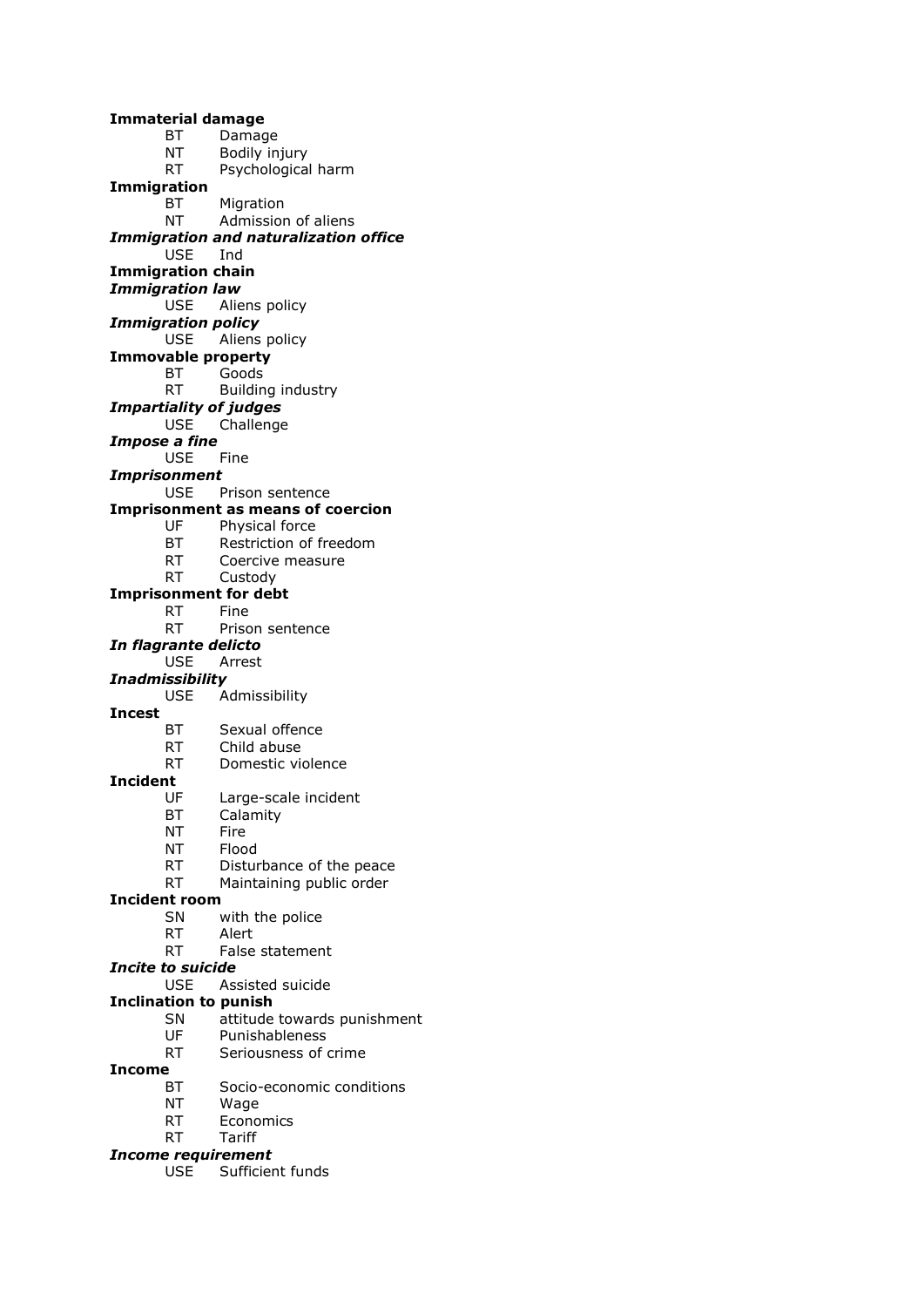#### *Incompetency of the judge* USE Competency of the judge *Increase of sentence* USE Change of sentence **Ind** UF Application centre for asylum seekers UF Immigration and naturalization office<br>RT Ministry of justice and security Ministry of justice and security RT Procedure for issuing a residents permit *Indebtedness* USE Debtors *Indecency offence* USE Sexual offence **Independence** SN of judges RT Magistrates **India** BT Asia *Indication* USE Diagnostics **Indirect victimization** SN friends and relatives of victims RT Victims **Indonesia** BT Asia *Industrial precinct* USE Factory precinct *Industrial property* USE Intellectual property **Infection** RT Epidemic **Infiltration** UF Pseudo-buying UF Undercover work BT Method of investigation RT Undercover agents **Informal economy** UF Black market NT Moonlighting RT Economic crime RT Economics RT Fraud RT Underground banking **Information** NT Information campaign NT Information project RT Communication RT Governmental information RT Information dissemination **Information and communication technology** UF Electronic transfer of information UF Ict RT Computerization RT Help desk RT Internet of things **Information campaign** UF Public campaign BT Information RT Media **Information dissemination** NT Digital information NT Documentary information service RT Information

RT Media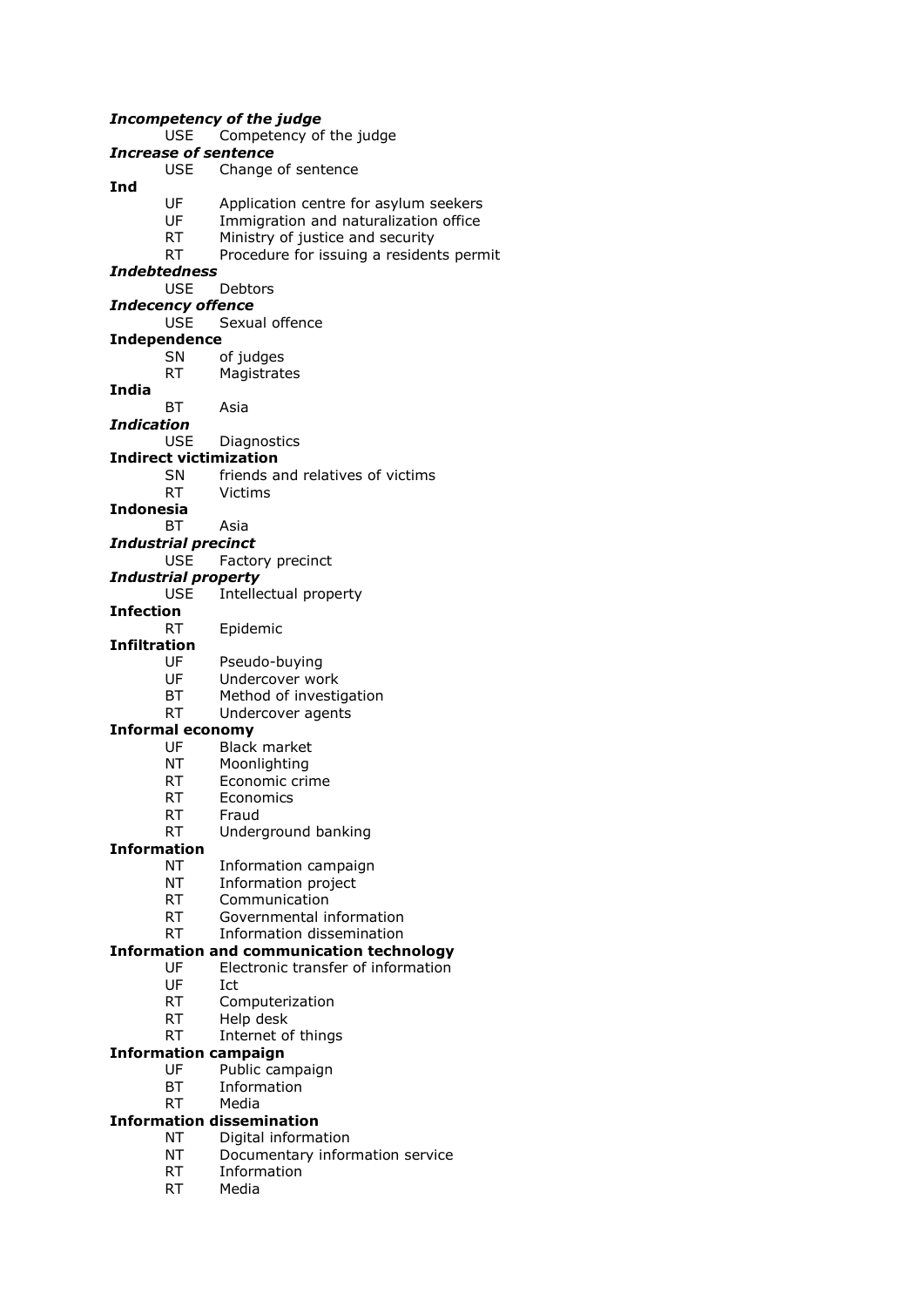- RT Public nature
- RT Registration system
- RT Retrieval
- RT Right to information

### **Information management**

BT Management

### RT Knowledge management

- **Information project**
	- BT Information

### *Information report*

- SN of probation and after-care service
- USE Probation report

#### *Information science*

- USE Computerization
- **Information science law**
	- SN computer law<br>UF Computer law
		- Computer law
	- RT Computerization

### **Information supply**

- RT Criminal investigation
- RT Personal privacy
- RT Professional secrecy
- RT Right to information

#### **Information system**

- NT Data bank
- RT Threat analysis
- RT Vulnerablity analysis

#### **Informers**

- UF Anonymous informers
- RT Anonymous reporting
- RT Method of investigation
- RT Police informers

#### **Infrastructure**

RT Environmental planning

#### **Infringement on creditors rights**

- UF Culpable bankruptcy
- BT Deceit
- BT Property crime
- RT Adjudication order
- RT Civil administration ban

#### *Inhabitants*

USE Citizens

#### *Inheritance*

USE Legacy

#### **Injunction**

- UF Ban on area
- UF Ban on making contact
- UF Ban on neighbourhood
- UF Location ban
- UF Stadium ban
- BT Restriction of freedom
- RT Ban on entering a house
- RT European protection order

#### **Injured party**

RT Victims

#### **Injury**

- NT Physical injury
- NT Psychological harm
- RT Victims

### **Inland revenu**

- BT Tax authorities
- NT Fiod

### *Inmates*

USE Prisoners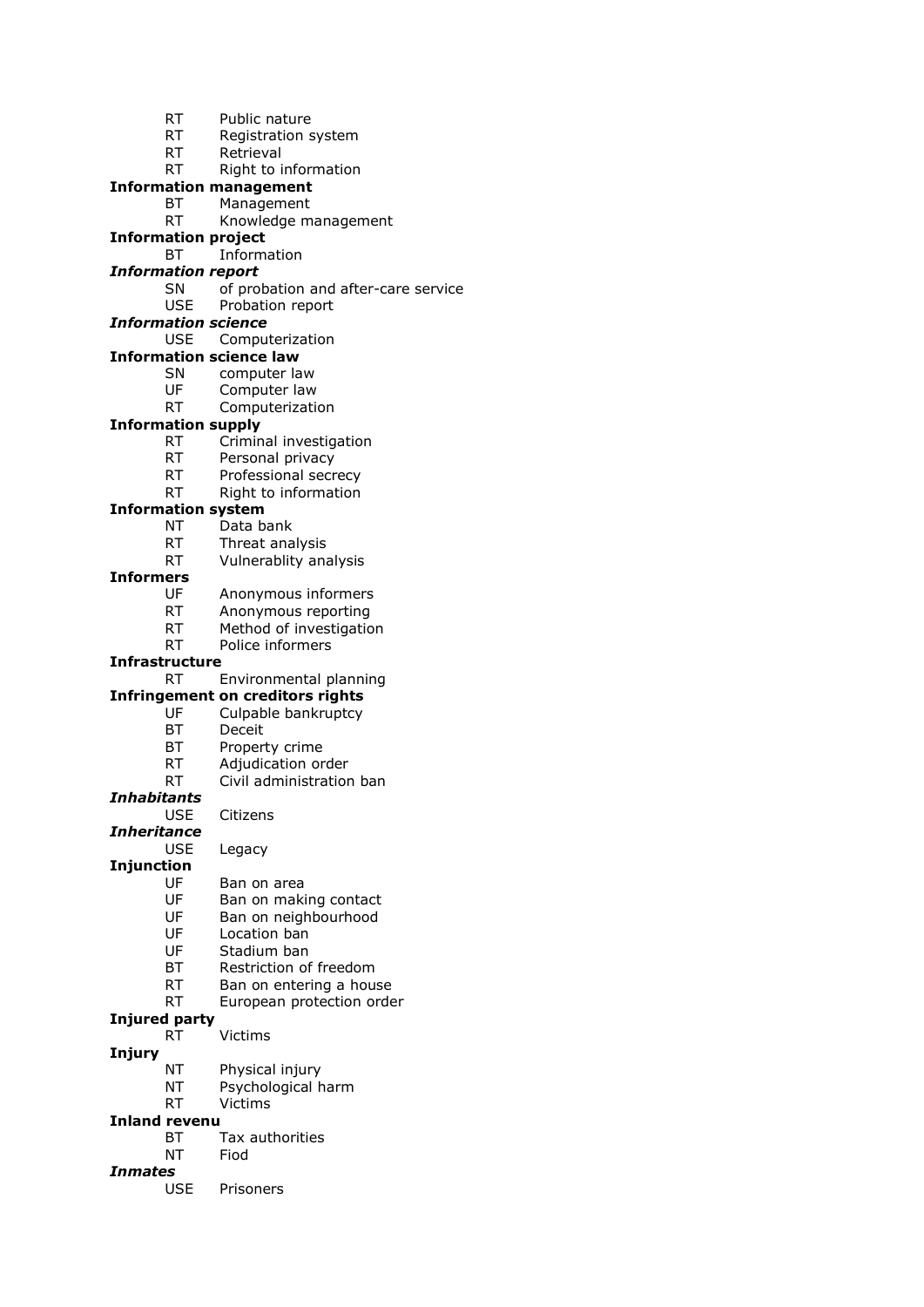**Innovation** *Inquiry procedure* USE Right of inquiry *Insanity* USE Mental disorder *Insanity law* USE Bopz **Insanity plea** UF Accountability BT Criminal defence RT Forensic psychiatry RT Hospital order RT Mental disorder *Insider dealing* USE Investment fraud *Insolvency* Adjudication order **Inspection** RT Supervision **Inspectorate** NT Afm NT Authority personal data NT Gambling authority NT Health care inspectorate NT Inspectorate of justice and security RT Special investigation department RT Supervisors *Inspectorate execution of punishment* Inspectorate of justice and security **Inspectorate of justice and security** UF Inspectorate execution of punishment BT Inspectorate **Inspectorate szw** UF Labour inspectorate UF Social security investigation team BT Special investigation department RT Social affairs RT Social security fraud RT Working conditions **Inspectors** BT Supervisors RT Public transport *Institute for prison guards* USE Education for prison guards **Institution** NT Child welfare institution NT Forensic psychiatric institute NT Judicial juvenile institution RT Prison RT Prison labour camp *Institution for persistent offenders* USE Punitive measure for persistent offenders **Institution for treatment of juvenile delinquents** BT Judicial juvenile institution RT Juvenile measure *Institution for victim assistance* USE Organization for victim assistance **Institutional personnel** RT Prison personnel **Instruction** UF Course UF Professional training UF Resident training UF Vocational training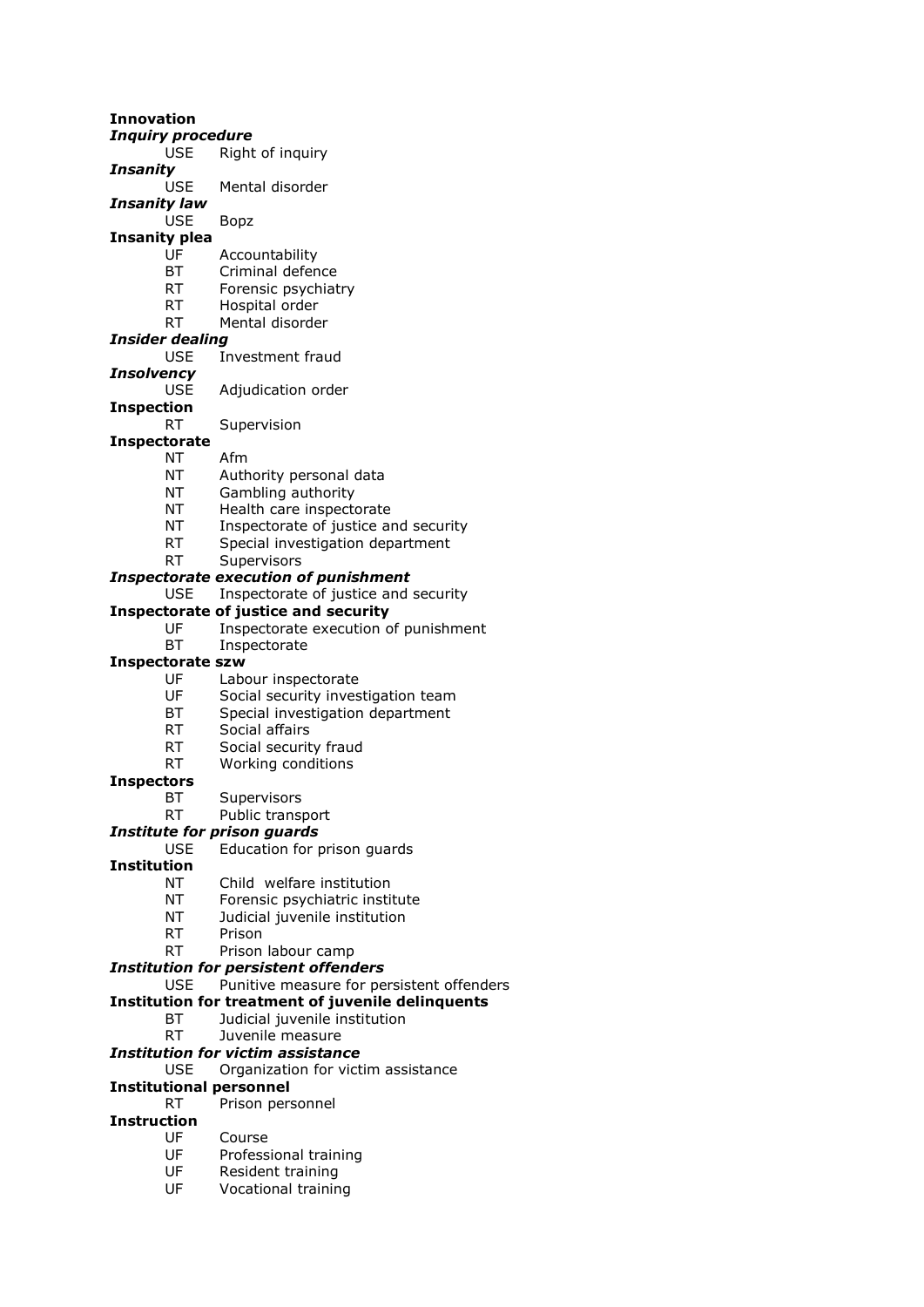- RT Education
- RT Education for prison guards
- RT Law officer under training
- RT Police education
- RT Practical training

### **Instruction authority**

- SN of ministers<br>RT Decision to
	- Decision to prosecute
- RT Justice policy

#### **Insurance**

- NT Health care insurance
- NT Legal expenses insurance
- NT Liability insurance
- RT Damage insurance
- RT Risk acceptance
- RT Social insurance

### **Insurance business**

### **Insurance fraud**

- BT Fraud
- RT Afm
- RT Social security fraud

### **Integral security**

- RT Administrative prevention
- RT Prevention policy
- RT Public security agreement
- RT Urban policy

#### **Integration**

- SN of foreign and native population
- RT Aliens policy
- RT Multicultural society
- RT Segregration
- RT Settling down

#### **Integrity**

- NT Administrative integrity
- RT Loyality conflict
- RT Professional ethics
- RT Sideline activity

#### **Intellectual property**

- UF Industrial property<br>NT Authorshin
- Authorship
- RT Illegal copying
- RT Plagiarism
- RT Producers

#### **Intelligence**

- BT Criminal psychology
- RT Academic record

#### **Intelligence service**

- UF Security police
- NT Aivd
- NT Criminal intelligence unit
- NT Europol
- NT Interpol
- RT Special police department
- **Intensive counselling**
	- BT Alternative youth punishment
	- RT Youth probation

#### **Intensive probation surveillance**

- UF Lenghty probation surveillance
- BT Alternative sentencing
- BT Supervision during rehabilitation after detention

### *Intensive treatment*

- SN of juvenile delinquents
- USE Special treatment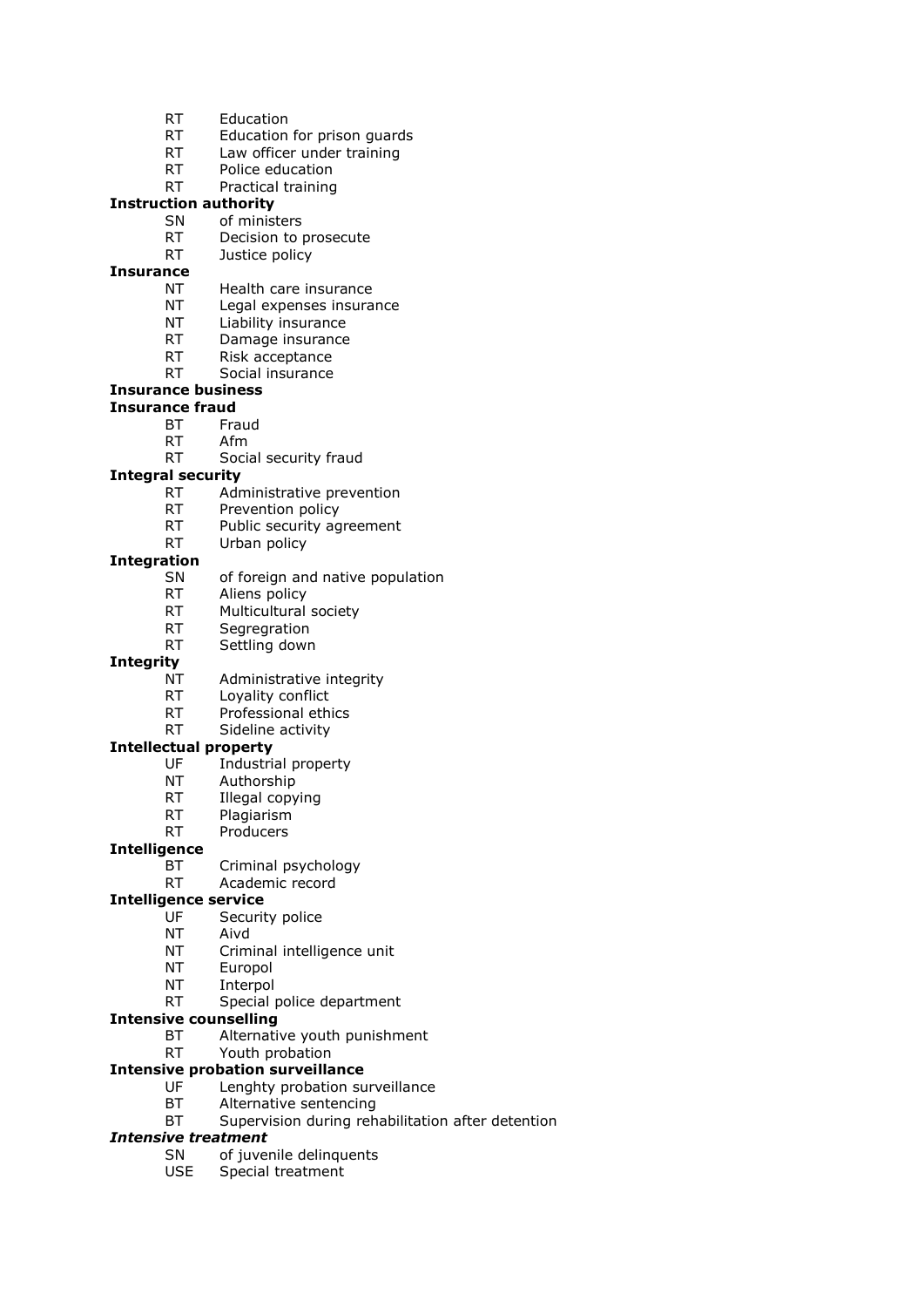*Intercountry adoption* USE Adoption **Interculturalisation** UF Cultural diversity UF Diversity policy RT Multicultural society<br>RT Recruitment and sel Recruitment and selection **Interest group** UF Action group **Interests of the child** BT Child rights *Intergouvernemental organisation* USE Igo **Intermediairies** UF Middlemen RT Negotiation *Internal intelligence* USE Aivd *International agreement* USE International treaty **International aspect International child abduction** UF Child abduction by parent **International child welfare** UF Child welfare in foreign countries RT Child protection *International convenant on civil and political rights* USE Iccpr *International convention on the rights of the child* USE Crc **International cooperation** UF Transnational cooperation NT International police cooperation RT Cooperation RT Schengen agreement **International court of law** NT Court of justice of the european communities NT European court of human rights NT International criminal court NT International criminal tribunal RT International organization **International crime** UF Mobile itinerant crime group UF Transnational crime RT Organized crime **International criminal court** BT International court of law **International criminal law** BT International law NT European criminal law RT Criminal law RT Mutual legal assistance **International criminal tribunal** BT International court of law **International law** NT International criminal law NT Private international law NT Public international law RT Human rights *International law commission* USE Ilc **International organization** NT United nations

RT Council of europe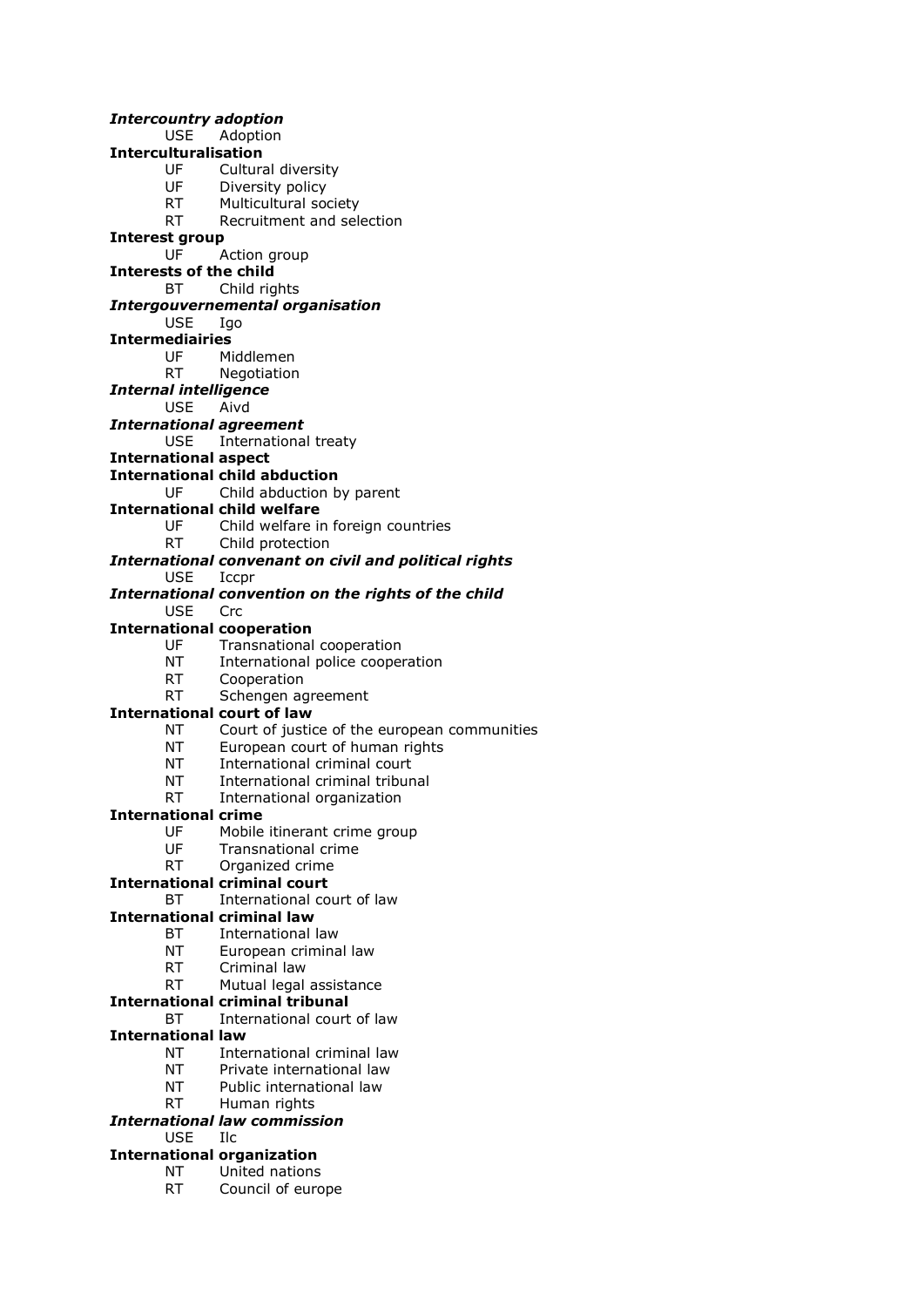- RT Igo
- RT International court of law
- **International police cooperation**
	- BT International cooperation
	- NT European police cooperation
	- RT Interpol
	- RT Police cooperation
- *International police organization*
	- USE Interpol
- *International trade*
- USE Trade

### **International treaty**

- UF Charter
- UF Convention
- UF International agreement<br>RT Treatv Treaty
- 

#### **Internet**

- BT Network
- RT Blockchain technology
- RT Cyberspace
- RT Electronic highway

#### *Internet crime*

USE Computer crime

#### **Internet game of chance**

- UF Game of chance on internet
- UF Online game of chance
- BT Game of chance

#### **Internet of things**

#### RT Information and communication technology

#### **Internet provider**

UF Provider

#### **Interpol**

- UF International police organization
- BT Intelligence service
- RT Europol
	- RT International police cooperation

#### **Interpreters**

- SN in criminal law procedure
- RT Translators

#### **Interregional criminal investigation team**

- UF Criminal investigation team
- UF Police investigation team
- BT Police team
- RT Criminal investigation department
- RT National criminal investigation unit

### **Interrested parties**

UF Authorised appeal parties

#### **Interrogation**

- NT Hearing of witnesses
- NT Interrogation of children
- NT Interrogation of suspects

#### NT Police questioning

- **Interrogation by tv connection**
	- UF Videoconferencing
	- BT Interrogation method

#### **Interrogation method**

- UF Cross-examination
- NT Interrogation by tv connection
- NT Lie detector
- RT Ban on putting pressure

### **Interrogation of children**

- BT Interrogation
- RT Child witnesses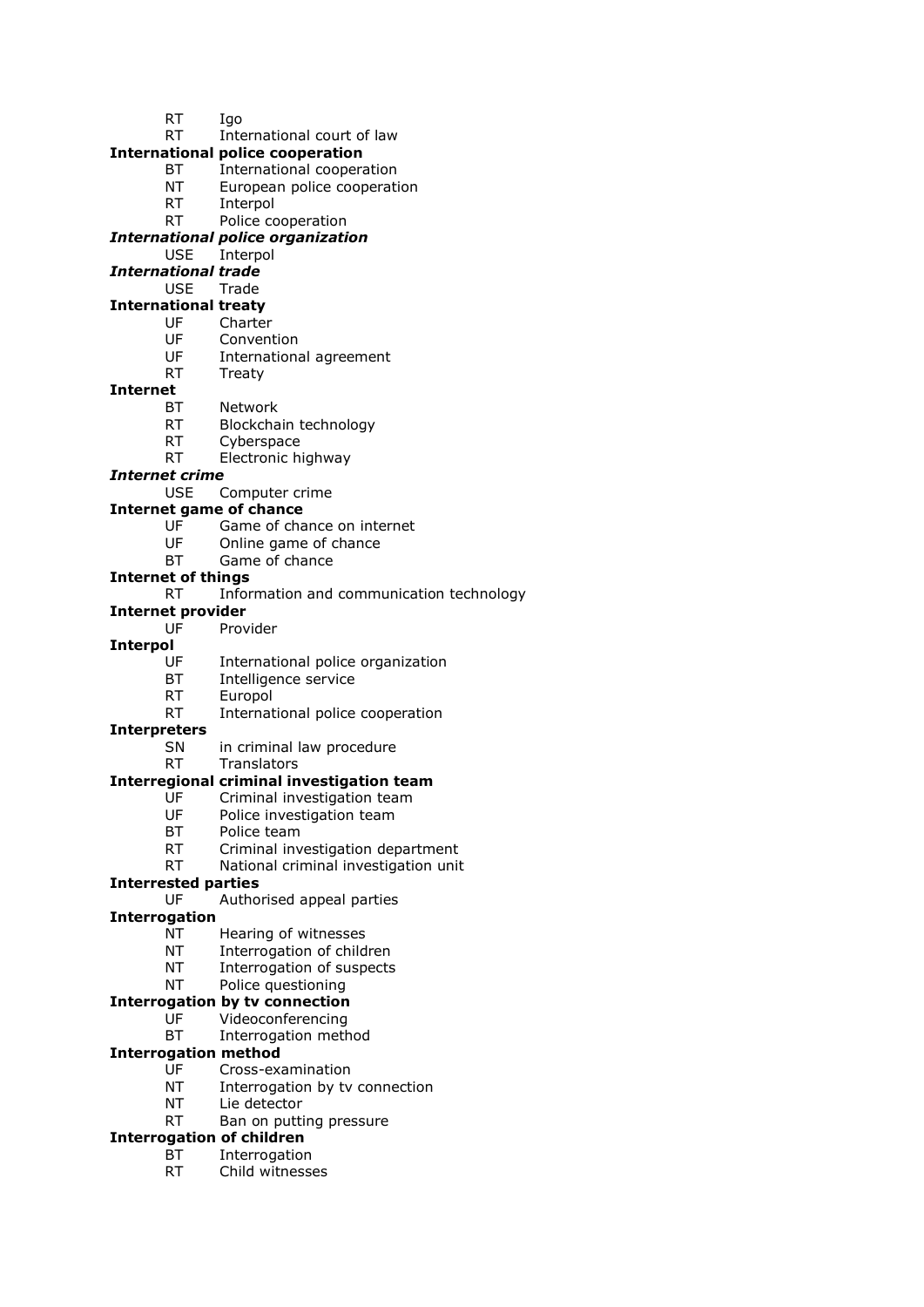#### **Interrogation of suspects**

- BT Interrogation
- RT Ban on putting pressure
- RT Police questioning

#### *Interruption of sentence*

USE Leave for inmates

### **Intervention**

- **Interview**
	- UF Conversation
	- RT Research method

#### *Intimidation*

USE Threat

#### **Intramural assistance**

- UF Residential assistance
- BT Assistance
- RT Child protection

### **Investigation**

- SN combine with offence/form of crime
- NT Digital investigation
- RT Combating
- RT Police investigation

#### **Investigation officers**

- RT Criminal investigation department
- RT Police personnel
- RT Special investigation officers

### **Investment**

- RT Business
- RT Financing

### **Investment fraud**

- UF Insider dealing
- UF Stock exchange fraud
- BT Fraud
- RT Afm
- RT Stock exchange business

#### *Involuntary marriage*

- USE Forced marriage
- **Iraq**
	- BT Middle East
- **Ireland**<br>BT
- Western Europe **Islam**
	-
	- BT Religion NT Salafism
	- RT Imams
	- RT Jihad

#### *Isolation cell*

- USE Solitary confinement
- **Israel** BT Middle East
- **Italy**
- BT Western Europe
- *Jailbreak*
	- SN by prisoners<br>USE Escape Escape
- **Japan**
	- BT Asia
- *Jbz-council*
	- USE Police and judicial cooperation in criminal matters

### **Jehova's witnesses**

- BT Religion
- **Jihad**
	- RT Radicalization
	- RT Islam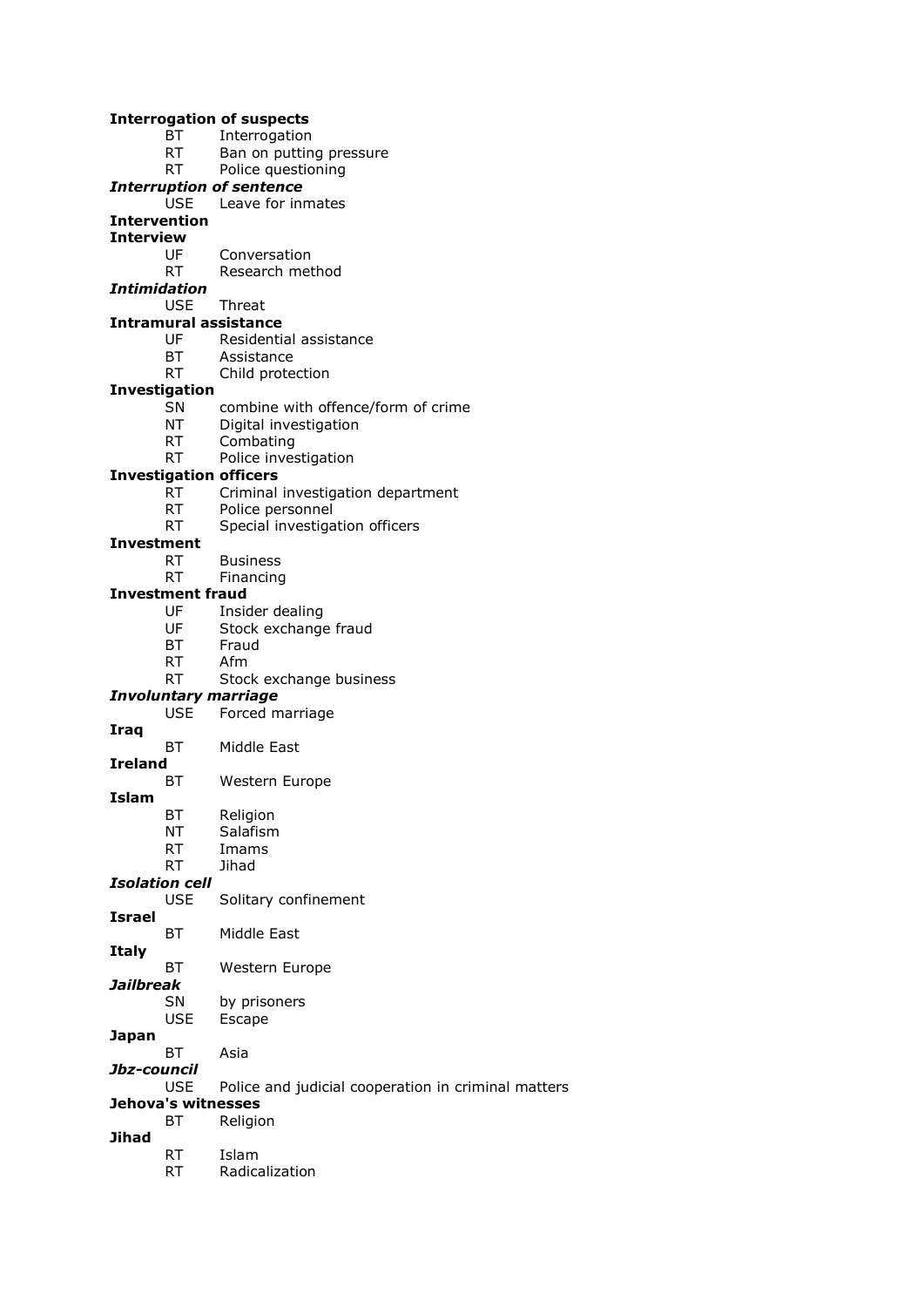*Jji* SN abbreviation USE Judicial juvenile institution *Job absence* USE Absence through illness **Job creation project** SN for ex-prisoners<br>RT Fmployment-fine Employment-finding *Job instruction* USE Protocol *Job motivation* USE Job satisfaction **Job project** BT Alternative youth punishment RT Halt-measure *Job rotation* USE Career guidance **Job satisfaction** UF Job motivation UF Work satisfaction BT Personnel matters **Job training** SN for prisoners BT Alternative punishment BT Resocialization **Joining** BT Decision to prosecute *Joint parenthood* USE Co-parenthood **Journal** BT Media **Journalism** RT Press **Judgement** UF Court decision UF Criminal judgement<br>UF Verdict Verdict NT Finding of guilt NT Suspended sentence<br>RT Court order Court order RT Disclosure of a court order RT Final judgement RT Foreign verdict RT Grounds RT Jurisprudence RT Permitting enforcement **Judges' chamber** RT Judicature **Judicature** BT Judicial system NT Court NT Court of appeal NT Subdistrict court NT Supreme court RT Court registry RT Foreign special court RT Judges' chamber *Judicial data and criminal records act* USE Wjsg **Judicial documentation**

- UF Criminal records
	- UF Record of offences
	- RT Antecedents
	- RT Certificate of good conduct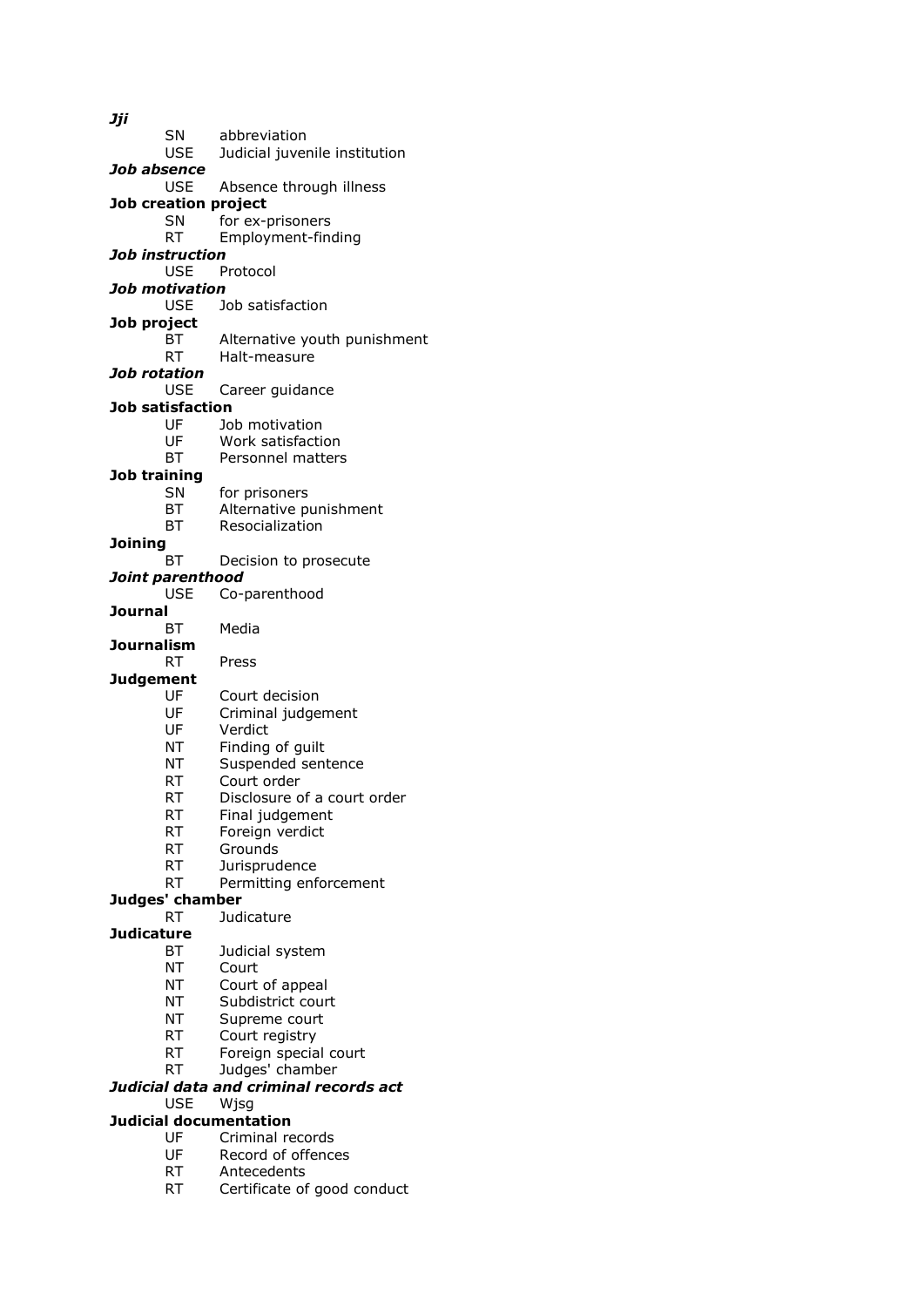- RT Police records
- RT Registration of personal data
- RT Wjsg

### *Judicial error*

USE Miscarriage of justice

### *Judicial inquiry*

USE Preliminary inquiry

### **Judicial juvenile institution**

- SN for minor delinquents
- UF Jji
- UF Juvenile institution
- BT Institution
- NT Correctional boot camps
- NT Institution for treatment of juvenile delinquents
- RT Detention centre

### **Judicial officers**

- RT Law officer under training
- RT Magistrates
- RT Public prosecutors

### **Judicial organization**

- RT Child protection
- RT Judicial system
- RT Ministry of justice and security
- RT Police organization
- RT Prison system
- RT Public prosecution office

### **Judicial police**

BT Special police department

### **Judicial policy plan**

- UF Law in motion
- UF Society and crime
- RT Policy plan

### *Judicial powers*

- SN of the state
- USE Jurisdiction

### **Judicial reaction to minor offences by children**

- SN for children under 12
- RT Alternative youth punishment
- RT Halt-measure

### **Judicial report**

- NT Child protection report
- NT Expert witnesses report
- NT Probation report
- NT Psychiatric report

### **Judicial settlement**

- NT Lay justice
- RT Administration of justice
- RT Administrative judicial settlement
- RT Aliens jurisdiction
- RT Disclosure of a court order
- RT Jurisprudence
- RT Settlement of disputes

#### **Judicial system**

- BT Judiciary
- NT Judicature
- RT Council for the judicial settlement
- RT Judicial organization
- RT Legal system
- RT Shifting judicial system

### *Judicial training*

### USE Law officer under training

- **Judiciary**
	- UF Magistracy
	- UF Organization of court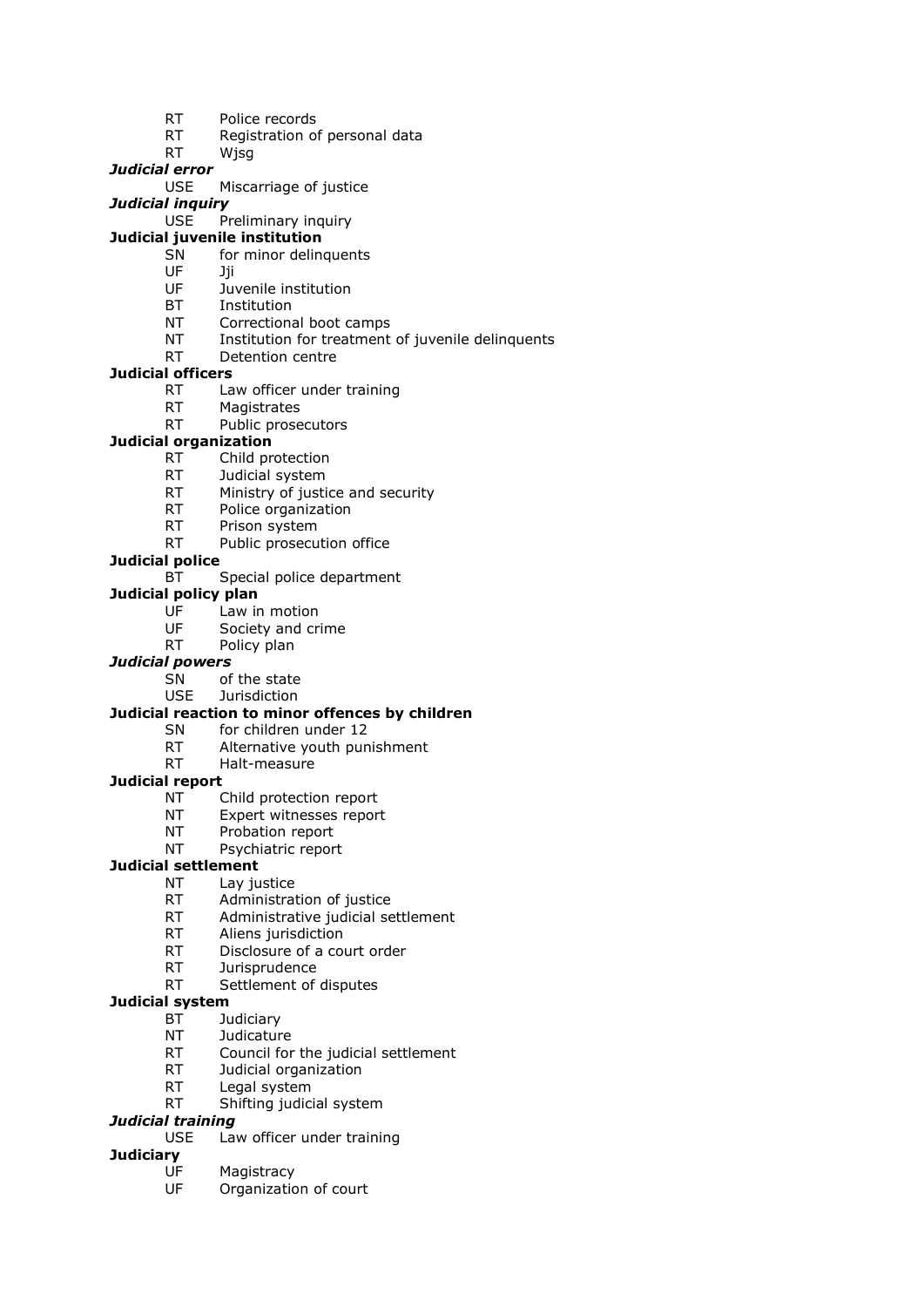- NT Judicial system
- RT Public prosecution office
- **Jurisdiction**
	- UF Judicial powers

### **Jurisprudence**

- RT Judgement
	- RT Judicial settlement

**Jurists Justice**

### *Justice in the neighbourhood*

#### USE Neighbourhood justice

**Justice policy**

- NT Legislation policy
- RT Alcohol policy
- RT Aliens policy
- RT Asylum policy
- RT Criminal policy
- RT Drug policy
- RT Government policy
- RT Instruction authority
- RT Law enforcement
- RT Ministry of justice and security
- RT Penitentiary policy
- RT Police policy
- RT Policy
- RT Policy on ethnic groups
- RT Prevention policy
- RT Rehabilitation policy
- RT Victim policy

### *Justices*

### USE Magistrates

*Juvenile bureau of police*

USE Juvenile police

#### **Juvenile court**

- UF Children's court
- RT Court
- **Juvenile court judges**
	- Magistrates of juvenile court
	- BT Magistrates

#### **Juvenile criminal law**

RT Adolescent criminal law

#### **Juvenile criminal law/procedural law**

- UF Youth criminal law/procedural law
- RT Criminal law<br>RT Law of crimin
- Law of criminal procedure

### **Juvenile criminal procedural law**

### **Juvenile delinquency**

- NT Girl crime
- RT Age and crime
- RT Juvenile delinquents
- RT Night-life crime
- RT School and crime

#### **Juvenile delinquents**

- BT Delinquents
- NT Ethnic groups of juvenile delinquents
- RT Juvenile delinquency
- RT Juveniles
- RT Teen-age drop-outs
- RT Youth at risk

### **Juvenile detainees**

- BT Prisoners
- RT Juveniles

## **Juvenile detention**

SN for minors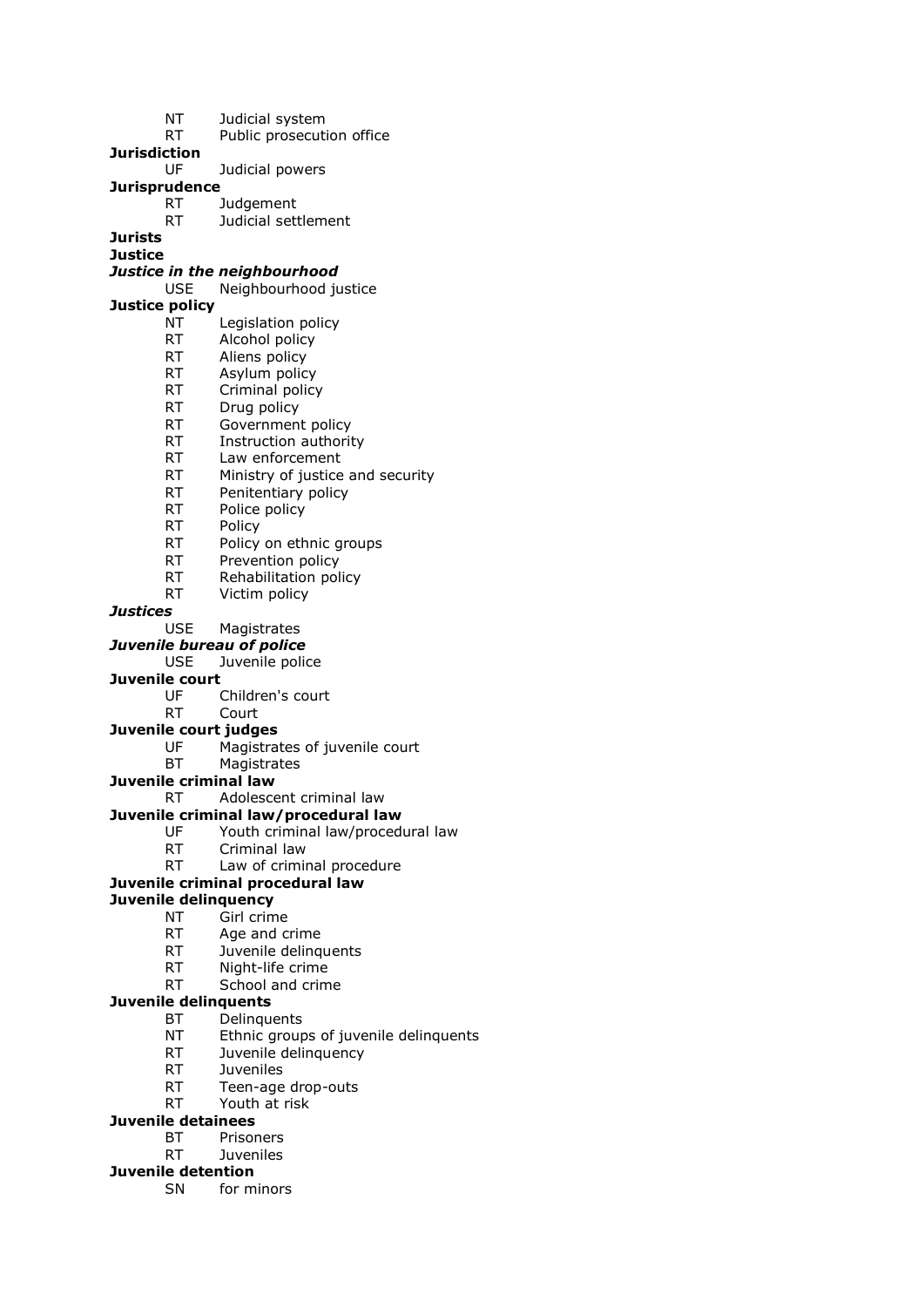- BT Youth sanction
- NT Arrest
- RT Prison sentence

### *Juvenile institution*

USE Judicial juvenile institution

## *Juvenile law*

Youth justice

### **Juvenile measure**

- SN for minors
- UF Child measure
- UF Non-punitive measure for juveniles
- BT Penal system
- NT Hospital order for juveniles
- NT Placement in an institution for juveniles
- NT Placing under supervision
- NT Special treatment
- RT Alternative youth punishment
- RT Behaviour intervention
- RT Institution for treatment of juvenile delinquents
- RT Youth sanction

#### **Juvenile police**

- UF Juvenile bureau of police
- BT Special police department

#### **Juvenile prostitution**

- UF Child prostitution
- BT Prostitution
- BT Sexual offence
- NT Boys prostitution

#### **Juveniles**

- UF Minors
- UF Youngsters
- UF Youth
- NT Adolescents
- NT Boys
- NT Children
- NT Ethnic groups of juveniles
- NT Girls
- RT Age
- RT Juvenile delinquents
- RT Juvenile detainees
- RT Pupils
- RT Students
- RT Teen-age drop-outs
- RT Youth at risk

#### **Keepers of brothels**

- UF Brothel keepers
- RT Prostitution
- RT Prostitution industry
- **Kleptomania**
	- BT Criminal psychiatry
	- RT Theft
- **Knowledge management**
	- RT Information management

#### **Knowledge migration**

- UF Brain drain
- BT Employment-migration
- RT Residence of aliens

### *Knowledge system*

- USE Expert system
- **Kosovo**
	- BT Yugoslavia
- *Ksa*
	- SN abbreviation
	- USE Gambling authority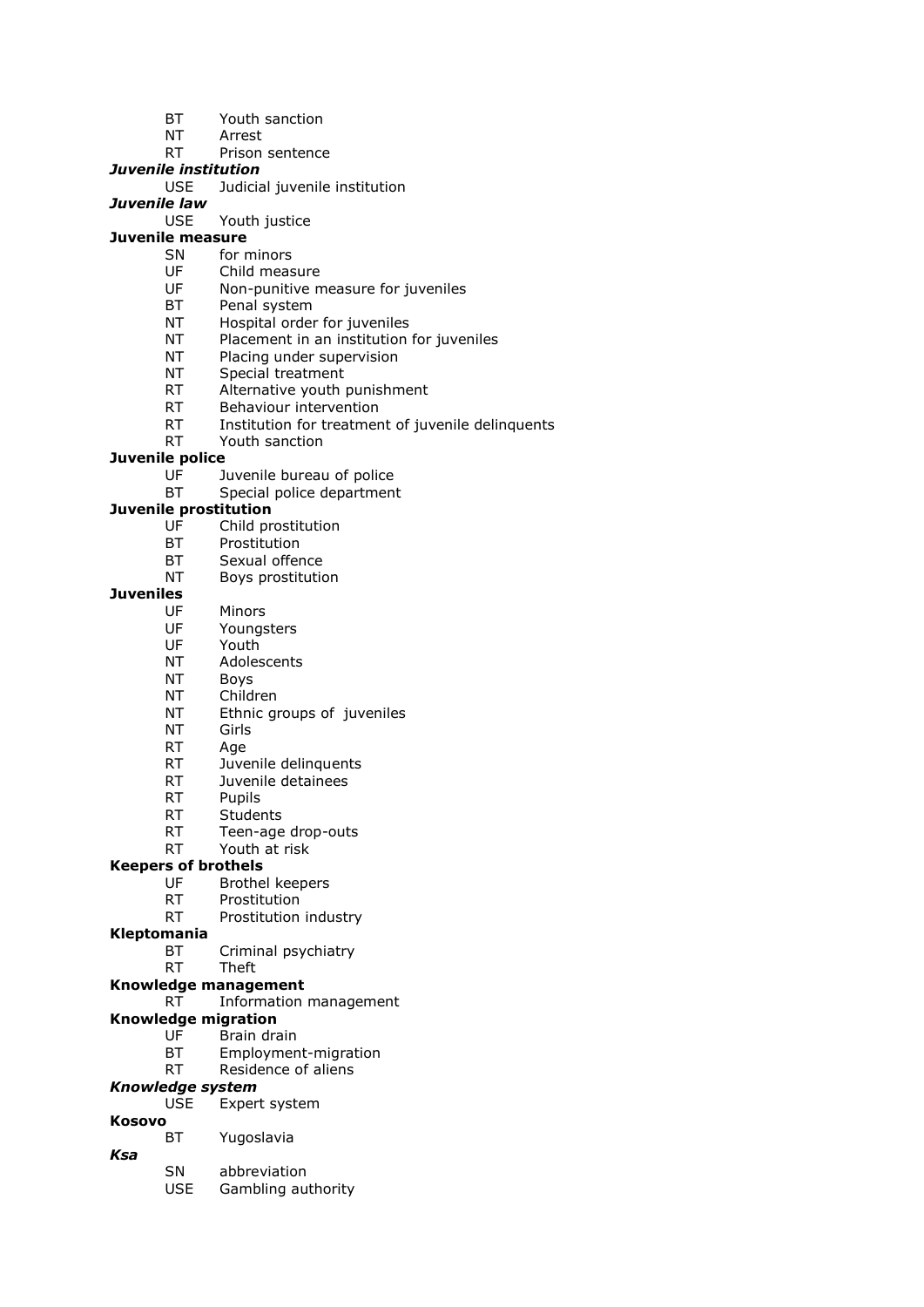- **Labelling theory** BT Criminal sociology *Labour exploitation* USE Exploitation *Labour inspectorate* USE Inspectorate szw **Labour market** NT Employment NT Unemployment RT Employees RT Employers RT European social fund **Labour relation** UF Employment-relation RT Personnel matters **Labour subcontractors** RT Fraud RT Moonlighting **Language** RT Communication *Large-scale incident* USE Incident **Last will** UF Testament UF Will RT Legacy **Law dealing with traffic offences** UF Mulder-legislation RT Governmental fine RT Traffic fine RT Traffic offence **Law development** RT Doctrine
	- UF Administrative traffic enforcement
	- **Law enforcement**
		- RT Criminal policy
		- RT Enforcement
		- RT Enforcement of adminstrative law
		- RT Justice policy

#### *Law for protection of personal data*

USE Protection of personal data act

#### *Law in motion*

- SN iustice policy plan 1990
- USE Judicial policy plan
- **Law of criminal procedure**
	- UF Criminal proceedings
	- NT Court session
	- NT Criminal investigation
	- NT Preliminary inquiry
	- RT Criminal procedure
	- RT Environmental criminal law/procedure
	- RT Juvenile criminal law/procedural law
	- RT Preliminary procedure

#### *Law of mr Terwee*

- USE Compensation order
- *Law of nations*
	- USE Public international law
- **Law of obligations**
	- RT European contract law
- **Law of property**
	- UF Business law
	- BT Property law

### **Law of succession**

RT Legacy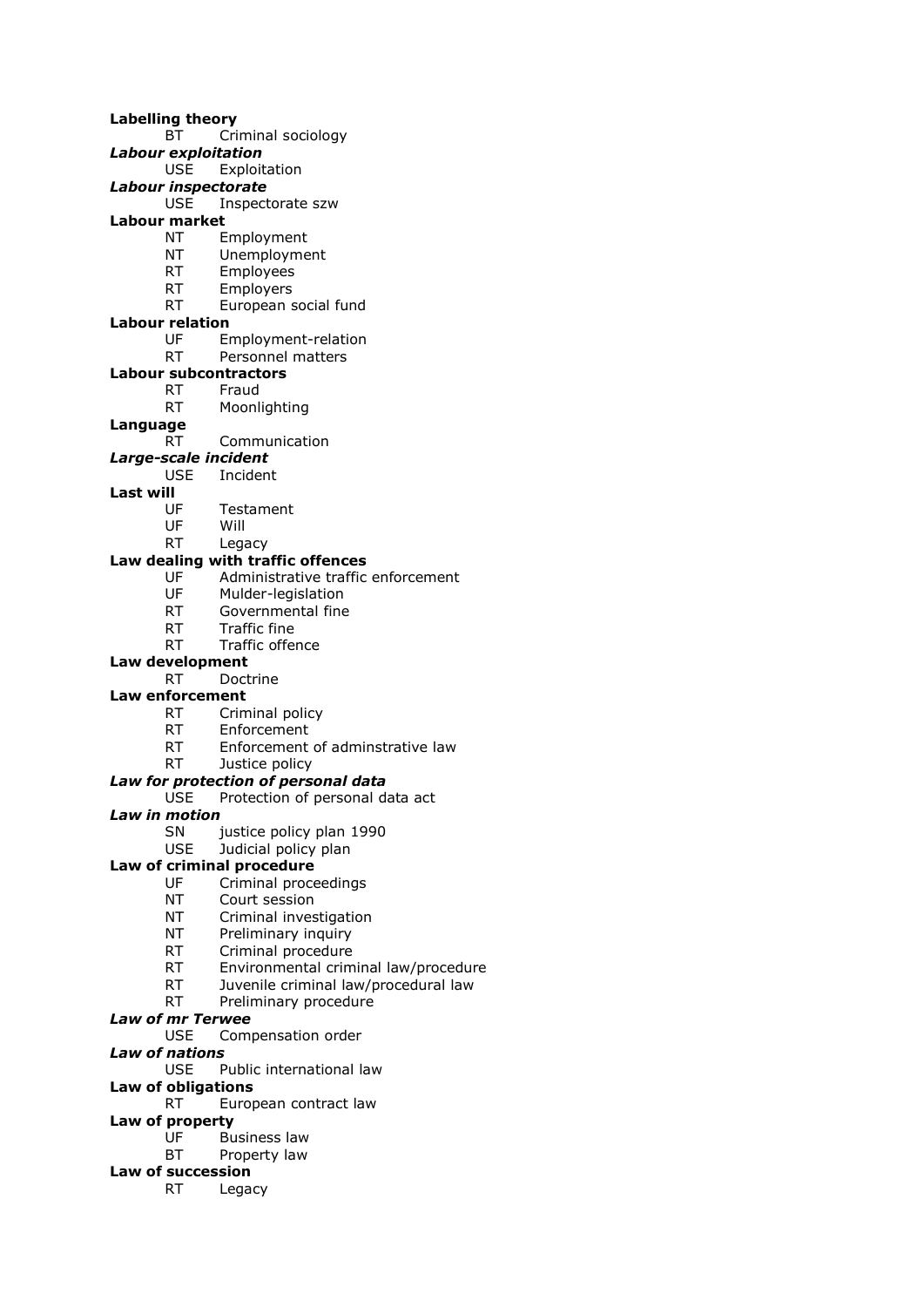#### **Law officer under training**

- UF Judicial training
- UF Trainee judge
- RT Instruction
- RT Judicial officers

#### *Law on legal aid*

- SN until 1994<br>USE Legal aid a
- Legal aid act

## **Law on mutual recognition and execution of sanctions**

- within the EU
- UF Mutual recognition and execution of sanctions
- BT Transfer of enforcement of sanctions

### **Law to prevent misuse of social security**

- RT Aliens policy *Lawmaking*
	- USE Legislation

#### **Lawyers**

- UF Attorneys
- UF Legal advisors
- UF Picket lawyer
- NT Government prosecutors
- RT Deputy judge
- RT Legal profession
- RT Representation in court

#### **Lay justice**

- BT Judicial settlement
- RT Disciplinary rules

#### **Leaking information**

#### *Leap-frogging appeal to the Supreme Court*

USE Cassation

#### **Leave**

- SN of employees
- UF Paid leave
- UF Special leave
- UF Unpaid leave

#### **Leave for inmates**

- SN incl. hospital order
- UF Interruption of sentence
- 
- UF Probationary release<br>NT Leave of absence Leave of absence

#### **Leave of absence**

- SN for prisoners
- UF Work leave
- BT Leave for inmates
- *Leaving without notification*
	- USE Illegal aliens

#### *Leeward Islands*

USE Netherlands Antilles

- *Left without forwarding address*
	- USE Illegal aliens

#### **Left-wing extremism**

RT Extremist groups

#### **Legacy**

- UF Inheritance
- UF Unclaimed estate
- RT Heirs
- RT Last will
- RT Law of succession

#### **Legal action**

- SN civil and criminal law
- NT Prosecution

#### *Legal advisors*

USE Lawyers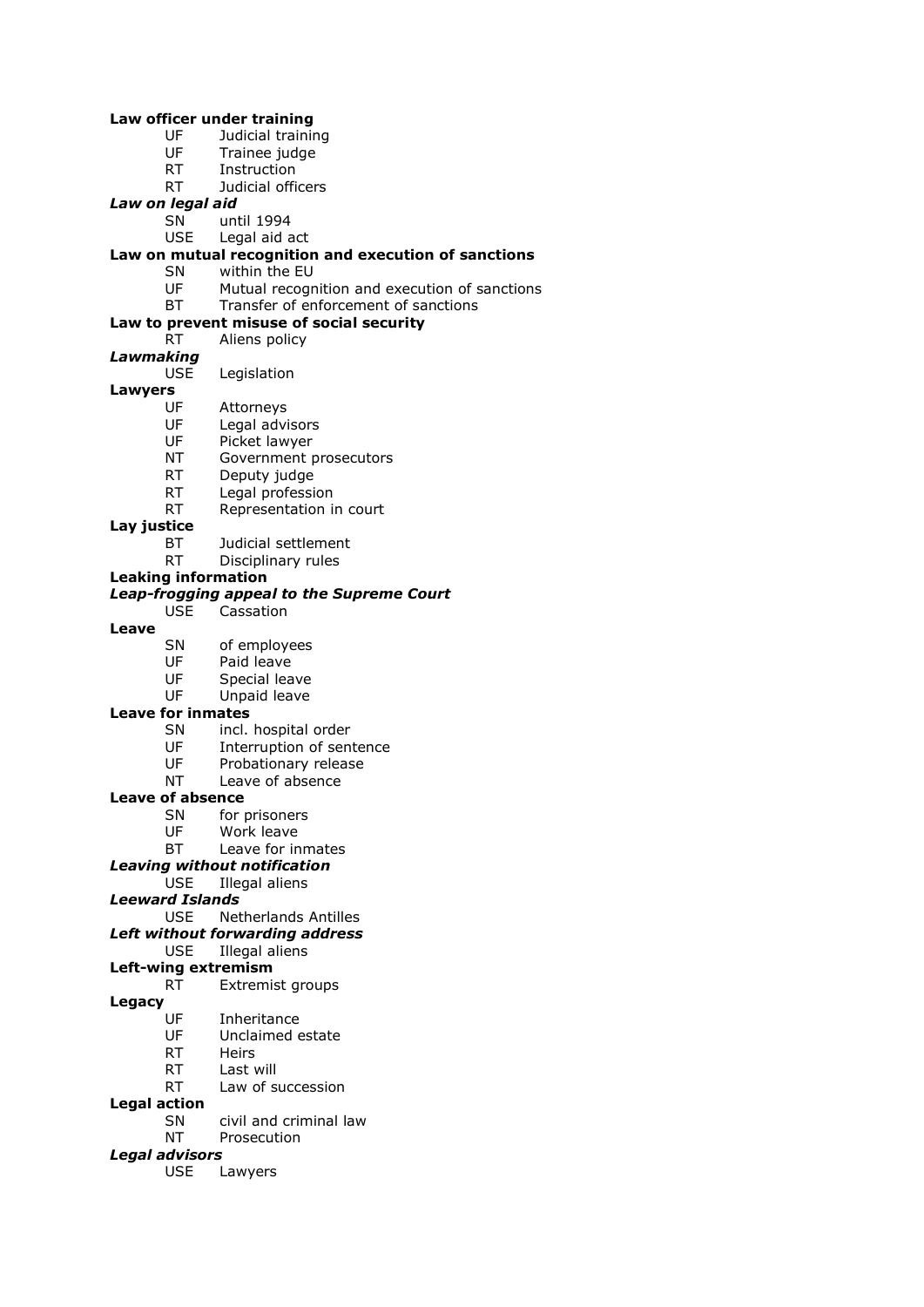#### **Legal aid**

- UF Legal assistance
- NT Funded legal aid
- RT Council for legal aid
- RT Legal aid act
- RT Legal aid centre
- RT Legal aid foundation<br>RT Legal expenses insure
- Legal expenses insurance
- RT Legal profession
- RT Ombudsman
- RT Right to legal aid

### **Legal aid act**

- SN after 1994
- UF Financed legal aid act
- UF Law on legal aid
- RT Funded legal aid
- RT Legal aid

#### **Legal aid centre**

- RT Council for legal aid
- RT Legal aid
- RT Legal aid foundation
- *Legal aid for the poor and needy*
	- USE Funded legal aid

#### **Legal aid foundation**

- SN national organization
- RT Legal aid
- RT Legal aid centre
- *Legal aid lawyers*

#### USE Legal profession

- *Legal assistance*
	- USE Legal aid
- **Legal costs**
	- RT Costs
	- RT Tariff in civil cases
- **Legal custody of a minor**
	- BT Persons and family law
	- NT Child custody
	- NT Parental authority
	- NT Placing under supervision
	- RT Co-parenthood

### *Legal doctrine*

USE Doctrine

#### **Legal entity fraud**

- 
- UF Confection fraud<br>UF Misuse of a legal Misuse of a legal entity
- BT Fraud
- RT Business crime
- RT Corporate body

#### **Legal expenses insurance**

- BT Insurance
- RT Legal aid
- *Legal history*
	- USE History of law

#### *Legal organization*

USE Legal system

#### *Legal principle*

USE Common legal principle

### **Legal proceedings**

- UF Way of litigation
- NT Digital litigation
- RT Administration of justice
- RT Civil trial
- RT Party in legal proceedings
- RT Suspension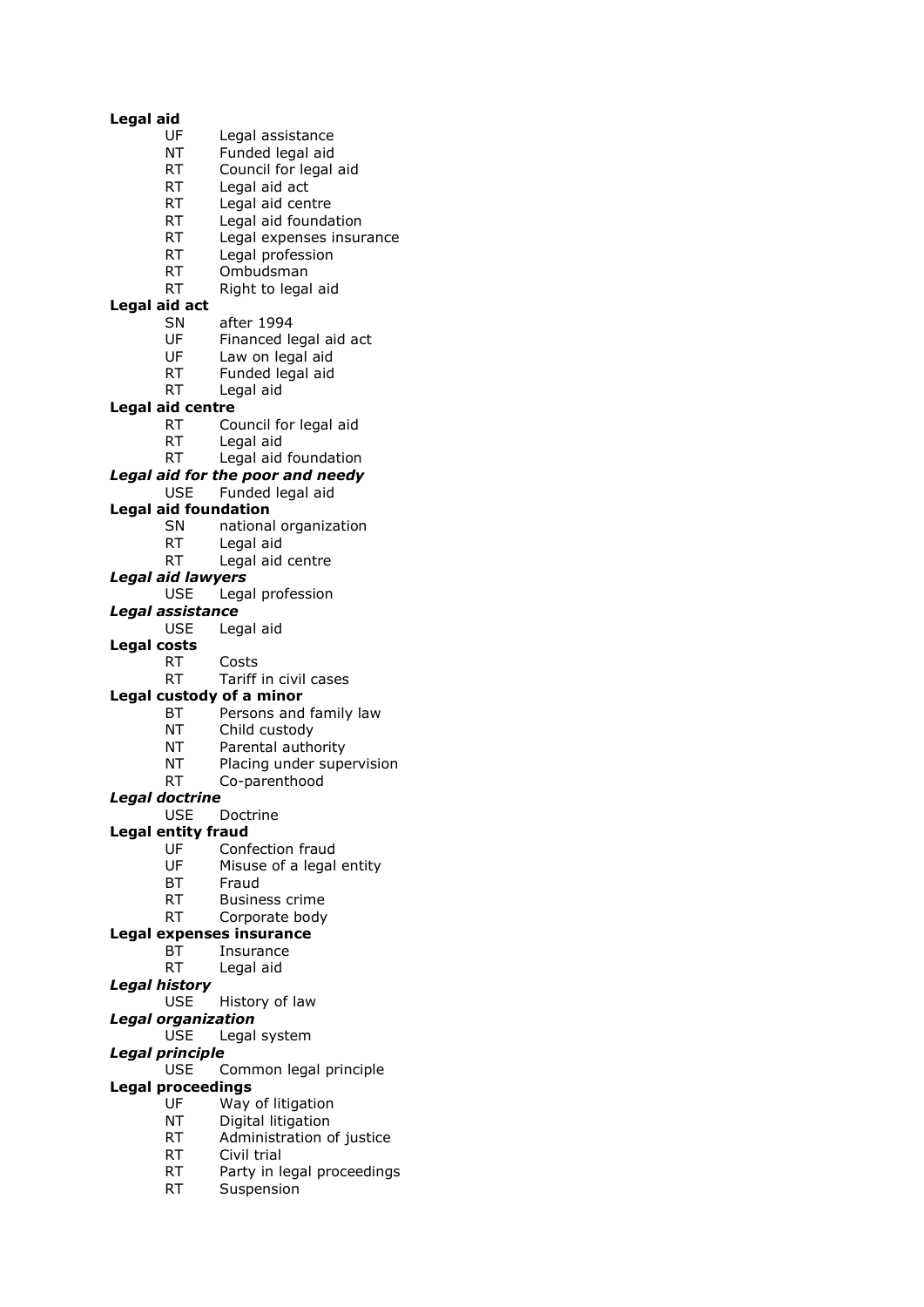#### **Legal profession**

- UF Legal aid lawyers
- RT Bar association
- RT Lawyers
- RT Legal aid
- RT legally privileged conversation

## **Legal protection against government action**

- Administrative judicial settlement
- RT Administrative procedural law
- RT Enforcement of adminstrative law

#### **Legal remedy**

- NT Cassation
- NT Lodge an appeal
- NT Notice of objection
- NT Objection
- NT Retrial
- RT Period for appeal
- RT Preliminary relief
- RT Suspension
- 

### **Legal security**

RT Common legal principle

### **Legal status**

- **Legal system**
	- UF Legal organization
	- RT Judicial system
- *Legality*

Legitimacy

- **Legalization**
	- NT Legalizing of drugs
	- RT Tollerance

#### **Legalizing of drugs**

- BT Legalization
- RT Drug policy

### **legally privileged conversation**

- RT Legal profession RT Wiretapping
- 

### **Legislation**

- SN incl. laws and bills
- UF Lawmaking<br>UF Rules and re
- Rules and regulations
- RT Evaluation of law
- RT Guideline
- RT Harmonisation of laws
- RT Policy guiding rule
- RT Treaty

#### **Legislation policy**

- BT Justice policy
- NT Quality policy of legislation
- **Legislation techniques**
- **Legitimacy**
	- UF Legality
	- RT Principle of legality
- *Legitimation*
	- USE Identification

#### **Leisure activities**

- NT Recreation
- NT Sport
- RT Game
- RT Tourists

### *Leisure park*

USE Recreation park

### *Lenghty probation surveillance*

USE Intensive probation surveillance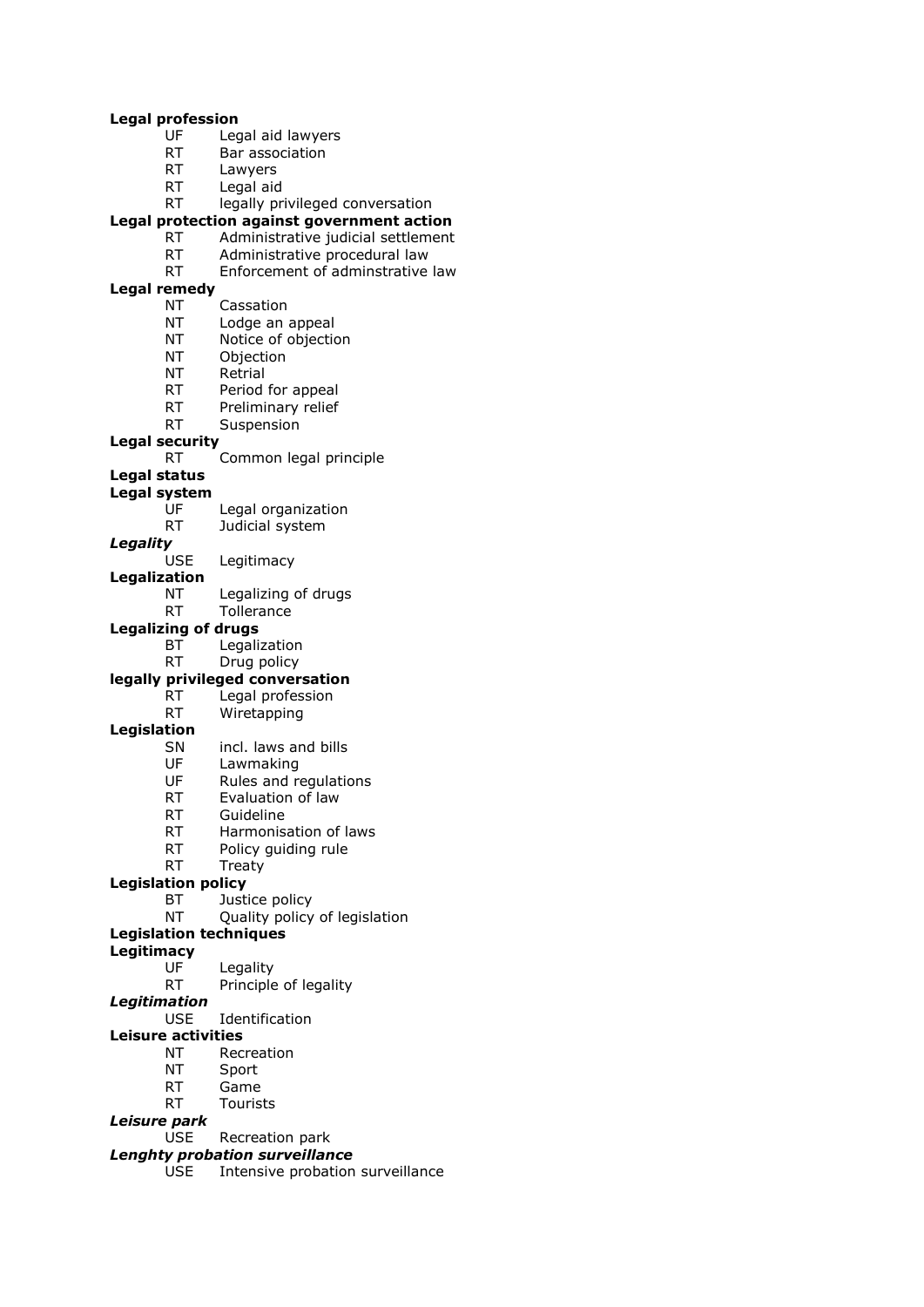#### **Length of time**

- UF Period
- UF Season
- NT New years eve
- RT Future
- RT Time period
- *Lesbian parenthood*
- Parenthood
- *Lesser Antilles*
	- USE Antilles
- **Letters**
- 
- SN by inmates UF Correspondence
- RT Communication
- 
- **Liability**
	- Administrative liability
	- NT Liability of corporate bodies
	- NT Professional liability
	- RT Ultimate responsibility

#### **Liability insurance**

- BT Insurance
- NT Liability insurance for motor vehicles

#### **Liability insurance for motor vehicles**

- BT Liability insurance
- RT Motor vehicle
- **Liability of corporate bodies**
	- BT Liability
	- RT Corporate body
- *Liability of maintenance*
	- Alimoney
- *Liaison officers*
	- USE Posted officers
- **Liberalization**
	- RT Competition
	- RT Privatization
- **Library**
	- BT Documentary information service
	- RT Documentation service
- **Licence**<br>BT
	- Decree
	- NT Game of chance licence
	- NT Slot machine licence

#### **Lie detector**

- 
- UF Polygraph<br>UF Truth druc Truth drug
- BT Criminalistics
- BT Interrogation method

#### **Liechtenstein**

- BT Western Europe
- **Life environmental law**
	- RT Environmental planning
- **Life imprisonment**
	- BT Prison sentence
		- RT Long-term prisoners
- *Lifestyle* USE Style of living
- **Lighting**
	- BT Prevention
- **Limitation period**
- RT Criminal defence
- *Limited company*
	- USE Plc
- **Limited legal aid**
	- BT Mutual legal assistance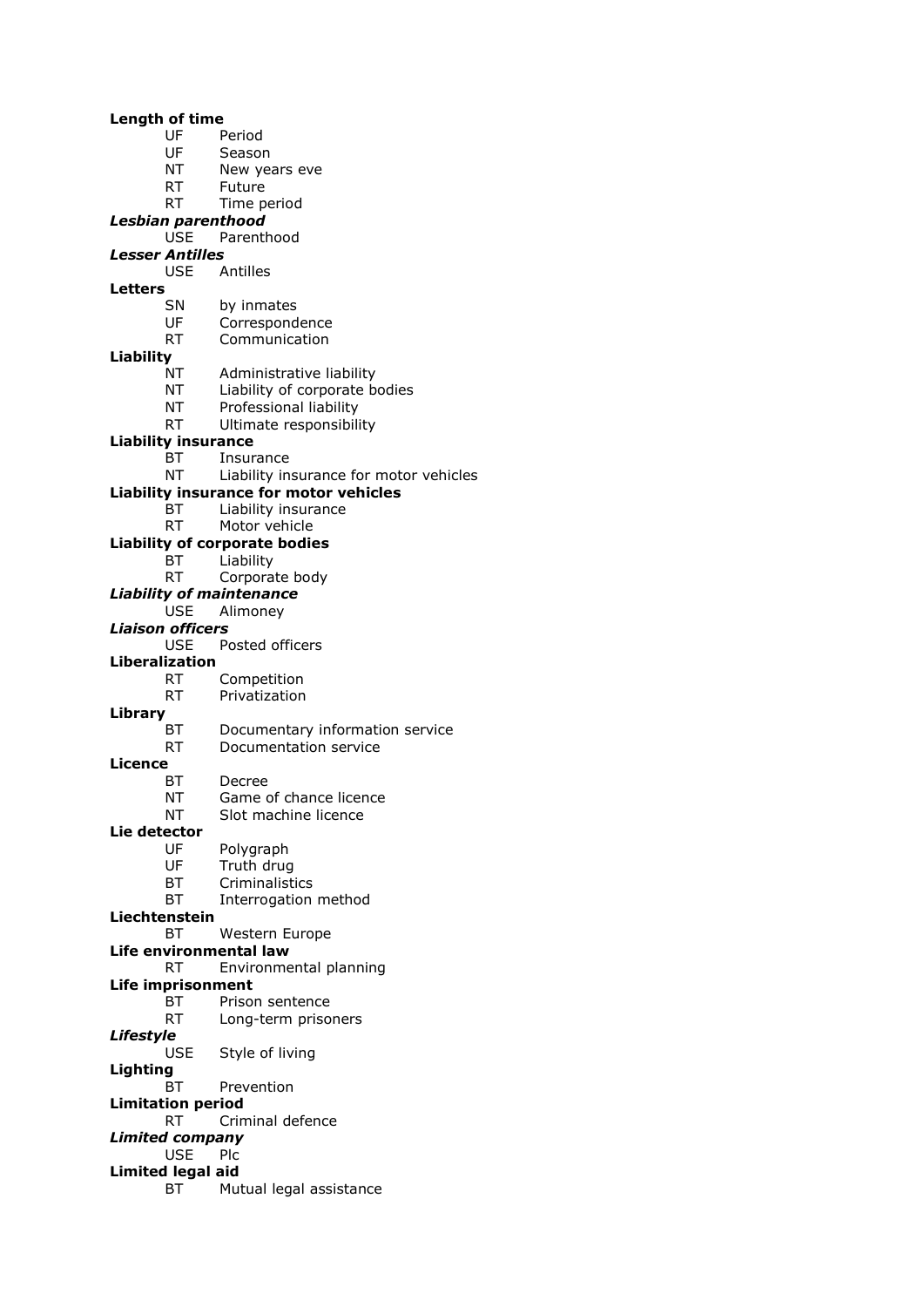**Liquidation** SN of persons UF Assassination UF Elimination BT Murder **Literature**<br>UF UF Reading matter<br>RT Crime fiction Crime fiction **Literature search** RT Research method **Lithuania** BT Eastern Europe *Living costs* USE Alimoney **Local acts** UF Bye-laws of the local government<br>UF Police guidelines Police guidelines BT Bye-law RT Maintaining public order **Local council** UF City council RT Aldermen RT Clerks RT Mayors *Local crime prevention* USE Administrative prevention **Local crime trends** UF Municipal crime trends UF Regional crime rates RT Crime trends RT Geographic distribution of crime *Local registry of personal data* USE Brp **Local victim assistance** RT Victim assistance **Local victim survey** RT Victim survey *Location ban* USE Injunction **Lodge an appeal** UF Appeal UF Enter an appeal<br>UF Occasional appe Occasional appeal BT Legal remedy **Longitudinal research** RT Research method **Long-term prisoners** BT Prisoners RT Life imprisonment RT Prison sentence **Loss of dependency** BT Damage **Lottery** BT Game of chance **Lower chamber** BT High councils of state *Lowering of sentence* USE Change of sentence **Loyality conflict** RT Integrity **Luxembourg**

BT Western Europe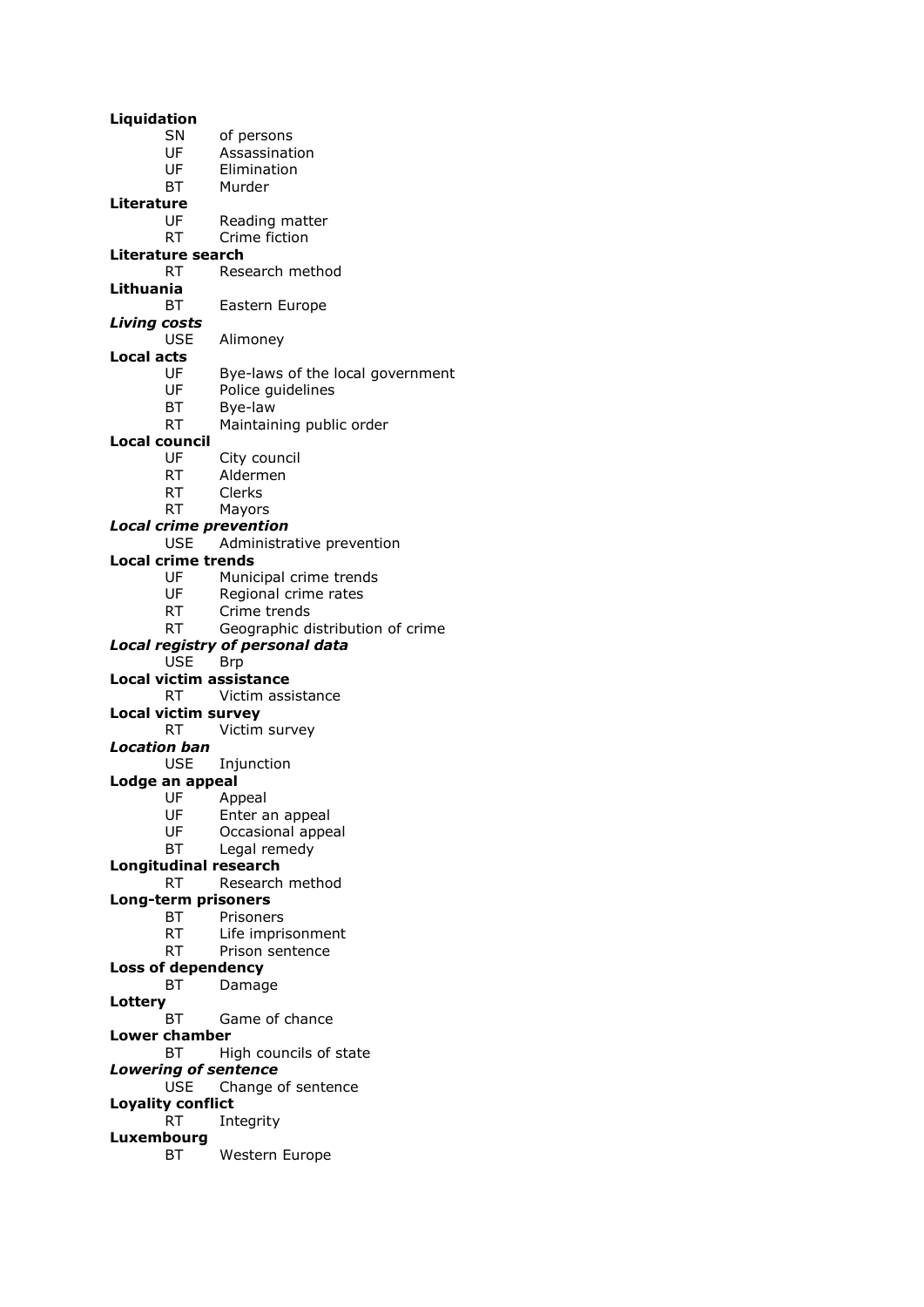*Lvv*

SN abbreviation

USE National immigration centre for foreign nationals

*Mafia*

USE Criminal gang

*Magistracy*

USE Judiciary

### **Magistrates**

- UF Criminal judges
- UF Justices
- NT Deputy judge
- NT Examining judge
- NT Juvenile court judges
- NT Magistrates of subdistrict court
- NT Single judge in the district court
- RT Challenge
- RT Competency of the judge
- RT Independence
- RT Judicial officers
- *Magistrates of juvenile court*
- USE Juvenile court judges
- **Magistrates of subdistrict court**
	- BT Magistrates

#### *Main punishment*

USE Penal system

#### **Maintaining public order**

- UF Enforcement of public order
- BT Police matter
- RT Binding-over order to keep the peace
- RT Disturbance of the peace
- RT Incident
- RT Local acts
- RT Mayors
- RT Riot prevention

### **Making a criminal act**

RT Punishability

#### **Malaysia**

#### BT Asia

*Malice aforethought*

#### USE Murder

**Malta**

#### BT Western Europe

#### **Maltreatment**

- BT Violent offence
- NT Abuse of women
- NT Animal abuse
- NT Child abuse
- NT Elder abuse
- NT Parent abuse
- RT Bullying

### **Management**

- UF Management and control
- UF Operational management
- NT Case management
- NT Information management
- NT Quality management
- RT Effectiveness and efficiency
- RT Organization
	- RT Planning and control

### *Management and control*

### USE Management

### **Manslaughter**

BT Homicide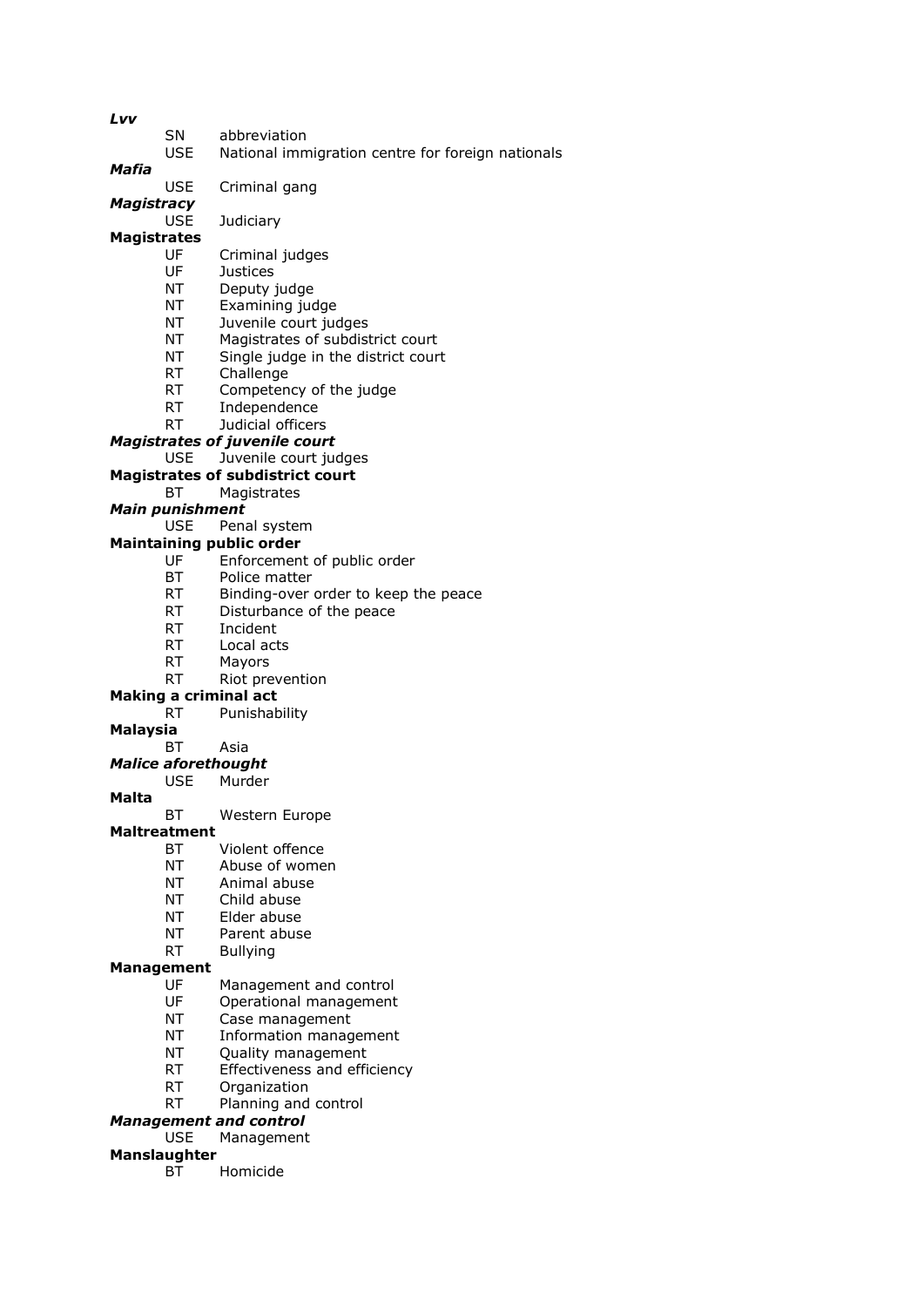- BT Violent offence RT Murder
- *Marijuana*
- USE Soft drugs
- *Marines intervention unit* USE Military assistance
- **Marital state**
	- Register office
	- RT Demography
- *Maritime piracy*
	- USE Act of piracy
- **Marking**
	- SN of goods and documents
	- UF Engraving
	- BT Prevention

### **Marriage**

- UF Shotgun marriage
- BT Persons and family law
- RT Annulment
- RT Bigamy
- RT Forced marriage
- RT Forms of cohabitation
- RT Marriage of convenience
- RT Registered partnership
- RT Spouses
- **Marriage of convenience**
	- RT Marriage
	- RT Trafficking in women

#### *Marriage property law*

- USE Matrimonial property law
- *Married persons*
	- USE Spouses

### **Mass communication**

- BT Communication
- RT Media

#### **Mass damage**

- BT Damage
- RT Action to claim damages
- 
- RT Class action<br>RT Collective ac Collective action right
- RT Disaster

#### *Mass media*

- USE Media
- *Material dammage*

#### USE Vandalism

#### **Matrimonial property law**

- UF Marriage property law
- NT Community of goods
- NT Premarital agreement
- RT Settlement clause

#### *Maximum security institution*

- USE High security prison
- **Maximum security prison**
	- BT Prison
	- NT High security prison
	- NT Terrorist unit in prison
	- RT Escape
	- RT Watching prisoners

#### **Mayors**

- NT Regional mayors
- RT Aldermen
- RT Command of police
- RT Local council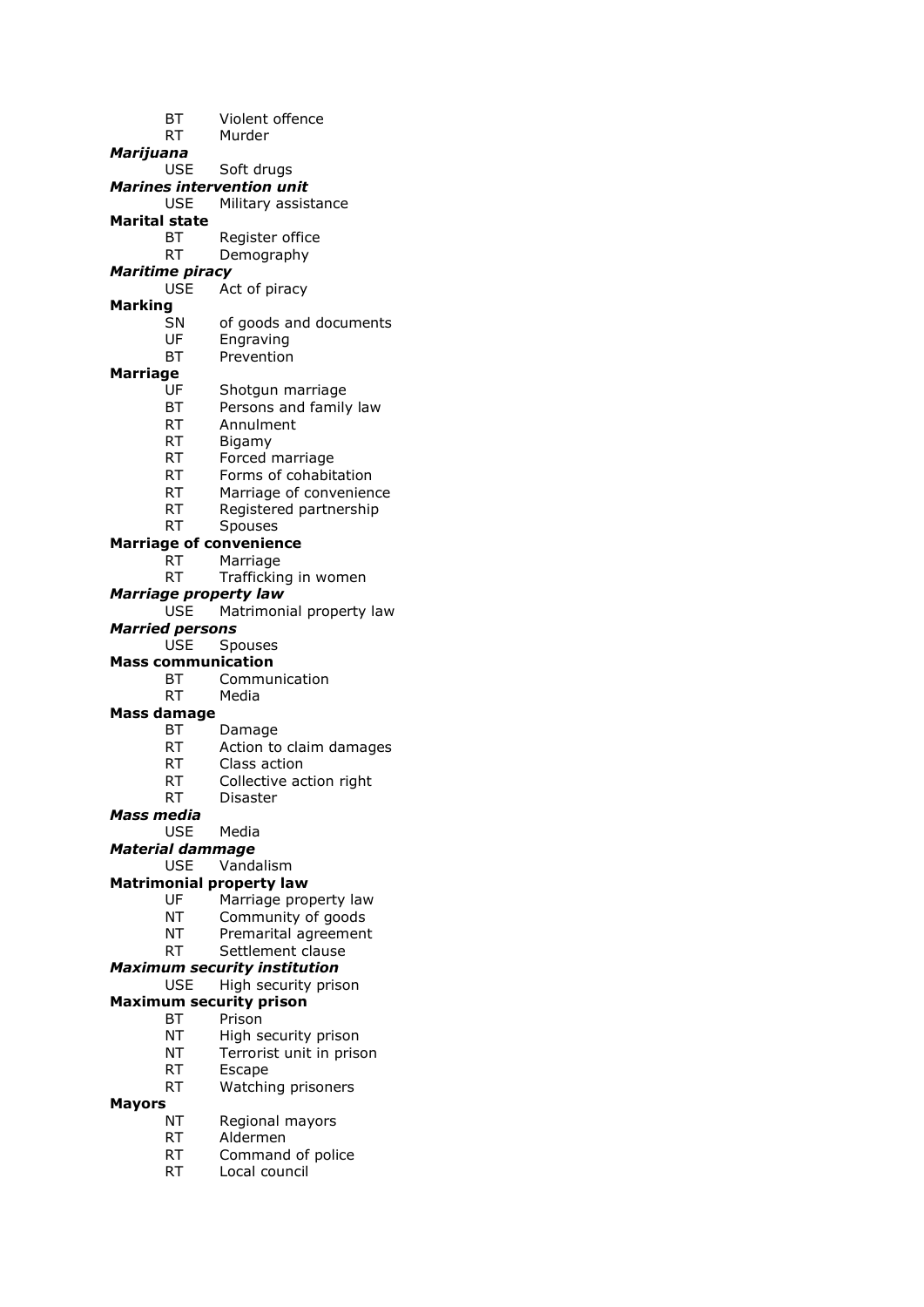- RT Maintaining public order
- RT Municipality

#### *Measure to influence behaviour*

USE Behaviour intervention

#### **Media**

- UF Digital media
- UF Mass media<br>UF Publicity
- Publicity
- NT Journal
- NT Press
- NT Social media
- NT Television
- RT Audio-visual media
- RT Communication
- RT Crime coverage
- RT Information campaign
- RT Information dissemination
- RT Mass communication
- RT Multimedia
- RT Satellite
- RT Wanted notice

#### **Media policy**

- UF Press policy
- BT Policy

#### **Medical care**

- UF Care for the sick
- BT Health care
- RT Aids
- RT Doctors
- RT Medicine
- RT Medicine
- RT Public health
- RT Sexual reproduction

#### **Medical code of practice**

BT Disciplinary rules

#### *Medical secrecy*

- USE Professional secrecy
- **Medicine**
	-
- UF Dentistry<br>RT Bioengine **Bioengineering** 
	- RT Medical care
	- RT Neurology

#### **Medicine**

- RT Medical care
- **Medicolegal autopsy**
	- UF Autopsy
		- UF Forensic autopsy
		- UF Pathological anatomy
	- UF post-mortem examination
	- BT Forensic medical science

#### *Meeting of the court*

USE Court session

#### **Member state of the eu**

- RT European union
- **Memory**
	- RT Psychology

#### **Men**

- NT Boys
- NT Fathers
- RT Sex

#### *Menace*

USE Stalking

### **Mental disorder**

UF Insanity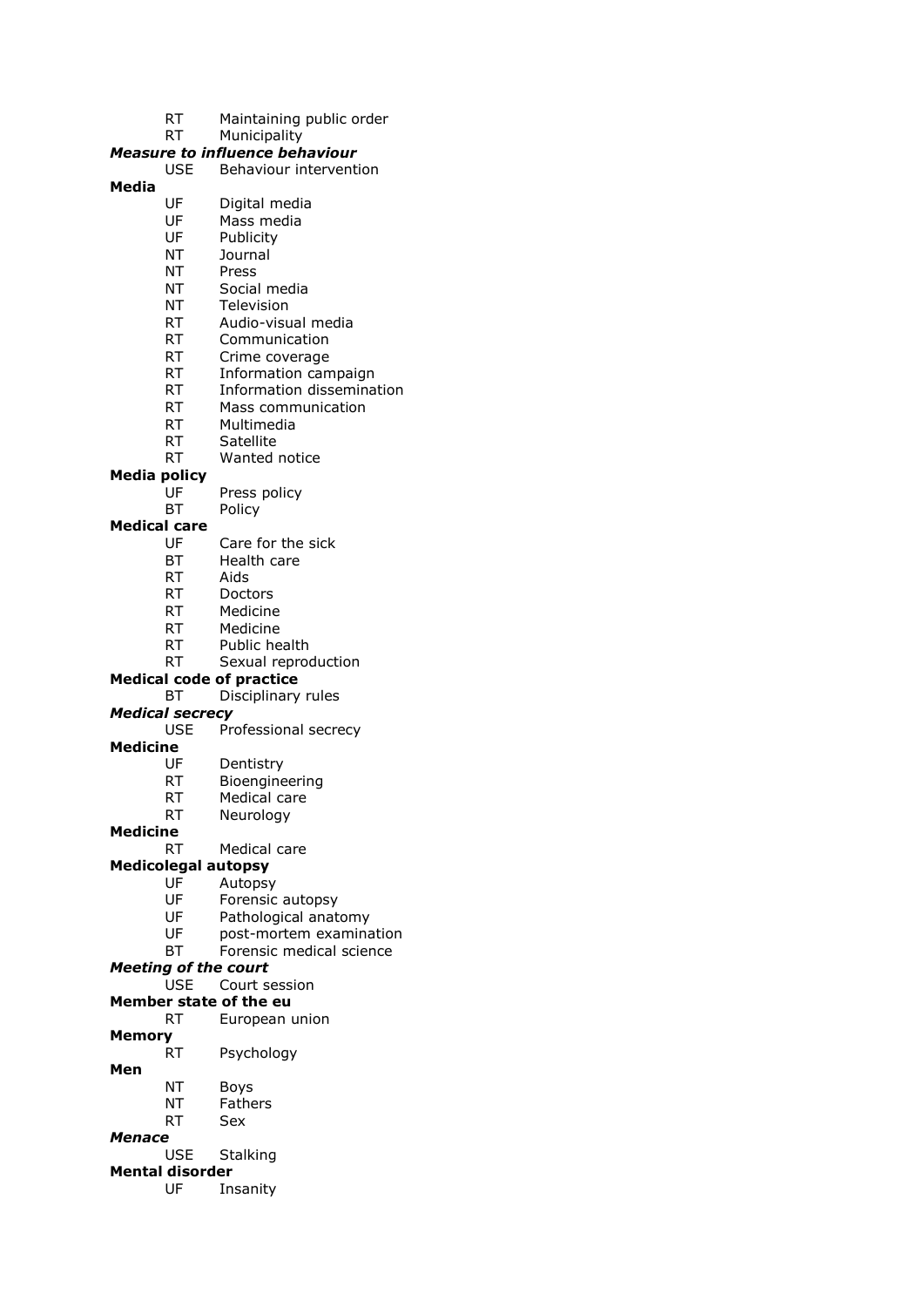UF Mental disturbance RT Adhd RT Insanity plea RT Self-mutilation *Mental disturbance* USE Mental disorder **Mental health care** BT Health care *Mental injury* USE Psychological harm **Mentally disturbed delinquents** BT Delinquents RT Forensic care **Mentally disturbed people** UF Mentally disturbed persons UF Troubled persons RT Psychiatric patients *Mentally disturbed persons* USE Mentally disturbed people **Mentally disturbed prisoners** BT Prisoners **Mentally handicapped persons** BT Handicapped persons **Mentoring adults** BT Persons and family law RT Adults RT Ward **Meta-evaluation** BT Evaluation study **Method of investigation** NT Alcohol testing NT Border check NT Crime analysis NT Digital investigation NT Drone NT Drug test NT Gathering information NT Infiltration NT Monitoring of an illegal transport<br>NT Observation for criminal investiga Observation for criminal investigation NT Speed check NT Wiretapping RT Informers RT Police informers RT Posted officers RT Private investigation bureau RT Special powers of investigation RT Undercover agents *Method of policing* USE Police action *Method of research* USE Research method **Middle East** BT Asia NT Egypt NT Iraq NT Israel NT Saudi arabia NT Syria NT Turkey

- *Middlemen*
	- USE Intermediairies

*Migrant workers*

USE Foreign employees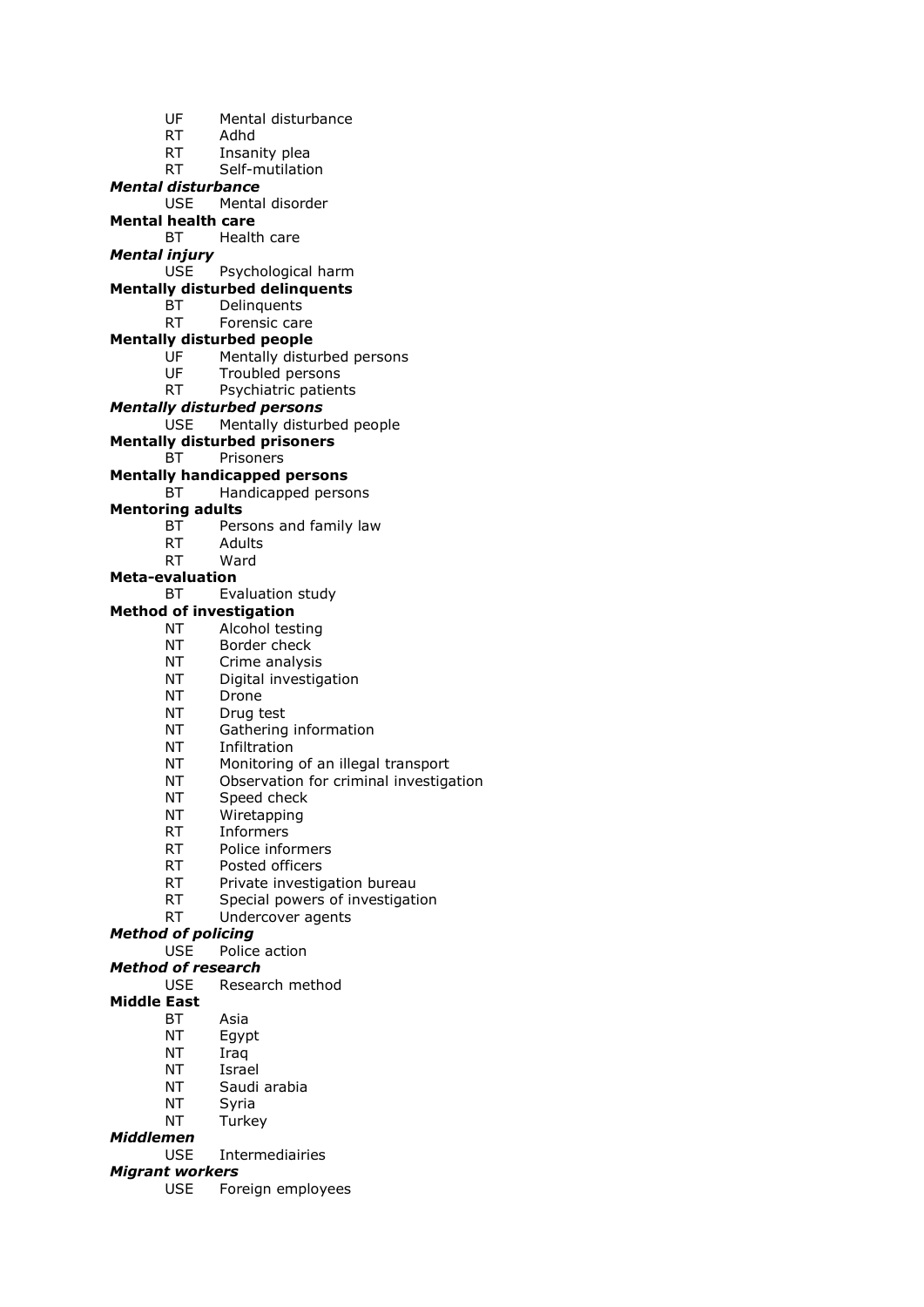### **Migrants**

### **Migration**

- NT Emigration
- NT Immigration
- RT Demography
- RT Employment-migration
- RT Free movement of persons<br>RT Remigration
- Remigration

### *Migration policy*

USE Aliens policy

### **Military assistance**

- UF Marines intervention unit
- RT Special intervention unit

### **Military constabulary**

- UF Military police
- UF Royal military constabulary
- NT Airport police
- RT Aliens supervision
- RT Border check
- RT Customs
- RT Defence

### *Military police*

USE Military constabulary

#### **Minimal sentence**

BT Sentence

#### **Minister of justice and security**

- BT Government members
- RT Command of police
- RT Ministry of justice and security

#### *Ministry of Foreign Affairs*

### USE Bz

### **Ministry of home affairs**

### **Ministry of justice and security**

- BT National government
- NT Wodc
- RT Cjib
- RT Council for child protection
- RT Dji
- RT Ind<br>RT ludi
- Judicial organization
- RT Justice policy
- RT Minister of justice and security
- RT Netherlands Forensic Institute
- RT Public prosecution office

#### **Minor asylum seekers**

- UF Single minor asylum seekers
- BT Asylum seekers
- BT Ethnic groups of juveniles
- **Minorities**

### RT Ethnic groups

### **Minorities policy**

- NT Policy on ethnic groups
- **Minority**
	- SN in judicial sense/age limit
	- RT Adulthood

### *Minors*

- USE Juveniles
- **Miscarriage of justice**
	- UF Judicial error

### **Missing persons**

- UF Absence
- BT Persons and family law
- RT Death
- RT Human trafficking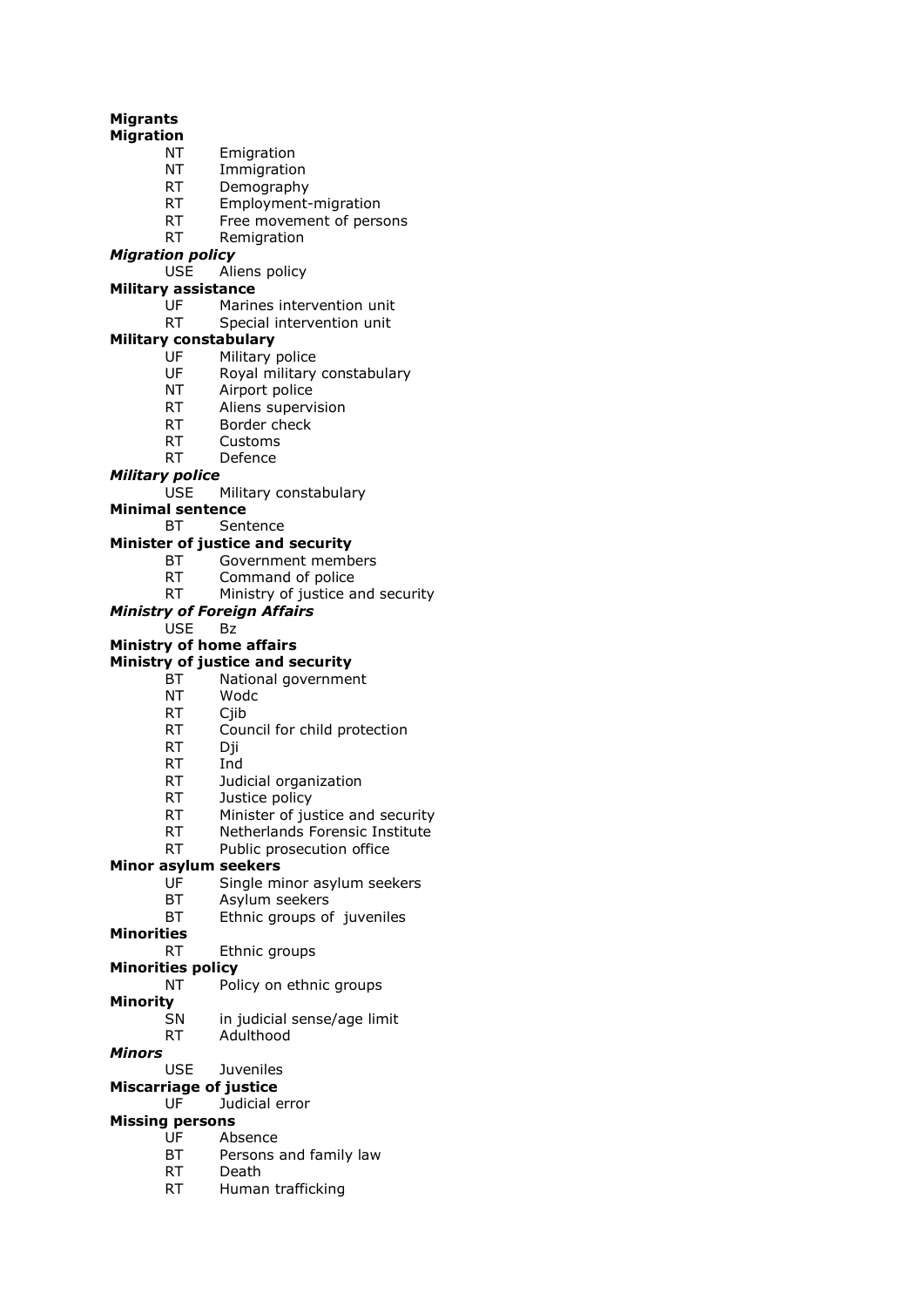- *Misuse of a legal entity*
	- USE Legal entity fraud
- *Misuse of social security*
- USE Social security fraud
- *Mobile camera surveillance*
	- USE Closed circuit television surveillance
- *Mobile itinerant crime group*
- International crime
- *Mobile phone*
	- USE Telephone
- **Mobile telecommunication**
	- BT Telecommunication
	- RT Telephone
- **Model contract**
	- RT Agreement
- **Modus operandi**
	- RT Crime analysis RT Offender characteristics

### **Money**

- RT Digital method of payment
- RT Financial traffic

#### **Money laundering**

- UF Dirty money
- RT Bureau of financial investigation
- RT Dispossession of crime profits
- RT Economic crime
- RT Forensic accountancy
- RT Profits of crime
- RT Questionable financial transaction
- RT Reporting questionable financial transactions
- RT Sfo
- RT Underground banking

#### **Monitoring of an illegal transport**

- UF Duty to confiscate illegal goods
- BT Method of investigation
- RT Fight against drugs
- RT Human trafficking
- RT Smuggling

#### **Moonlighting**

- UF Illegal labour
- BT Informal economy
- RT Child labour
- RT Exploitation
- RT Fraud
- RT Labour subcontractors
- RT Social security fraud
- *Moral code*
	- USE Ethics
- *Moral norms*
	- USE Ethics
- **Moral rights**
	- BT Authorship
- **Moroccans**
	- BT Ethnic groups
- **Morocco**
	- BT Africa

### **Mortgage fraud**

BT Fraud

### **Mothers**

- UF Co-mothers
- UF Duo mothers
- BT Parents
- BT Women
- NT Unmarried mothers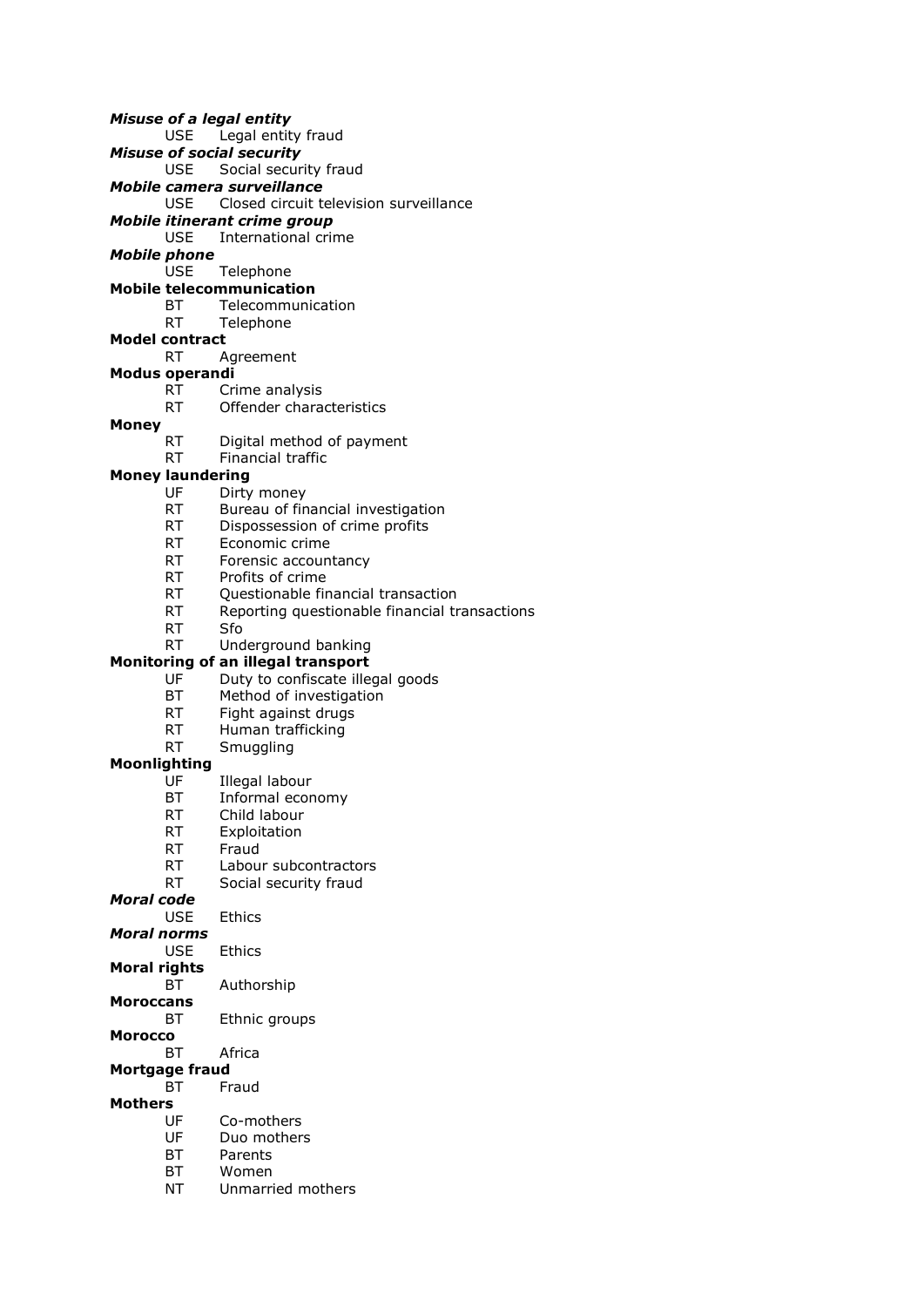**Motivation** RT Psychology **Motor vehicle** RT Liability insurance for motor vehicles **Mugging** BT Robbery RT Street crime *Mulder-legislation* Law dealing with traffic offences *Multiannual policy plan* USE Policy plan **Multicultural society** RT Integration RT Interculturalisation RT Settling down **Multimedia** RT Audio-visual media RT Media RT Technological development *Multi-parental authority* USE Parental authority *Multiple concurrence of offences* USE Concurrence of offences *Multiple offenders* USE Repeat offenders **Multiple victimization** UF Repeat victimization RT Victims *Municipal crime prevention* USE Administrative prevention *Municipal crime trends* USE Local crime trends **Municipal police** BT Regional police **Municipal policy** BT Government policy *Municipal registry of personal data* USE Brp **Municipality** BT National government RT City RT Mayors **Murder** UF Malice aforethought BT Homicide BT Violent offence NT Honour related violence NT Liquidation RT Cold case RT Manslaughter **Museum** BT Public building **Music** RT Art RT Culture **Mutual legal assistance** NT Extradition NT Limited legal aid NT Transfer of enforcement of sanctions RT Arrest warrant in the European Union RT Eurojust RT International criminal law

RT Third pillar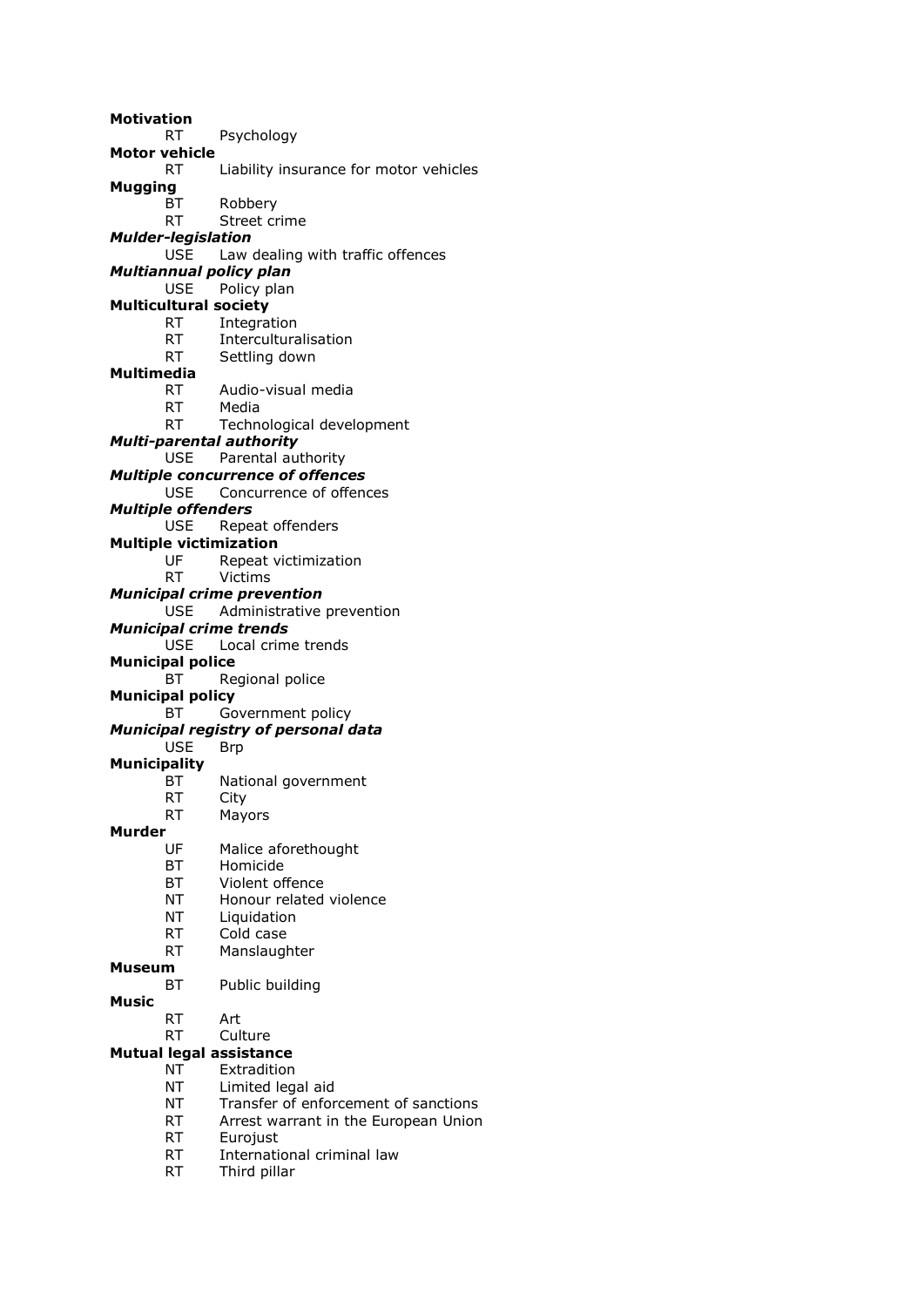#### *Mutual recognition and execution of sanctions*

#### SN within the EU

USE Law on mutual recognition and execution of sanctions

*Narcotics*

### USE Drugs

*National budget*

USE Budget

*National coordinator for security and counterterrorism* USE Nctv

#### *National criminal investigation service*

USE National criminal investigation unit

#### **National criminal investigation unit**

- UF Central criminal investigation unit
- UF National criminal investigation service
- BT National police service
- RT Criminal investigation department
- RT Interregional criminal investigation team
- *National crisis centre*

#### USE Nctv

#### **National department of criminal investigation**

- BT Special police department
- RT Public prosecution office

### **National government**

- NT Bz
	- NT County
	- NT Ministry of justice and security
	- NT Municipality
	- RT Officials

#### **National immigration centre for foreign nationals**

- UF Lvv
- RT Detention of aliens
- RT Illegal aliens
- RT Not admitted asylumseekers

#### *national ombudsman*

USE Ombudsman

#### **National police force**

- NT National police service
- NT Police academy
- NT Regional police
- RT Police
- RT Police organization

#### **National police service**

- UF National police unit
- BT National police force
- NT National criminal investigation unit
- RT Special police department

#### *National police unit*

- USE National police service
- *National Schengen information system*

### USE Sis

### **National security**

- UF Home security
- BT Public security

### *National victim aid organization*

#### USE Organization for victim assistance

#### **Nationality**

- NT Dutch nationality
- NT Statelessness

#### *Nationals*

USE Citizens

### *Natural death*

USE Death

### **Natural person**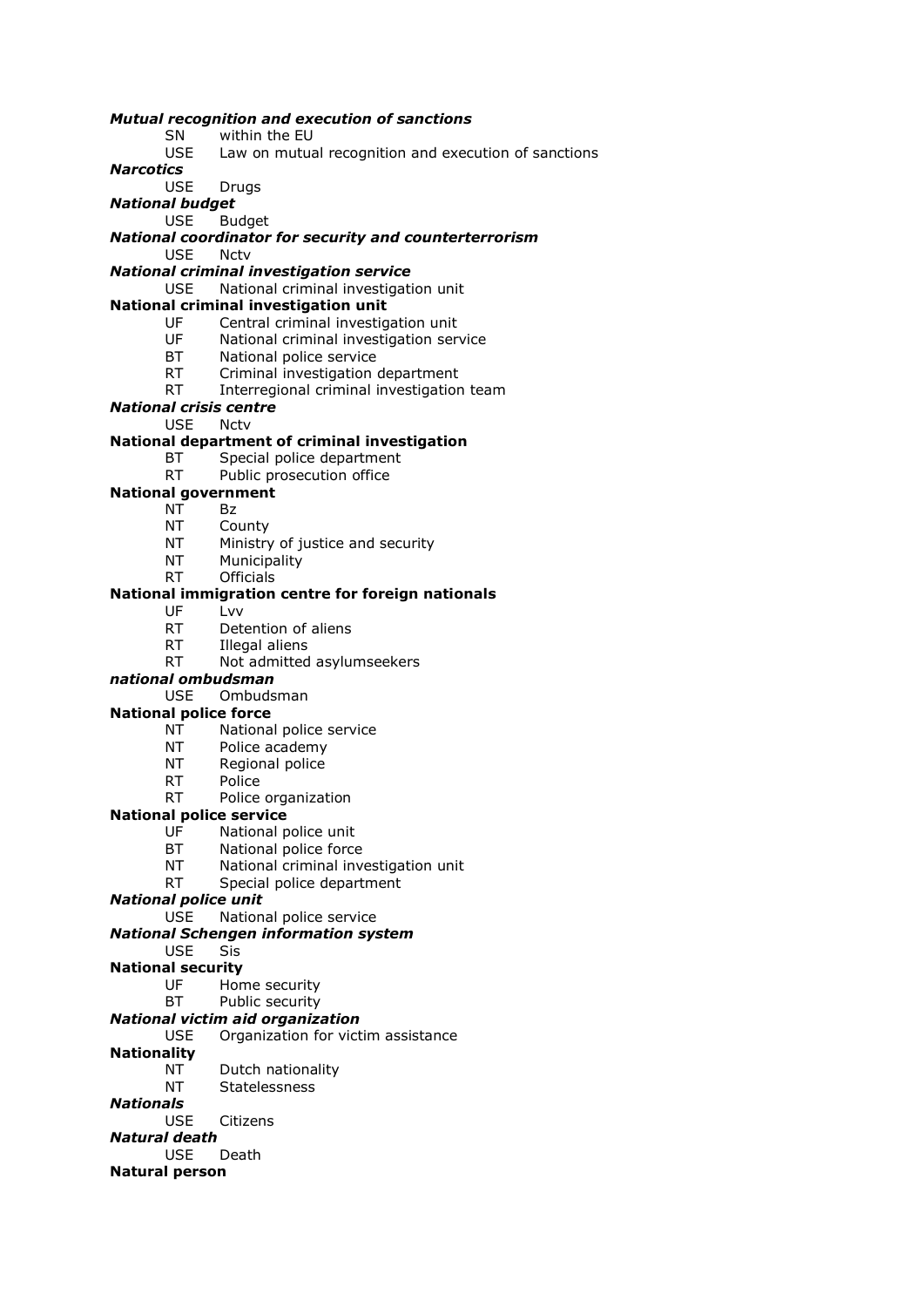#### **Naturalization**

- BT Dutch nationality
- RT Aliens policy
- RT Settling down

#### *Nature conservation*

USE Environmental management

## *Nazi group*

**Nctv**

- Extremist groups
- SN abbreviation
	- UF National coordinator for security and counterterrorism
	- UF National crisis centre
	- RT Calamity
	- RT Counterterrorism
	- RT Crisis
	- RT Disaster circumstances
	- RT Public security
- RT Threat level

#### *Nederlandsche bank*

- USE Dnb
- *Neglect of children*
	- USE Child abuse

#### **Negligence**

- UF Carelessness
- UF Crime of omission
- BT Circumstances of the offence

#### **Negotiation**

- UF Victim/offender mediation
- BT Alternative settlement of disputes
- NT Divorce mediation
- RT Dispute resolution
- RT Friendly settlement
- RT Intermediairies
- RT Restorative justice law

#### **Neighbourhood**

- UF District
- BT City
- BT Environment
- RT Housing estate

#### **Neighbourhood justice**

- UF Community prosecution
- UF District justice
- UF Justice in the neighbourhood
- RT Safety house
- RT Settlement of disputes

### *Neighbourhood patrol*

USE Surveillance

### **Neighbourhood police**

- BT Supervisors
- RT Foot patrol
- RT Neighbourhood prevention

### RT Police/public

### **Neighbourhood prevention**

- SN crime and safety
- UF Citizens network<br>UF Community watc
- Community watch
- RT Neighbourhood police
- RT Prevention
- RT Urban policy
- RT Vigilante patrol

### **Neighbourhood quarrel**

- SN incl. inconvenience
- BT Crime against public order
- RT Harassment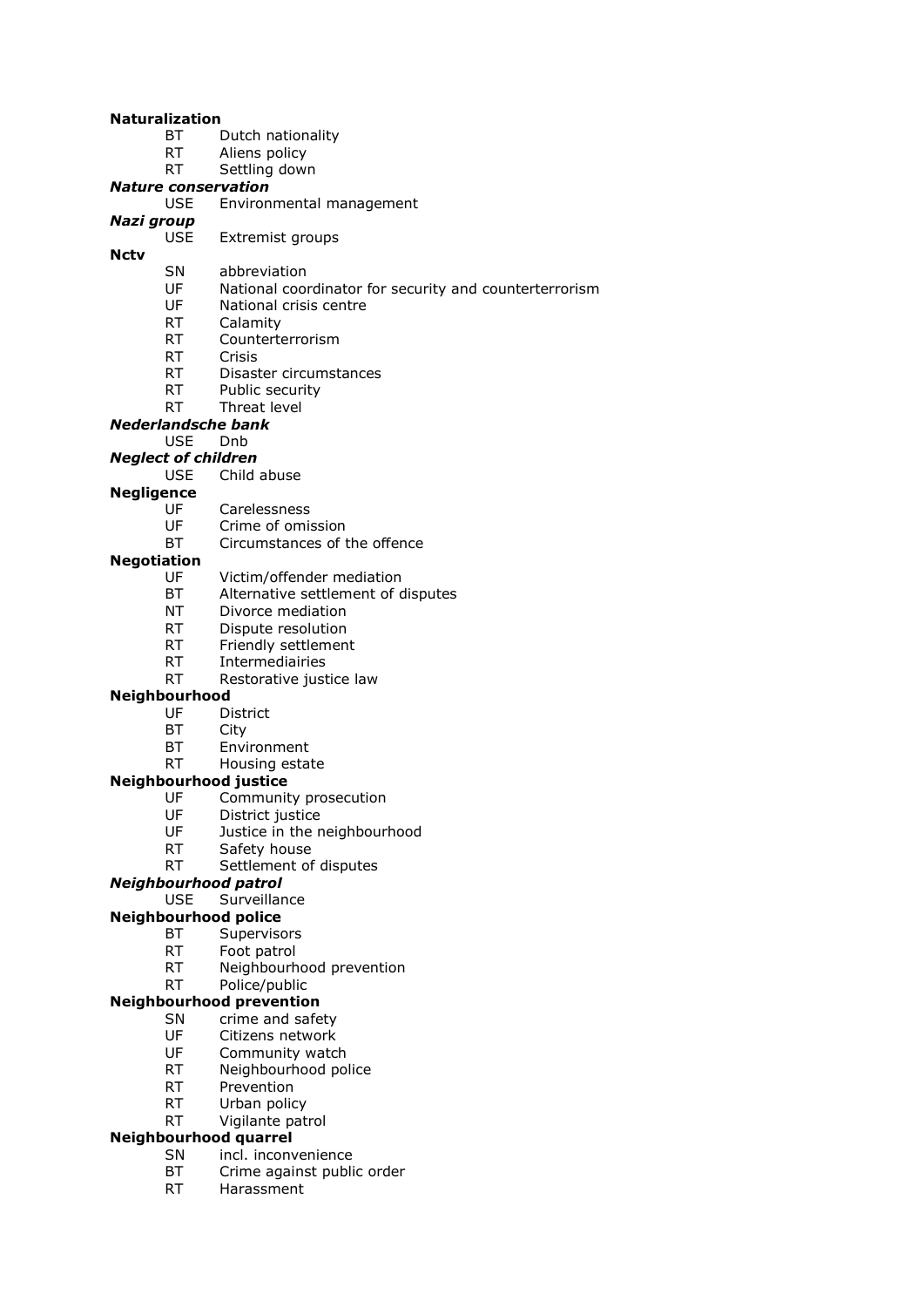#### **Neighbourhood watch**

- SN physical and social livability
- RT Urban policy
- **Neighbouring rights**
	- BT Authorship
	- RT Illegal copying
- *Nemo tenetur principle*
- Self-incrimination
- **Nepal**

#### BT Asia **Netherlands Antilles**

- UF Leeward Islands
- BT Antilles
- NT Aruba
- NT Bonaire
- NT Curacao
- **Netherlands Forensic Institute**
	- UF Forensic laboratory
	- RT Forensic medical science
	- RT Ministry of justice and security

#### *Netherlands institute of forensic psychiatry and psychology*

USE Nifp

#### **Network**

- SN of information systems and persons
- BT Computerization
- NT Internet
- NT Neural network
- RT Social network

#### **Network and aftercare meeting of the Child Protection Board**

- RT Council for child protection
- RT Youth probation

#### **Neural network**

- BT Artificial intelligence
- BT Network
- RT Data mining
- RT Expert system

#### **Neurology**

- UF Brain research
- RT Medicine<br>RT Psychiatr
- Psychiatry

#### **New years eve**

- UF Turning of the year
- BT Length of time

#### **New Zealand** BT Oceania

- **Nifp**
	- SN abbreviation
	- UF Netherlands institute of forensic psychiatry and psychology
	- NT Observation institution
	- RT Dii
	- RT Forensic care
	- RT Forensic psychiatry

#### **Nigeria**

BT Africa

#### **Night-life crime**

- UF Recreation and crime<br>RT Alcohol and crime
- Alcohol and crime
- RT Catering industry
- RT Juvenile delinquency
- RT Tourists

#### *NL-alert*

USE Alert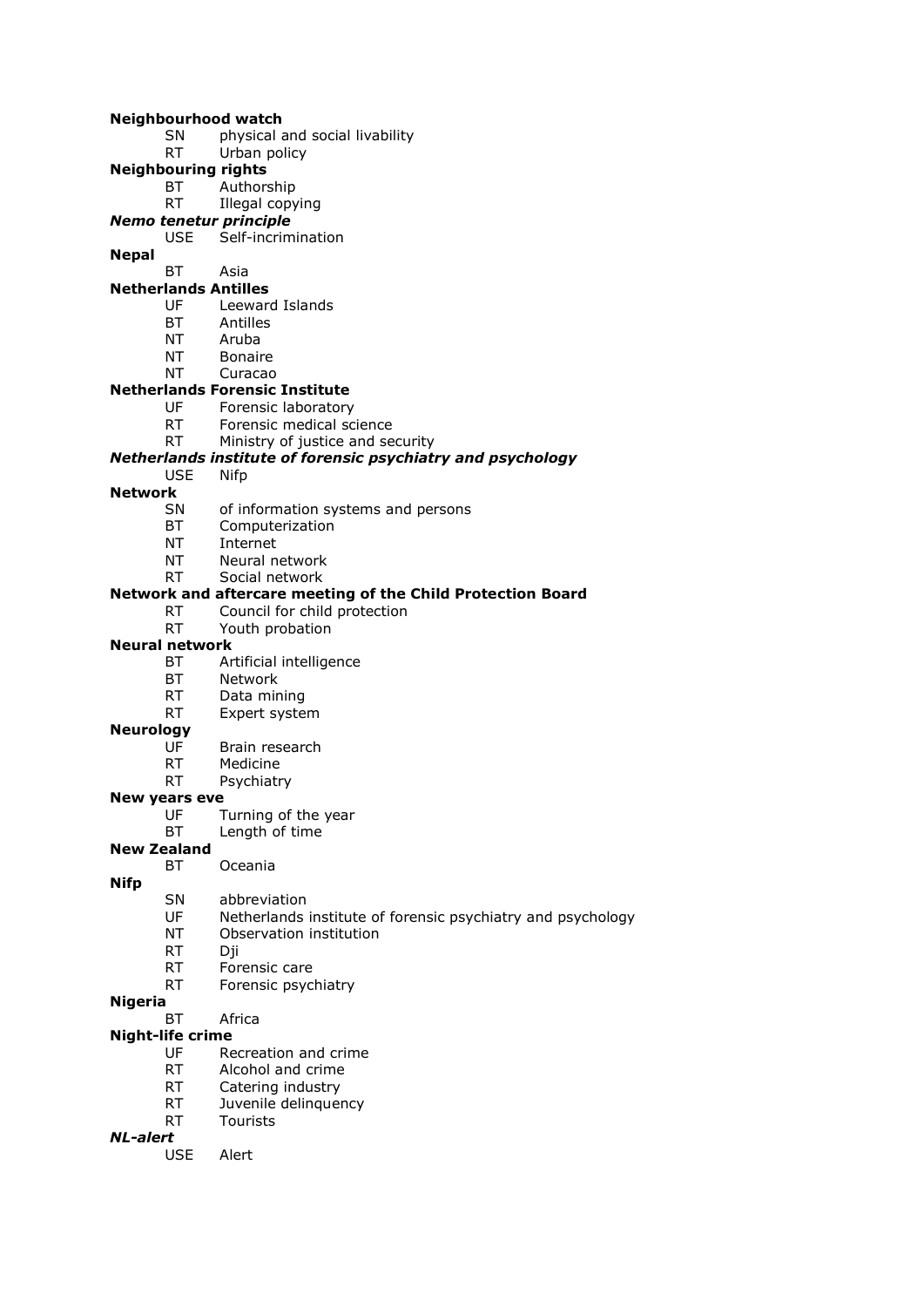#### **Non-compliance with procedural requirements**

- SN in criminal law
- UF Procedural error

### **Non-punitive measure**

- SN for adults
	- UF Punitive measure
	- BT Penal system<br>NT Compensation
	- Compensation order
	- NT Confiscation of goods
	- NT Dispossession of crime profits
	- NT Hospital order
	- NT Placement in a psychiatric hospital
	- RT Alternative punishment
	- RT Punishment

### RT Restriction of freedom

## *Non-punitive measure for juveniles*

Juvenile measure

## **Norms and values**

- RT Ethics
- RT Parenting
- RT Philosophy of life
- RT Socialization

#### **North America**

- BT America
- NT Canada
- NT United States

#### **Northern ireland**

- BT Great Britain
- **Norway**
	- BT Scandinavia

#### **Not admitted asylumseekers**

- BT Asylum seekers
	- RT Illegal aliens
	- RT National immigration centre for foreign nationals
	- RT Repatriation of aliens

#### *Notaries*

USE Notaryship

### **Notary act**

UF Notary office act

#### *Notary office act*

- USE Notary act
- **Notaryship**
	- UF Notaries

#### **Notice of objection**

#### BT Legal remedy

#### **Notification to suspects**

- UF Duty to notify suspects
- RT Specialists
- RT Suspects
- RT Wiretapping

#### *Nsis*

- SN abbreviation
- USE Sis

#### **Nuclear materials smuggling**

- SN incl. theft and trade
- UF Radioactive materials smuggling<br>BT Smuggling
- Smuggling
- RT Environmental crime

#### **Nuisance**

- RT Harassment
- RT Sound pollution

### *Nulla poena sine lege*

USE Principle of legality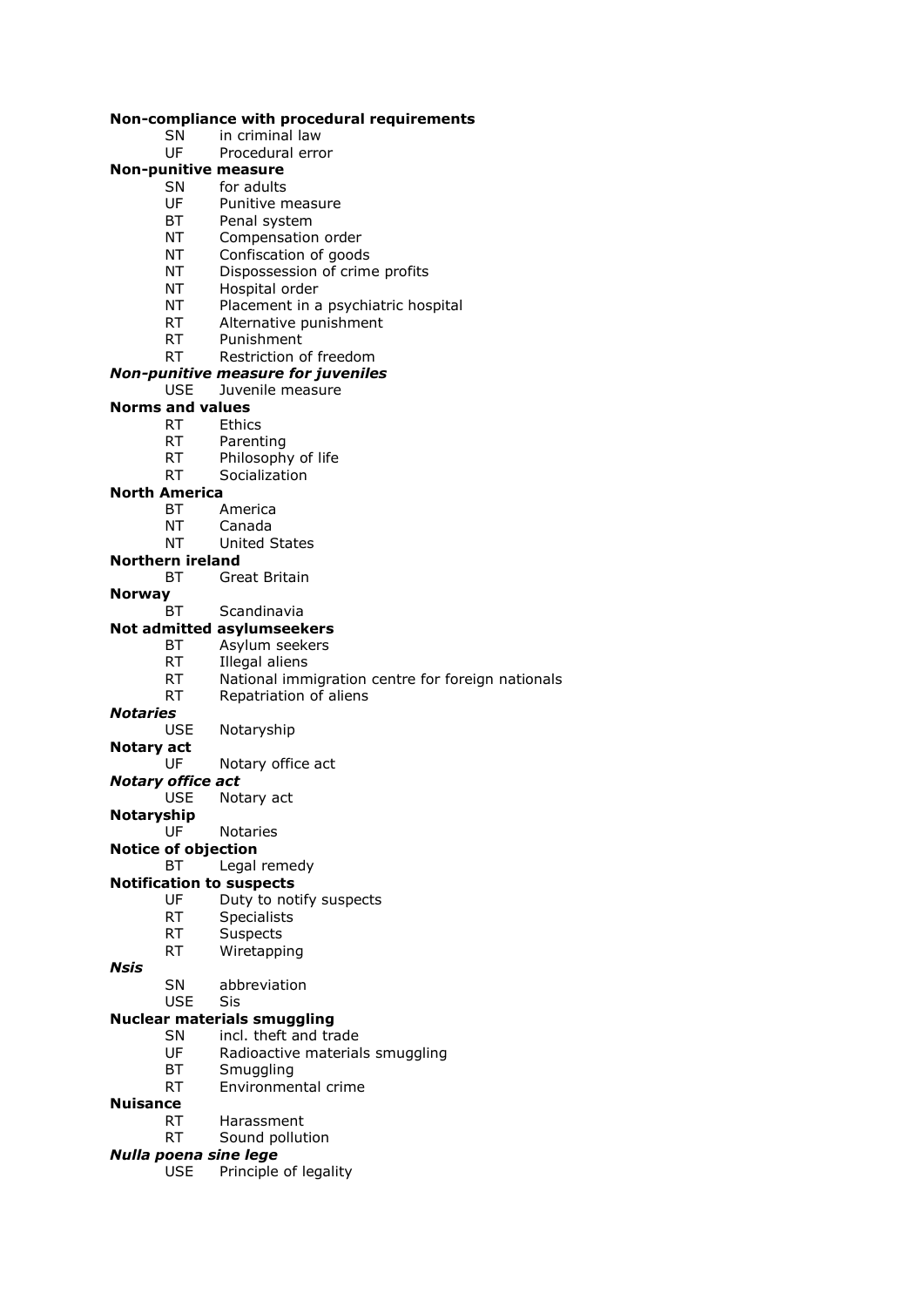#### **Number plate**

- RT Registration system
- *Nurses*
	- Doctors

#### **Nvwa**

- SN abbreviation
- UF abbreviation<br>UF Dutch consul
- Dutch consumer products authority
- UF Food and consumer products safety authority
- UF Food inspectorate
- BT Special investigation department
- RT Agriculture
- RT Fishing
- RT Food

#### *Oath of secrecy*

USE Professional secrecy

#### *Object*

- USE Goods
- **Objection**
	- UF Third party objection
	- BT Legal remedy

#### **Objective law**

#### **Observation**

- SN of mentally disturbed suspects
- BT Forensic psychiatry

#### **Observation for criminal investigation**

#### BT Method of investigation

- **Observation institution**
	- BT Nifp
	- RT Forensic psychiatric institute
- **Observation research**

#### RT Research method

*Occasional appeal*

#### USE Lodge an appeal

- *Occupational hazard*
	- USE Working conditions

#### **Oceania**

NT Australia

### NT New Zealand

#### *Odor proof by tracking dog*

USE Sorting proof by tracker dog

#### **Offence**

- UF Delinquency
- UF Punishable act
- NT Criminal offence
- RT Criminality
- RT Offence prosecuted in case of complaint
- RT Victimless crime

#### **Offence prosecuted in case of complaint**

#### RT Offence

#### **Offender characteristics**

- UF Offender personality
- RT Crime analysis
- RT Delinquents
- RT Modus operandi

#### **Offender mobility**

- RT Crime analysis
- RT Crime displacement
- RT Geographic distribution of crime

#### *Offender personality*

USE Offender characteristics

### *Offender/victim relation*

USE Victim/offender relation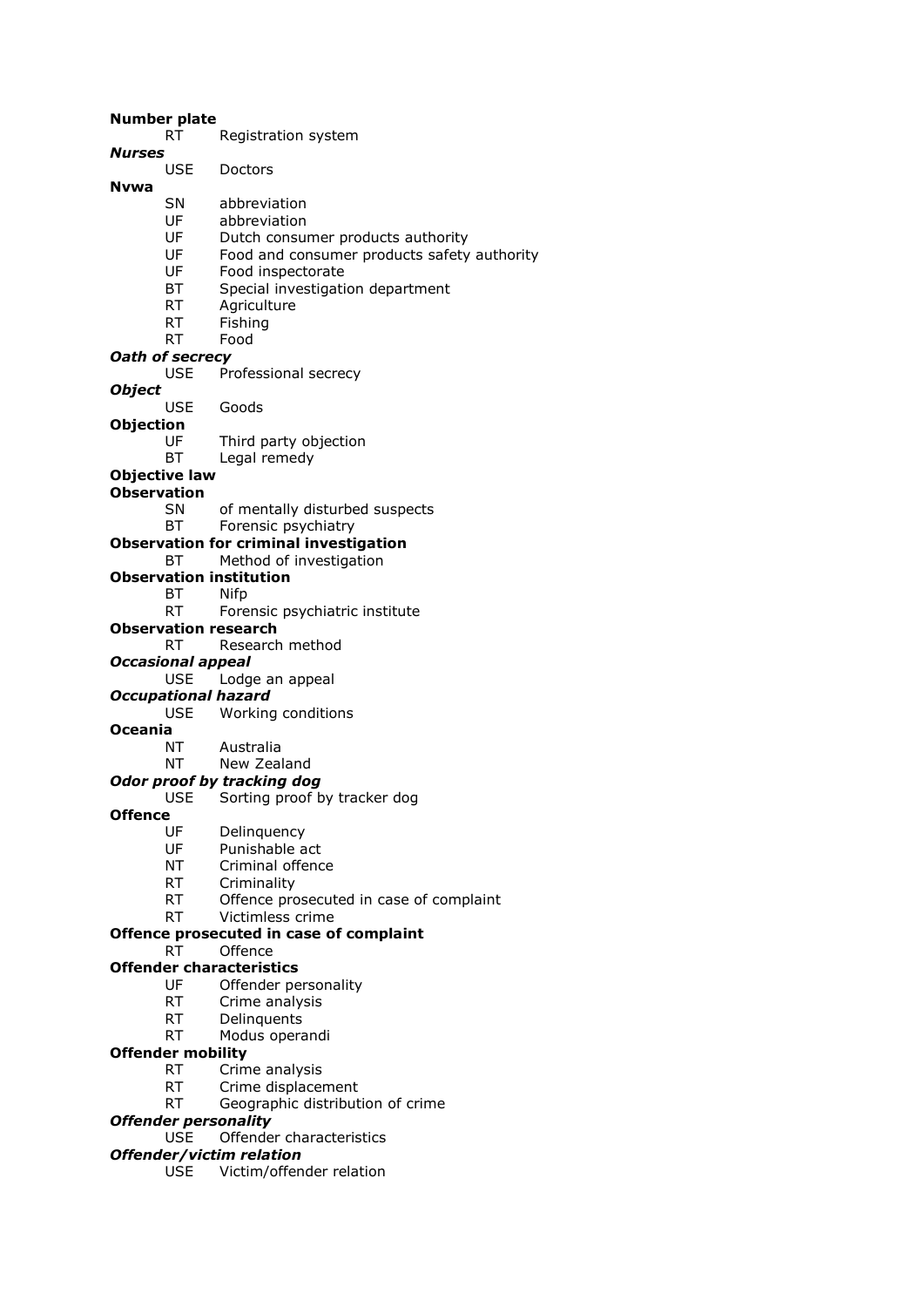*Offenders* USE Delinquents *Office of the public prosecutor* USE Regional office of the public prosecutor **Official message** SN information on countries and persons UF Country information **Official order** UF Qualified official order BT Criminal defence *Official reprimand* USE Reprimand **Officials** Government employees RT National government **Ombudsman** UF national ombudsman RT High councils of state RT Legal aid *On-charging expenses* USE Direct benefit principle *Online crime* USE Computer crime *Online game of chance* USE Internet game of chance **Open sea** SN outside territorial sea *Operational management* USE Management **Opinion** UF View RT Public opinion *Opinion poll* USE Poll **Opium act** RT Drug policy RT Drugs **Opportunity theory** BT Criminal sociology **Oral victim impact statement** SN on trial RT Criminal trial RT Victims **Organization** SN set up NT Administrative organization RT Management **Organization for victim assistance** UF Institution for victim assistance UF National victim aid organization NT Victim assistance helpdesk *Organization of court* USE Judiciary **Organizational change** UF Reorganization RT Organizational development **Organizational development** SN continuous proces of changes RT Organizational change **Organizational structure** RT Decentralisation **Organized crime** UF Criminal enterprise UF Undermining crime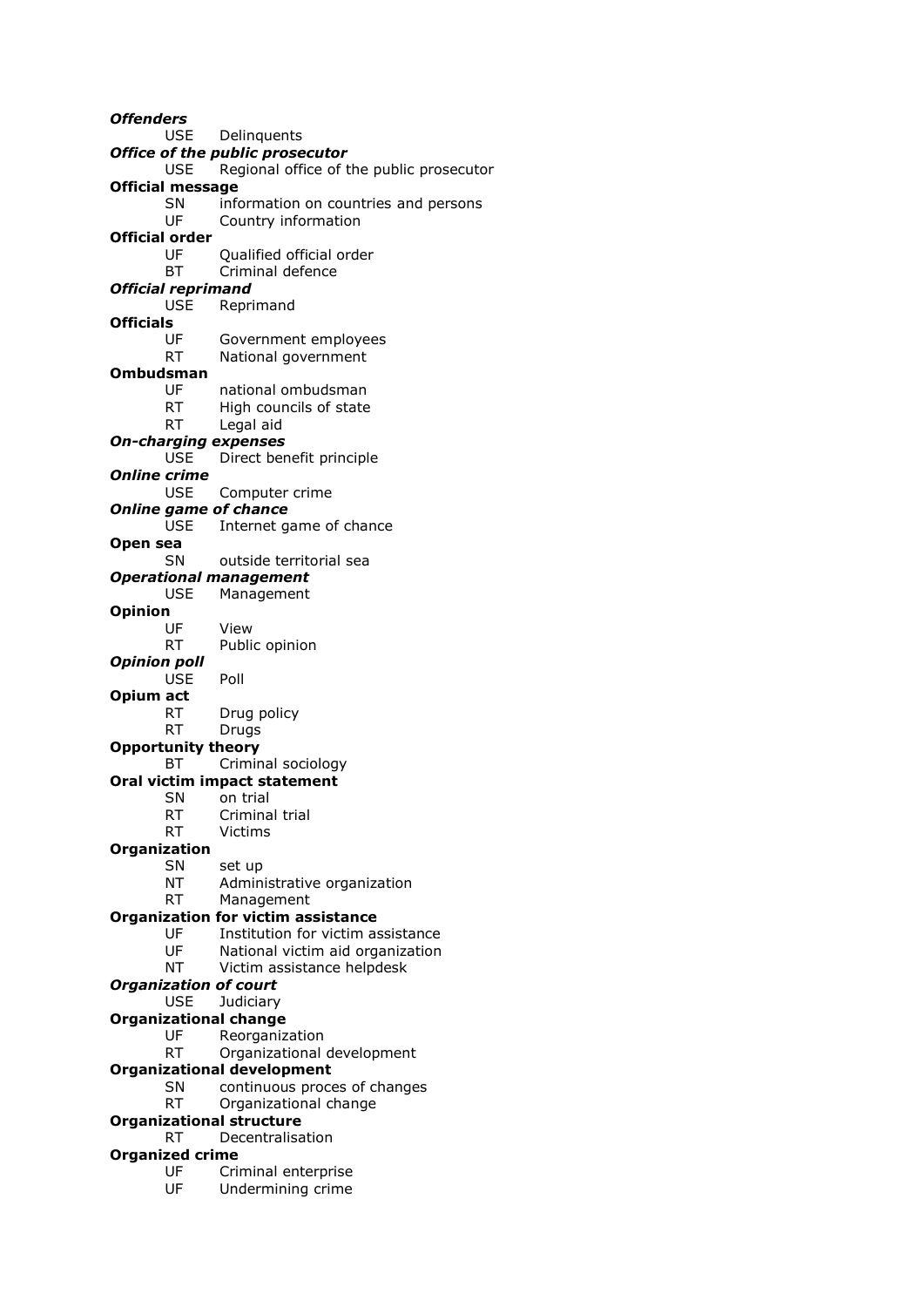|                   | RT                  | Biker gang                            |
|-------------------|---------------------|---------------------------------------|
|                   | RT                  | Criminal gang                         |
|                   | <b>RT</b>           | International crime                   |
|                   | <b>RT</b>           | Participation in illegal organization |
| Origin            |                     |                                       |
|                   | BT                  | Persons and family law                |
|                   | ΝT                  | Fatherhood                            |
| Ots               |                     |                                       |
|                   | <b>SN</b>           | abbreviation                          |
|                   | <b>USE</b>          | Placing under supervision             |
|                   |                     | <b>Out-of-court settlement</b>        |
|                   | <b>USE</b>          | Friendly settlement                   |
| Ovj               |                     |                                       |
|                   | SN                  | abbreviation                          |
|                   | <b>USE</b>          | Public prosecutors                    |
| Paedophilia       |                     |                                       |
|                   | ВT                  | Sexual offence                        |
|                   | RT                  | Child sex tourism                     |
| <b>Paid leave</b> |                     |                                       |
|                   | <b>USE</b>          | Leave                                 |
| <b>Pakistan</b>   |                     |                                       |
|                   | BТ                  | Asia                                  |
| Pandemic          |                     |                                       |
|                   | <b>USE</b>          | Epidemic                              |
| Pardon            |                     |                                       |
|                   | <b>RT</b>           | Amnesty                               |
|                   |                     | Pardon-arrangement                    |
|                   | SΝ                  | for asylum seekers                    |
|                   | UF                  | General pardon-agreement              |
|                   | BT                  | Asylum policy                         |
|                   | <b>Parent abuse</b> |                                       |
|                   | ВT                  | Maltreatment                          |
|                   | <b>RT</b>           | Domestic violence                     |
|                   | RT                  | Elder abuse                           |
|                   |                     | Parental access arrangement           |
|                   | ВT                  | Family law                            |
|                   | <b>RT</b>           | Divorce                               |
|                   | RT.                 | Divorce contract                      |
|                   | RT                  | Parental authority                    |
|                   | RT                  | Parenthood plan                       |
|                   | Parental authority  |                                       |
|                   | SΝ                  | of parent or guardian                 |
|                   | UF                  | Multi-parental authority              |
|                   | ВT                  | Family law                            |
|                   | ВT                  | Legal custody of a minor              |
|                   | RT                  | Co-parenthood                         |
|                   | <b>RT</b>           | Parental access arrangement           |
| <b>Parenthood</b> |                     |                                       |
|                   | UF                  | Biological parenthood                 |
|                   | UF                  | Lesbian parenthood                    |
|                   | ВT                  | Persons and family law                |
|                   | <b>NT</b>           | Co-parenthood                         |
|                   | Parenthood plan     |                                       |
|                   | <b>RT</b>           | Divorce                               |
|                   | <b>RT</b>           | Parental access arrangement           |
| <b>Parenting</b>  |                     |                                       |
|                   | BT                  | Social conditions                     |
|                   | RT.                 | Behaviour intervention                |
|                   | RT                  | Developmental psychology              |
|                   | <b>RT</b>           | Domestic circumstances                |
|                   | RT                  | Norms and values                      |
|                   | RT                  | Social skills                         |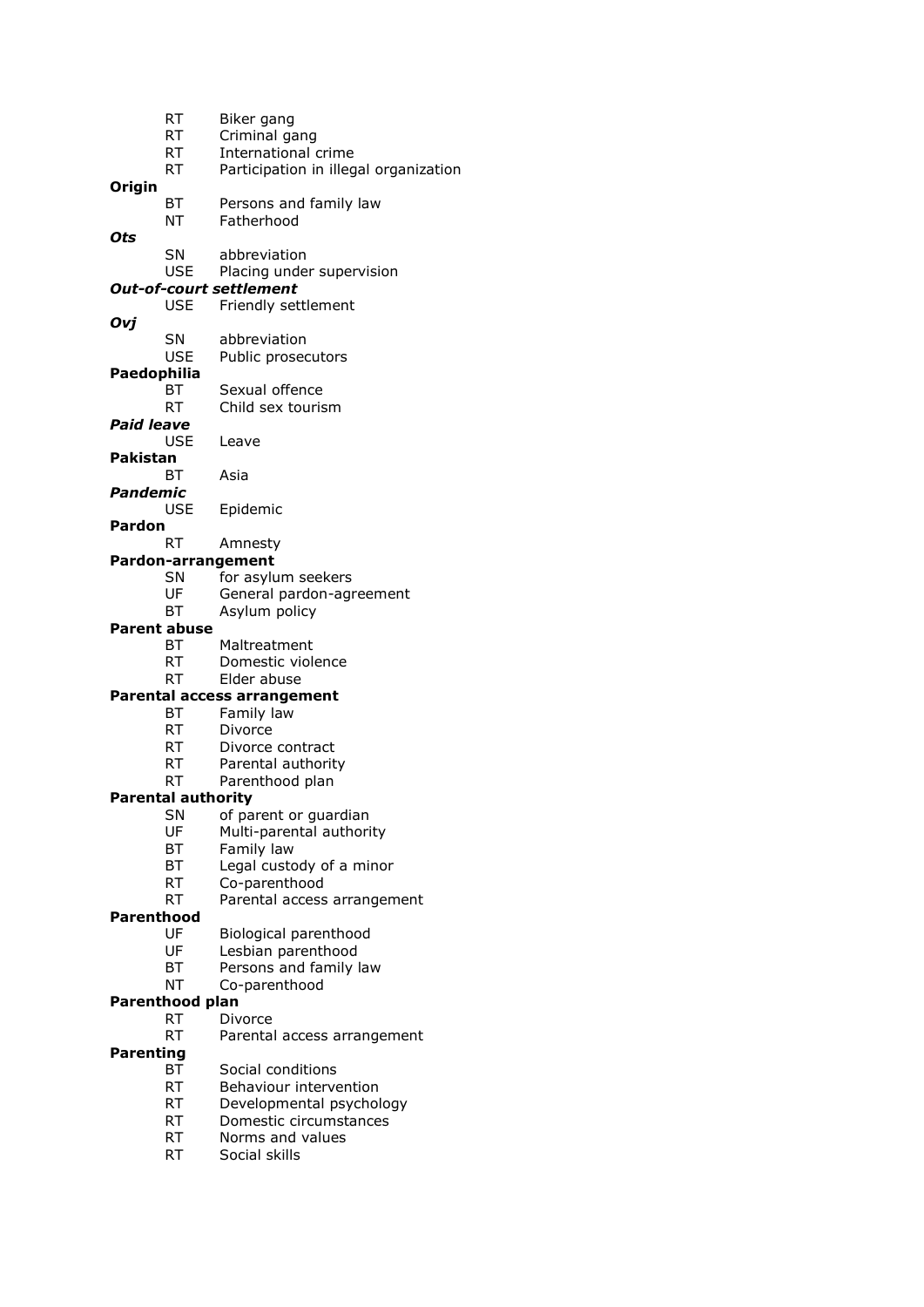**Parenting support** SN for problem families RT Domestic circumstances **Parents** NT Adoptive parents NT Fathers NT Foster parents<br>NT Mothers Mothers RT Duty to appear RT Grandparents *Parking offence* USE Traffic offence **Parliamentary enquiry** RT Poll RT Right of inquiry **Parliamentary system** RT Government **Parole** UF Remission RT Penitentiary programme RT Release **Participants** SN of a game of chance UF Gamblers NT Risk gamblers RT Game of chance **Participation Participation in illegal organization** BT Crime against public order RT Organized crime **Party in legal proceedings** RT Civil trial RT Court session RT Criminal trial RT Legal proceedings *Pass away* USE Death *Passenger travel* USE Free movement of persons *Passengers* USE Travelers *Passing a judgement* USE Formation of a judgement **Passport** BT Identity papers *Passport forgery* USE Forgery *Pastoral care* SN in prison USE Spiritual assistance *Pastoral work* SN in prison USE Spiritual assistance *Pathological anatomy* USE Medicolegal autopsy **Patients** NT Psychiatric patients **Patients' rights** RT Health care **Payment** RT Compliance **Peer relationship** BT Social conditions NT Gang formation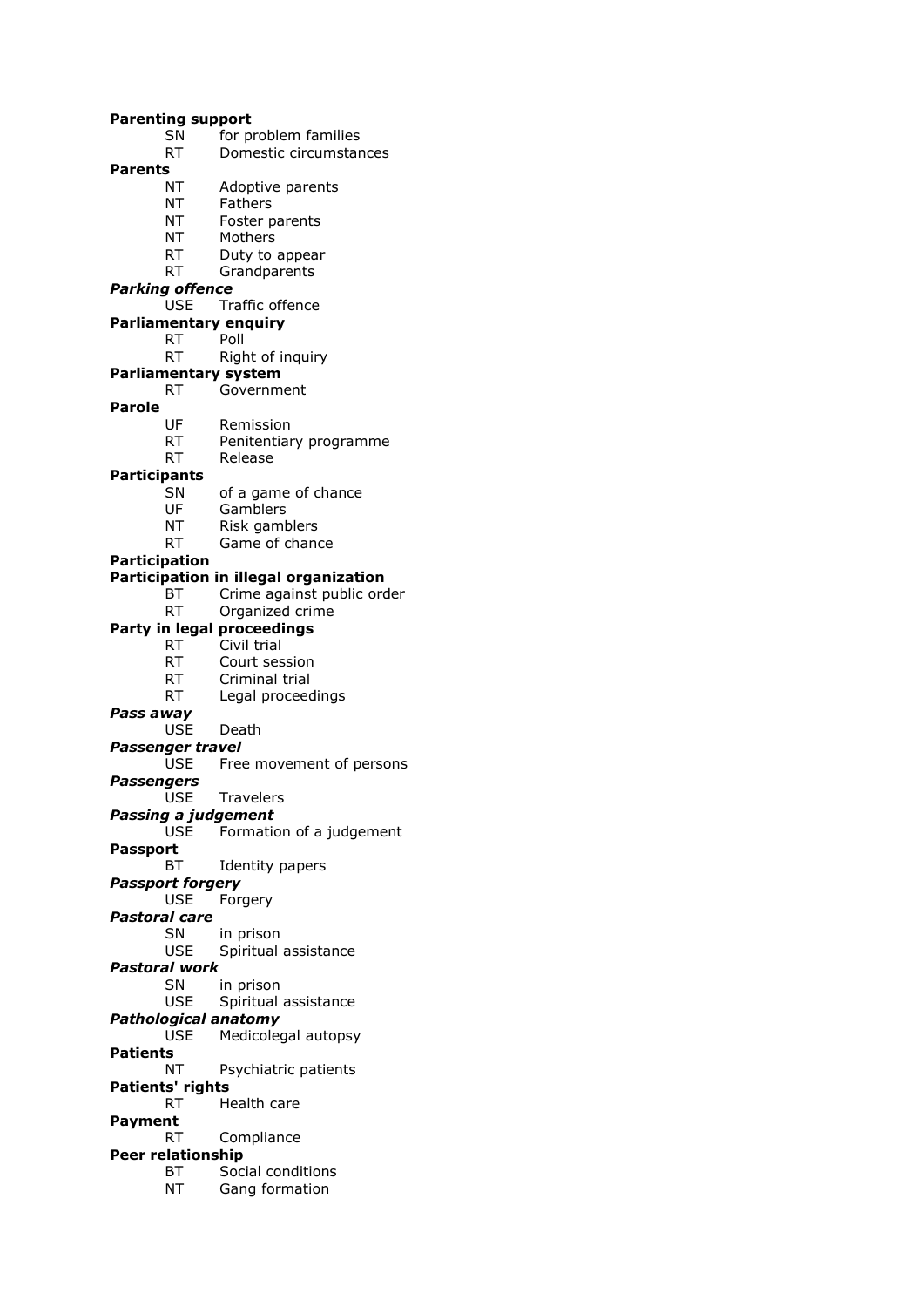- RT Friendship
- RT Social network
- RT Subculture

#### **Penal system**

- UF Main punishment
- UF Punishments and measures
- NT Community service<br>NT luvenile measure
- Juvenile measure
- NT Non-punitive measure
- NT Punishment
- NT Restriction of freedom
- NT Youth sanction
- RT Criminal proceedings chain

#### **Penitentiary**

- SN for adults
- NT House of detention
- NT Prison

#### **Penitentiary drug policy**

- BT Penitentiary policy
- RT Drug policy
- RT Forced rehabilitation programme for drug addicts

#### **Penitentiary hospital**

- RT Hospital
- RT Prison

#### **Penitentiary policy**

- UF Prison policy
- NT Penitentiary drug policy
- RT Justice policy
- RT Penitentiary programme
- RT Prison system

### **Penitentiary programme**

- UF Detention planning<br>UF Detention stages
- Detention stages
- RT Parole
- RT Penitentiary policy
- RT Resocialization

#### **Penitentiary rights**

- UF Detention right
- RT Criminal law
- RT Prison rules

#### *Penitentiary system*

USE Prison classification

#### *Penitentiary training camp*

#### USE Detention centre

**Pension**

#### RT Pension scheme

#### **Pension scheme**

- UF Generation pact
- RT Pension
- RT Terms of employment

#### **Perception of guilt**

- BT Criminal psychology
- *Perception of punishment*
	- SN by inmates

#### USE Psychological consequences of detention

#### *Performance*

USE Effectiveness and efficiency

### *Period*

USE Length of time

#### **Period for appeal**

- RT Legal remedy
- RT Time period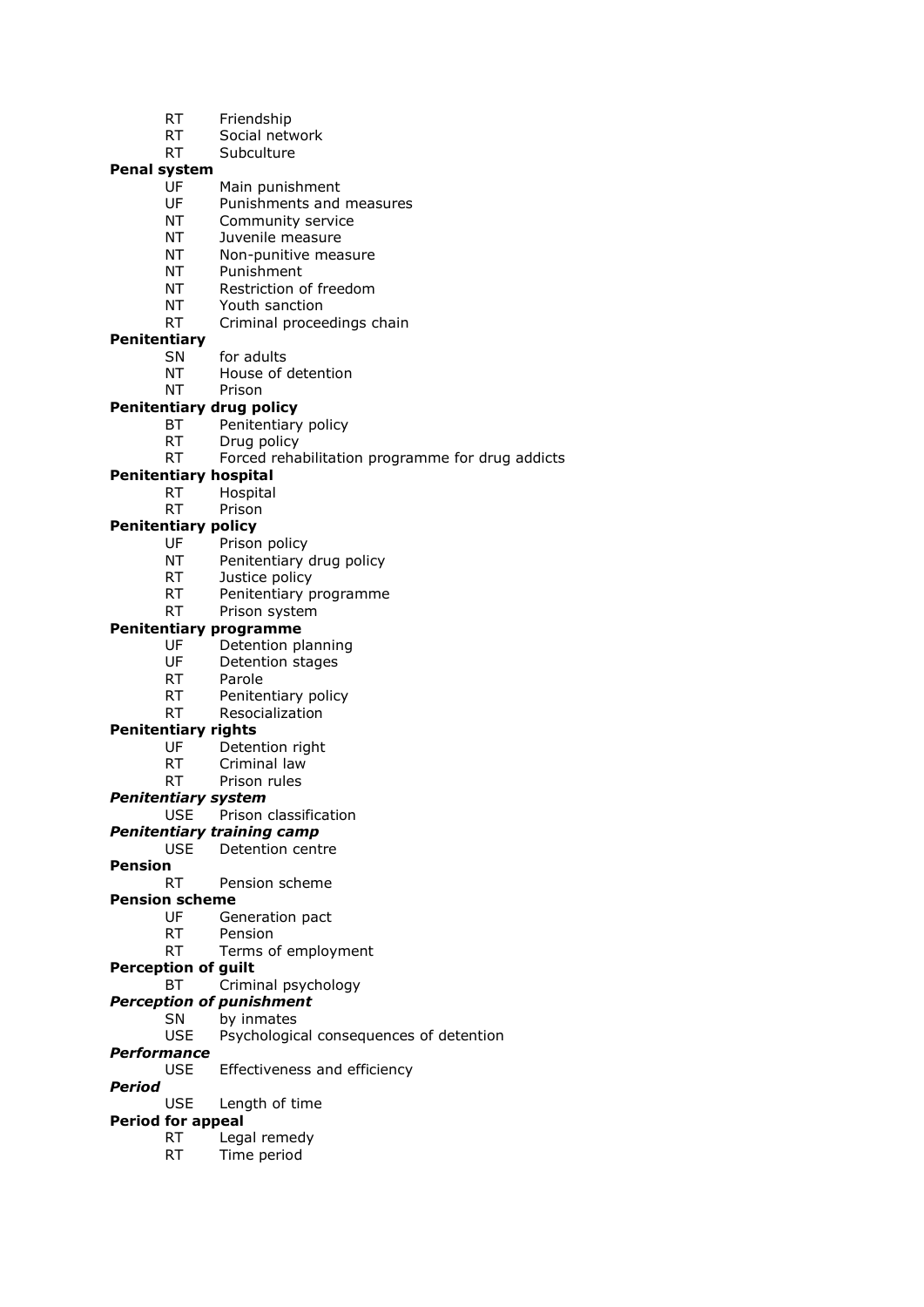#### *Permit for temporary stay*

- SN of foreign nationals
- USE Authorisation for temporary stay
- **Permitting enforcement**
- RT Judgement
- **Perpetration**
	- BT Complicity
- *Persistent offenders*
	- USE Repeat offenders
- *Personal damage* USE Bodily injury
- **Personal data**
	- NT Antecedents
		- RT Identity fraud
		- RT Protection of personal data

#### **Personal privacy**

- BT Basic rights
	- RT Authority personal data
	- RT Crime against personal freedom
	- RT Information supply
	- RT Privacy-enhancing technology
	- RT Protection of personal data
	- RT Registration of personal data
	- RT Right to privacy

#### **Personal protection**

- UF Personal security officers
- BT Security
- RT Personal safety measure
- RT Private security service
- RT Witness protection

#### **Personal safety measure**

- BT Security
	- RT Ability to cope
	- RT Personal protection
	- RT Possession of arms
	- RT Prevention readiness

#### *Personal security officers*

- USE Personal protection
- **Personality**
	- BT Criminal psychology

#### **Personality principle**

- RT Private international law
- **Personnel**
	- NT Employees

#### **Personnel matters**

- NT Career course
- NT Career guidance
- NT Job satisfaction
- NT Recruitment and selection
- NT Working conditions
- RT Disciplinary measure
- RT Labour relation
- **Personnel policy**

#### **Persons and family law**

- NT Administration order
- NT Adoption
- NT Alimoney
- NT Annulment
- NT Family law
- NT Forms of cohabitation
- NT Legal custody of a minor
- NT Marriage
- NT Mentoring adults
- NT Missing persons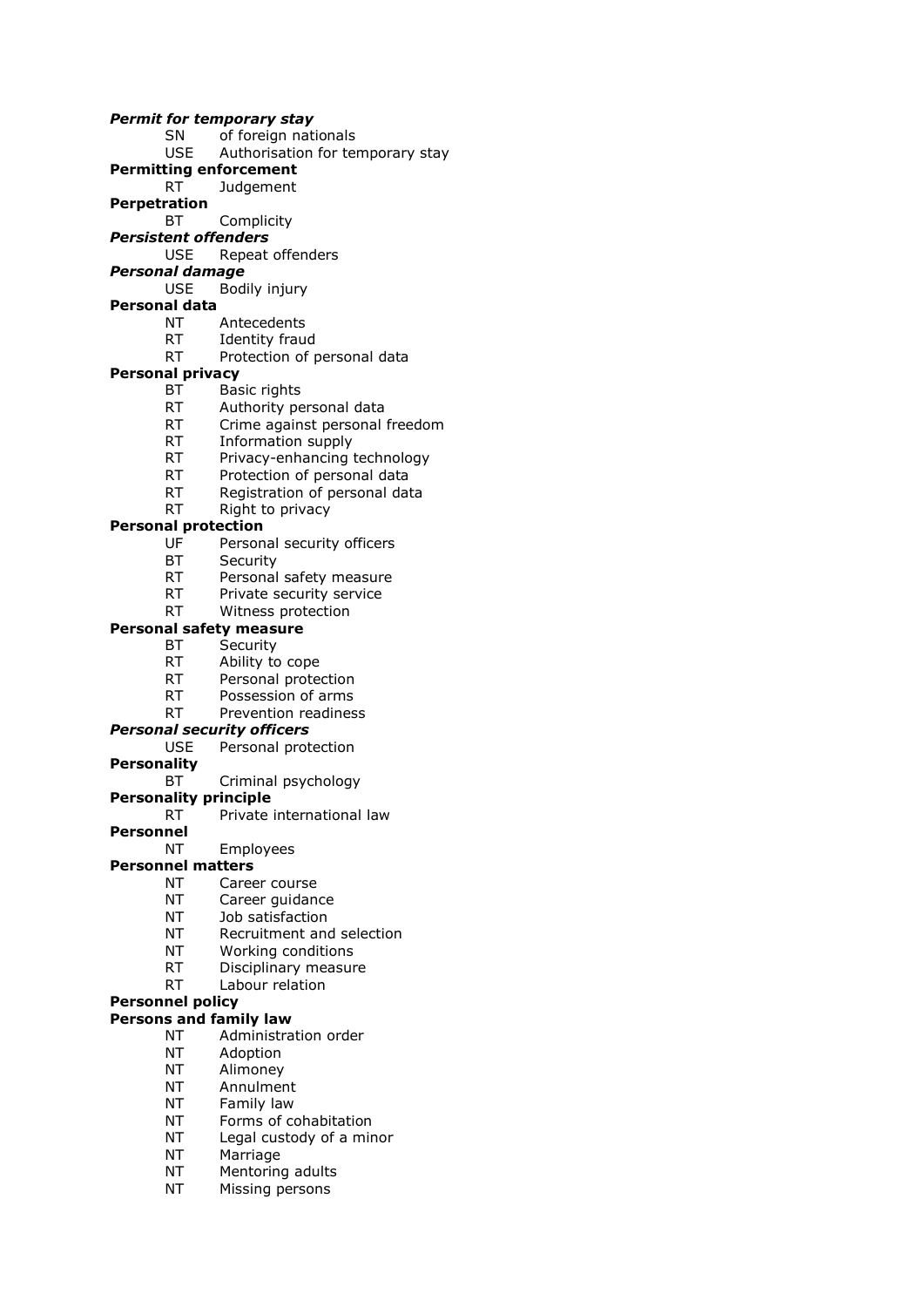NT Origin NT Parenthood NT Register office NT Registered partnership NT Ward **Persons detained under hospital order** BT Prisoners *Pet* SN abbreviation USE Privacy-enhancing technology **Petty crime** RT Criminality **Philosophy of law Philosophy of life** RT Norms and values RT Religion **Phishing** BT Computer fraud **Photography** BT Audio-visual media *Physical force* USE Imprisonment as means of coercion **Physical injury** UF Corporal injury BT Injury **Physical treatment** UF Somatic treatment BT Treatment **Physically disabled** BT Handicapped persons *Picket lawyer* USE Lawyers *Pij measure* SN abbreviation USE Placement in an institution for juveniles *Piracy* SN of audiovisual media USE Illegal copying *Piracy at sea* USE Act of piracy **Placement in a psychiatric hospital** SN Dutch measure BT Non-punitive measure RT Bopz RT Compulsory admission RT Forensic care RT Hospital order RT Placement in an institution **Placement in an institution** SN foreign measure RT Compulsory admission RT Hospital order RT Placement in a psychiatric hospital **Placement in an institution for juveniles** UF Compulsory treatment of minors UF Compulsory upbringing UF Pij measure BT Juvenile measure NT Hospital order for juveniles NT Special treatment RT Placing under supervision RT Secured youth care **Placing in care** RT Child protection measure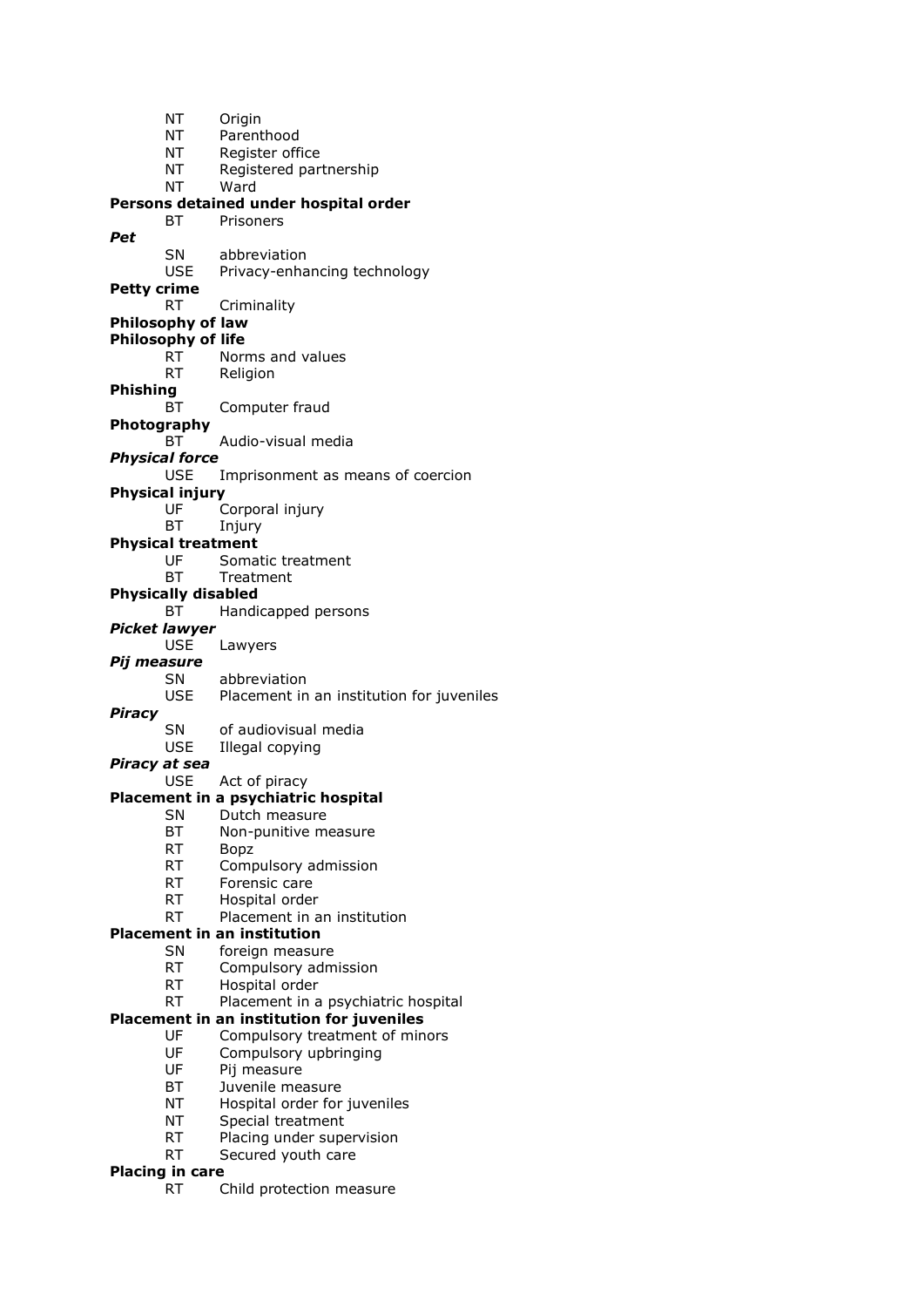#### **Placing under supervision**

- UF Family guardianship
- UF Ots
- BT Child protection measure
- BT Juvenile measure
- BT Legal custody of a minor
- RT Placement in an institution for juveniles<br>RT Vots Vots
- 

## **Plagiarism**

- Authorship RT Intellectual property
- 
- **Planning and control**
	- RT Business process RT Management
- **Plc**
- SN Public limited company<br>UF Limited company
- Limited company
- BT Corporate body

#### **Plea**

RT Civil procedural law

### **Points system**

- SN traffic crime
- RT Disqualification from driving
- RT Traffic crime
- **Poker**

BT Game of chance

- **Poland**
	- BT Eastern Europe
- **Police**
	- NT Police matter
	- NT Police organization
	- NT Police strength
	- RT National police force
	- RT Police policy

#### **Police academy**

- UF Dutch Police Academy
- BT National police force
- NT Criminal investigator school
- RT Police education

#### **Police action**

- SN way of executing tasks
- UF Method of policing
- RT Police authority
- RT Police matter
- RT Police/public

#### **Police and judicial cooperation in criminal matters**

- UF Jbz-council
- RT Ec
- RT Third pillar

### *Police arrest team*

USE Arrest squad

#### **Police assistance**

- UF Assistance by police
- BT Police matter
- NT Police victim services
- RT Assistance
- RT Crisis intervention

### **Police authority**

- RT Competency
- RT Police action
- RT Special powers of investigation

### **Police based law enforcement**

- BT Police matter
- RT Combating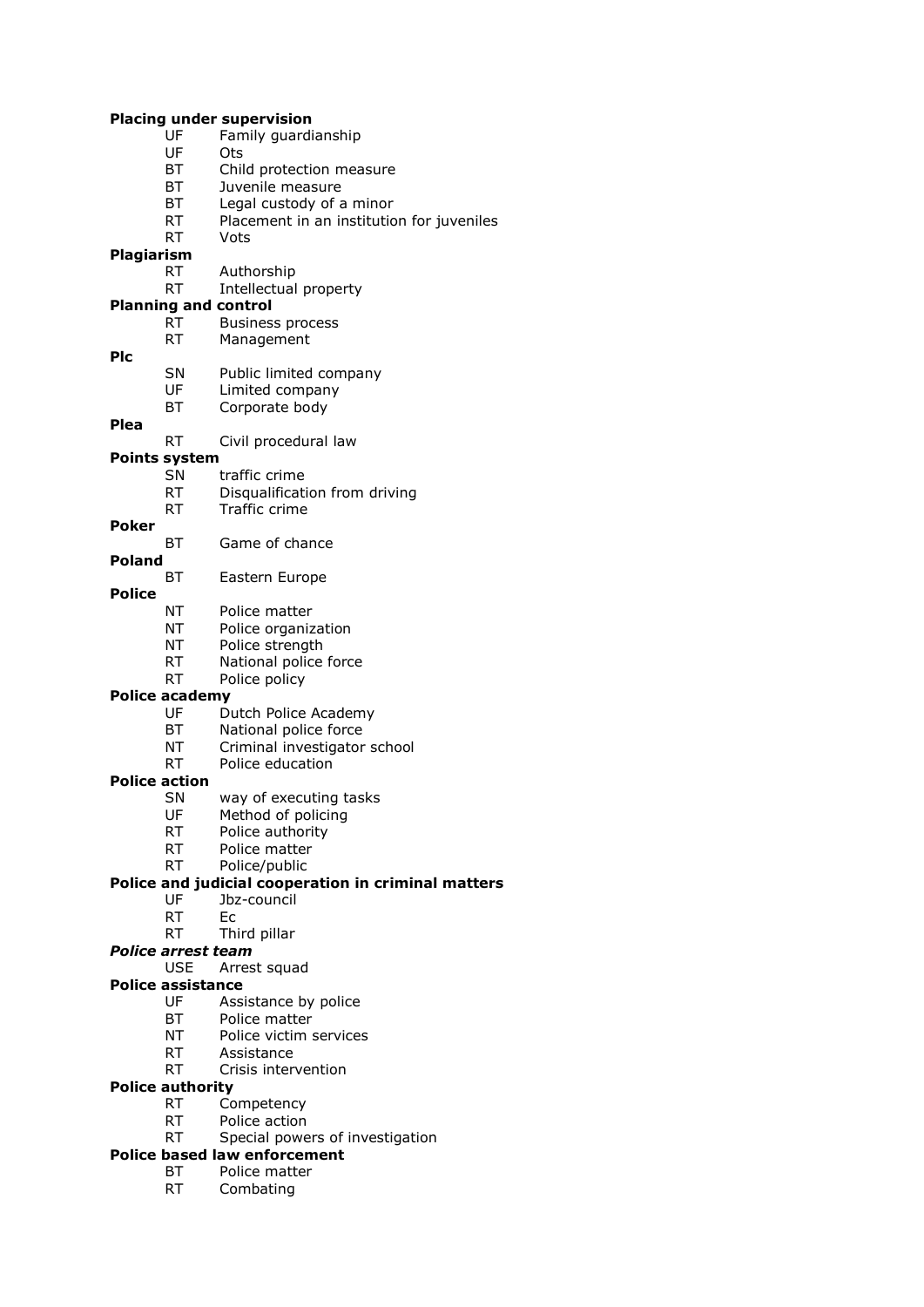- RT Counterterrorism
- RT Fight against drugs
- RT Police investigation

### **Police cell**

- RT Prison cell
- **Police cooperation**
	- SN national<br>UF Coopera Cooperation of police departments
	- RT Cooperation
	- RT European police cooperation
	- RT International police cooperation

#### **Police corruption**

- UF Corruption of police
- BT Corruption
- RT Administrative corruption
- *Police culture*
	- USE Police subculture
- **Police cynism**
	- RT Police psychology
- **Police dismissal**

### BT Decision not to prosecute

### *Police documentation*

USE Police records

### **Police dog**

- UF Tracker dog
- RT Animals RT Sorting proof by tracker dog

### **Police education**

- UF Police school
- UF Police training
- RT Criminal investigator school
- RT Instruction
- RT Police academy

#### **Police equipment**

- UF Armament
- UF Equipment of police officers
- NT Police uniform

### *Police guidelines*

USE Local acts

### **Police informers**

- RT Crown witnesses
- RT Deal with a criminal
- RT Informers
- RT Method of investigation
- RT Reward

### *Police intelligence service*

### USE Aivd

- **Police investigation**
	- UF Pro-active investigation
	- BT Police matter
	- RT Fso
	- RT Investigation
	- RT Police based law enforcement

#### *Police investigation team*

USE Interregional criminal investigation team

#### **Police matter**

- BT Police
- NT Environmental policing
- NT Maintaining public order
- NT Police assistance
- NT Police based law enforcement
- NT Police investigation
- NT Police prevention
- NT Traffic enforcement by police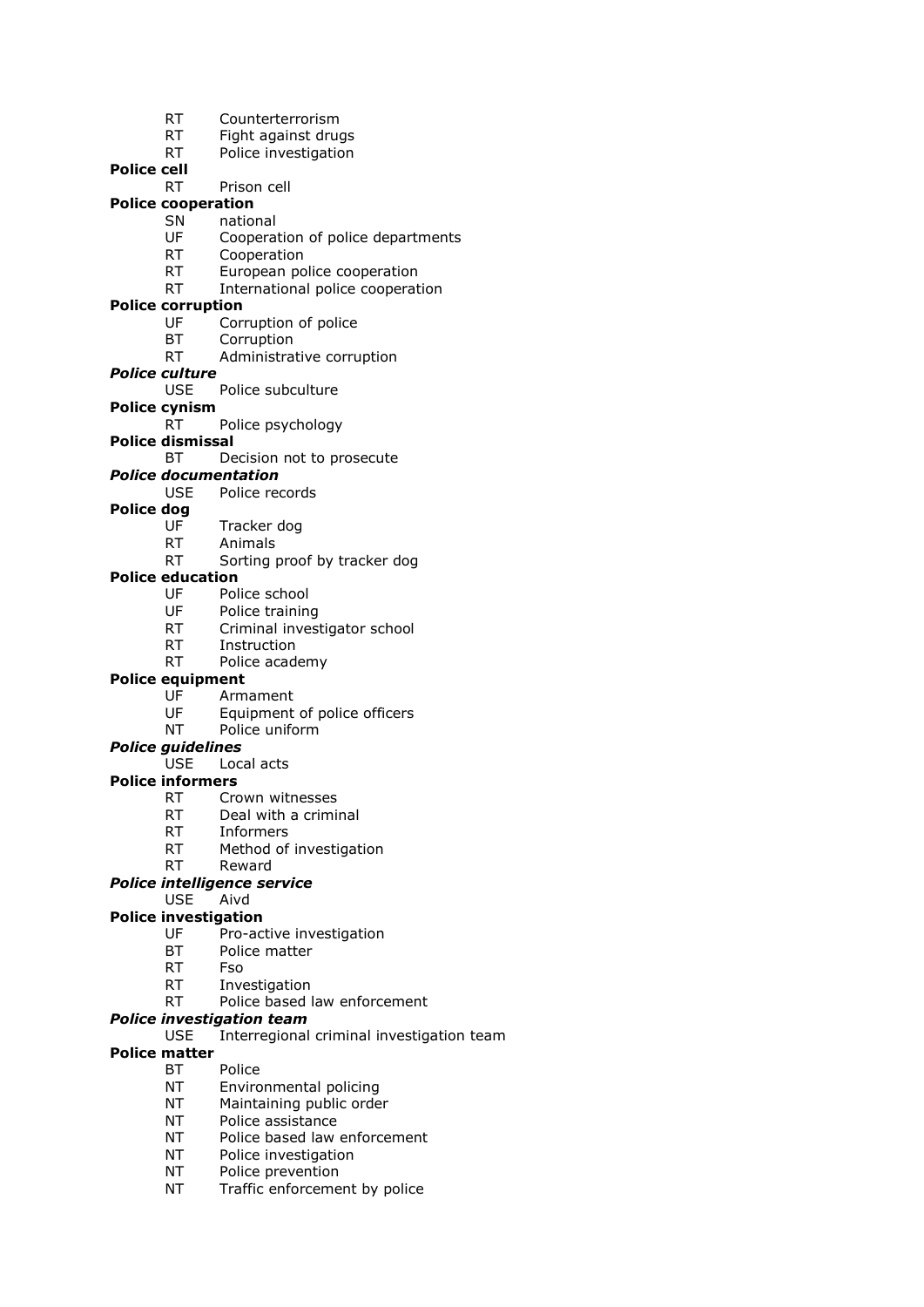- RT Police action
- RT Surveillance
- *Police novel*
	- USE Crime fiction
- *Police officers*
	- USE Police personnel

## **Police organization**<br>UE Police

- Police system
- BT Police
- RT Judicial organization
- RT National police force
- RT Special police department

### **Police personnel**

- UF Police officers
- UF Policemen
- NT Ethnic police personnel
- NT Female police officers
- NT Senior police personnel
- RT Civic guards
- RT Civilian personnel
- RT Investigation officers
- RT Police union
- RT Special investigation officers
- RT Voluntary police

#### **Police policy**

- SN government policy concerning police
- NT Police policy plan
- RT Justice policy
- RT Police

#### **Police policy plan**

- BT Police policy
- RT Policy plan

#### **Police prevention**

- UF Prevention of crimes
- BT Police matter
- RT Prevention
- RT Supervisors
- RT Surveillance

#### **Police psychology**

- RT Police cynism
- RT Police subculture
- RT Psychology

#### **Police questioning**

- SN questioning by police officers<br>UF Apprehension for interrogatio
- Apprehension for interrogation
- BT Interrogation
- RT Interrogation of suspects

### **Police records**

- UF Police documentation
- NT Recognition service of the police
- RT Judicial documentation
- RT Registration of personal data
- RT Registration system
- RT Sis

#### **Police report**

- UF Booking a suspect<br>UF Fine on the spot
- Fine on the spot
- UF Pv
- RT Reporting a crime

#### *Police school*

USE Police education

#### **Police strength**

UF Strenght of the police force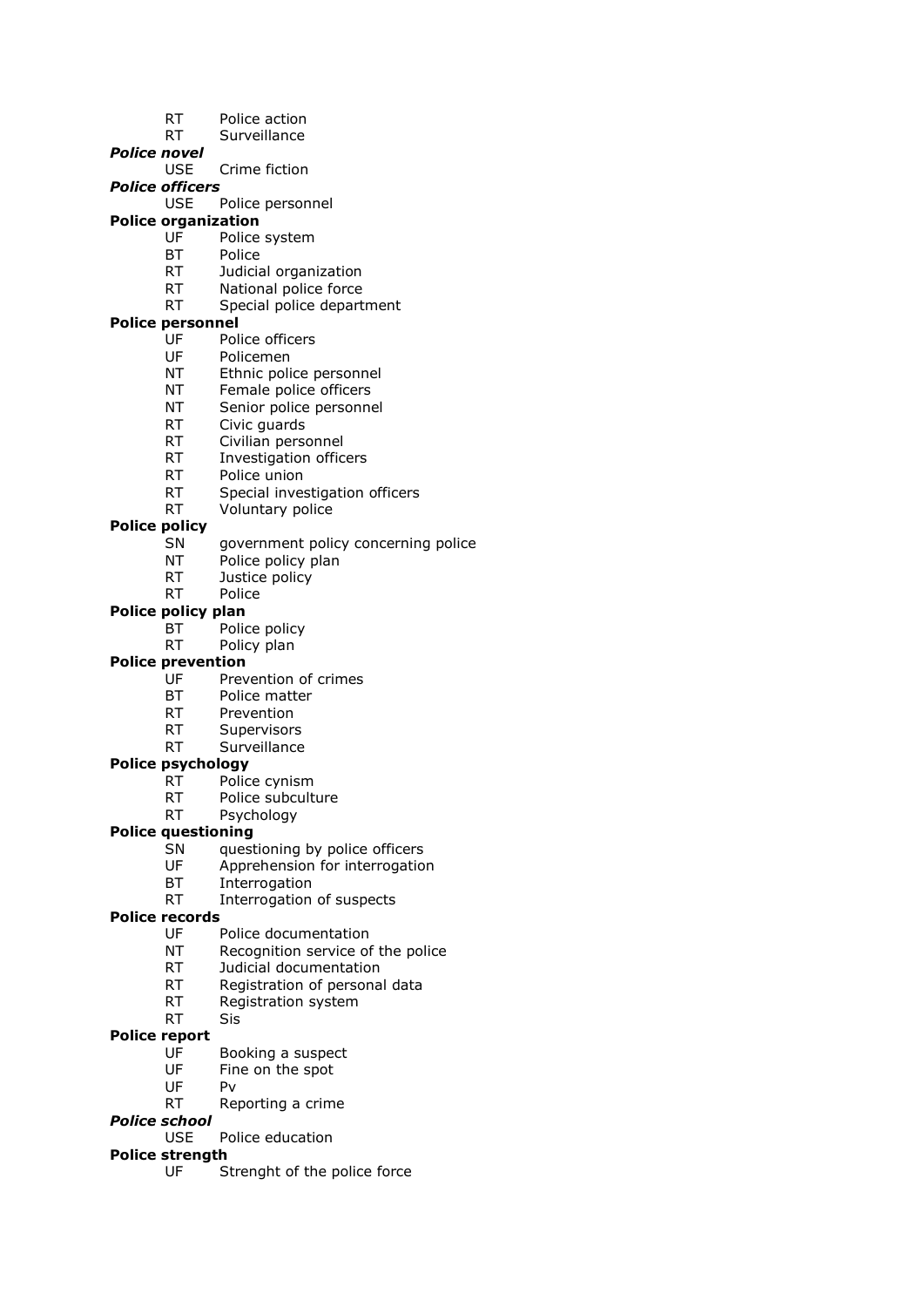- BT Police
- RT Work force
- **Police subculture**
	- UF Police culture
	- RT Police psychology
	- RT Subculture
- *Police system*
	- Police organization
- **Police team**
	- NT Arrest squad
	- NT Interregional criminal investigation team
	- NT Special team for complex criminal cases
	- RT Criminal investigation department
	- RT Special intervention unit
	- RT Special police department
- *Police training*
	- USE Police education
- *Police transaction*
	- USE Transaction by the police
- **Police uniform**
	- BT Police equipment
- **Police union**
	- UF Dutch Police Union
	- BT Trade union
	- RT Police personnel
- **Police victim services**
	- BT Police assistance
	- BT Victim assistance

#### **Police/public**

- UF Relation public/police
- RT Neighbourhood police
- RT Police action

#### *Policemen*

- USE Police personnel
- **Policy**
	- SN of an organization
	- NT Financial policy
	- NT Media policy
	- NT Policy plan
	- RT Government policy
	- RT Justice policy
	- RT Research policy
	- RT Smoking policy

#### **Policy evaluation**

- UF Policy research
- BT Evaluation
- RT Research

#### **Policy guiding rule**

- UF Pseudo-law
- NT Guideline by public prosecution service
- RT Legislation

### **Policy instrument**

- **Policy on ethnic groups**
	- BT Minorities policy
	- RT Aliens policy
	- RT Government policy
	- RT Justice policy
- **Policy plan**
	- UF Multiannual policy plan
	- BT Policy
		- RT Judicial policy plan
		- RT Police policy plan

#### *Policy research*

USE Policy evaluation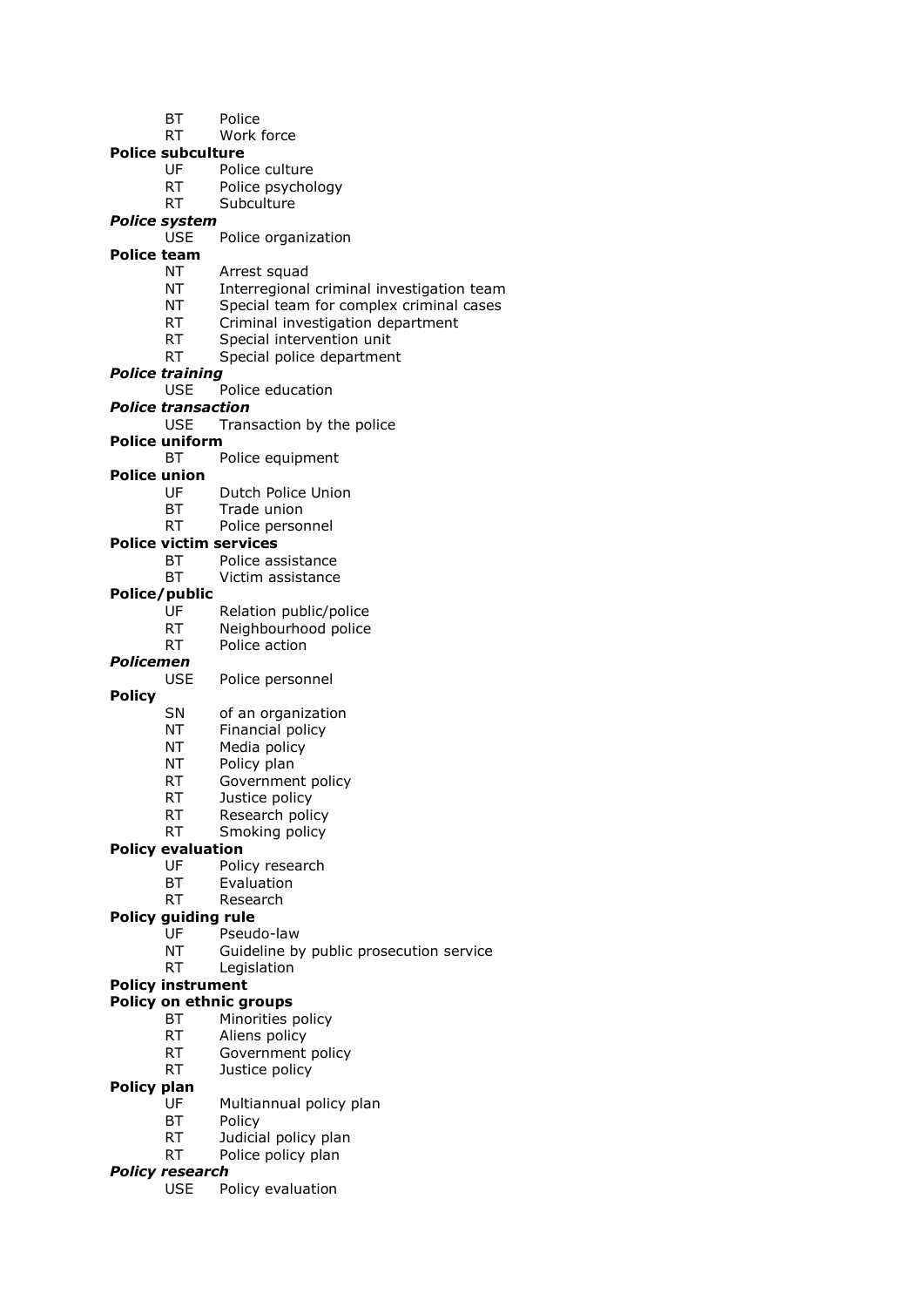**Political accountability Political crime** RT Terrorism **Political party Political reform Politics** RT Government policy **Poll** UF Opinion poll NT Public survey RT Parliamentary enquiry RT Research method RT Victim survey *Polygamy* USE Bigamy *Polygraph* USE Lie detector *Population growth* USE Demography **Pornography** BT Sexual offence NT Child pornography **Portrait rights** BT Authorship **Portugal** BT Western Europe **Possession of arms** UF Possession of fire arms RT Illegal arms trade RT Illegal possession of firearms RT Personal safety measure *Possession of fire arms* USE Possession of arms **Posted officers** UF Liaison officers RT Method of investigation RT Special investigation officers *post-mortem examination* USE Medicolegal autopsy **Poverty** BT Socio-economic conditions RT Economics *Pps* SN abbreviation USE Public-private partnership **Practical training** UF Traineeship RT Instruction **Prediction** SN of a development UF Prognosis RT Future RT Risk assessment RT Scenario study **Pregnancy** RT Sexual reproduction *Prejudice* Formation of a judgement **Preliminary inquiry** UF Judicial inquiry UF Preliminary judicial investigation

- BT Law of criminal procedure
- NT Restricted preliminary judicial investigation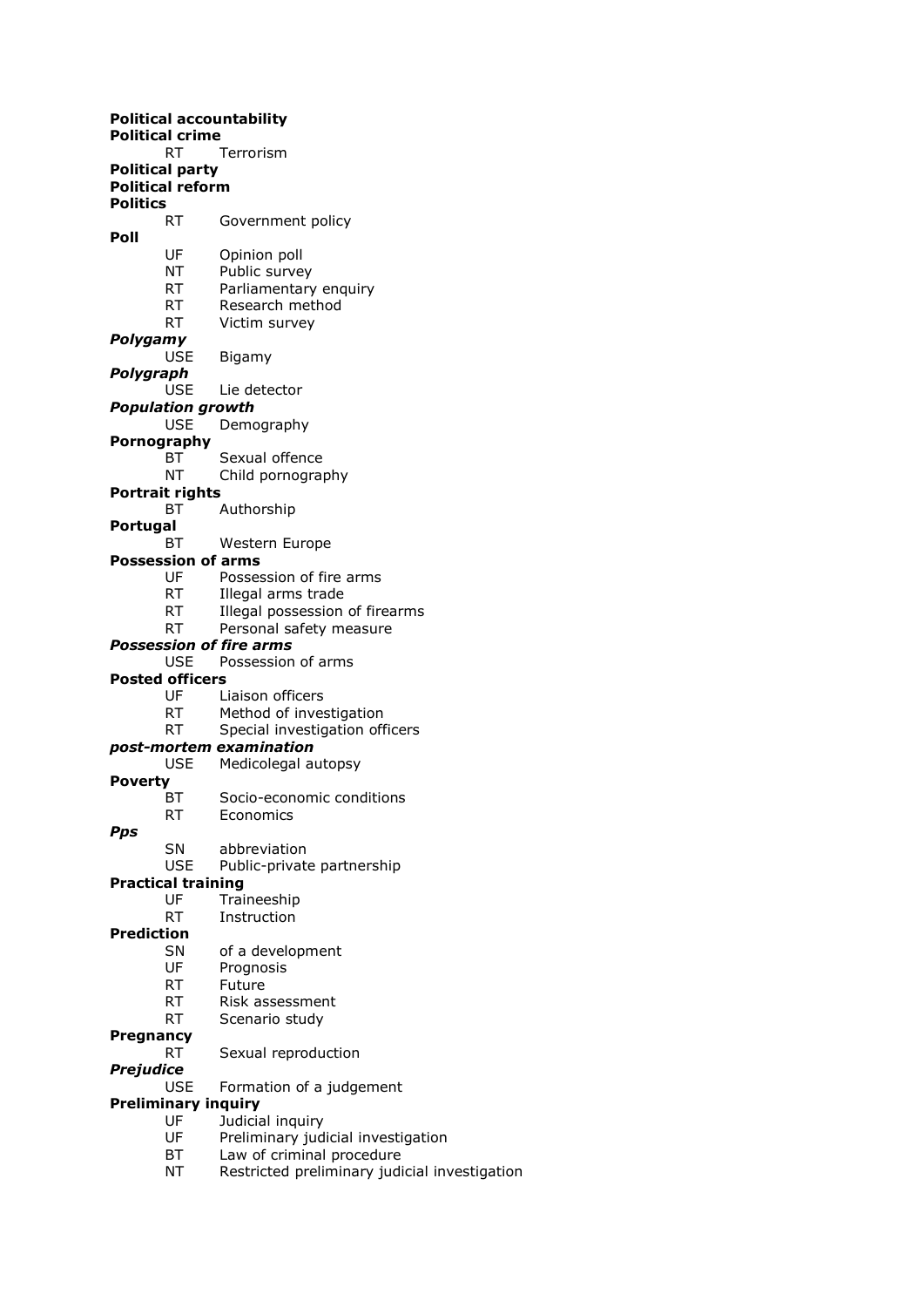- RT Criminal investigation
- RT Examining judge

#### *Preliminary judicial investigation*

USE Preliminary inquiry

#### **Preliminary procedure**

- NT Preliminary ruling
- RT Civil procedural law<br>RT Court of justice of the
- Court of justice of the european communities
- RT Law of criminal procedure
- RT Settlement of disputes

#### **Preliminary relief**

- RT Legal remedy
- **Preliminary ruling**
	- BT Preliminary procedure
- **Premarital agreement**
	- BT Matrimonial property law
	- NT Settlement clause
	- RT Community of goods

#### *Preparedness to report*

- USE Willingness to report a crime
- **Press**
- BT Media
- RT Freedom of the press
- RT Journalism

#### *Press policy*

USE Media policy

#### **Pressure of work**

- BT Working conditions
- RT Caseload
- RT Duration

#### **Pretrial release**

- RT Release
- RT Remand

#### **Prevention**

- SN combine with offence/form of crime
- UF Crime prevention
- NT Identity card system
- NT Lighting
- 
- NT Marking<br>NT Security **Security**
- RT Administrative prevention
- RT Neighbourhood prevention
- RT Police prevention
- RT Prevention readiness
- RT Prevention theory
- RT Social control
- RT Supervisors
- RT Techno prevention

#### *Prevention of crimes*

- USE Police prevention
- **Prevention policy**
	- UF Public security policy
	- NT Safety programme
	- RT Cybersecurity
	- RT Integral security
	- RT Justice policy
	- RT Public security agreement

### RT Urban policy

### **Prevention programme**

NT Prevention project

### **Prevention project**

BT Prevention programme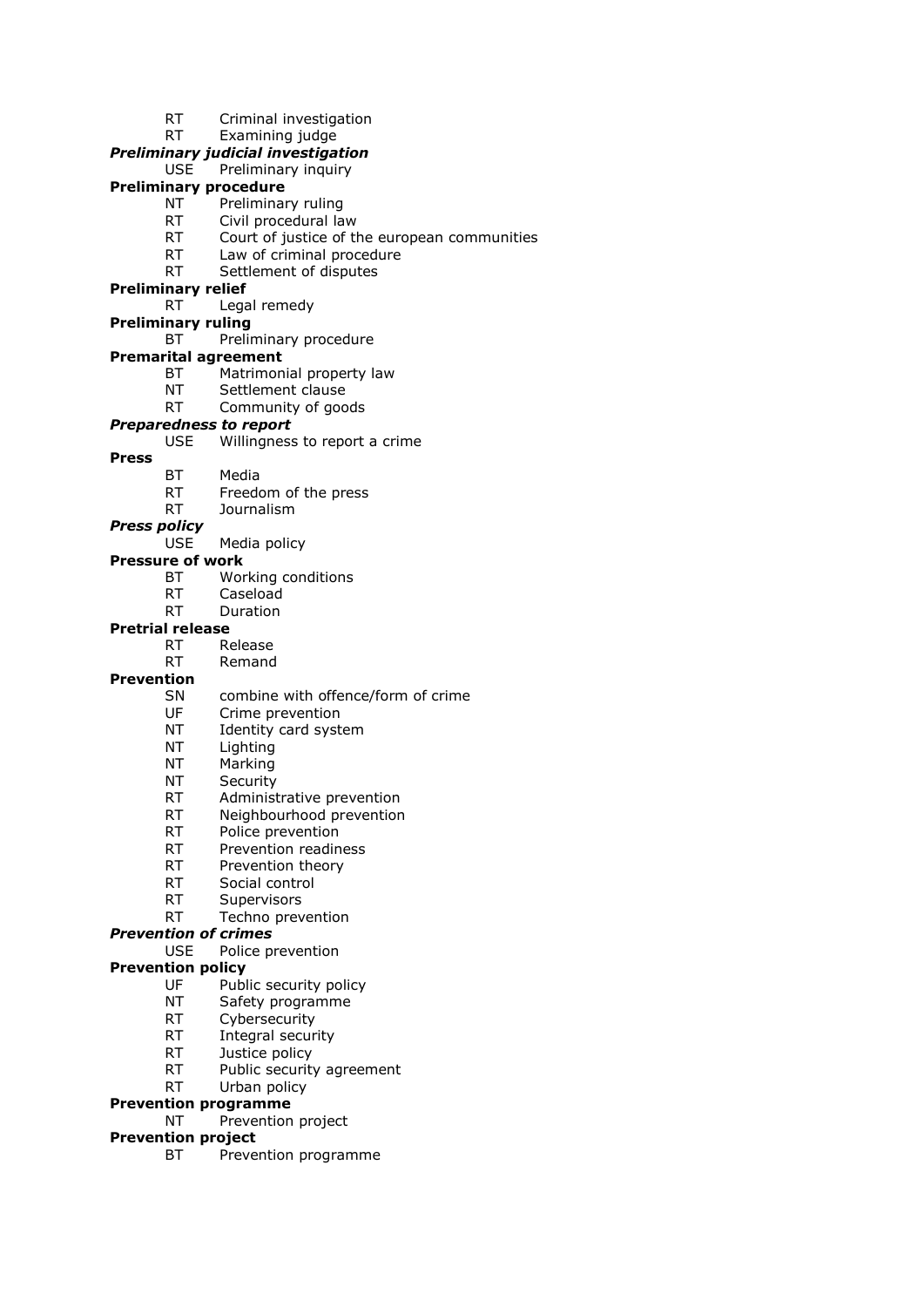#### **Prevention readiness**

- RT Personal safety measure
- RT Prevention

### **Prevention theory**

- NT Deterrence
- NT Special prevention
- RT Criminological theory<br>RT Prevention
- Prevention

### *Preventive custody*

USE Remand

### **Prime minister**

- UF First minister
- RT Government

#### **Principle of equality**

- SN 14 ecrm, 26 unccpr, 25 udhr
- RT Dutch national human rights institute
- RT Emancipation
- RT Human rights

#### **Principle of legality**

- UF Nulla poena sine lege
- RT Legitimacy
- RT Prosecution

#### *Principles of investigation*

#### USE Criminalistics

#### **Prison**

- BT Penitentiary
- NT Detention centre
- NT Half-open prison
- NT Maximum security prison
- NT Prison labour camp
- NT Women's prison
- RT House of detention
- RT Institution
- RT Penitentiary hospital

#### **Prison building**

## **Prison capacity**<br>UF D

- Detention capacity
- RT Prison population

#### **Prison cell**

- SN size and space
- NT Group cell
- RT Police cell

#### **Prison classification**

- UF Penitentiary system
- BT Prison system

#### **Prison doctors**

- BT Doctors
	- BT Prison personnel

#### **Prison education**

- BT Regime
	- RT Education

#### **Prison inspectorate**

- SN abroad, not Dutch
- RT Advisory council for the execution of punishment
- RT Supervisory committee

#### **Prison labour**

- UF Work by prisoners
- BT Regime

#### **Prison labour camp**

- BT Prison
- RT Institution

#### *Prison measurement*

USE Prison rules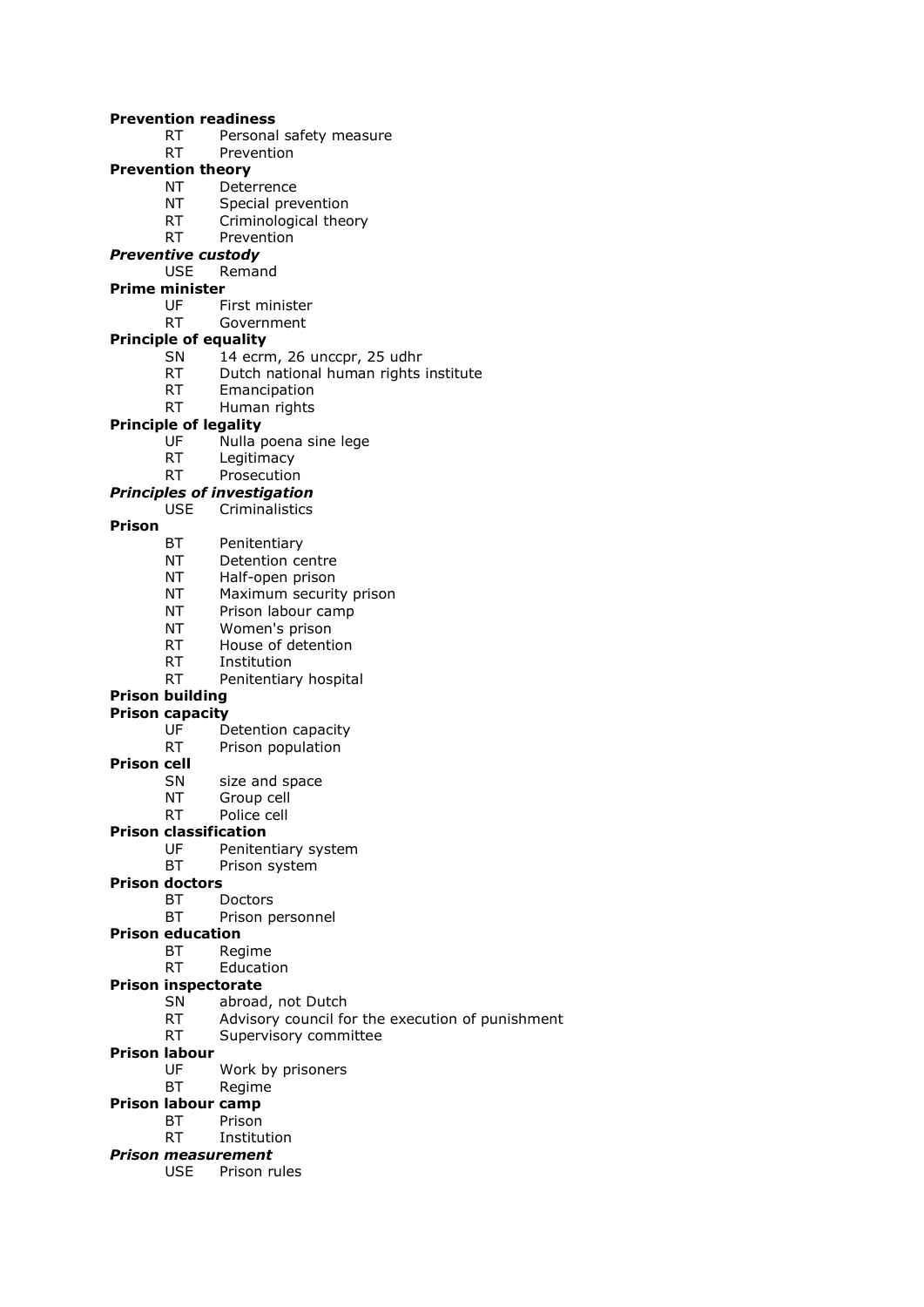#### **Prison officers**

- UF Custodians
- UF Guards
- UF Prison warders
- BT Prison personnel
- RT Watching prisoners

### **Prison overcrowding**

RT Prison population

### **Prison personnel**

- NT Female prison personnel
- NT Prison doctors
- NT Prison officers
- NT Prison psychologists
- RT Institutional personnel

#### *Prison policy*

USE Penitentiary policy

#### **Prison population**

- SN statistics
- UF Detention population
- RT Prison capacity
- RT Prison overcrowding
- RT Prisoners

#### **Prison psychologists**

- BT Prison personnel
- BT Psychologists

#### **Prison reform**

- BT Prison system
- RT Reform

#### *Prison regime*

USE Regime

#### **Prison rules**

- UF Prison measurement
- BT Regime
- RT Penitentiary rights

#### **Prison sentence**

- UF Custody as public order measure
- UF Imprisonment
- BT Punishment
- NT Life imprisonment
- RT Arrest
- RT Imprisonment for debt
- RT Juvenile detention
- RT Long-term prisoners
- RT Remand
- RT Short-term prisoners

## **Prison subculture**<br>UF Sub

- Subculture within prison
- RT Subculture

#### **Prison system**

- NT Prison classification
- NT Prison reform
- RT Dji
- RT Judicial organization
- RT Penitentiary policy
- **Prison visit**
	- UF Visiting arrangement
	- BT Regime
- *Prison warders*
	- USE Prison officers
- **Prisoner selection**
	- UF Selection of prisoners
	- RT Transfer
- *Prisoner transportation*
	- USE Transport of prisoners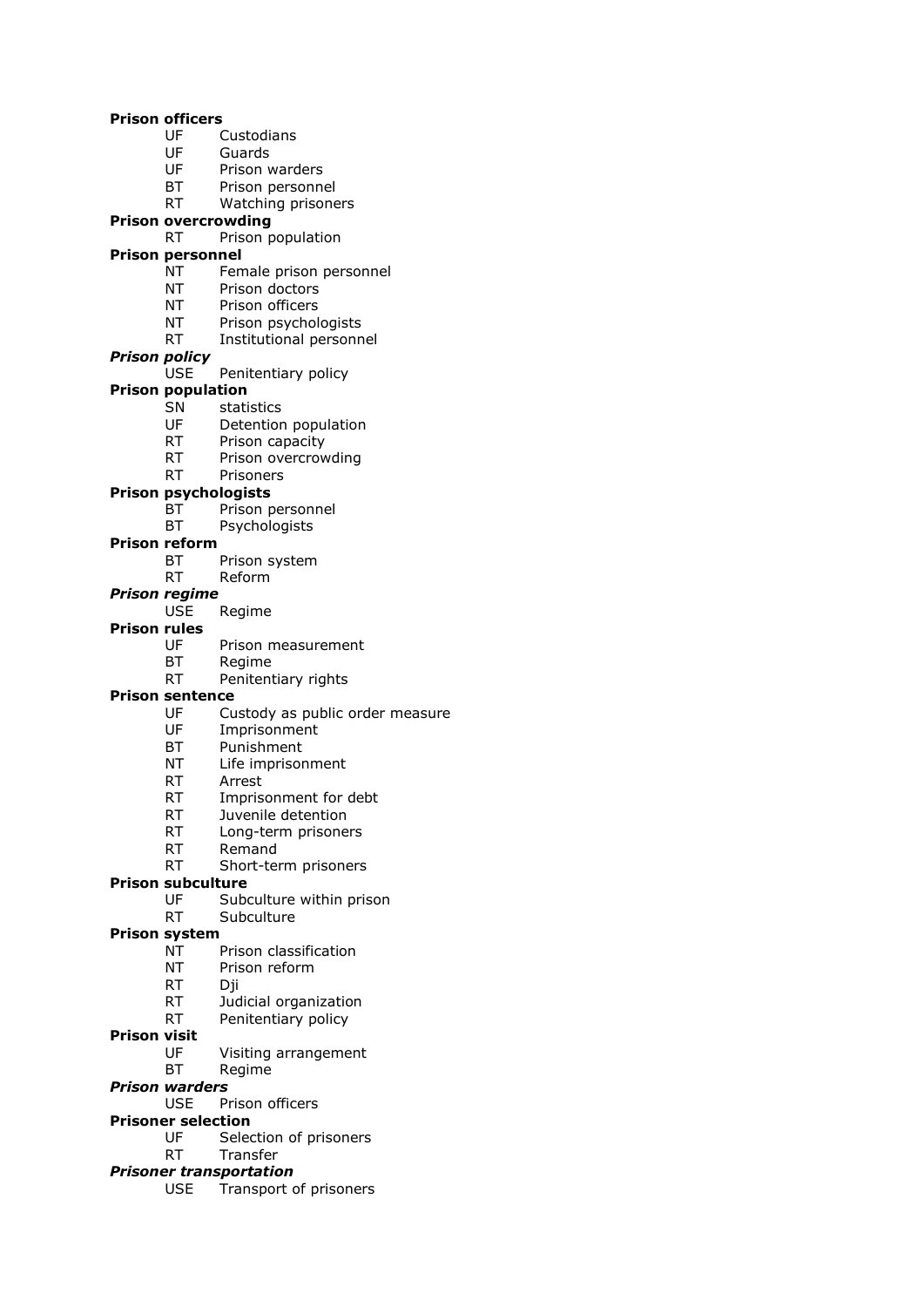#### **Prisoners**

- UF Inmates
- NT Drug-dependent prisoners
- NT Dutch inmates in foreign prisons
- NT Ethnic groups of inmates
- NT Female prisoners
- NT Juvenile detainees
- Long-term prisoners
- NT Mentally disturbed prisoners
- NT Persons detained under hospital order
- NT Short-term prisoners
- RT Ex-prisoners
- RT Prison population

#### *Privacy protection council*

#### USE Authority personal data

- **Privacy-enhancing technology**
	- UF Pet
	- RT Personal privacy

### **Private international law**

- BT International law
- RT Personality principle
- RT Territorial principle

#### **Private investigation bureau**

- UF Corporate security service
- UF Detective agency<br>UF Private investigate
- Private investigators
- RT Method of investigation
- RT Private security service

#### *Private investigators*

- USE Private investigation bureau
- *Private law*
	- USE Civil law

#### **Private security service**

- UF Security business
- 
- UF Security service<br>RT Corporate securi Corporate security
- RT Personal protection
- RT Private investigation bureau
- RT Security

#### **Privatization**

- UF Self-sufficiency
- RT Liberalization

#### *Pro-active investigation*

USE Police investigation

#### **Probation and after-care duties**

- BT Probation and after-care service
- NT After-care during rehabilitation after detention
- NT Assistance during rehabilitation after detention
- NT Early resettlement
- NT Probation report
- NT Rehabilitation assistance in prison
- NT Supervision during rehabilitation after detention
- RT Youth probation

#### **Probation and after-care service**

- NT Probation and after-care duties
- RT Rehabilitation policy
- RT Resocialization

#### **Probation officers**

RT Social workers

#### **Probation report**

- UF Information report
- BT Judicial report
- BT Probation and after-care duties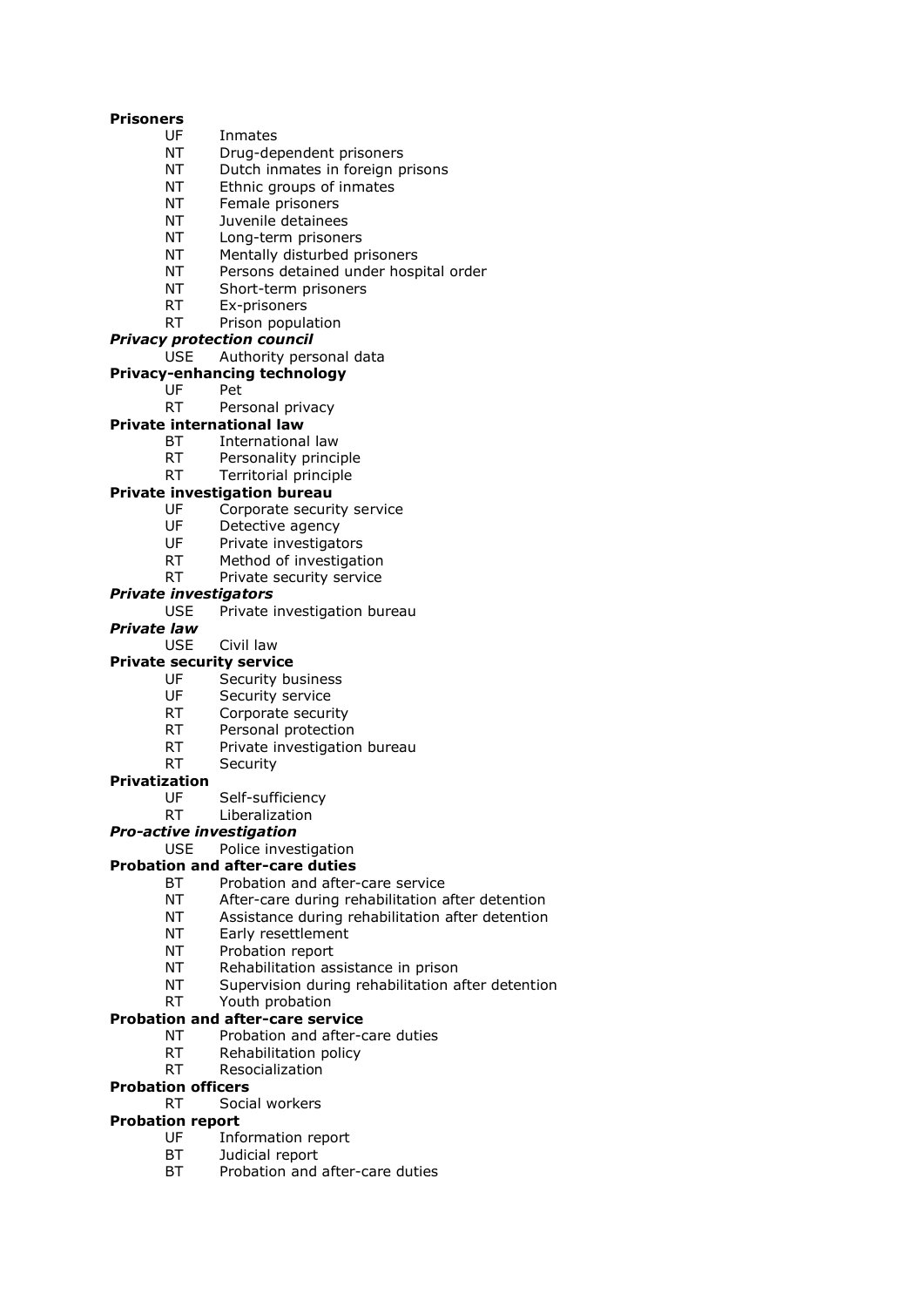#### *Probationary release*

USE Leave for inmates

### *Problematic behaviour*

USE Deviant behaviour

*Problematic youth group*

USE Youth gang

## *Procedural error*

Non-compliance with procedural requirements

### **Procedure for issuing a residents permit**

- NT Asylum procedure
- NT Regular procedure
- RT Aliens policy
- RT Aliens section of the district court
- RT Ind

#### RT Residence of aliens

#### **Procedure of notice of objection**

#### *Processing lawsuits*

- USE Speed of trials
- **Producers**
	- RT Authorship
	- RT Intellectual property

#### **Professional code**

- UF Code of behaviour
- RT Professional ethics
- RT Professional secrecy

#### *Professional criminals*

USE Repeat offenders

#### **Professional ethics**

- RT Ethics
	- RT Integrity
	- RT Professional code

#### **Professional liability**

BT Liability

#### **Professional secrecy**

- UF Medical secrecy
- UF Oath of secrecy
- RT Information supply
- RT Professional code
- RT Secrecy
- RT Violation of professional secret

#### *Professional training*

USE Instruction

#### **Professionalization**

#### **Profit**

- RT Company
- RT Game of chance proceeds

#### **Profits of crime**

- UF Criminal assets
- NT Stolen goods
- RT Bureau of financial investigation
- RT Dispossession of crime profits
- RT Economics
- RT Forensic accountancy
- RT Money laundering
- RT Sfo

#### *Prognosis*

USE Prediction

#### **Proof**

#### **Property crime**

- NT Extortion
- NT Infringement on creditors rights
- NT Theft
- RT Deceit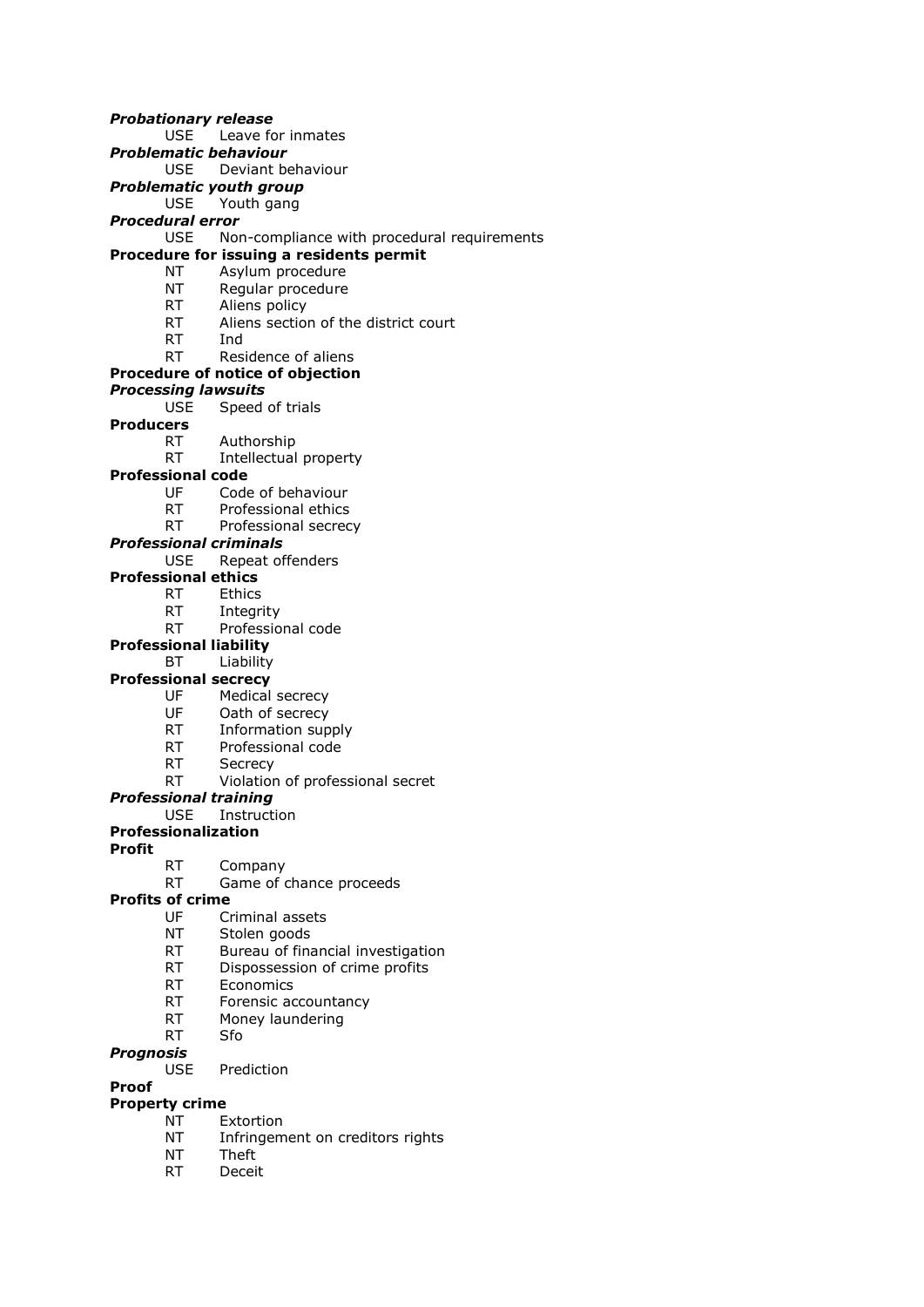#### **Property law**

- NT Law of property
- **Prosecution**
	- SN combine with offence/type of crime
	- BT Legal action
		- RT Criminal procedure
		- RT Principle of legality<br>RT Universality principl
		- Universality principle

#### *Prosecution office*

USE Public prosecution office

#### **Prosecution policy**

- SN of public prosecutor
- RT Decision to prosecute
- RT Guideline by public prosecution service
- RT Public prosecution office

### *Prosecution service criminal assets deprivation bureau*

USE Bureau for deprivation of criminal assets

#### **Prosperity**

- BT Socio-economic conditions
- RT Economics
- RT Welfare state

#### **Prostitution**

- UF Ban on soliciting
- NT Juvenile prostitution
- RT Keepers of brothels
- RT Prostitution industry
- RT Sexual offence
- RT Trafficking in women
- *Prostitution business*
	- Prostitution industry

#### **Prostitution industry**

- UF Prostitution business
- RT Keepers of brothels
- RT Prostitution

#### *Protection measure*

USE Security

#### **Protection of personal data**

- RT Authority personal data
- RT General data protection regulation
- RT Personal data
- RT Personal privacy
- RT Protection of personal data act

#### **Protection of personal data act**

- UF Law for protection of personal data
- BT General data protection regulation
- RT Protection of personal data
- RT Wjsg

#### **Protest action**

- UF Demonstration
- BT Public demonstration

#### **Protocol**

- UF Job instruction
- RT Treaty

#### *Provider*

USE Internet provider

### **Provisional garnishment**

- BT Garnishment
- RT Compensation order
- RT Dispossession of crime profits
- RT Seizure

### *Provisions*

USE Food

### *Pseudo-buying*

USE Infiltration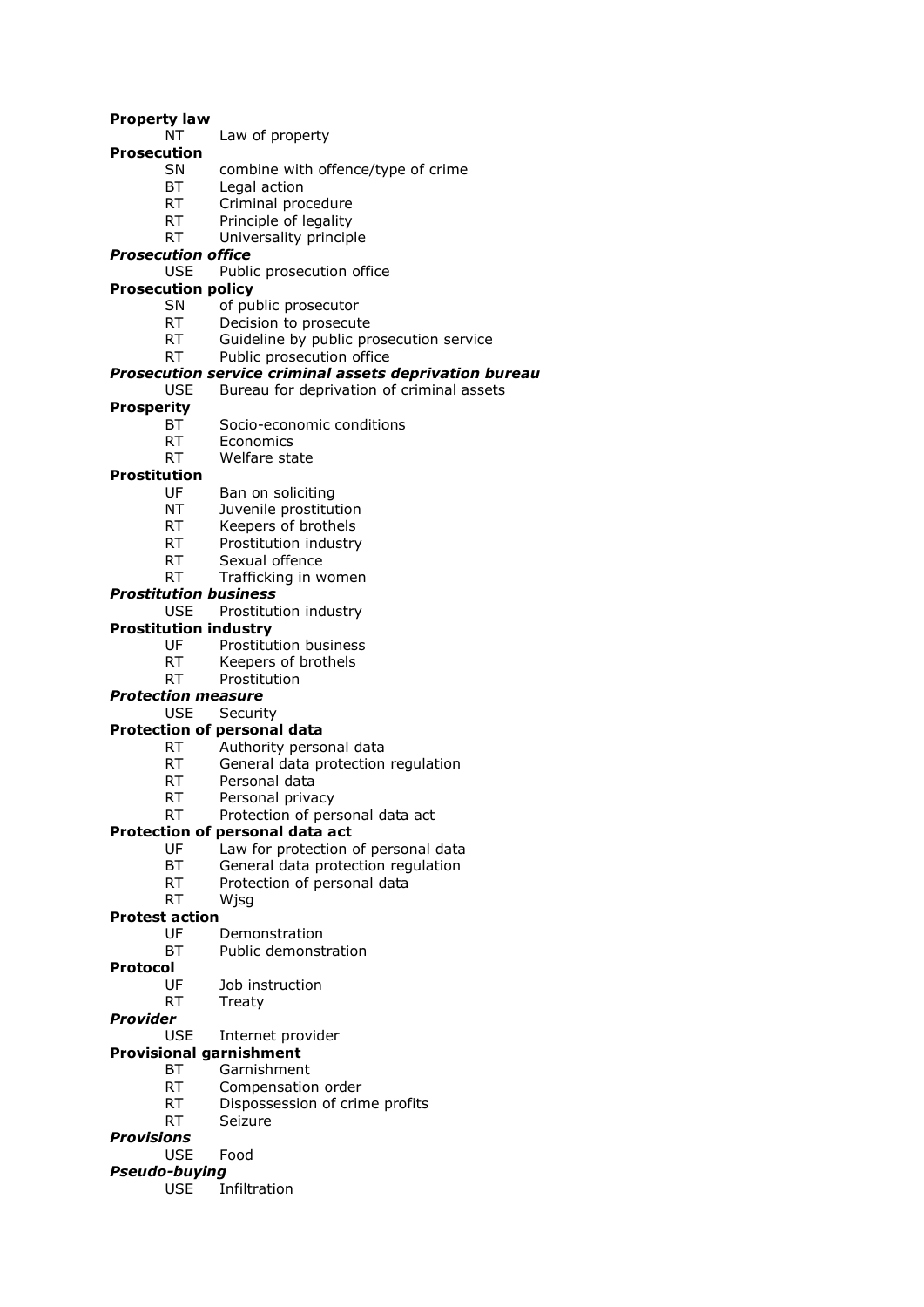*Pseudo-law* USE Policy guiding rule **Psychiatric patients** BT Patients RT Mentally disturbed people **Psychiatric report** BT Forensic psychiatry<br>BT Budicial report Judicial report **Psychiatrists** RT Social workers **Psychiatry** RT Criminal psychiatry RT Forensic psychiatry RT Neurology **Psychological consequences of detention** UF Perception of punishment RT Self-mutilation **Psychological harm** UF Mental injury BT Injury RT Immaterial damage **Psychologists** NT Prison psychologists RT Social workers **Psychology** RT Criminal psychology RT Memory RT Motivation RT Police psychology RT Psychology of law RT Self-image **Psychology of law** RT Grounds RT Psychology **Psychopathy** BT Criminal psychiatry **Psychopharmacy** SN medication BT Treatment **Psychosocial problems** RT Social conditions **Public administration** SN government bodies RT Crime against public authority **Public building** SN criminology UF Governmental building UF Town hall BT Environment NT Hospital NT Museum NT Shop NT Station RT Environmental design RT School building *Public campaign* Information campaign **Public demonstration** NT Protest action *Public domain* USE Public space *Public event* USE Event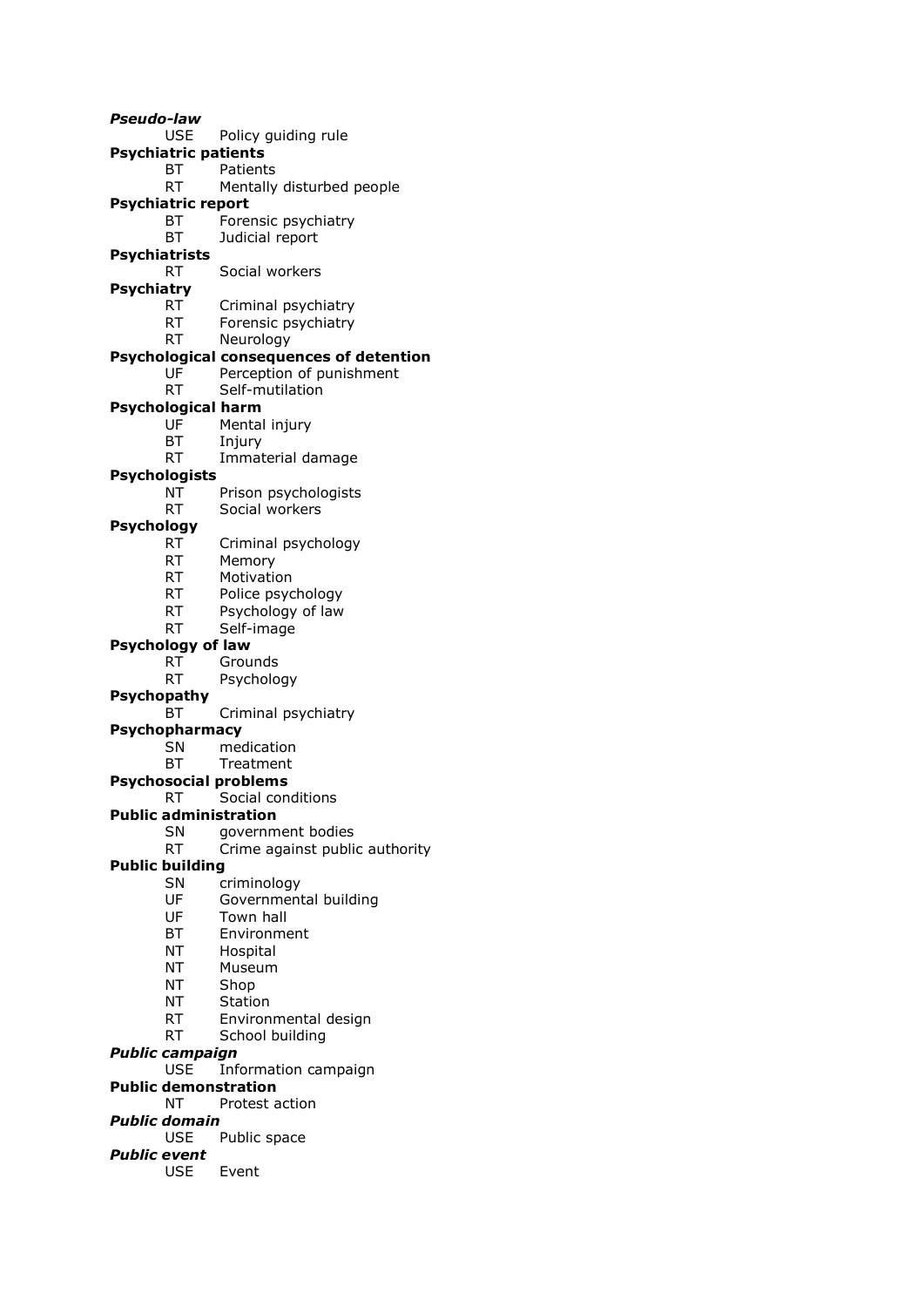#### **Public health**

RT Medical care

### **Public housing**

- UF House-building
- RT Environmental design
- RT Estate agency
- RT Housing<br>RT Housing
- Housing corporation
- **Public international law**
	- UF Law of nations
	- BT International law

### **Public nature**

#### RT Information dissemination

- **Public opinion**
	- RT Formation of a judgement
	- RT Opinion

#### **Public order**

- RT Crime against public order
- RT Public space

#### **Public prosecution office**

- UF Prosecution office
- UF Public prosecution service
- NT Regional office of the public prosecutor
- NT Regional public prosecution office
- RT Command of police
- RT Council of procurators-general
- RT Guideline by public prosecution service
- RT Judicial organization
- RT Judiciary
- RT Ministry of justice and security
- RT National department of criminal investigation
- RT Prosecution policy
- RT Public prosecutors

#### *Public prosecution service*

USE Public prosecution office

#### **Public prosecutors**

- UF Chief public prosecutors
- UF Ovj
- NT Assistant prosecutors
- NT Environmental prosecutors
- RT Judicial officers
- RT Public prosecution office
- RT Regional office of the public prosecutor

### **Public security**

- NT National security
- RT Crime against the public security
- RT Cybersecurity
- RT Fire safety
- RT Nctv
- RT Risk analysis
- RT Safety programme
- RT Threat level
- RT Traffic safety

#### **Public security agreement**

- RT Integral security
- RT Prevention policy

### *Public security policy*

USE Prevention policy

### **Public space**

- UF Public domain
- RT Environment
- RT Public order
- RT Violence against public officials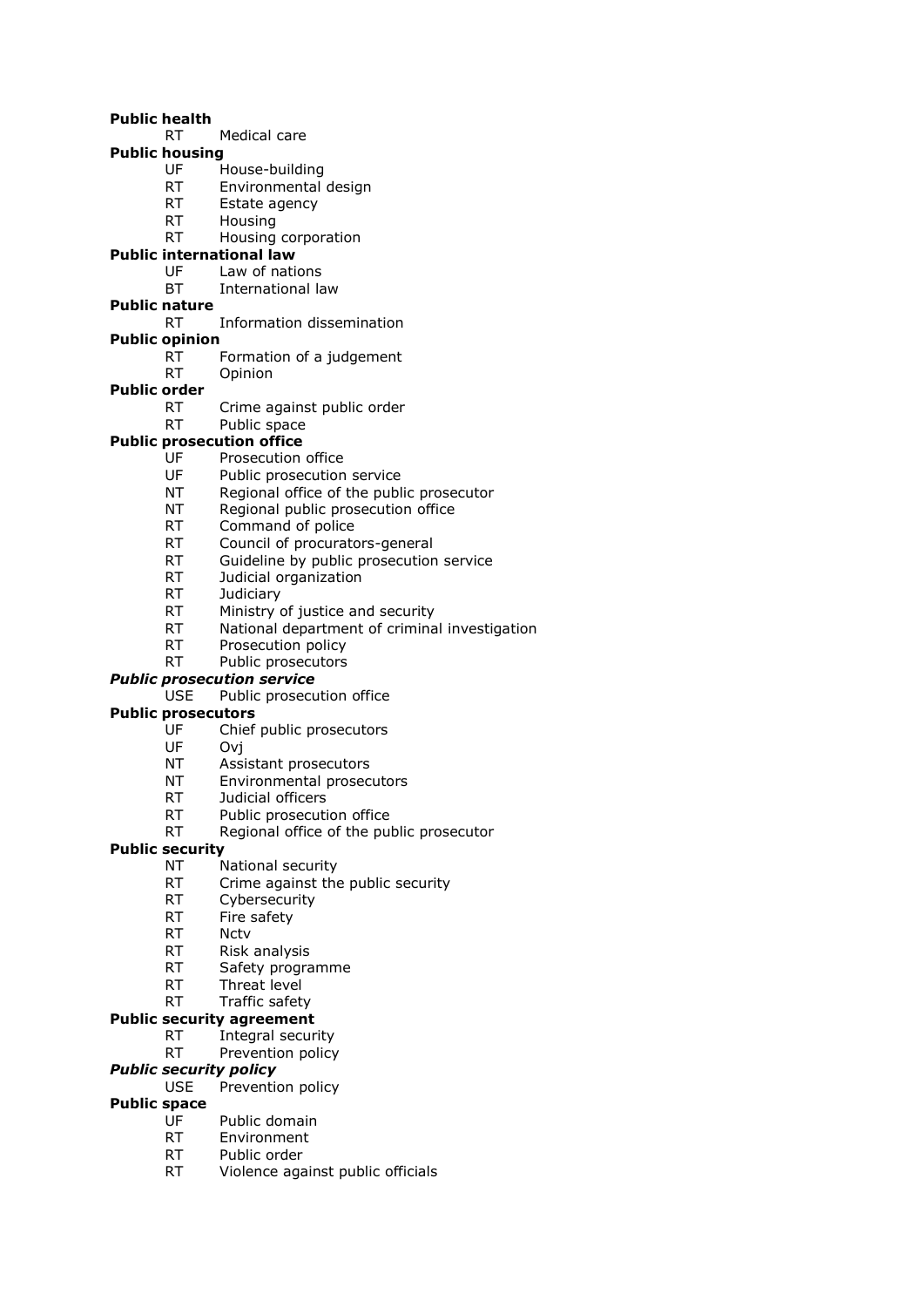**Public survey** BT Poll **Public transport** BT Transport system RT Inspectors RT Station *Public transport chipcard* Smartcard *Publicity* Media **Public-private partnership** UF Pps RT Cooperation **Punishability** UF Criminal liability RT Making a criminal act *Punishable act* USE Offence *Punishableness* USE Inclination to punish **Punishment** SN for adults UF Sanction BT Penal system NT Banishment NT Community service order NT Corporal punishment NT Death penalty NT Disfranchisement NT Disqualification from driving NT Financial penalty NT Prison sentence RT Alternative punishment RT Non-punitive measure *Punishments and measures* USE Penal system *Punitive measure* USE Non-punitive measure **Punitive measure for persistent offenders** UF Institution for persistent offenders BT Alternative punishment RT Forced rehabilitation programme for drug addicts RT Repeat offenders **Pupils** UF Apprentices RT Juveniles RT Students **Purchase** SN of products or services *Put in custody* USE Remand *Put on probation* USE Suspended sentence *Pv* SN abbreviation USE Police report **Pyromania** BT Criminal psychiatry RT Arson *Qualification of the judge* USE Competency of the judge *Qualified official order*

- - USE Official order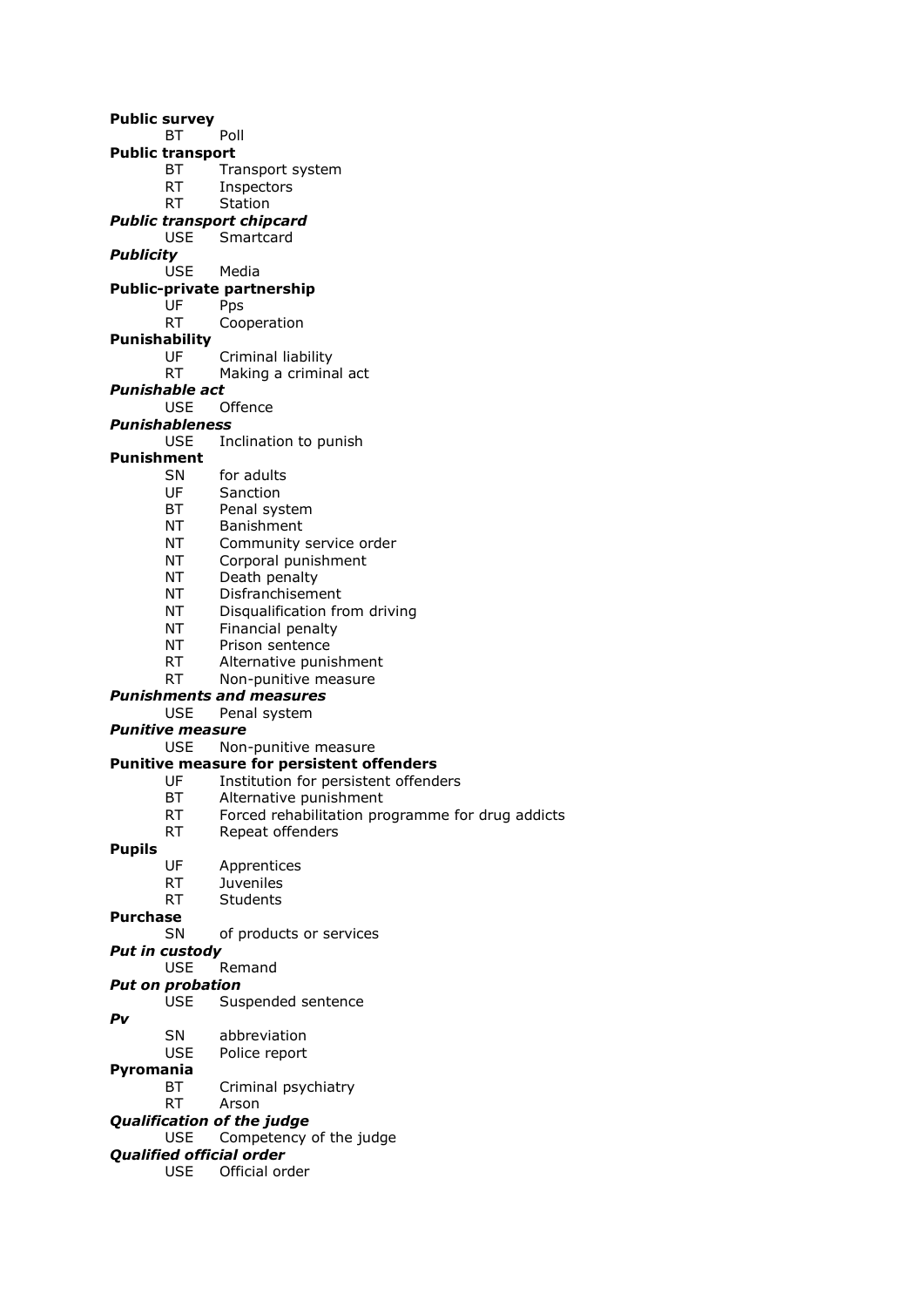#### **Quality assurance**

- RT Effectiveness and efficiency
- RT Quality policy of legislation
- **Quality improvement**
	- RT Benchmarking
- **Quality management**
	- BT Management
- *Quality of rules*
	- USE Quality policy of legislation
- **Quality policy of legislation**
	- UF Quality of rules
	- BT Legislation policy
	- RT Free market, deregulation and quality of legislation
	- RT Quality assurance
- *Quarterly course*
	- USE Educational project

#### **Questionable financial transaction**

- RT Financial traffic
- RT Money laundering
- RT Reporting questionable financial transactions
- **Quick scan**
	- RT Research method

#### *Quotation right*

- USE Authorship
- **Race**
- UF Ethnicity
- RT Demography
- RT Ethnic groups

#### **Race and crime**

- SN comparison
- RT Crime by ethnic groups
- **Racial discrimination**
	- UF Racism
		- BT Discrimination
		- RT Racist violence
		- RT Right wing extremism<br>RT Segregration
		- Segregration

## *Racism*

- Racial discrimination
- *Racist group*
	- USE Extremist groups

#### **Racist violence**

- RT Extremist groups
- RT Racial discrimination<br>RT Violence
- Violence

#### **Radicalization**

- RT Fundamentalism
- RT Jihad
- RT Terrorism

### *Radioactive materials smuggling*

- SN incl. theft and trade
- USE Nuclear materials smuggling
- *Raid*

#### USE Robbery

#### *Ransomware*

- USE Hostage software
- **Rape**
	- UF Group rape
	- BT Sexual offence

### **Ratification**

- RT Confirmation procedure
	- RT Treaty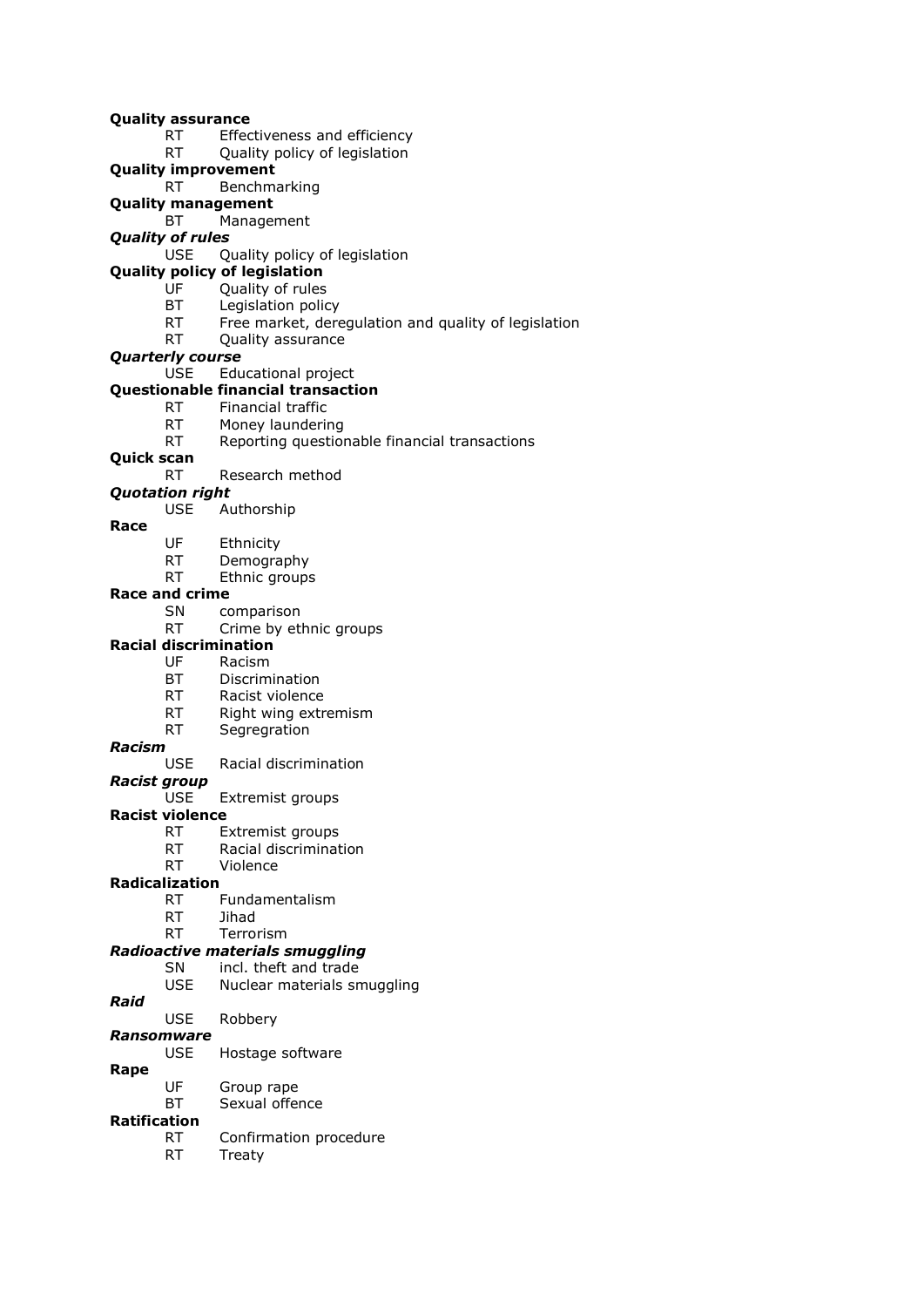#### **Rational-choice theory**

- BT Criminal psychology
- RT Crime planning
- *Reading matter*

#### USE Literature

- **Real estate agents**
	- RT Estate agency
- **Receivers**
	- RT Administration order
	- RT Debt restructuring
	- RT Supervision of the administration

### *Reception centre for asylum seekers*

- USE Coa
- **Recidivism**
	- UF Repeating offending<br>RT Criminal carreer
	- Criminal carreer
	- RT Repeat offenders
- **Recognition**

#### **Recognition service of the police**

- UF Identification system of the police
- BT Police records

#### *Record of offences*

USE Judicial documentation

#### *Recovery of fines*

USE Collection of fines

#### **Recreation**

- SN forms of
- UF Camping
- BT Leisure activities
- RT Tourism

#### *Recreation and crime*

#### USE Night-life crime

#### **Recreation park**

- UF Leisure park
- RT Housing

#### **Recruitment and selection**

- SN of personnel
	- UF Recruitment and selection of personnel
	- BT Personnel matters
	- RT Interculturalisation

#### *Recruitment and selection of personnel*

#### USE Recruitment and selection

#### *Reduction of sentence*

- USE Change of sentence
- **Reform**

#### RT Prison reform

#### *Refugee policy*

- USE Aliens policy
- **Refugees**

#### RT Asylum seekers

RT Ethnic groups

### **Refugees treaty**

UF Convention relating to the status of refugees

#### **Regime**

- UF Prison regime
- NT Food supply
- NT Prison education
- NT Prison labour
- NT Prison rules
- NT Prison visit
- RT Disciplinary measure

#### *Region*

USE County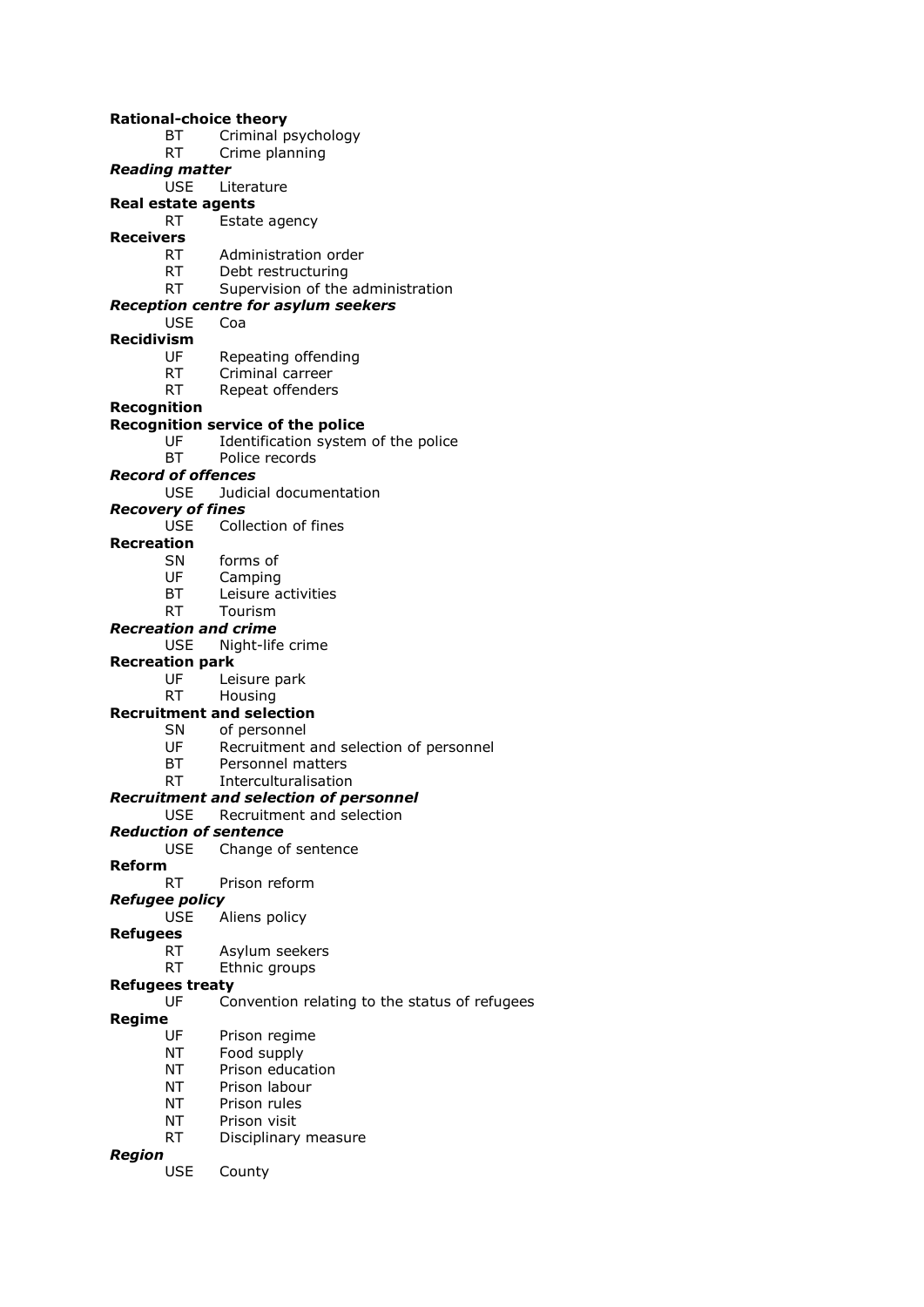#### *Regional crime rates*

- USE Local crime trends
- **Regional mayors**

BT Mayors

#### **Regional office of the public prosecutor**

- UF District office of the public prosecutor
- UF Office of the public prosecutor<br>BT Public prosecution office
- Public prosecution office
- RT Public prosecutors

### *Regional planning*

USE Zoning scheme

#### **Regional police**

- BT National police force
- NT Municipal police
- NT State police
- RT Three-way consultation

#### **Regional police attention**

#### *Regional policy*

USE County policy

*Regional prevention*

USE Administrative prevention

#### **Regional public prosecution office**

#### BT Public prosecution office

#### **Register office**

- BT Persons and family law
- NT Marital state
- RT Brp

#### *Registered crime*

- SN national
- USE Crime trends

#### **Registered partnership**

- BT Persons and family law
- RT Marriage

#### **Registration**

BT Registration system

#### **Registration centre**

- UF Report by telephone
- RT Anonymous reporting
- RT Registration system

#### **Registration of personal data**

- RT Authority personal data
- RT Brp
- RT General data protection regulation
- RT Identification requirement
- RT Identity card system
- RT Judicial documentation
- RT Personal privacy
- RT Police records
- RT Registration system
- RT Right to inspection

### **Registration procedure**

### **Registration system**

- NT Registration
- RT Basic facility for immigrants
- RT Brp
- RT Information dissemination
- RT Number plate
- RT Police records
- RT Registration centre
- RT Registration of personal data
- RT Retention duty
- RT Sis

#### **Regular procedure**

SN for non-asylumseekers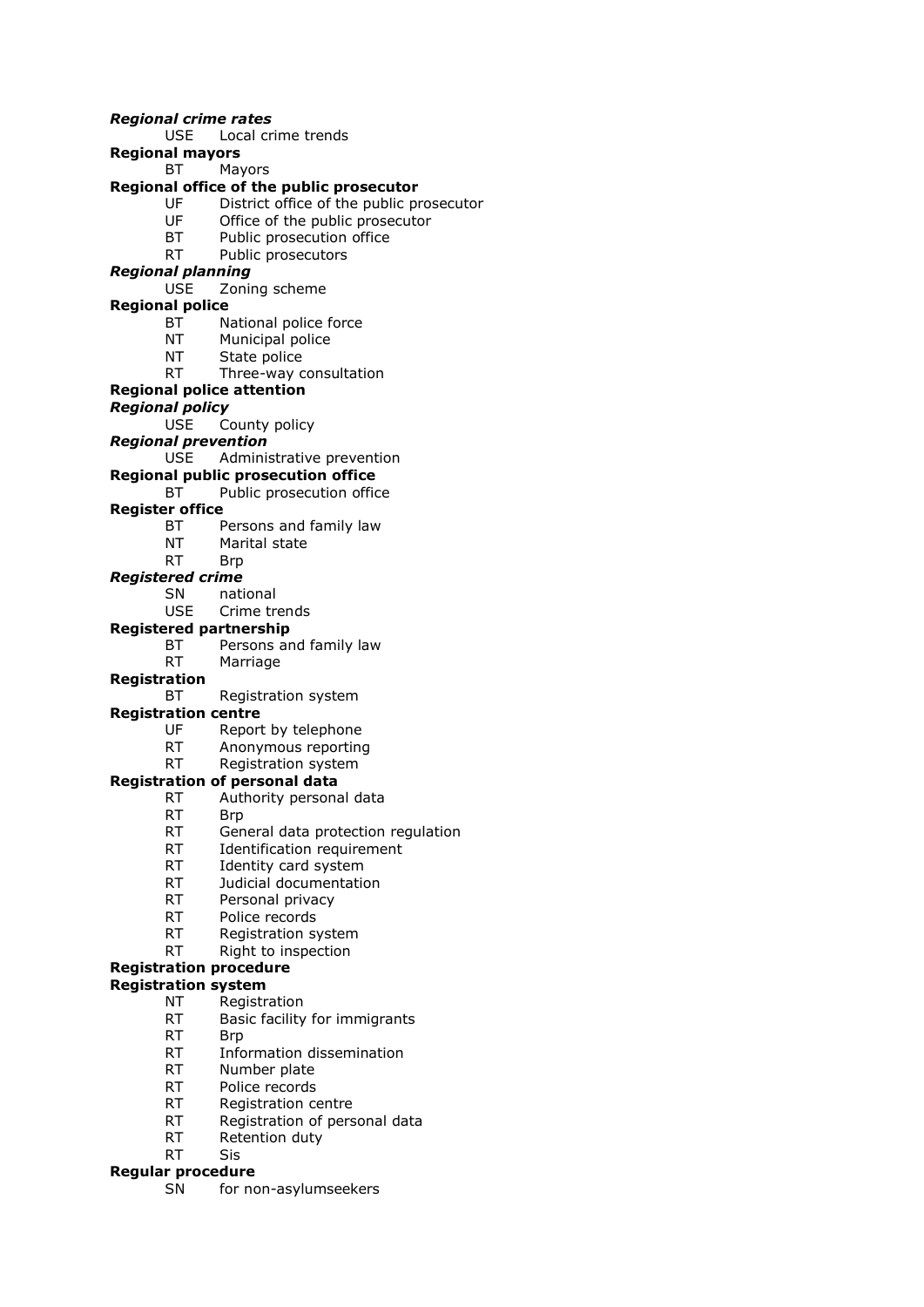- BT Procedure for issuing a residents permit
- NT Authorisation for temporary stay
- NT Residence permit for a specific period
- NT Residence permit for indefinite period
- NT Sufficient funds

#### **Regulation**

RT Bye-law

### **Regulation pressure**

RT Bringing sub judice

### *Rehabilitation*

SN of prisoners

USE Resocialization

#### **Rehabilitation assistance in prison**

- BT Assistance during rehabilitation after detention
- BT Probation and after-care duties

### **Rehabilitation policy**

- RT Justice policy
- RT Probation and after-care service

#### **Rejection of ex-convict**

- SN by employers
	- BT Social consequences of detention
	- RT Employment-finding
	- RT Ex-prisoners

#### **Relation**

- SN between persons or institutions
- UF Relationship
- RT Attitude
- RT Cooperation
- *Relation public/police*
	- USE Police/public

#### *Relationship*

SN between persons or institutions

USE Relation

#### *Relative competency*

USE Competency of the judge

#### **Relatives**

#### **Relativity doctrine**

- RT Compensation
- RT Tort

#### **Release**

- UF Discharge from prison
- UF Discharge of prisoners
- RT Bail
- RT Parole
- RT Pretrial release

#### **Religion**

- UF Church
- UF Faith
- NT Christianity
- NT Islam
- NT Jehova's witnesses
- RT Freedom of religion
- RT Fundamentalism
- RT Honour related violence
- RT Philosophy of life
- RT Religious denomination
- RT Sect
- RT Spiritual assistance

#### **Religious denomination**

RT Religion

### **Remand**

- UF Preventive custody
- UF Put in custody
- BT Coercive measure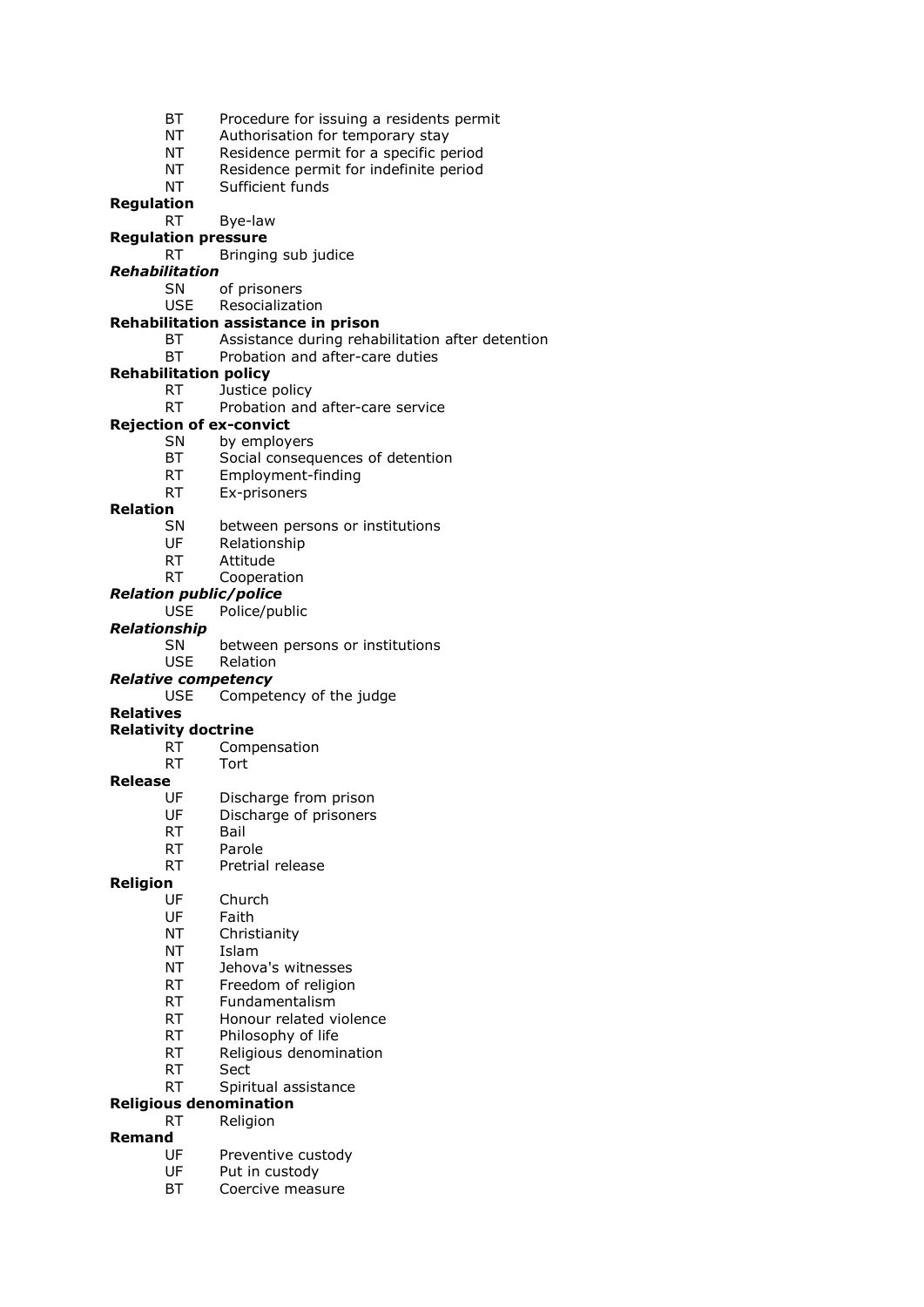- NT Custody
- NT Remand detention
- RT Pretrial release
- RT Prison sentence

**Remand detention**

- BT Remand
- *Remand in custody* Custody
- **Remigration**
- RT Migration
	- RT Repatriation of aliens
- *Remission*
	- USE Parole
- *Removal*
	- SN of persons USE Expulsion
- *Rental*
	- USE Hire
- **Rented house**
	- BT Hire
- *Reorganization*
	- USE Organizational change

#### **Repatriation of aliens**

- BT Aliens policy
- RT Not admitted asylumseekers
- RT Remigration

## **Repeat offenders**<br>UF Mult

- Multiple offenders
- UF Persistent offenders
- UF Professional criminals
- BT Delinquents
- RT Criminal carreer
- RT Punitive measure for persistent offenders
- RT Recidivism

#### *Repeat victimization*

USE Multiple victimization

#### *Repeating offending*

- USE Recidivism
- *Report by telephone*

#### USE Registration centre

- **Report on environmental influences**
	- UF Environmental effects report
	- RT Environmental management

#### **Reporting**

- NT Anonymous reporting
- RT Alert

#### **Reporting a crime**

- NT Anonymous report of a crime
- RT Duty to report
- RT False reporting
- RT Police report

#### **Reporting questionable financial transactions**

- RT Banking
- RT Financial institution
- RT Money laundering
- RT Questionable financial transaction

### **Representation in court**

- SN in civil proceedings
- RT Lawyers

### **Reprimand**

- SN criminal law
- UF Official reprimand
- BT Youth sanction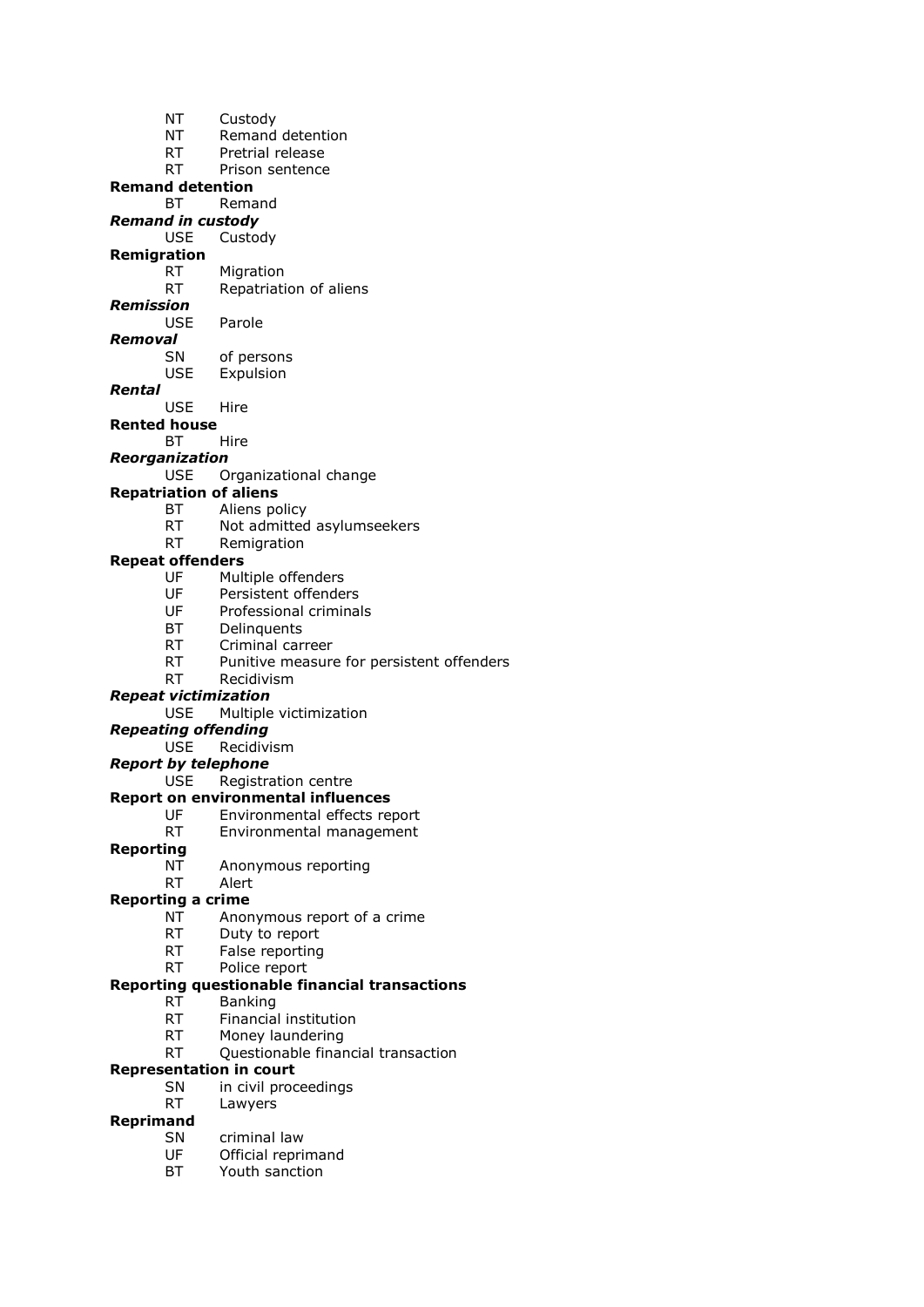#### *Reproduction right*

- USE Authorship
- **Requital theory**
	- BT Criminal law theory
- *Res judicate*
	- USE Final judgement

## **Research**

- combine with object of research
- UF Scientific research
- RT Policy evaluation
- RT Satisfaction research

### *Research and Documentation Centre*

- USE Wodc
- **Research institute**
	- NT Criminological institute
	- NT Wodc

### **Research method**

- UF Method of research
- RT Baseline measurement
- RT Comparative research
- RT Evaluation study
- RT Experiment
- RT File research
- RT Interview
- RT Literature search
- RT Longitudinal research
- RT Observation research
- RT Poll
- RT Quick scan
- RT Scenario study
- RT Self-report
- RT Statistical method

#### **Research policy**

- RT Policy
	- RT Research programme

#### **Research programme**

#### RT Research policy

- *Reserve police personnel*
	- USE Voluntary police

#### **Residence of aliens**

- UF Combined residence and labour permit
- UF Gvva
- RT Aliens
- RT Employment-migration
- RT Illegal aliens
- RT Knowledge migration
- RT Procedure for issuing a residents permit
- RT Visa

#### **Residence permit**

- RT Aliens
	- RT Third country nationals

#### **Residence permit asylum for indefinite time**

BT Asylum procedure

#### **Residence permit for a specific period**

- SN for non-asylum seekers
- BT Regular procedure

### **Residence permit for indefinite period**

- SN for non-asylumseekers
- BT Regular procedure

### *Residence register*

### USE Brp

- *Resident training*
	- USE Instruction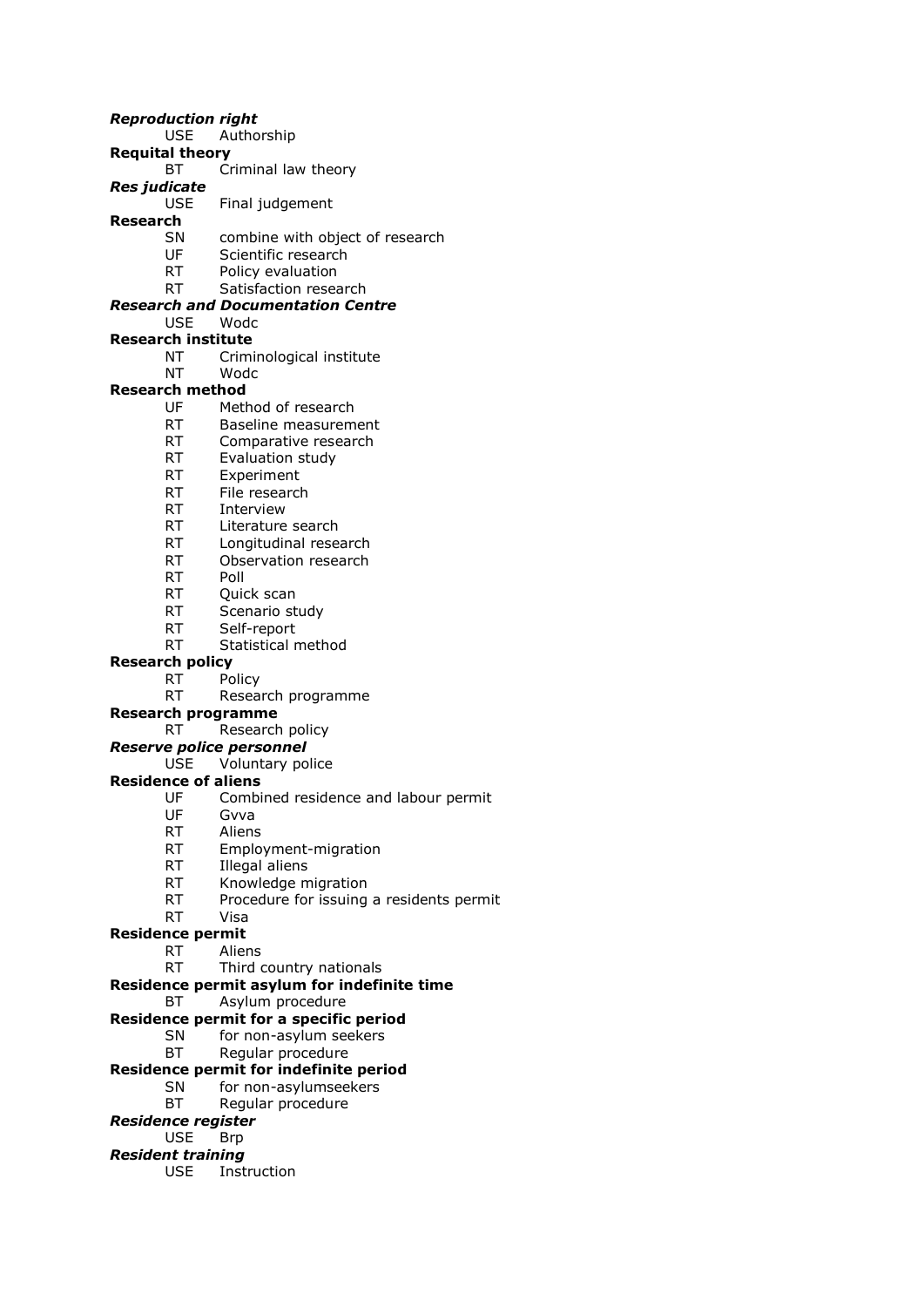#### *Residential assistance*

- USE Intramural assistance
- *Residents*
	- USE Citizens

### **Resocialization**

- SN of prisoners
- UF Rehabilitation<br>UF Social skill tra
- Social skill training
- NT Job training
- RT Penitentiary programme
- RT Probation and after-care service
- RT Social consequences of detention
- RT Treatment

#### **Restorative justice law**

- SN criminal law
- BT Criminal law theory
- RT Damage proposal
- RT Dispute resolution
- RT Negotiation

#### **Restricted preliminary judicial investigation**

#### BT Preliminary inquiry

### **Restriction of freedom**

- BT Penal system
- NT Ban on entering a house
- NT Ban on keeping animals
- NT Imprisonment as means of coercion
- NT Injunction
- NT Travel ban
- RT Duty to report
- RT Non-punitive measure

#### **Retail crime**

- NT Shoplifting
- RT Theft by employees

#### **Retail trade**

NT Shop

#### **Retention duty**

- RT Administrative organization
- RT Archive
- RT Data management<br>RT Registration system
- Registration system

### *Retraining*

- USE Education
- **Retrial**
	- SN of a verdict
	- UF Revision
	- BT Legal remedy

#### **Retrieval**

- RT Data base
	- RT Documentary information service
- RT Information dissemination

### *Revision*

- SN of a sentence
- USE Retrial

#### **Reward**

- SN for informers
- UF Tip-off money<br>RT Police informe
- Police informers
- *Right of access to information*
- USE Right to information

#### *Right of appeal*

USE Right of complaint

#### **Right of complaint**

SN only if there is a procedure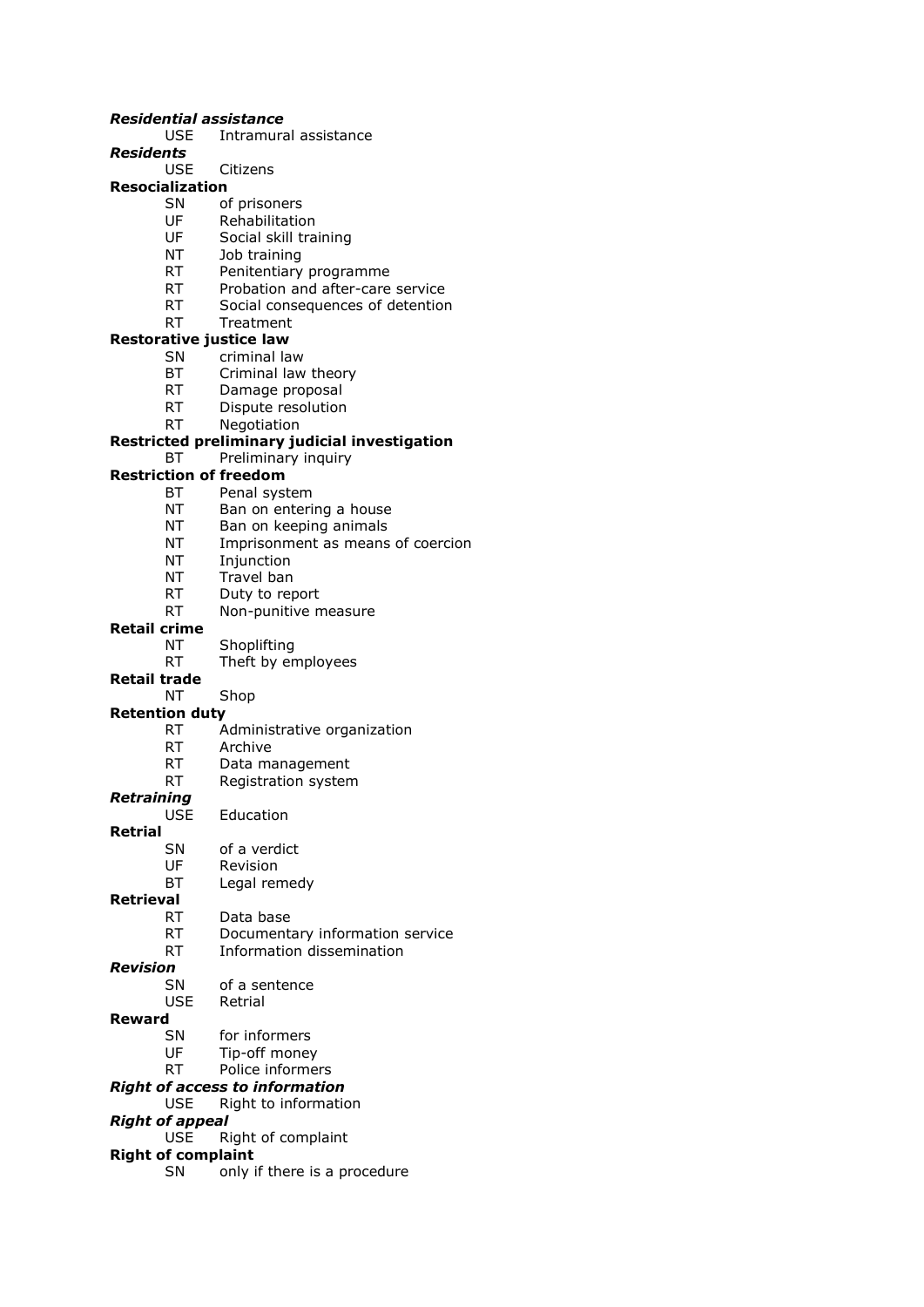- UF Right of appeal
- RT Complaint against no prosecution
- **Right of inquiry**
	- UF Inquiry procedure
	- RT Parliamentary enquiry

### **Right to be put on trial within a reasonable period**

RT Speed of trials

### **Right to information**

- UF Freedom of information collection
- UF Right of access to information
- RT Disclosure of administration
- RT Information dissemination
- RT Information supply

### **Right to inspection**

- RT Registration of personal data
- **Right to legal aid**
	- RT Funded legal aid
	- RT Legal aid

### **Right to privacy**

- RT Crime against personal freedom
- RT Personal privacy

### **Right to remain silent**

RT Self-incrimination

### **Right wing extremism**

- RT Extremist groups
- RT Racial discrimination
- RT Terrorism

#### *Riot*

#### USE Disturbance of the peace

#### **Riot police**

- UF Riot squad
- UF Special duty police
- BT Special police department
- RT Riot prevention

#### **Riot prevention**

- RT Disturbance of the peace
- RT Maintaining public order
- RT Riot police
- *Riot squad*
	- USE Riot police

#### **Risk acceptance**

- RT Insurance
- RT Tort

#### **Risk analysis**

- RT Public security
- RT Threat analysis
- RT Vulnerablity analysis

#### **Risk assessment**

- RT Prediction
- **Risk factor**
	- BT Criminal psychology
	- RT Risk of arrest

### **Risk gamblers**

- BT Participants
- RT Gambling addiction and crime
- RT Game of chance addiction
- **Risk of arrest**
	- RT Criminal psychology
	- RT Risk factor

### **Risk of victimization**

- UF Victimization risk
- RT Victims

### **Road casualties**

BT Victims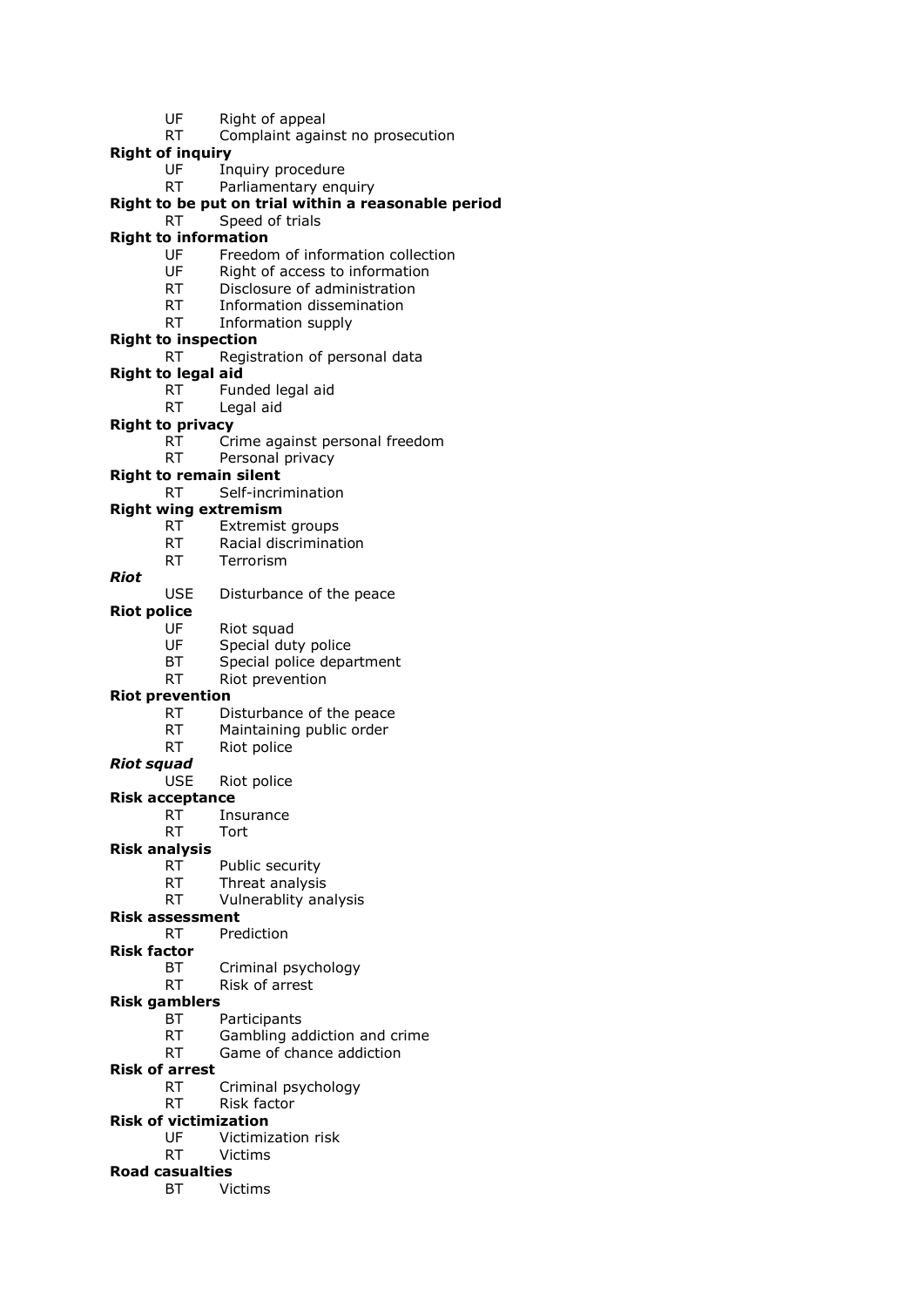**Road traffic act** UF Wvw RT Traffic **Robbery** Despoilment UF Heist UF Raid<br>BT Theft **Theft** BT Violent offence NT Bank robbery NT Mugging *Robot* USE Artificial intelligence **Role and procedure of the child protection service** BT Council for child protection *Roll-down shutter* USE Techno prevention **Romania** BT Eastern Europe *Route control* USE Speed check *Routine-activity* USE Style of living **Royal family** UF Crime against the royal family *Royal military constabulary* USE Military constabulary *Rubrication* USE Classification *Rules and regulations* USE Legislation **Running away** RT Homeless people **Rural areas** BT Environment **Russia** BT Commonwealth of independent states **Rwanda** BT Africa **Safety house** RT Administrative prevention RT Neighbourhood justice **Safety programme** BT Prevention policy RT Public security *Sailing under influence* USE Driving while intoxicated **Salafism** BT Islam *Salary* USE Wage *Sale* USE Deal *Saliva test* USE Drug test **Salvation army** SN department of probation and after-care *Sanction* USE Punishment **Satellite** RT Media RT Space law RT Telecommunication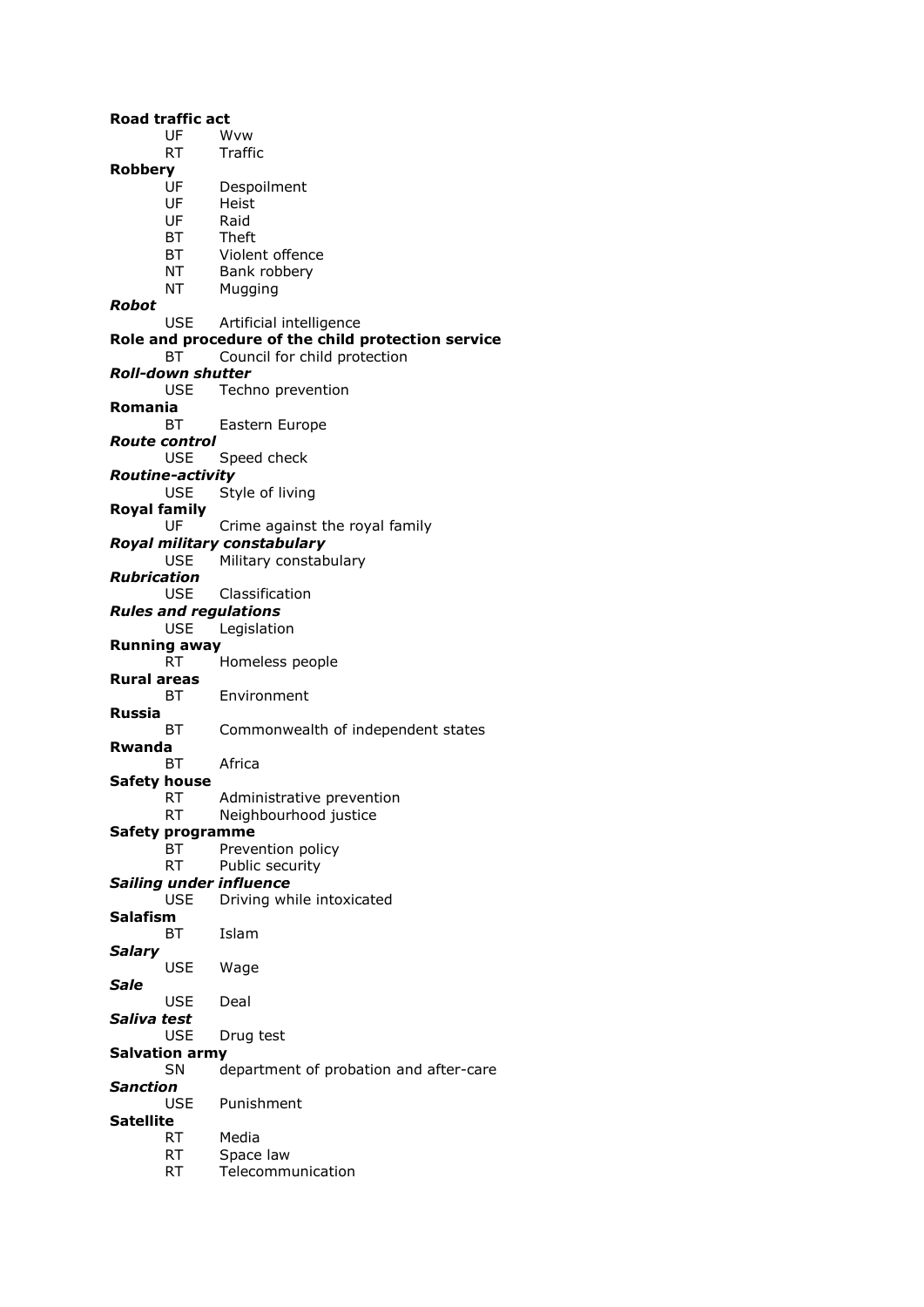#### **Satisfaction research**

- UF Client satisfaction
- UF Customer satisfaction
- UF Employee satisfaction
- RT Research
- **Saudi arabia**
	- BT Middle East

#### **Scandinavia**

- BT Western Europe
- NT Denmark
- NT Finland
- NT Iceland
- NT Norway
- NT Sweden

#### **Scenario study**

- UF Study of the future
- RT Prediction
- RT Research method

#### **Schengen agreement**

- UF Agreement of Schengen
- RT Border check
- RT European union
- RT International cooperation
- *Schengen information system*
	- USE Sis
- **Schizophrenia**
	- BT Criminal psychiatry

## **School and crime**<br>RT Abse

- Absence from school
- RT Bullying
- RT Education
- RT Juvenile delinquency

#### **School attendance officers**

- BT Supervisors
- RT Absence from school

### **School building**

RT Public building

#### *School drop out*

- USE Academic record
- *Schooling*
	- USE Education

#### **Science**

- RT Criminal law science
- RT Science crime
- RT University

#### **Science crime**

- RT Science
- *Scientific research*
	- SN combined with subject
	- USE Research

### *Scope for decision-making*

USE Decision-making

### **Scotland**

BT Great Britain

## **Search**

- of vehicles, lugage, etc.
- BT Coercive measure
- RT House search

### *Season*

USE Length of time

### *Seclusion*

USE Solitary confinement

### **Second world war**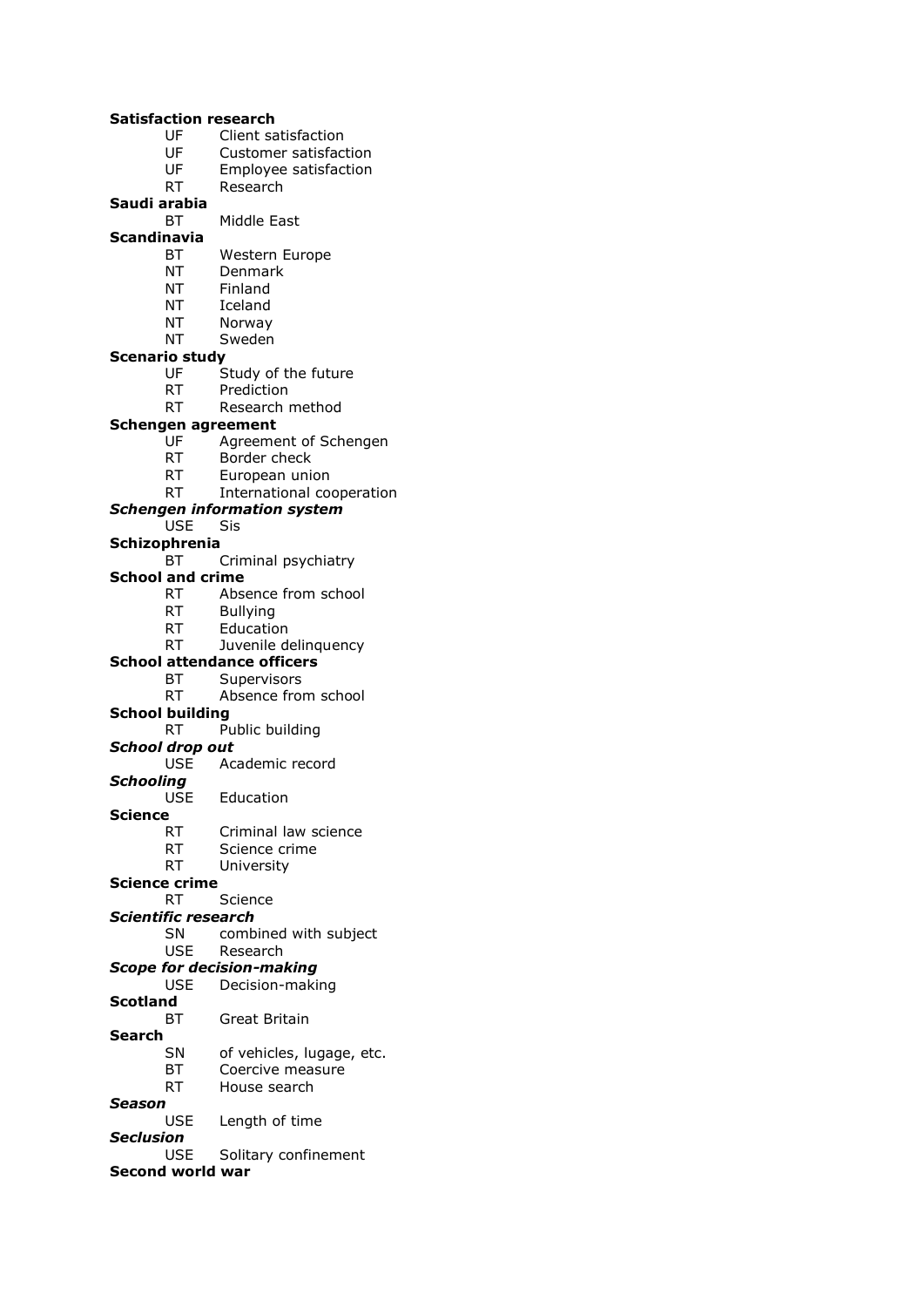**Secondary school** BT Education **Secondary victimization** SN by publicity/confrontation RT Victims **Secondary vocational education** BT Education **Secrecy** RT Professional secrecy **Sect** RT Religion *Secured custody* SN to maintain public order USE Custody **Secured youth care** UF Youth care plus RT Behaviour intervention RT Placement in an institution for juveniles RT Youth welfare **Security** SN incl. surveillance UF Guarding UF Protection measure UF Security measure BT Prevention NT Corporate security NT Cryptography NT Data security NT Personal protection NT Personal safety measure NT Techno prevention RT Alert RT Private security service *Security business* USE Private security service *Security measure* USE Security *Security police* USE Intelligence service **Security region** RT Crisis RT Disaster circumstances *Security service* USE Private security service **Segregration** Integration RT Racial discrimination **Seizure** UF Confiscation BT Coercive measure RT Forfeiture RT Provisional garnishment *Selection of prisoners* USE Prisoner selection *Selective proceedings* USE Simplification of preceedings **Self-defence** SN incl. excessive use of self-defence

BT Criminal defence

### *Self-evaluation*

USE Evaluation

#### **Self-image**

RT Psychology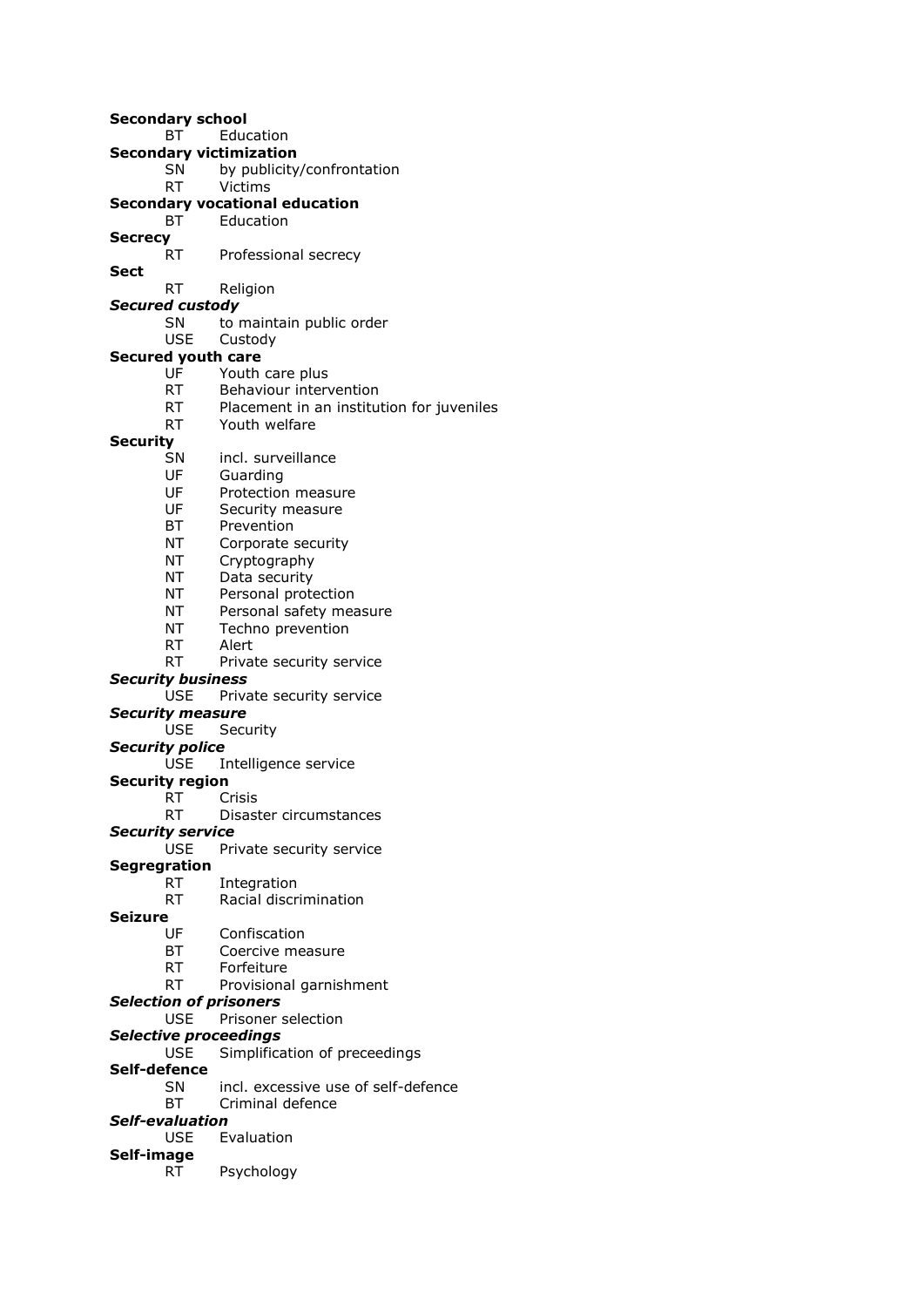| <b>Self-incrimination</b><br>UF      | Ban on self-incrimination               |  |
|--------------------------------------|-----------------------------------------|--|
| UF                                   |                                         |  |
| RT                                   | Nemo tenetur principle                  |  |
|                                      | Right to remain silent                  |  |
| Self-justification<br>ВT             |                                         |  |
| <b>Self-mutilation</b>               | Criminal psychology                     |  |
| RT.                                  | Mental disorder                         |  |
| RT                                   |                                         |  |
|                                      | Psychological consequences of detention |  |
| Self-regulation<br>RT                |                                         |  |
| RT                                   | Deregulation<br>Soft law                |  |
|                                      |                                         |  |
| Self-report<br>RT                    | Research method                         |  |
|                                      |                                         |  |
| Self-sufficiency                     |                                         |  |
| <b>USE</b><br>Privatization          |                                         |  |
| <b>Senior citizens</b><br>USE.       | Seniors                                 |  |
|                                      |                                         |  |
| <b>Senior police personnel</b><br>UF |                                         |  |
|                                      | Superintendants                         |  |
| ВT<br><b>Seniors</b>                 | Police personnel                        |  |
| UF                                   |                                         |  |
| UF                                   | Elderly people<br>Senior citizens       |  |
| RT                                   |                                         |  |
|                                      | Age                                     |  |
| Sentence<br>SN                       |                                         |  |
| NΤ                                   | length and severity<br>Minimal sentence |  |
| RT                                   | Sentencing                              |  |
| <b>Sentencing</b>                    |                                         |  |
| SΝ                                   | factors determining punishment          |  |
| RT                                   | Change of sentence                      |  |
| RT                                   | Class justice                           |  |
| RT                                   | Sentence                                |  |
| <b>Serbia</b>                        |                                         |  |
| BT                                   | Yugoslavia                              |  |
| <b>Seriousness of crime</b>          |                                         |  |
| RT                                   | Criminality                             |  |
| RT                                   | Inclination to punish                   |  |
| <b>Serving documents</b>             |                                         |  |
| RT                                   | Case record                             |  |
| RT.                                  | Summons                                 |  |
| <b>Session of the court</b>          |                                         |  |
| USE.                                 | Court session                           |  |
| <b>Settlement</b>                    |                                         |  |
| USE.                                 | Fine order                              |  |
|                                      | <b>Settlement by public prosecutor</b>  |  |
| USE                                  | Fine order by public prosecutor         |  |
| <b>Settlement clause</b>             |                                         |  |
| BТ                                   | Contract term                           |  |
| BT                                   | Premarital agreement                    |  |
| RT                                   | Matrimonial property law                |  |
| <b>Settlement of disputes</b>        |                                         |  |
| NΤ                                   | Alternative settlement of disputes      |  |
| RT a                                 | Dispute resolution                      |  |
| RT.                                  | Judicial settlement                     |  |
| RT                                   | Neighbourhood justice                   |  |
| RT                                   | Preliminary procedure                   |  |
| <b>Settlement out of court</b>       |                                         |  |
| USE                                  | Fine order                              |  |
| <b>Settling</b>                      |                                         |  |
| SN<br>of persons or organisations    |                                         |  |
| <b>Settling down</b>                 |                                         |  |
| RT                                   | Integration                             |  |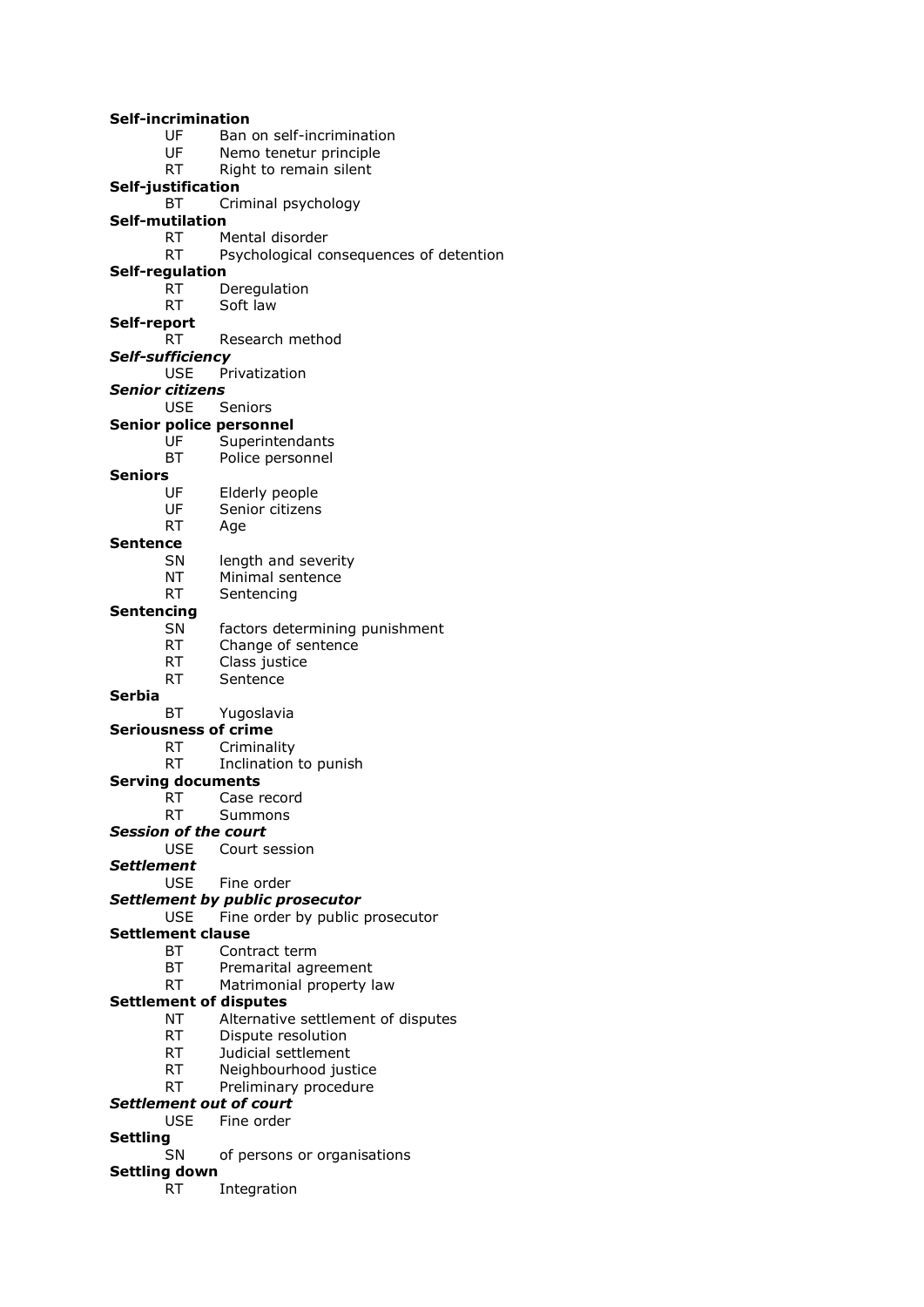- RT Multicultural society
- RT Naturalization

**Sex**

- RT Demography
- RT Men
- RT Women

#### **Sex and crime**

- SN comparison
- RT Female crime
- RT Girl crime
- **Sexual abuse**
	- BT Sexual offence

#### **Sexual abuse of mentally disabled**

- BT Sexual offence
- **Sexual assault**
	- BT Sexual offence
- **Sexual education**
	- SN for juvenile delinquents
	- BT Educational project
- *Sexual exploitation*
	- USE Exploitation
- **Sexual harassment**
	- UF Sexual intimidation
	- BT Sexual offence
- *Sexual intimidation*

### USE Sexual harassment

### **Sexual offence**

- UF Indecency offence
- NT Exhibitionism
- NT Incest
- NT Juvenile prostitution
- NT Paedophilia
- NT Pornography
- NT Rape
- NT Sexual abuse
- NT Sexual abuse of mentally disabled
- NT Sexual assault
- NT Sexual harassment
- RT Child sex tourism
- RT Prostitution
- RT Sexual violence
- RT Violent offence

#### **Sexual reproduction**

- RT Bioengineering
- RT Medical care
- RT Pregnancy
- RT Surrogate motherhood

#### **Sexual violence**

- RT Sexual offence
- RT Violence
- **Sexuality**
	- NT Homosexuality
	- NT Transseksualism

#### **Sfo**

- SN abbreviation
- UF Financial criminal investigation
- RT Bureau of financial investigation
- RT Criminal investigation
- RT Dispossession of crime profits
- 
- 
- RT Profits of crime

#### **Shareholders**

#### **Shares**

- 
- 
- 
- 
- 
- RT Forensic accountancy
- RT Money laundering
-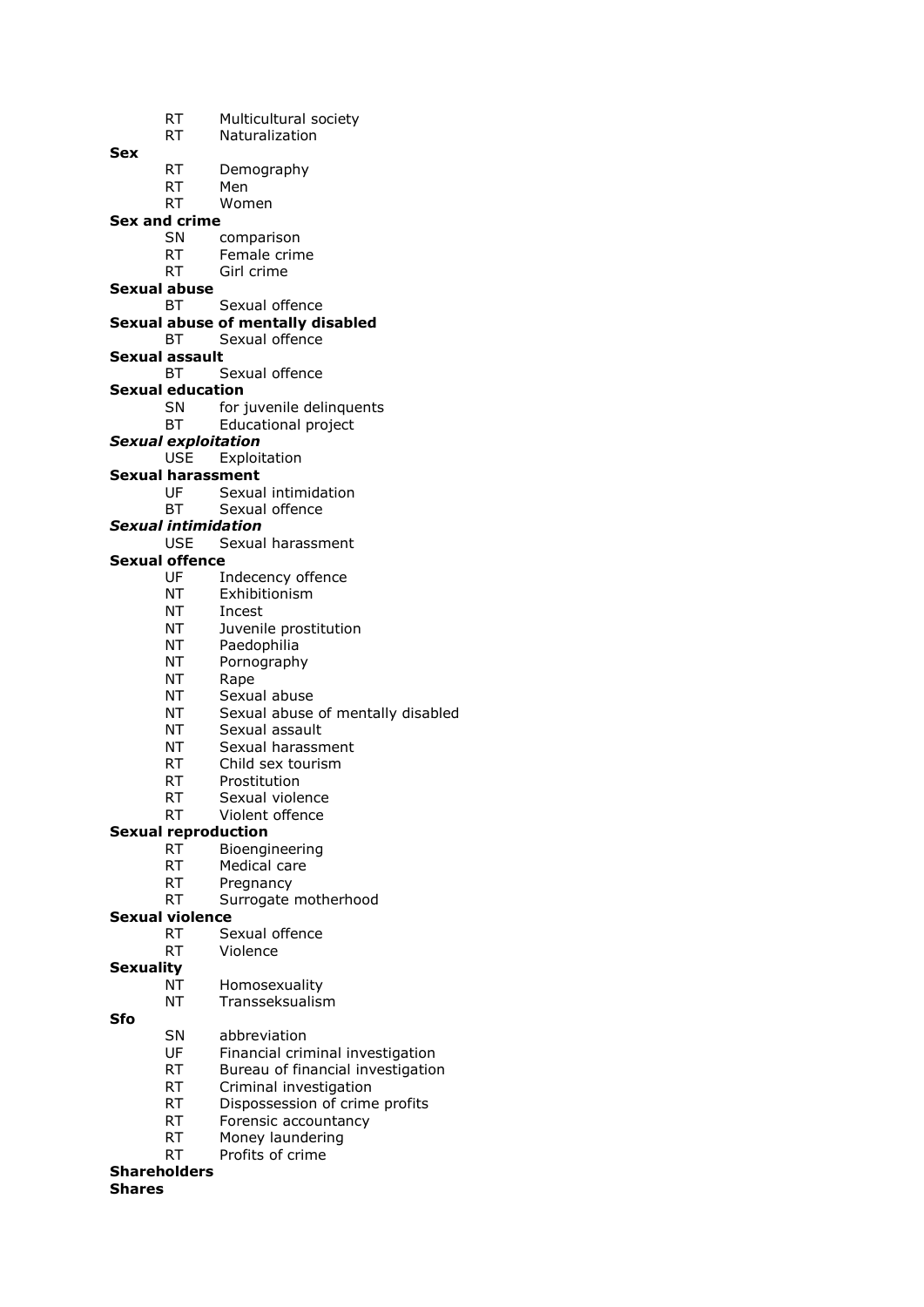*Shelter for asylum seekers* USE Asylum seekers centre *Sheltering of asylum seekers* USE Asylum seekers shelter **Shifting judicial system** RT Judicial system **Shipping** BT Transport system **Shipping offence** NT Act of piracy **Shock incarceration** UF Boot camp BT Alternative sentencing RT Correctional boot camps RT Detention centre RT Educational project **Shop** BT Public building BT Retail trade **Shoplifting** BT Retail crime BT Theft **Shopping centre** BT Environment RT City centre **Shortening of proceedings** RT Accelerated proceedings RT Speed of trials **Short-term prisoners** BT Prisoners RT Prison sentence *Shotgun marriage* USE Marriage **Sideline activity** RT Integrity **Simplification of preceedings** UF Selective proceedings RT Decision to prosecute RT Speed of trials **Single judge in the district court** BT Magistrates *Single minor asylum seekers* USE Minor asylum seekers **Single parent family** BT Family RT Domestic circumstances *Sio* SN abbreviation USE Special investigation officers **Sis** UF National Schengen information system UF Nsis UF Schengen information system RT Border check RT Police records RT Registration system *Skeleton agreement* USE Agreement *Slavery* Exploitation **Slot machine Slot machine licence**

- - UF Exploitation licence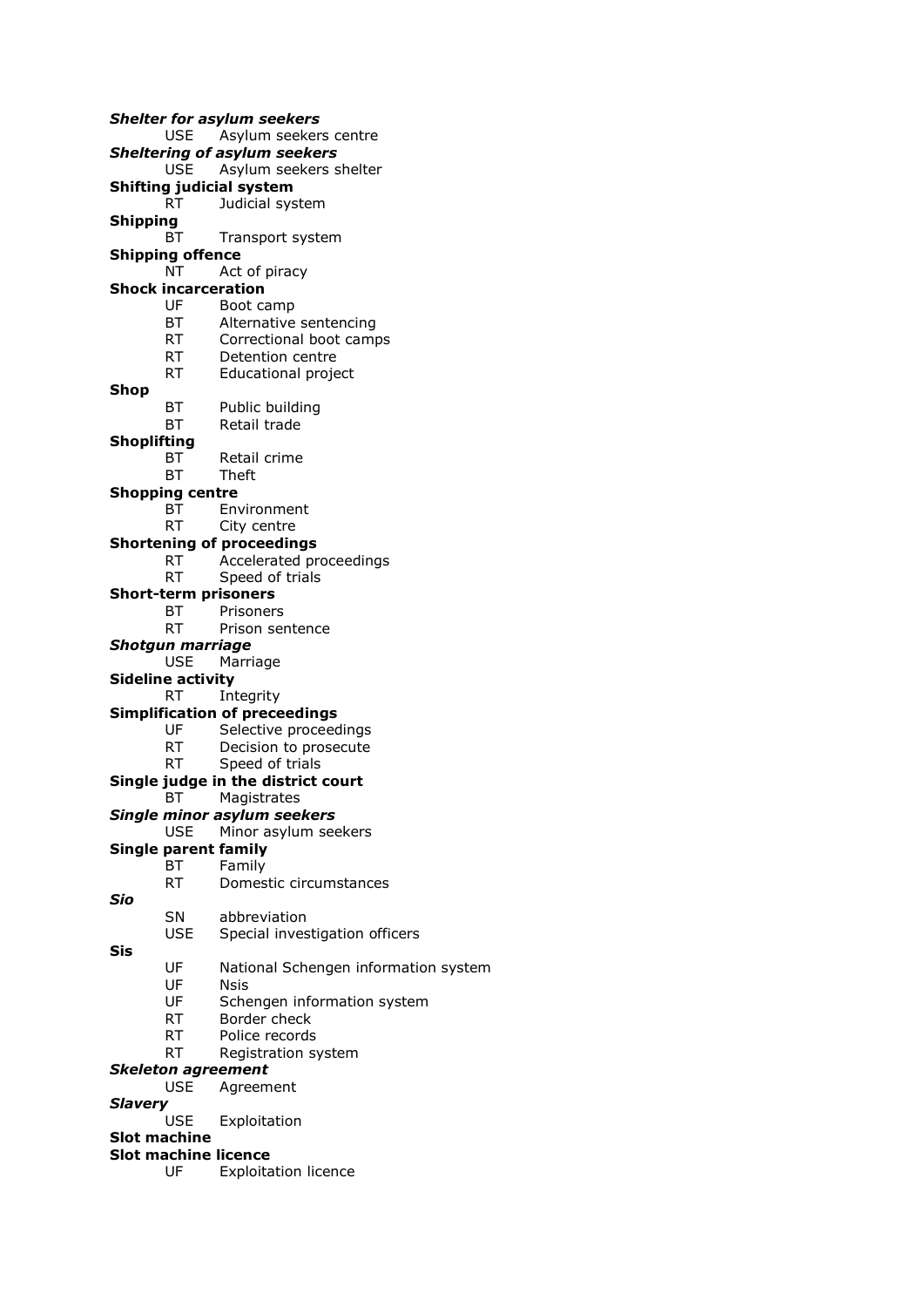- BT Licence
- RT Game of chance licence
- **Slovenia**
	- BT Yugoslavia

*Smart phone* USE Telephone

**Smartcard** 

- Public transport chipcard
- BT Electronic financial traffic
- RT Identity papers

### **Smoking policy**

- UF Tobacco act
- RT Policy
- RT Working conditions

#### **Smuggling**

- NT Drug smuggling
- NT Nuclear materials smuggling
- NT Smuggling of people
- RT Human trafficking
- RT Illegal trade
- RT Monitoring of an illegal transport

### **Smuggling of people**

- BT Smuggling
- RT Human trafficking
- RT Illegal aliens
- **Soccer**

BT Sport

*Social ability to cope*

USE Ability to cope

#### *Social adjustment*

USE Socialization

#### **Social affairs**

- RT Inspectorate szw
- *Social benefit fraud*
	- USE Social security fraud

#### **Social bonding theory**

- BT Criminal sociology
- **Social class**
	- UF Class difference<br>BT Socio-economic
	- Socio-economic conditions

#### **Social conditions**

- NT Academic record
- NT Deprivation
- NT Domestic circumstances
- NT Estrangement
- NT Friendship
- NT Parenting
- NT Peer relationship
- NT Social network
- NT Social relation
- NT Social skills
- NT Social status
- NT Socialization
- NT Subculture
- RT Criminal sociology
- RT Psychosocial problems
- RT Socio-economic conditions

### **Social consequences of detention**

- NT Financial problems
- NT Housing problems
- NT Rejection of ex-convict
- RT Resocialization
- RT Stigmatisation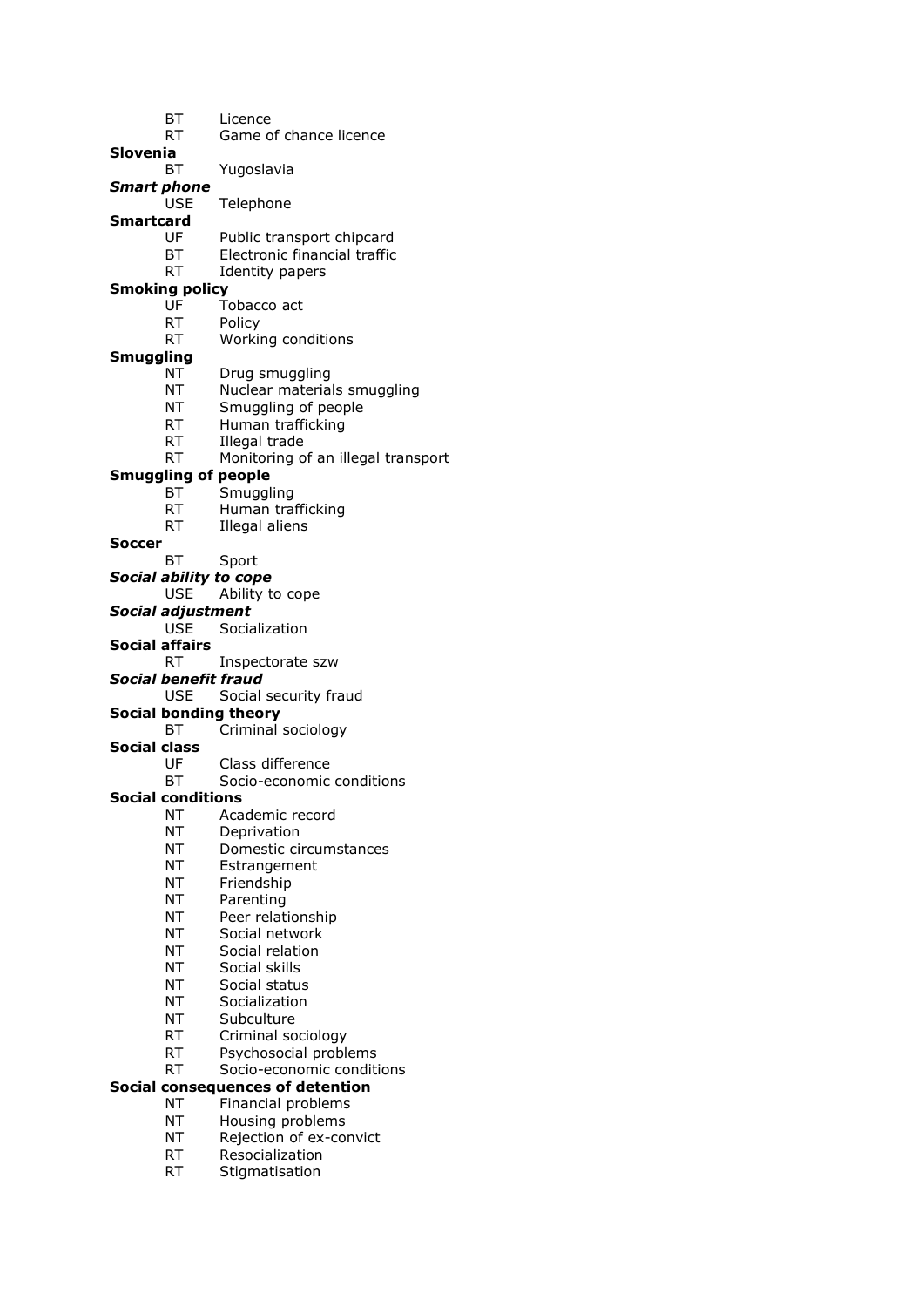#### **Social control**

- RT Prevention
- RT Supervisors
- **Social control theory**
- BT Criminal sociology
- **Social enterprise**
	- RT Company

### **Social insurance**

- UF Social security
- NT Social welfare
- RT Insurance
- RT Welfare state
- **Social learning theory**
	- BT Criminal psychology
- **Social media**
	- BT Media
	- RT Social network

### **Social network**

- UF Family network
- BT Social conditions
- RT Network
- RT Peer relationship
- RT Social media

#### **Social relation**

- BT Social conditions
- RT Subculture

#### *Social security*

USE Social insurance

#### **Social security fraud**

- UF Misuse of social security
- UF Social benefit fraud
- UF Welfare fraud
- BT Fraud
- RT Inspectorate szw
- RT Insurance fraud
- RT Moonlighting

#### *Social security investigation team*

- USE Inspectorate szw
- **Social service**
	- UF Company welfare work
	- RT Assistance

#### *Social skill course*

- SN for minors
- USE Educational project

#### *Social skill training*

- SN for inmates
- USE Resocialization
- **Social skills**
	- BT Social conditions
	- RT Ability to cope
	- RT Parenting

#### **Social status**

- BT Social conditions
- **Social welfare**
	- UF Additional social welfare
	- BT Social insurance

### **Social workers**

- UF Welfare workers
- RT Doctors
- RT Probation officers
- RT Psychiatrists
- RT Psychologists

### **Socialization**

UF Social adjustment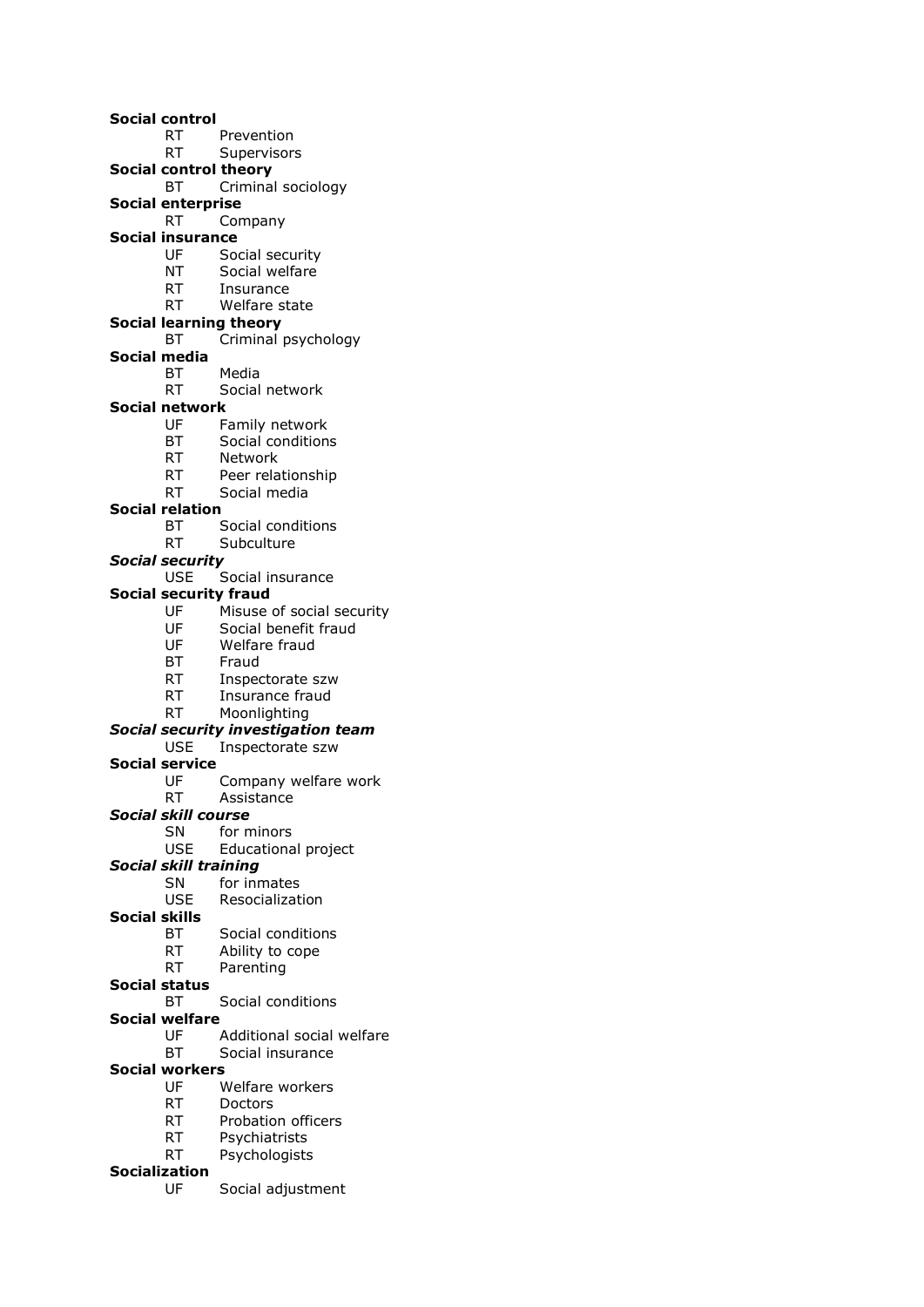- BT Social conditions
- RT Norms and values

### *Society and crime*

SN justice policy plan 1986

### USE Judicial policy plan

- **Socio-economic conditions**
	- SN criminology<br>NT Citification Citification
	- NT Deterioration
	- NT Income
	-
	- NT Poverty
	- NT Prosperity
	- NT Social class
	- NT Style of living
	- NT Unemployment and crime
	- RT Criminal sociology
	- RT Social conditions

### **Sociology**

- RT Criminal sociology
- RT Sociology of law
- **Sociology of law**
	- RT Sociology

### **Sociotherapy**

- BT Treatment
- **Soft drugs**
	- UF Hash<br>UF Mariji
		- Marijuana
	- BT Drugs

#### **Soft law**

- RT Administrative law
- RT European community law
- RT Self-regulation

#### **Software protection**

- RT Authorship
- **Soil pollution**
	- UF Illegal dumping
	- BT Environmental crime

#### **Solitary confinement**

- UF Isolation cell<br>UF Seclusion
- **Seclusion**
- BT Disciplinary measure
- **Somalia**
	- BT Africa
- *Somatic treatment*
	- USE Physical treatment

#### **Sorting proof by tracker dog**

- SN identification by police dog
- UF Odor proof by tracking dog
- BT Identification method
- RT Police dog

#### **Sound pollution**

- RT Environmental crime
- RT Harassment
- RT Nuisance

#### **South America**

- BT America
- NT Argentina
- NT Colombia
- NT Suriname
- NT Uruguay

#### *Sov*

- SN abbreviation
	- USE Forced rehabilitation programme for drug addicts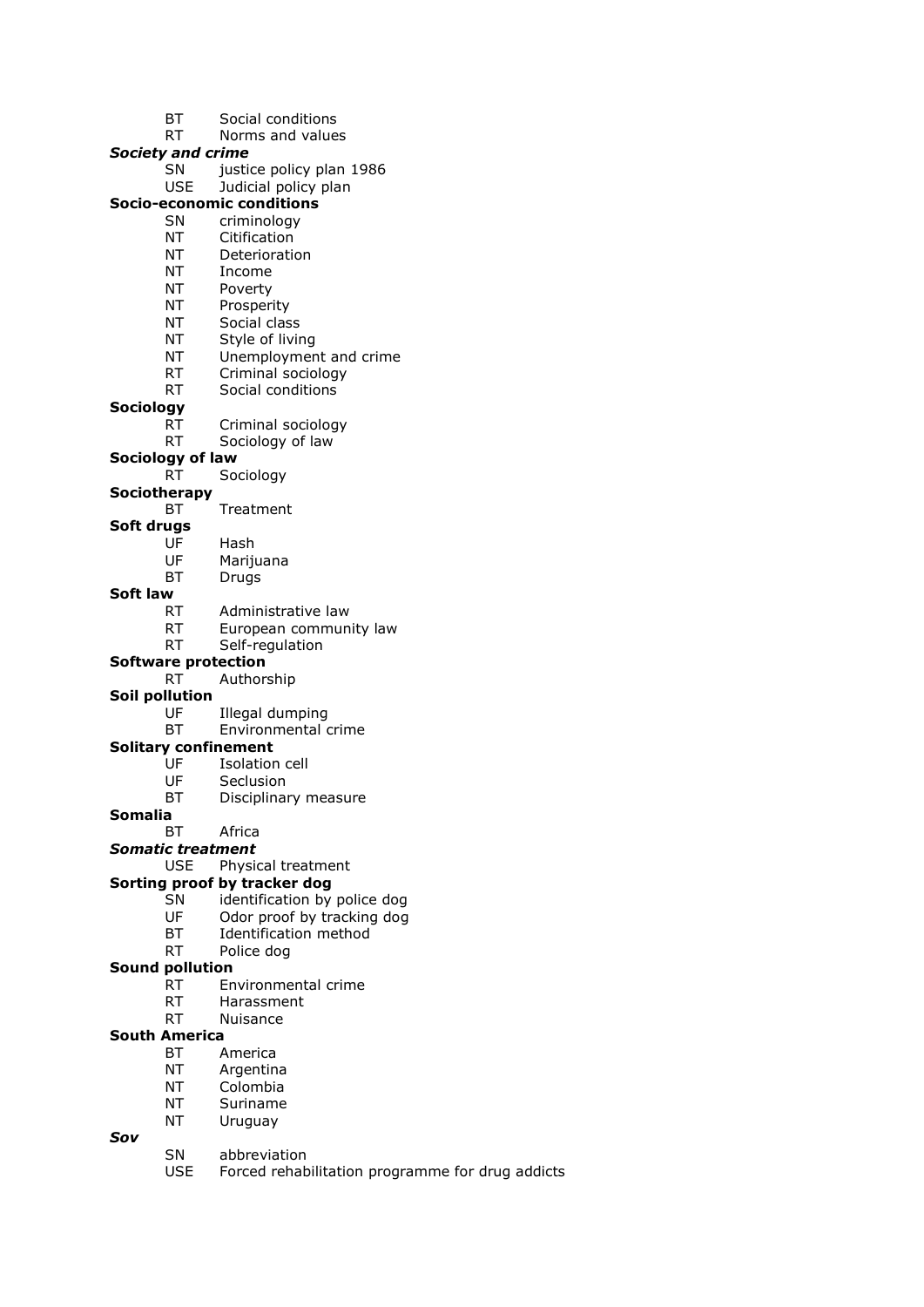USE Commonwealth of independent states **Space law** UF Space travel law RT Airway law RT Satellite *Space travel law* Space law **Spain** BT Western Europe **Spamming** BT Computer crime RT E-mail *Special admission to psychiatric hospital* USE Bopz **Special agreement** NT Bail NT Contract of settlement NT Damage insurance NT Deal NT Hire RT Agreement *Special duty police* USE Riot police *Special intervention force* USE Special intervention unit **Special intervention unit** SN police unit UF Dsi UF Special intervention force RT Arrest squad RT Counterterrorism RT Military assistance RT Police team **Special investigation department** UF Bod NT Fiod NT Ilt NT Inspectorate szw NT Nvwa RT Ciot RT Inspectorate RT Special investigation officers **Special investigation officers** UF Extraordinary investigation officers UF Sio RT Investigation officers RT Police personnel RT Posted officers RT Special investigation department *Special investigation powers* USE Special powers of investigation *Special investigation team* USE Special team for complex criminal cases *Special leave* USE Leave **Special police department** NT Aliens office NT Animal police NT Anti-pollution squad NT Bureau of financial investigation NT Criminal investigation department NT Judicial police

*Soviet Union*

NT Juvenile police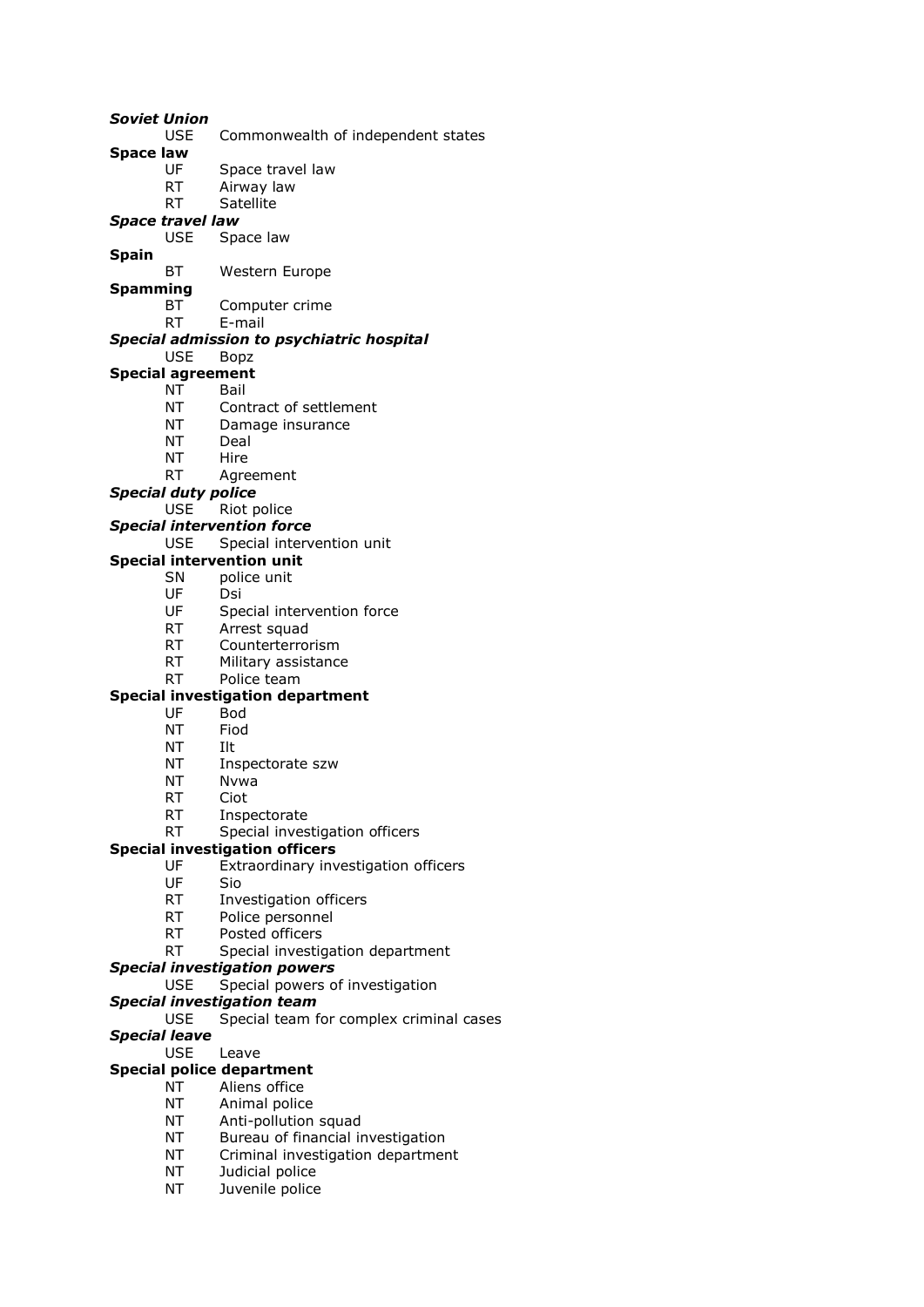- NT National department of criminal investigation
- NT Riot police
- NT Technical criminal investigation
- NT Traffic wardens
- NT Vice squad
- RT Airport police
- RT Intelligence service<br>RT National police serv
- National police service
- RT Police organization
- RT Police team

### **Special powers of investigation**

- UF Special investigation powers
- RT Method of investigation
- RT Police authority

#### **Special prevention**

- BT Criminal law theory
- BT Prevention theory

### **Special team for complex criminal cases**

- UF Special investigation team
- UF Tgo
- BT Police team
- RT Criminal investigation department

#### **Special treatment**

- SN of juvenile delinquents
- UF Intensive treatment
- BT Juvenile measure
- BT Placement in an institution for juveniles
- RT Hospital order for juveniles
- **Specialists**
	- NT Expert witnesses
	- RT Notification to suspects

#### **Speed check**

- UF Route control
- BT Method of investigation
- RT Traffic enforcement by police

#### **Speed of trials**

- UF Processing lawsuits
- RT Accelerated proceedings
- RT Duration
- RT Right to be put on trial within a reasonable period
- RT Shortening of proceedings
- RT Simplification of preceedings

#### *Speeding offence*

USE Traffic offence

### **Spiritual assistance**

- SN of prisoners
- UF Pastoral care
- UF Pastoral work
- RT Religion

#### **Sport**

- BT Leisure activities
	- NT Soccer
	- RT Doping

#### **Spouses**

- UF Married persons
- RT Marriage

#### **Squatting**

BT Crime against public order

#### *Stabbing weapon*

- USE Arms
- *Stadium ban*
	- USE Injunction

### **Stalking**

UF Menace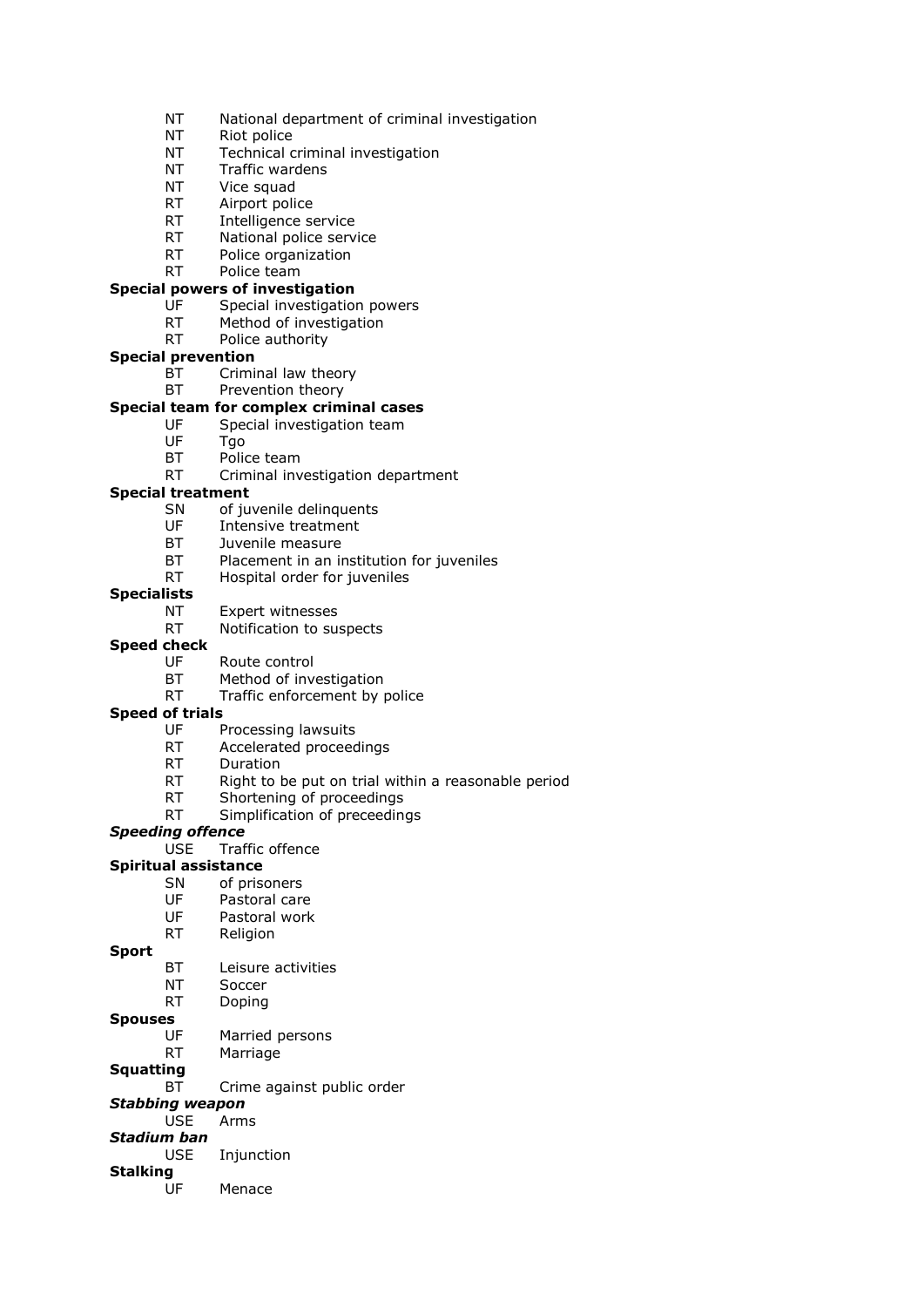BT Crime against personal freedom RT European protection order RT Threat *State emergency law* USE Emergency law *State of emergency* USE State of exception **State of exception** UF State of emergency RT Emergency law **State police** BT Regional police **Statelessness** BT Nationality **Station** BT Public building RT Public transport **Statistical bureau Statistical database** SN content and structure RT Data base **Statistical method** RT Data mining RT Research method RT Usefulness of statistics **Statistics** SN combine with subject *Statutory industrial organization* USE Business organization **Stigmatisation** SN of ex-convicts RT Social consequences of detention *Stock breeding* USE Agriculture **Stock exchange business** RT Investment fraud *Stock exchange fraud* USE Investment fraud **Stolen goods** UF Booty BT Profits of crime *Stop and search* SN by the police USE Arrest *Stowaways* USE Illegal aliens *Strategic criminal investigation* USE Criminal investigation department **Street crime** RT Environment RT Mugging *Street people* USE Homeless people *Strenght of the police force* USE Police strength **Stress** UF Burn out RT Absence through illness RT Working conditions **Student grant** RT Education RT Financing **Students** RT Juveniles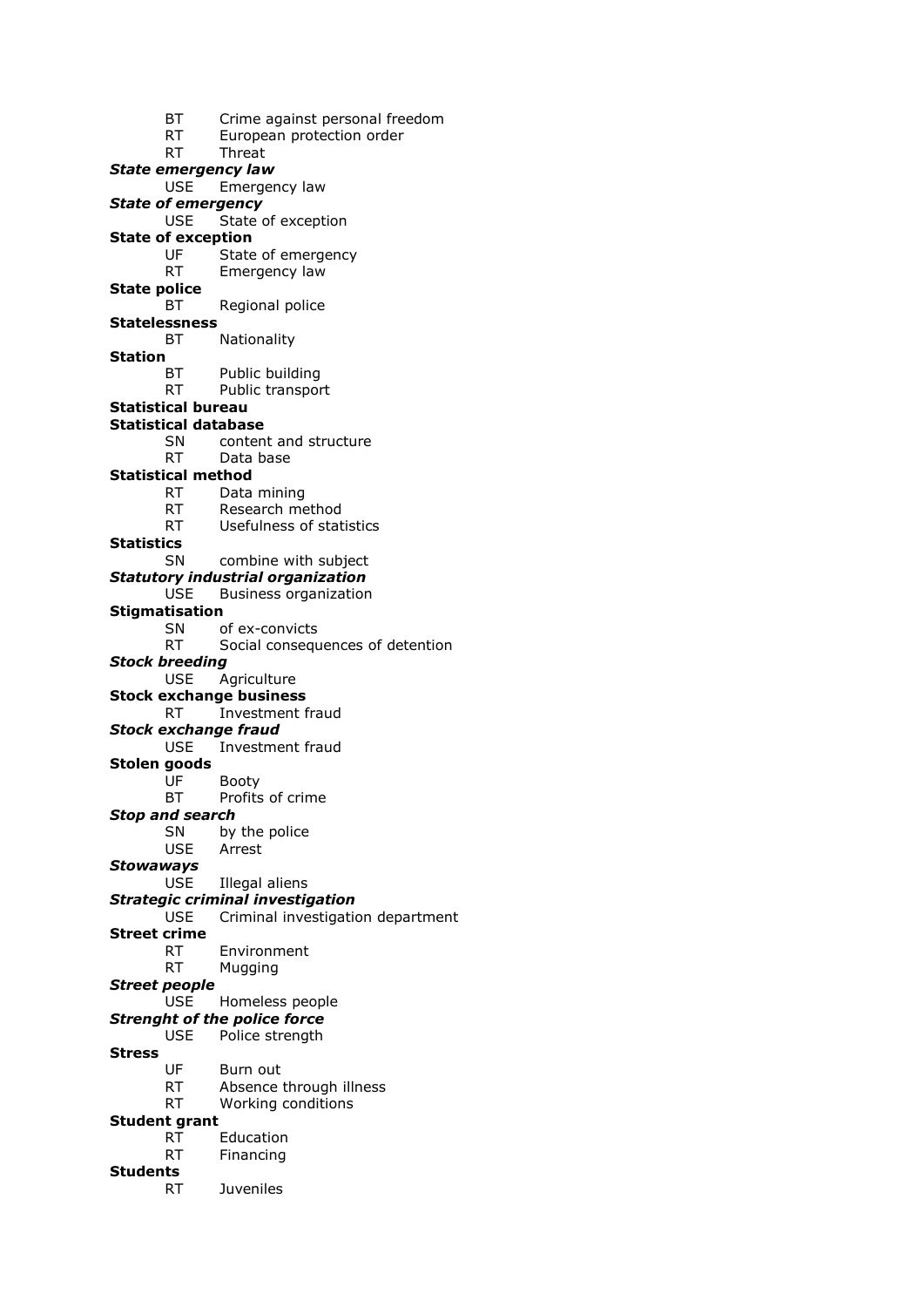|                    | RT                          | Pupils                                            |
|--------------------|-----------------------------|---------------------------------------------------|
|                    | <b>RT</b>                   | University                                        |
|                    | <b>Study of the future</b>  |                                                   |
|                    | <b>USE</b>                  | Scenario study                                    |
|                    | <b>Style of living</b>      |                                                   |
|                    | UF                          | Lifestyle                                         |
|                    | UF                          | Routine-activity                                  |
|                    | ВT                          | Socio-economic conditions                         |
| Subculture         |                             |                                                   |
|                    | ВT                          | Social conditions                                 |
|                    | <b>RT</b>                   | Peer relationship                                 |
|                    | RT.                         | Police subculture                                 |
|                    | RT                          | Prison subculture                                 |
|                    | RT                          | Social relation                                   |
|                    |                             | <b>Subculture within prison</b>                   |
|                    | <b>USE</b>                  | Prison subculture                                 |
|                    | <b>Subdistrict court</b>    |                                                   |
|                    | ВT                          | Judicature                                        |
| Subpoena           |                             |                                                   |
|                    | <b>SN</b>                   | for trial                                         |
|                    | <b>USE</b>                  | Summons                                           |
|                    | <b>Subsidized legal aid</b> |                                                   |
|                    | <b>USE</b>                  | Funded legal aid                                  |
| <b>Subsidizing</b> |                             |                                                   |
|                    | RT                          | Financing                                         |
| <b>Subsidy</b>     |                             |                                                   |
|                    | ВT                          | Economics                                         |
|                    | <b>Subsidy fraud</b>        |                                                   |
|                    | ВT                          | Fraud                                             |
|                    | <b>Sufficient funds</b>     |                                                   |
|                    | UF                          | Income requirement                                |
|                    | ВT                          | Regular procedure                                 |
| <b>Suicide</b>     |                             |                                                   |
|                    | UF                          | Commit suicide                                    |
|                    | RT                          | Assisted suicide                                  |
| Summons            |                             |                                                   |
|                    | UF                          | Subpoena                                          |
|                    | ΝT                          | Charge                                            |
|                    | RT                          | Serving documents                                 |
|                    | <b>Superintendants</b>      |                                                   |
|                    | <b>USE</b>                  | Senior police personnel                           |
| <b>Supervision</b> |                             |                                                   |
|                    | UF                          | Functional supervision                            |
|                    | <b>RT</b>                   | Aliens supervision                                |
|                    | RT.                         | Board of commissioners                            |
|                    | <b>RT</b>                   | Closed circuit television surveillance            |
|                    | <b>RT</b>                   | Inspection                                        |
|                    | RT                          | Supervisors                                       |
|                    |                             | Supervision during rehabilitation after detention |
|                    | <b>BT</b>                   | Probation and after-care duties                   |
|                    | <b>NT</b>                   | Intensive probation surveillance                  |
|                    |                             | <b>Supervision of the administration</b>          |
|                    | <b>RT</b>                   | Administration order                              |
|                    | RT                          | Receivers                                         |
|                    | RT                          | Ward                                              |
|                    |                             | <b>Supervision on financial transactions</b>      |
|                    | <b>RT</b>                   | Afm                                               |
|                    | <b>RT</b>                   | <b>Banking</b>                                    |
|                    | RT.                         | Dnb                                               |
|                    | <b>RT</b>                   | Finances                                          |
|                    |                             |                                                   |

- RT Financial institution
- Financial traffic

# **Supervisors**<br>**Supervisors**<br>NT

Caretakers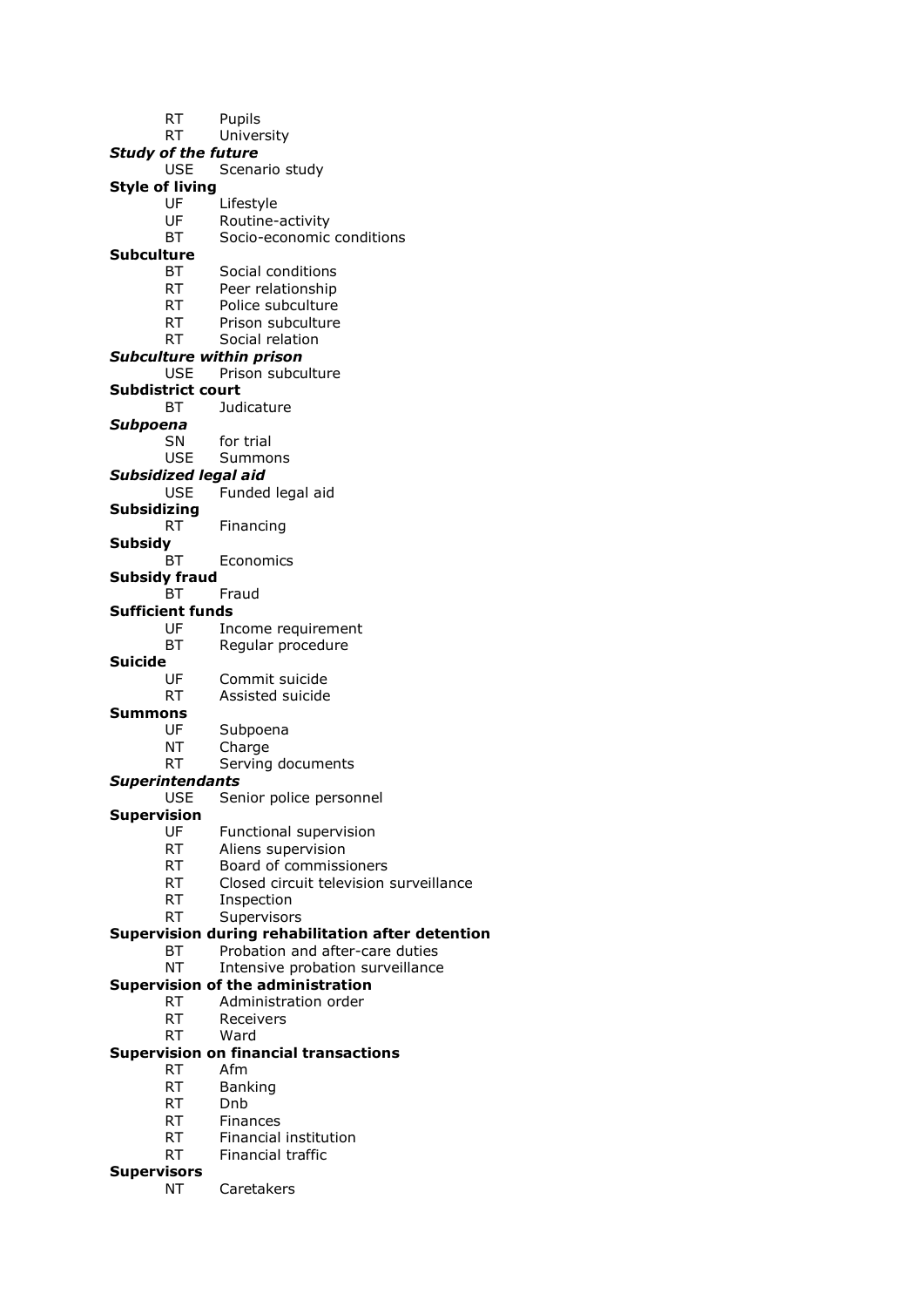- NT Civic guards
- NT Inspectors
- NT Neighbourhood police
- NT School attendance officers
- NT Vigilante patrol
- NT Voluntary police
- RT Inspectorate<br>RT Police preven
- Police prevention
- RT Prevention
- RT Social control
- RT Supervision

# **Supervisory committee**

- BT Advisory council for the execution of punishment
- RT Prison inspectorate

#### **Supply of methadone**

- RT Drug abuse
- RT Heroin prescription
- *Supporting of offenders*
	- USE Favouritism

# **Supreme court**

- BT Judicature
- RT Cassation

#### **Suriname**

- BT South America
- **Surinamese**
	- BT Ethnic groups

#### **Surrogate motherhood**

- SN punishability
- RT Crime against public order
- RT Sexual reproduction

#### **Surveillance**

- UF Neighbourhood patrol
- NT Foot patrol
- RT Police matter
- RT Police prevention

#### **Suspects**

#### UF Accused

- UF Detainees
- NT Anonymous suspects
- RT Duty to appear
- RT Notification to suspects

#### **Suspended sentence**

- UF Conditional sanction
- UF Put on probation
- BT Judgement

#### **Suspension**

- SN of persons and in legal proceedings
- RT Legal proceedings
- RT Legal remedy
- *Suspension of driving licence*
	- USE Disqualification from driving
- **Sweden**
- BT Scandinavia

# **Swindle**

- UF Cheat
- BT Deceit
- **Switzerland**
	- BT Western Europe

# **Synthetic drugs**

- UF Ghb
- BT Drugs NT Xtc
- **Syria**
	- BT Middle East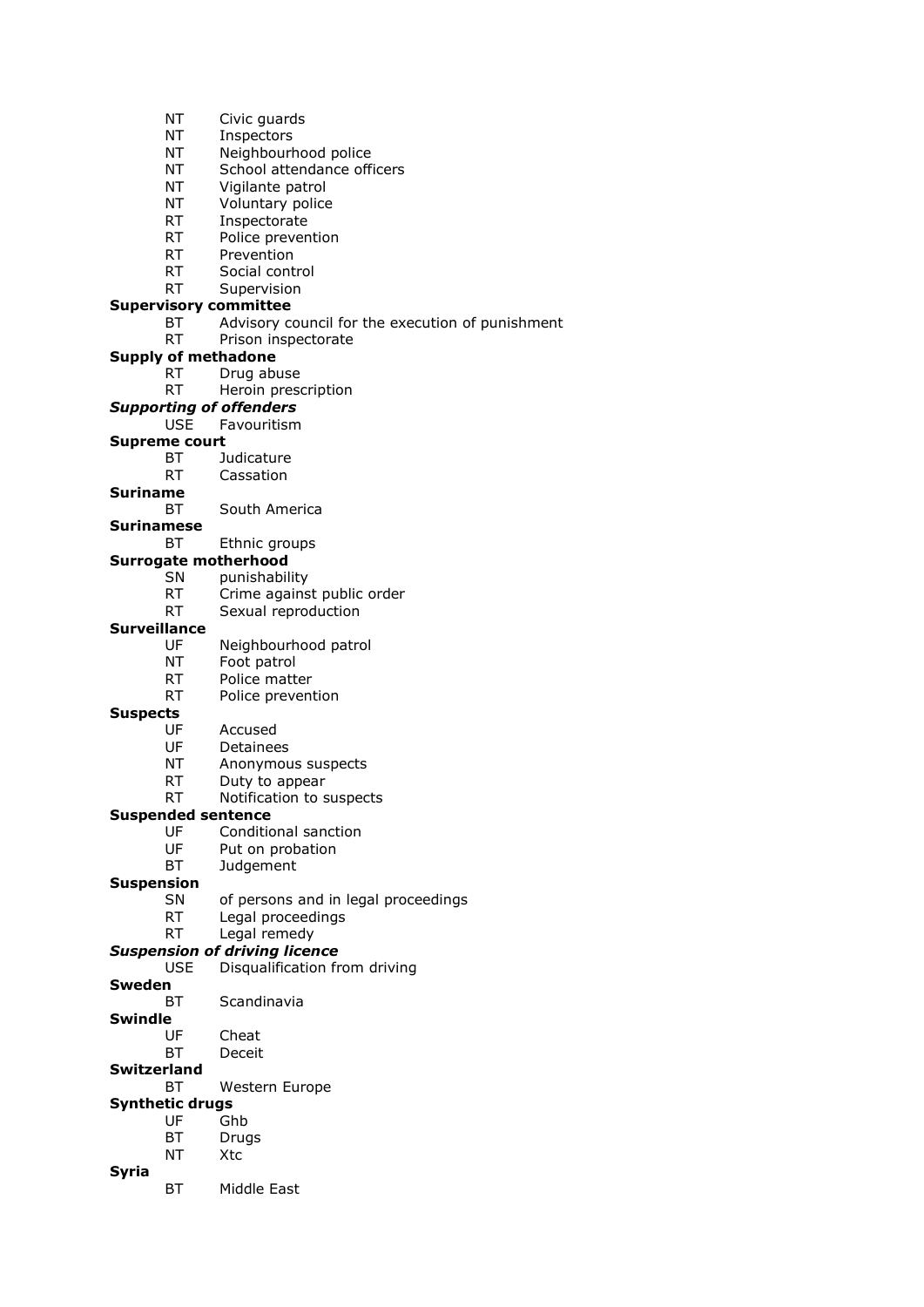| Taiwan          |                                                                                                                                                                                                                                                                                                             |
|-----------------|-------------------------------------------------------------------------------------------------------------------------------------------------------------------------------------------------------------------------------------------------------------------------------------------------------------|
| ВT              | Asia                                                                                                                                                                                                                                                                                                        |
| Tajikistan      |                                                                                                                                                                                                                                                                                                             |
| ВT              | Commonwealth of independent states                                                                                                                                                                                                                                                                          |
|                 | Take away criminal assets                                                                                                                                                                                                                                                                                   |
| <b>USE</b>      | Dispossession of crime profits                                                                                                                                                                                                                                                                              |
|                 | <b>Takeover of a company</b>                                                                                                                                                                                                                                                                                |
| UF              | <b>Business acquisition</b>                                                                                                                                                                                                                                                                                 |
| <b>RT</b>       | Company                                                                                                                                                                                                                                                                                                     |
|                 |                                                                                                                                                                                                                                                                                                             |
|                 | Wiretapping                                                                                                                                                                                                                                                                                                 |
|                 |                                                                                                                                                                                                                                                                                                             |
|                 | Wiretapping                                                                                                                                                                                                                                                                                                 |
|                 |                                                                                                                                                                                                                                                                                                             |
|                 | Costs                                                                                                                                                                                                                                                                                                       |
|                 | Income                                                                                                                                                                                                                                                                                                      |
|                 |                                                                                                                                                                                                                                                                                                             |
|                 | Court fees                                                                                                                                                                                                                                                                                                  |
|                 | Legal costs                                                                                                                                                                                                                                                                                                 |
|                 |                                                                                                                                                                                                                                                                                                             |
|                 | Arms                                                                                                                                                                                                                                                                                                        |
|                 |                                                                                                                                                                                                                                                                                                             |
|                 |                                                                                                                                                                                                                                                                                                             |
|                 | Inland revenu                                                                                                                                                                                                                                                                                               |
|                 | Tax counsellors                                                                                                                                                                                                                                                                                             |
|                 |                                                                                                                                                                                                                                                                                                             |
|                 | Tax authorities                                                                                                                                                                                                                                                                                             |
|                 |                                                                                                                                                                                                                                                                                                             |
|                 | Tax fraud                                                                                                                                                                                                                                                                                                   |
|                 |                                                                                                                                                                                                                                                                                                             |
|                 | Tax evasion                                                                                                                                                                                                                                                                                                 |
|                 | Fraud                                                                                                                                                                                                                                                                                                       |
|                 | Fiod                                                                                                                                                                                                                                                                                                        |
| Tax law         |                                                                                                                                                                                                                                                                                                             |
|                 | Fiscal law                                                                                                                                                                                                                                                                                                  |
|                 |                                                                                                                                                                                                                                                                                                             |
| RT              | Transport system                                                                                                                                                                                                                                                                                            |
|                 |                                                                                                                                                                                                                                                                                                             |
| SΝ              | abbreviation                                                                                                                                                                                                                                                                                                |
| <b>USE</b>      | Hospital order                                                                                                                                                                                                                                                                                              |
| Teaching        |                                                                                                                                                                                                                                                                                                             |
| <b>USE</b>      | Education                                                                                                                                                                                                                                                                                                   |
|                 | Technical criminal investigation                                                                                                                                                                                                                                                                            |
| UF              | Tohd                                                                                                                                                                                                                                                                                                        |
| BT              | Special police department                                                                                                                                                                                                                                                                                   |
| RT              | Criminal investigation department                                                                                                                                                                                                                                                                           |
| <b>RT</b>       | Criminalistics                                                                                                                                                                                                                                                                                              |
| <b>RT</b>       | Digital technology                                                                                                                                                                                                                                                                                          |
| <b>RT</b>       | Forensic analysis                                                                                                                                                                                                                                                                                           |
|                 | <b>Technical decision not to prosecute</b>                                                                                                                                                                                                                                                                  |
| <b>USE</b>      | Decision not to prosecute by public prosecutor                                                                                                                                                                                                                                                              |
|                 |                                                                                                                                                                                                                                                                                                             |
| UF              | Alarm system                                                                                                                                                                                                                                                                                                |
| UF              | Roll-down shutter                                                                                                                                                                                                                                                                                           |
|                 | Security                                                                                                                                                                                                                                                                                                    |
| NΤ              | Closed circuit television surveillance                                                                                                                                                                                                                                                                      |
|                 |                                                                                                                                                                                                                                                                                                             |
|                 | Prevention                                                                                                                                                                                                                                                                                                  |
| <b>RT</b>       |                                                                                                                                                                                                                                                                                                             |
| <b>RT</b>       | Technological development                                                                                                                                                                                                                                                                                   |
|                 | Bioengineering                                                                                                                                                                                                                                                                                              |
| <b>RT</b>       | Blockchain technology                                                                                                                                                                                                                                                                                       |
| RT              | Computerization                                                                                                                                                                                                                                                                                             |
| <b>RT</b>       | Cryptography                                                                                                                                                                                                                                                                                                |
| RT<br><b>RT</b> | Multimedia<br>Virtual reality                                                                                                                                                                                                                                                                               |
|                 | <b>USE</b><br>Tapping<br><b>USE</b><br>RT<br><b>RT</b><br>Tariff in civil cases<br>ΝT<br><b>RT</b><br><b>USE</b><br><b>Tax authorities</b><br>NT<br>RT<br><b>Tax counsellors</b><br>RT<br>Tax evasion<br>USE<br>Tax fraud<br>UF<br>BТ<br>RT<br><b>USE</b><br>Taxi drivers<br><b>Techno prevention</b><br>ВT |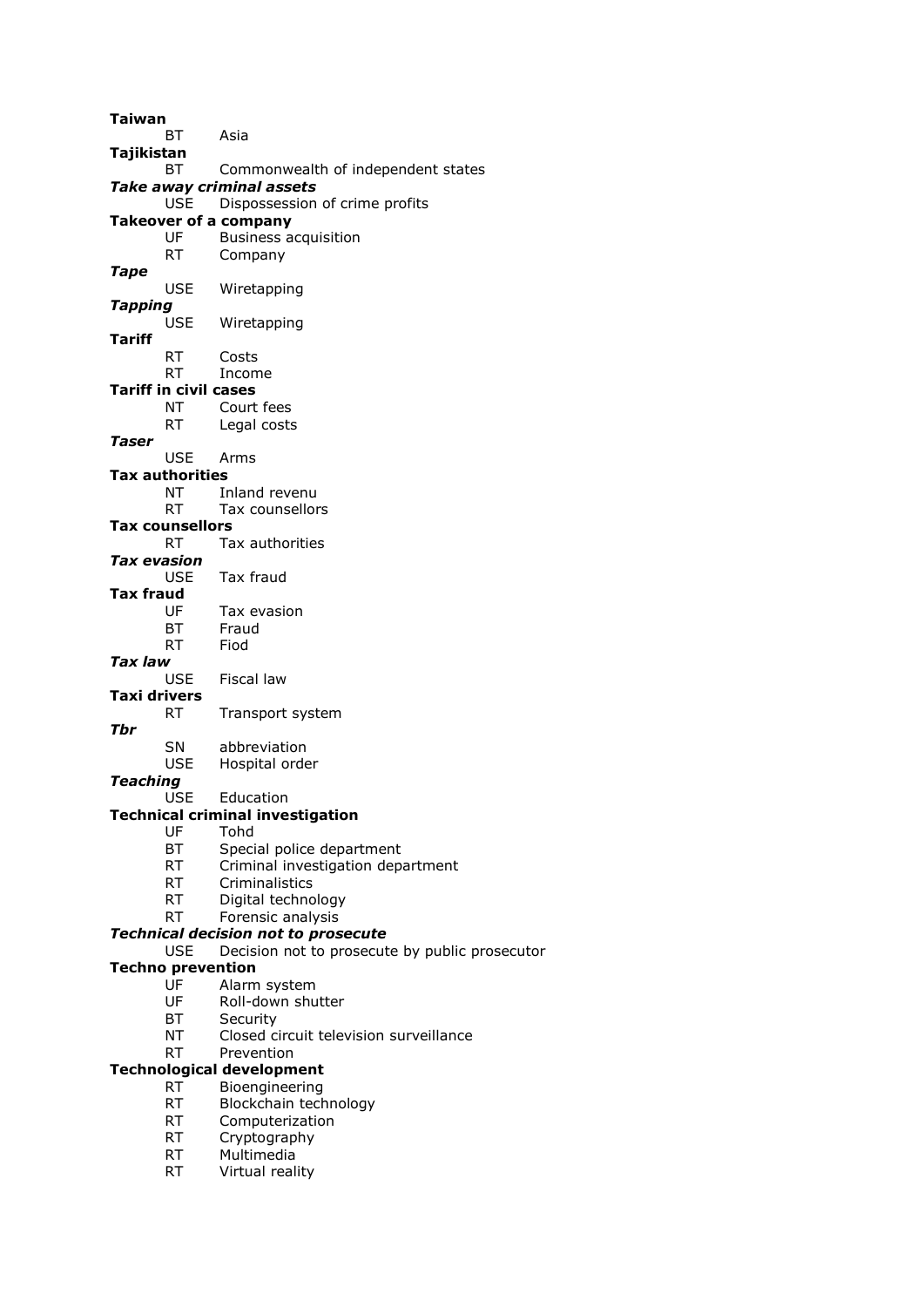#### **Teen-age drop-outs**

- RT Juvenile delinquents
- RT Juveniles
- RT Youth at risk

## **Telecommunication**

#### NT Edi

- NT Mobile telecommunication<br>NT Telephone
- Telephone
- RT Ciot
- RT Communication
- RT Satellite
- RT Telemarketing

# **Telemarketing**

- RT Advertisement
- RT Telecommunication

# **Telephone**

- UF Mobile phone
- UF Smart phone
- BT Telecommunication
- RT Mobile telecommunication

#### *Telephone tapping*

- USE Wiretapping
- **Television**
	- BT Media

#### *Temperature*

USE Weather circumstances

#### *Temporary placement under supervision*

SN of juveniles<br>USE Vots Vots

# **Tenancy**

RT Agreement

#### **Tender for a contract**

- UF European tender for a contract
- RT Agreement

# *Termination of life on demand*

# USE Euthanasia

# **Terms of employment**

RT Cla RT Pension scheme

# **Territorial principle**

- - UF Extra territoriality
	- RT Private international law

## **Terrorism**

- NT Attack
- NT Hijacking
- RT Abduction
- RT Crime against the public security
- RT Extremist groups
- RT Hostage taking
- RT Political crime
- RT Radicalization
- RT Right wing extremism
- RT Terrorist unit in prison

## **Terrorist group**

- NT Al qaeda
- RT Extremist groups

#### **Terrorist unit in prison**

- UF Tu
- BT Maximum security prison
- RT Terrorism

#### *Terwee-law*

- USE Compensation order
- *Testament*
	- USE Last will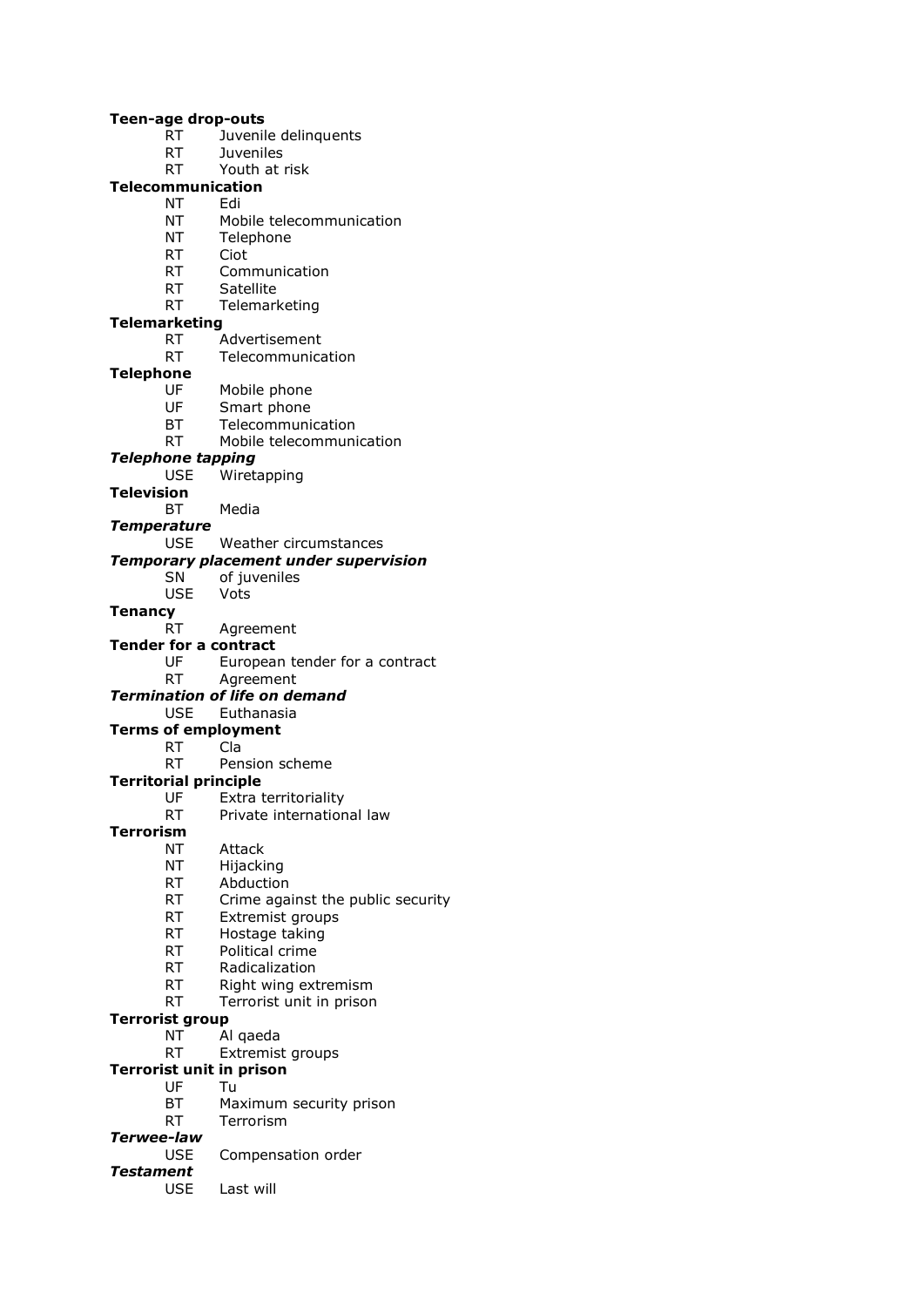| Testimony           | RT                              | Evidence                                            |
|---------------------|---------------------------------|-----------------------------------------------------|
| <b>Text mining</b>  |                                 |                                                     |
|                     | <b>USE</b>                      | Data mining                                         |
| Tgo                 |                                 |                                                     |
|                     | SN                              | abbreviation                                        |
|                     | <b>USE</b>                      | Special team for complex criminal cases             |
| Theft               | UF                              | Virtual theft                                       |
|                     | ВT                              | Property crime                                      |
|                     | NT                              | Art theft                                           |
|                     | NΤ                              | Bicycle theft                                       |
|                     | NT                              | Burglary                                            |
|                     | NT                              | Car theft                                           |
|                     | NT                              | Robbery                                             |
|                     | NT                              | Shoplifting                                         |
|                     | NT                              | Theft by employees                                  |
|                     | NT                              | Theft from cars                                     |
|                     | RT                              | Handling stolen goods                               |
|                     | RT                              | Kleptomania                                         |
|                     | Theft by employees<br><b>BT</b> | Theft                                               |
|                     | RT.                             | <b>Business</b>                                     |
|                     | RT                              | Retail crime                                        |
|                     | Theft from cars                 |                                                     |
|                     | BТ                              | Theft                                               |
|                     | Theft of a car                  |                                                     |
|                     |                                 | USE Car theft                                       |
|                     | Theft of car parts              | <b>Therapeutic community</b>                        |
|                     | RT                              | Treatment                                           |
| <b>Therapy</b>      |                                 |                                                     |
|                     | SN                              | for prisoners                                       |
|                     | <b>USE</b>                      | Treatment                                           |
| Thesis              |                                 |                                                     |
|                     | <b>Third countries</b><br>RT.   | Third country nationals                             |
|                     |                                 | <b>Third country nationals</b>                      |
|                     | BT                              | Aliens                                              |
|                     | RT                              | Residence permit                                    |
|                     | RT                              | Third countries                                     |
| <b>Third party</b>  |                                 |                                                     |
|                     |                                 | <b>Third party objection</b>                        |
| <b>Third pillar</b> | <b>USE</b>                      | Objection                                           |
|                     | <b>SN</b>                       | of the EU-treaty                                    |
|                     | ВT                              | Ec                                                  |
|                     | RT                              | European criminal law                               |
|                     | RT                              | European police cooperation                         |
|                     | RT                              | European union                                      |
|                     | <b>RT</b>                       | Mutual legal assistance                             |
| Threat              | RT                              | Police and judicial cooperation in criminal matters |
|                     | SΝ                              | of persons                                          |
|                     | UF                              | bomb scare                                          |
|                     | UF                              | Intimidation                                        |
|                     | ВT                              | Crime against personal freedom                      |
|                     | RT                              | Extortion                                           |
|                     | RT                              | Stalking                                            |
|                     | <b>Threat analysis</b><br>RT    |                                                     |
|                     | RT                              | Information system<br>Risk analysis                 |
| <b>Threat level</b> |                                 |                                                     |
|                     | RT.                             | Alertness call                                      |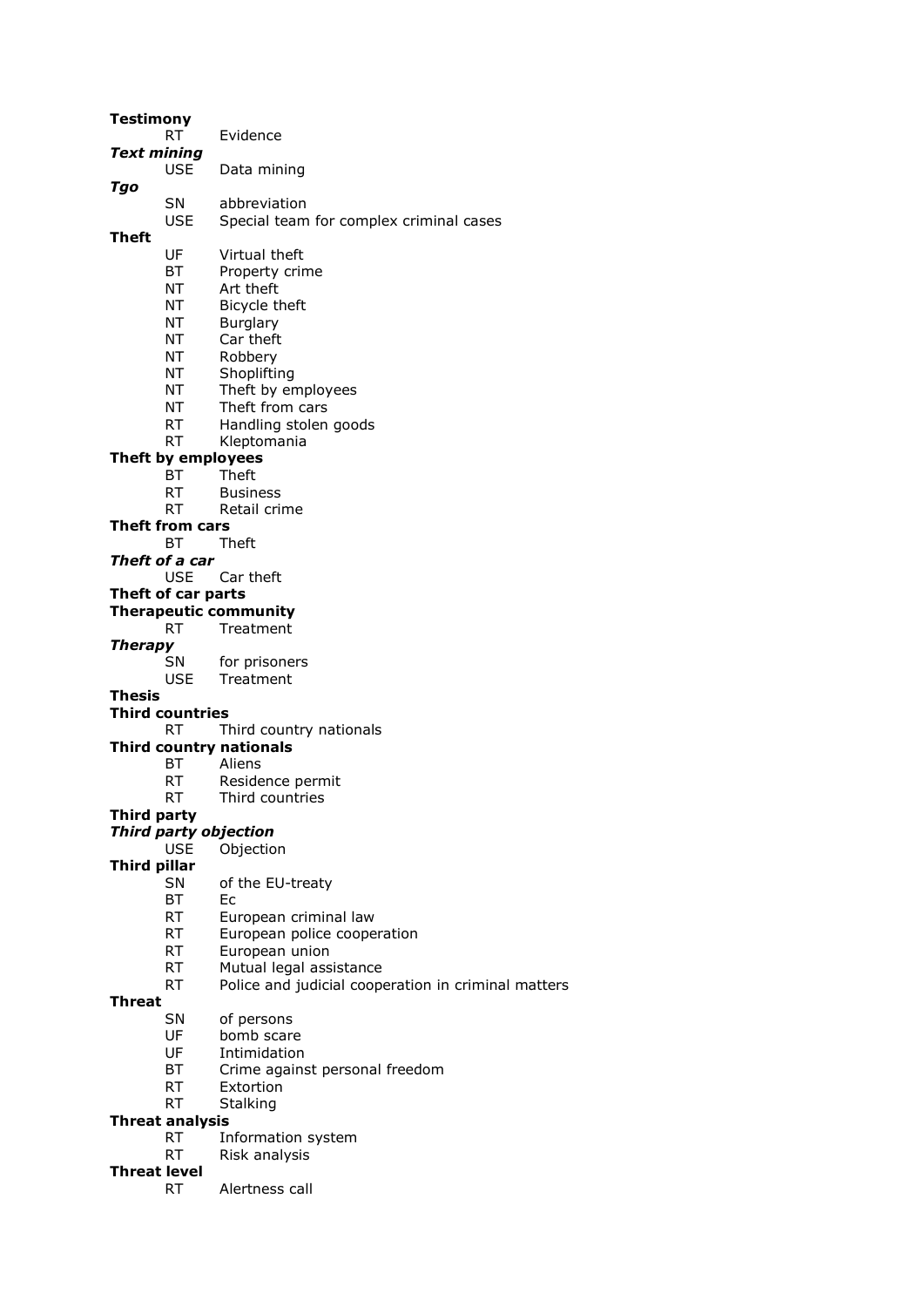RT Nctv RT Public security *Threat of punishment* USE Deterrence **Three-way consultation** RT Command of police RT Regional police *Time for reflection* USE Cooling-down period **Time period** RT Length of time RT Period for appeal RT Time to be ready **Time to be ready** RT Time period *Tip-off money* USE Reward *Tit for tat* SN Instant punishment after an offence USE Transaction by the police *Tohd* SN abbreviation USE Technical criminal investigation **Tollerance** RT Legalization **Tort** NT Unlawful act by government agency RT Relativity doctrine RT Risk acceptance **Tourism** RT Child sex tourism RT Recreation **Tourists** RT Drug tourism RT Leisure activities RT Night-life crime RT Travelers *Town hall* USE Public building *Tracker dog* USE Police dog **Trade** UF International trade NT Electronic commerce NT Export RT Unfair trading practice *Trade in growth hormones* USE Hormone trafficking **Trade in human organs** BT Illegal trade **Trade union** UF Civil servants union NT Police union **Traffic** SN on the road RT Road traffic act RT Transport **Traffic accident** BT Accident **Traffic behaviour** UF Driving behaviour BT Behaviour **Traffic crime** NT Driving while intoxicated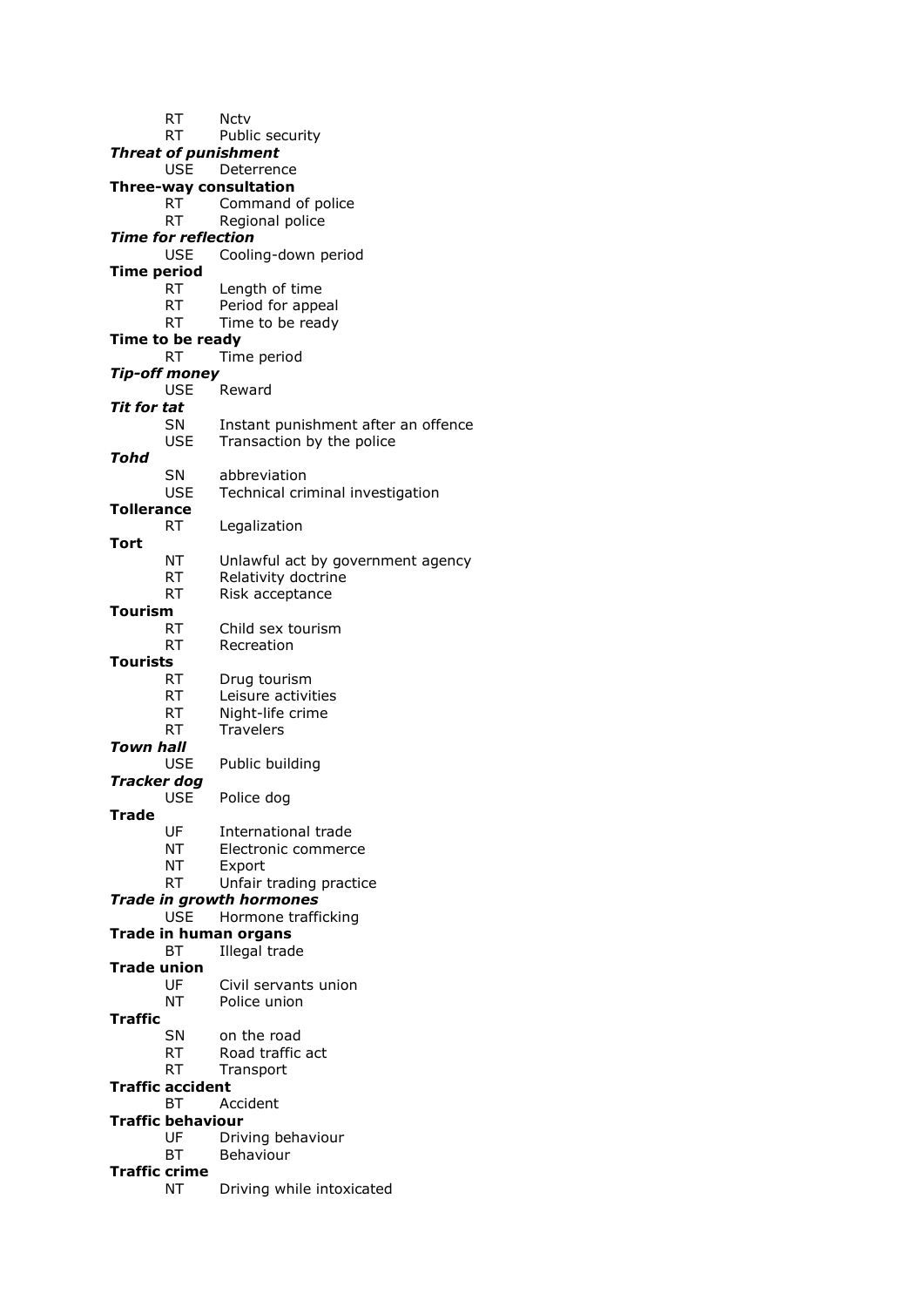- NT Hit-and-run accident
- NT Traffic offence
- RT Culpable homicide
- RT Disqualification from driving
- RT Points system

# **Traffic department**

## *Traffic enforcement*

USE Traffic enforcement by police

# **Traffic enforcement by police**

- UF Traffic enforcement
- BT Police matter
- RT Alcohol testing
- RT Ilt
	- RT Speed check
	- RT Traffic wardens
- **Traffic fine**
	- BT Fine
	- RT Law dealing with traffic offences
	- RT Traffic offence
- **Traffic in children**
	- BT Human trafficking

## *Traffic licensing authority*

USE Ilt

#### **Traffic offence**

- UF Parking offence
- UF Speeding offence
- BT Traffic crime
- NT Driving without a licence
- RT Law dealing with traffic offences
- RT Traffic fine

#### **Traffic safety**

RT Public security

#### **Traffic safety course**

- BT Alternative punishment
- RT Driver course

#### **Traffic wardens**

- BT Special police department
- RT Traffic enforcement by police

#### **Trafficking in women**

- BT Human trafficking
- RT Marriage of convenience

## RT Prostitution

## **Trailer park residents**

- RT Gypsies
- *Trainee judge*
	- USE Law officer under training
- *Traineeship*
	- USE Practical training

#### *Training centre for prison guards*

USE Education for prison guards

#### *Tramps*

#### USE Homeless people

#### **Transaction by the police**

- UF Police transaction
- UF Tit for tat
- BT Fine order

# **Transfer**

- SN of prisoners
- RT Prisoner selection

## **Transfer of enforcement of sanctions**

- UF Enforcement of foreign sanctions
	- BT Mutual legal assistance
	- NT Law on mutual recognition and execution of sanctions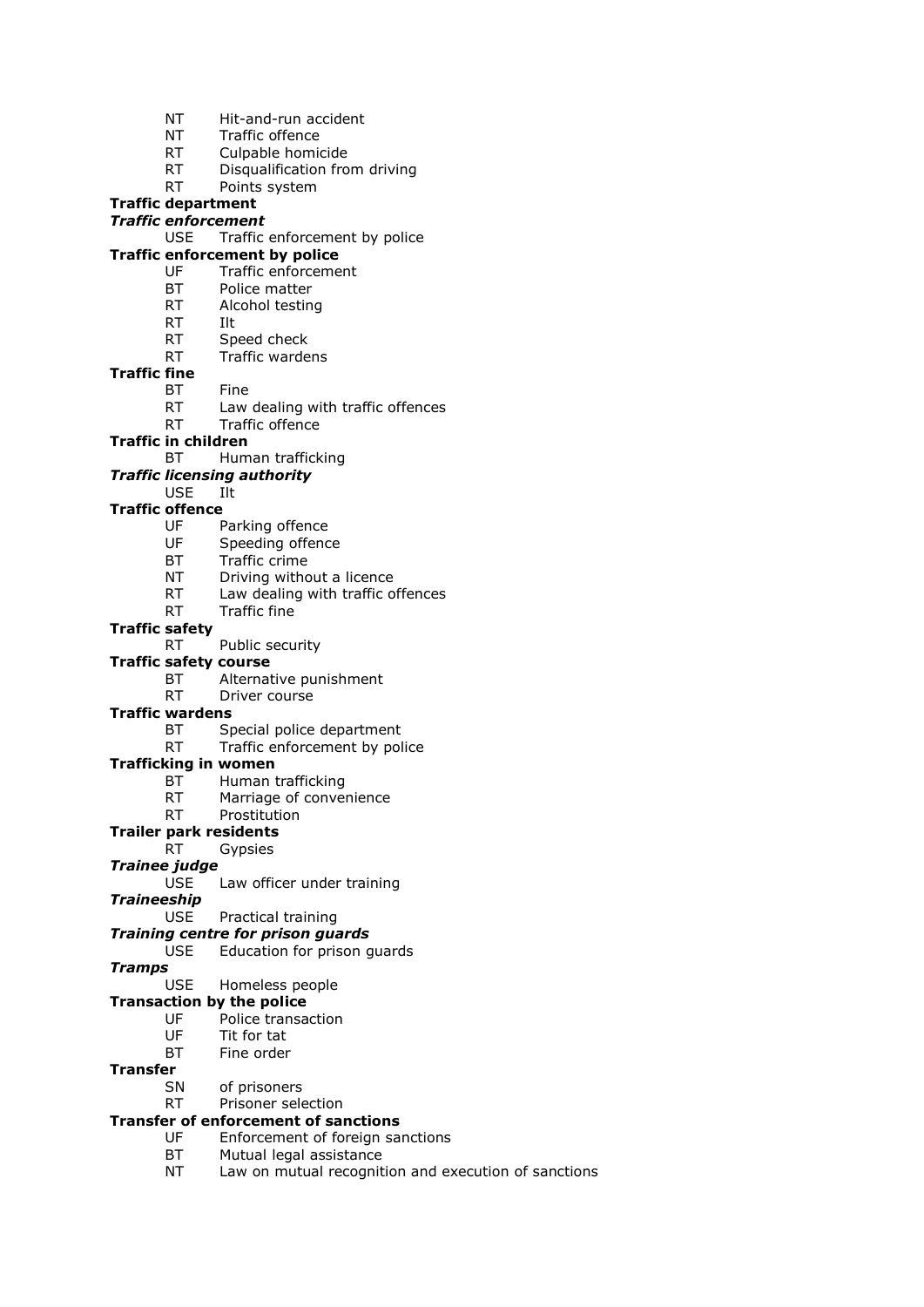| RT<br>RT                      | European financial penalty<br>Execution of punishment         |
|-------------------------------|---------------------------------------------------------------|
| Transit                       |                                                               |
| USE                           | Transport                                                     |
| <b>Translators</b>            |                                                               |
| SN                            | in criminal proceedings                                       |
| RT                            | Interpreters                                                  |
| <b>USE</b>                    | <b>Transnational cooperation</b><br>International cooperation |
| <b>Transnational crime</b>    |                                                               |
| USE                           | International crime                                           |
| <b>Transport</b>              |                                                               |
| UF                            | Transit                                                       |
| RT                            | Traffic                                                       |
| <b>USE</b>                    | <b>Transport and communications inspectorate</b><br>Ilt       |
| <b>Transport of prisoners</b> |                                                               |
| UF                            | Prisoner transportation                                       |
| <b>Transport system</b>       |                                                               |
| NT                            | Public transport                                              |
| NT                            | Shipping                                                      |
| RT                            | Ilt                                                           |
| RT                            | Taxi drivers                                                  |
| <b>Transseksualism</b><br>ВT  | Sexuality                                                     |
| Travel ban                    |                                                               |
| UF                            | Voyage ban                                                    |
| ВT                            | Restriction of freedom                                        |
| <b>Travelers</b>              |                                                               |
| UF                            | Commuters                                                     |
| UF                            | Passengers                                                    |
| RT<br><b>Treatment</b>        | <b>Tourists</b>                                               |
| SN                            | of delinquents                                                |
| UF                            | Therapy                                                       |
| ΝT                            | Behaviour therapy                                             |
| ΝT                            | Family therapy                                                |
| ΝT                            | Group therapy                                                 |
| ΝT                            | Physical treatment                                            |
| ΝT                            | Psychopharmacy                                                |
| NΤ                            | Sociotherapy                                                  |
| RT<br>RT.                     | Compulsory treatment<br>Resocialization                       |
| RT                            | Therapeutic community                                         |
| <b>Treaty</b>                 |                                                               |
| ΝT                            | Association agreement                                         |
| RT                            | International treaty                                          |
| RT                            | Legislation                                                   |
| RT                            | Protocol                                                      |
| RT<br><b>Treaty of Dublin</b> | Ratification                                                  |
| <b>USE</b>                    | Dublin regulation                                             |
| <b>Treaty of Geneva</b>       |                                                               |
| <b>USE</b>                    | Human rights                                                  |
| <b>Troubled persons</b>       |                                                               |
| USE                           | Mentally disturbed people                                     |
| <b>Truancy</b><br><b>USE</b>  | Absence from school                                           |
| <b>Trusted third party</b>    |                                                               |
| RT                            | Digital signature                                             |
| RT                            | Electronic commerce                                           |
| RT                            | Electronic financial traffic                                  |
| Trustees                      |                                                               |
| RT                            | Adjudication order                                            |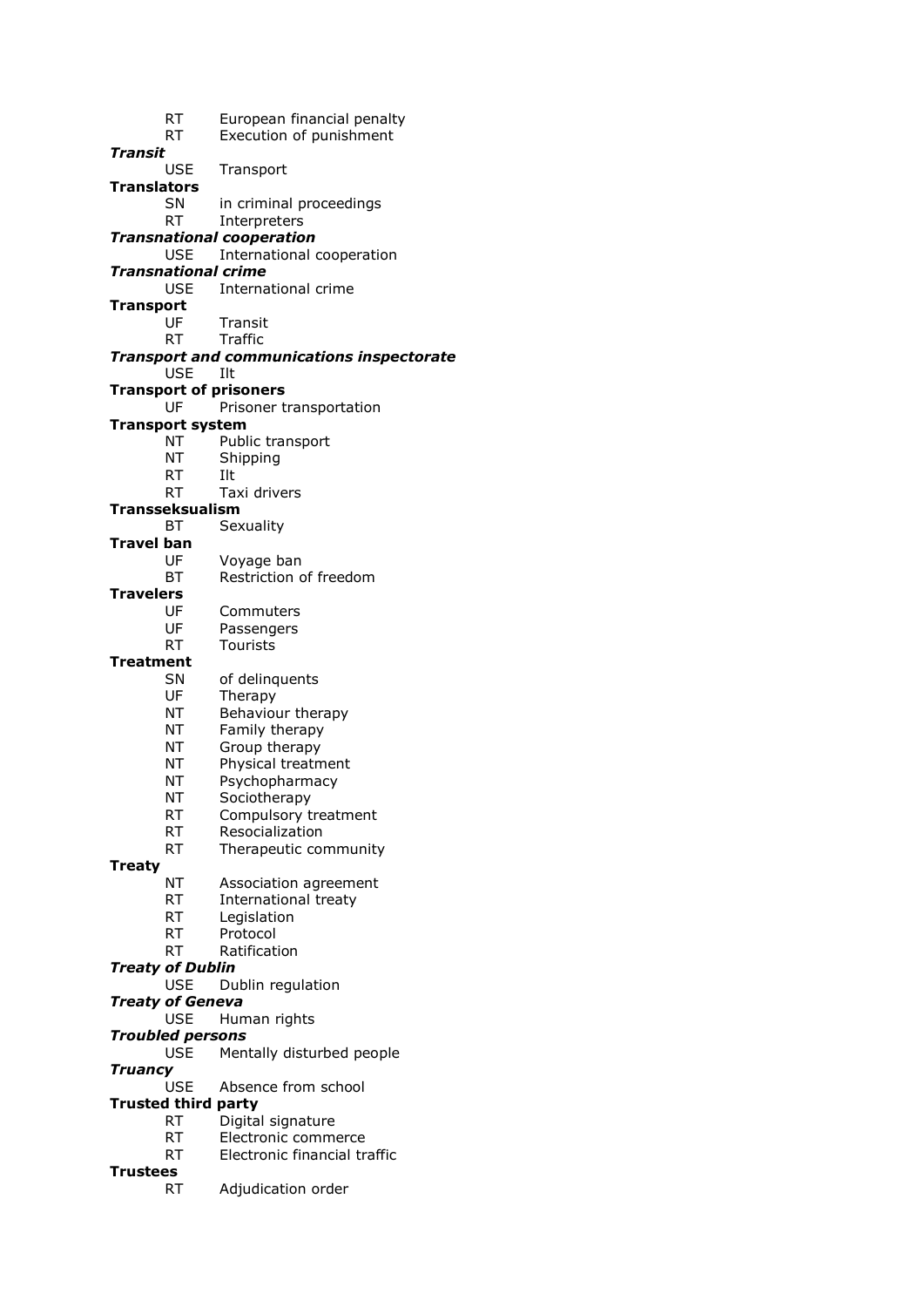*Truth drug* USE Lie detector *Tu* SN abbreviation<br>USE Terrorist unit Terrorist unit in prison **Turkey** BT Middle East **Turks** BT Ethnic groups *Turning of the year* USE New years eve *Typology* USE Classification **Ukraine** BT Commonwealth of independent states **Ultimate responsibility** RT Liability *Unclaimed estate* USE Legacy **Undercover agents** RT Infiltration RT Method of investigation *Undercover work* USE Infiltration **Underground banking** UF Illegal banking RT Banking RT Informal economy RT Money laundering *Undermining crime* USE Organized crime **Undesirable alien declaration** RT Aliens RT Expulsion *Undocumented aliens* USE Illegal aliens **Unemployment** BT Labour market RT Employment **Unemployment and crime** SN unemployment as cause of crime BT Socio-economic conditions **Unfair trading practice** UF Advertisement fraud UF Aquisition fraud RT Canvassing RT Consumer protection RT Deal RT Fraud RT Illegal trade RT Trade **Unidroit** BT Igo *United Kingdom* USE Great Britain **United nations** BT International organization NT Ilc RT Iccpr **United States** BT North America **Universality principle** RT Human rights RT Prosecution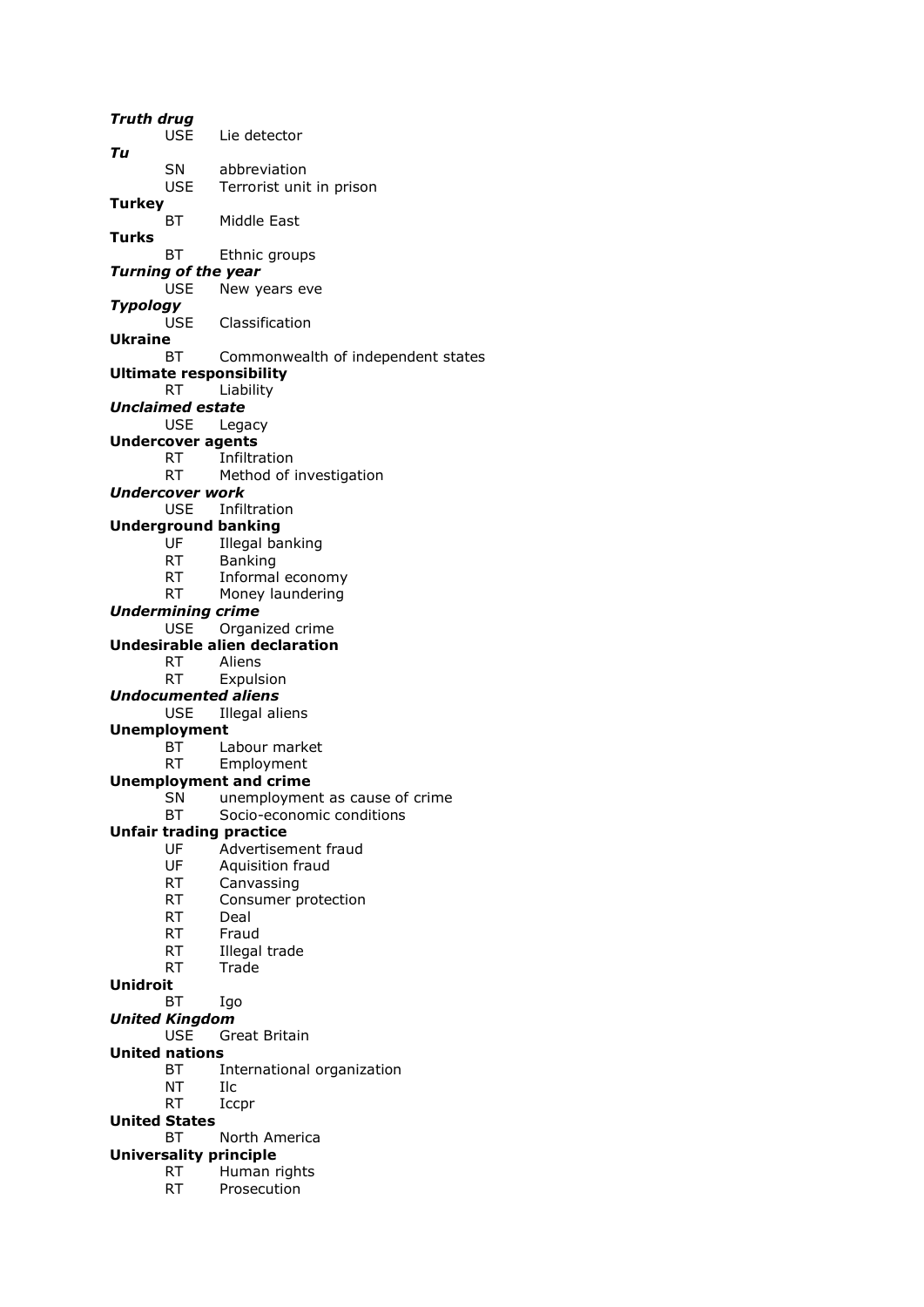**University** RT Education RT Science RT Students **Unlawful act by government agency** BT Tort<br>RT Adm Administrative damage compensation **Unlawful placement of children in families** RT Illegal adoption **Unlawfulness** BT Circumstances of the offence **Unmarried mothers** BT Mothers *Unnatural death* USE Death *Unpaid leave* USE Leave *Unpaid work for the community* USE Community service order **Unreported crime** RT Crime trends RT Victim survey *Unsocial behaviour* USE Deviant behaviour *Urban and rural planning* USE Environmental planning **Urban crime** RT Environment *Urban design* USE Environmental design **Urban policy** RT Administrative prevention RT Integral security RT Neighbourhood prevention RT Neighbourhood watch RT Prevention policy *Urbanization* USE Citification *Urine test* USE Drug test **Uruguay** BT South America **Use of arms** SN by delinquents UF Use of fire arms RT Use of violence **Use of arms by police** UF Use of tasers by police BT Use of violence by police *Use of fire arms* USE Use of arms *Use of tasers by police* USE Use of arms by police **Use of violence** RT Use of arms **Use of violence by police** NT Use of arms by police RT Complaints about police RT Violence instruction **Usefulness of statistics** RT Statistical method *Ushers* USE Bailiffs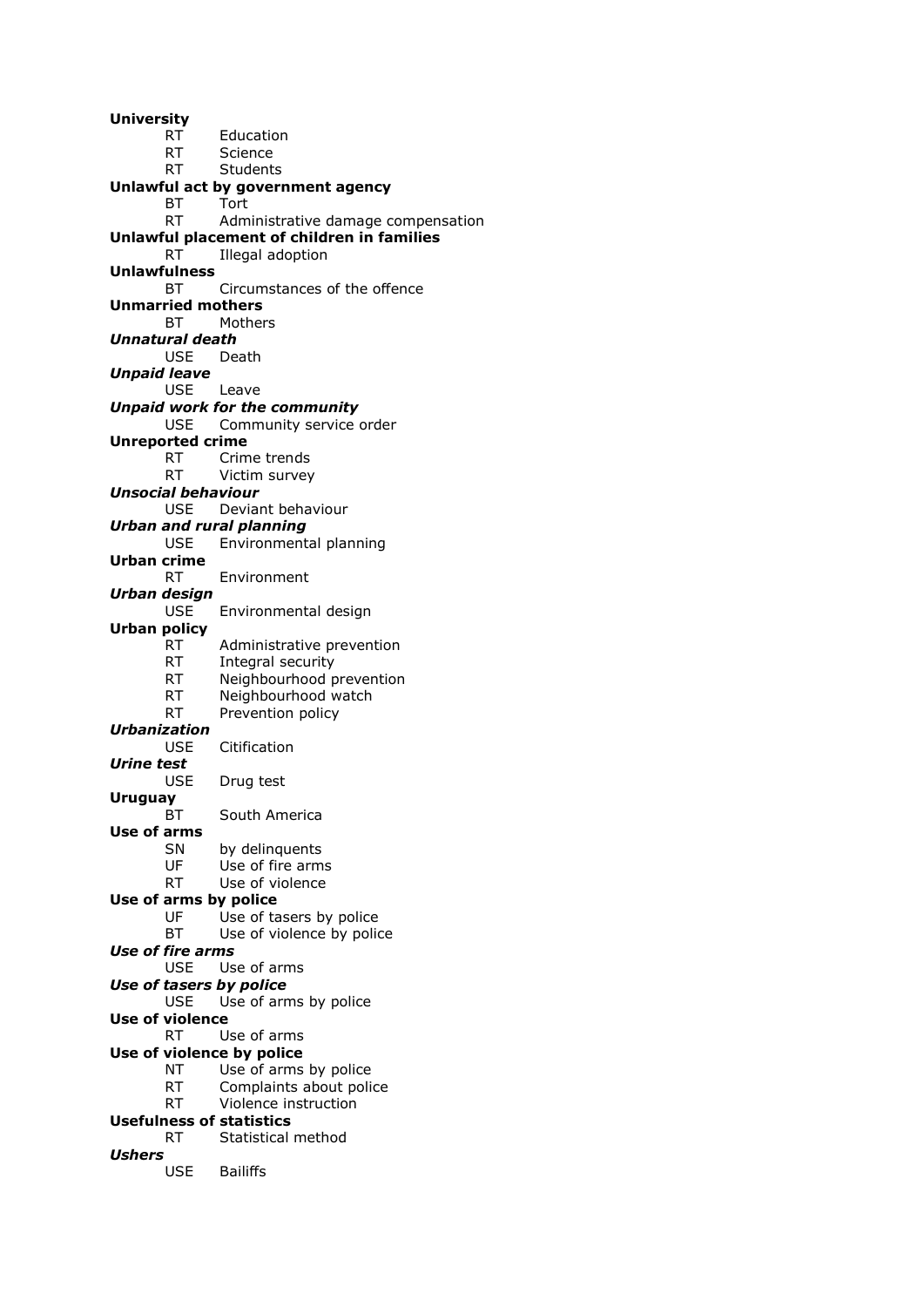*Ussr* SN abbreviation USE Commonwealth of independent states **Utility company** *Vagabondage* USE Beggary **Vandalism** Destruction UF Material dammage NT Graffiti RT Arson RT Football hooliganism **Vehicle identification** BT Identification method *Verdict* **Judgement Verification** RT Adjudication order RT Identification **Vice squad** BT Special police department **Victim assistance** NT Confrontation victim/offender NT Police victim services NT Victim assistance project RT Assistance RT Claim settlement RT Dispute resolution RT Local victim assistance **Victim assistance helpdesk** BT Organization for victim assistance **Victim assistance project** BT Victim assistance *Victim monitor* USE Victim survey **Victim policy** RT Justice policy **Victim survey** UF Victim monitor RT Crime trends RT Local victim survey RT Poll RT Unreported crime *Victim training* USE Educational project *Victim/offender mediation* USE Negotiation **Victim/offender relation** UF Offender/victim relation RT Victims *Victimization* USE Victims *Victimization risk* USE Risk of victimization **Victimless crime** RT Criminality RT Offence **Victimology** RT Criminology RT Victims

- **Victims**
	- UF Victimization
	- NT Road casualties
	- RT European protection order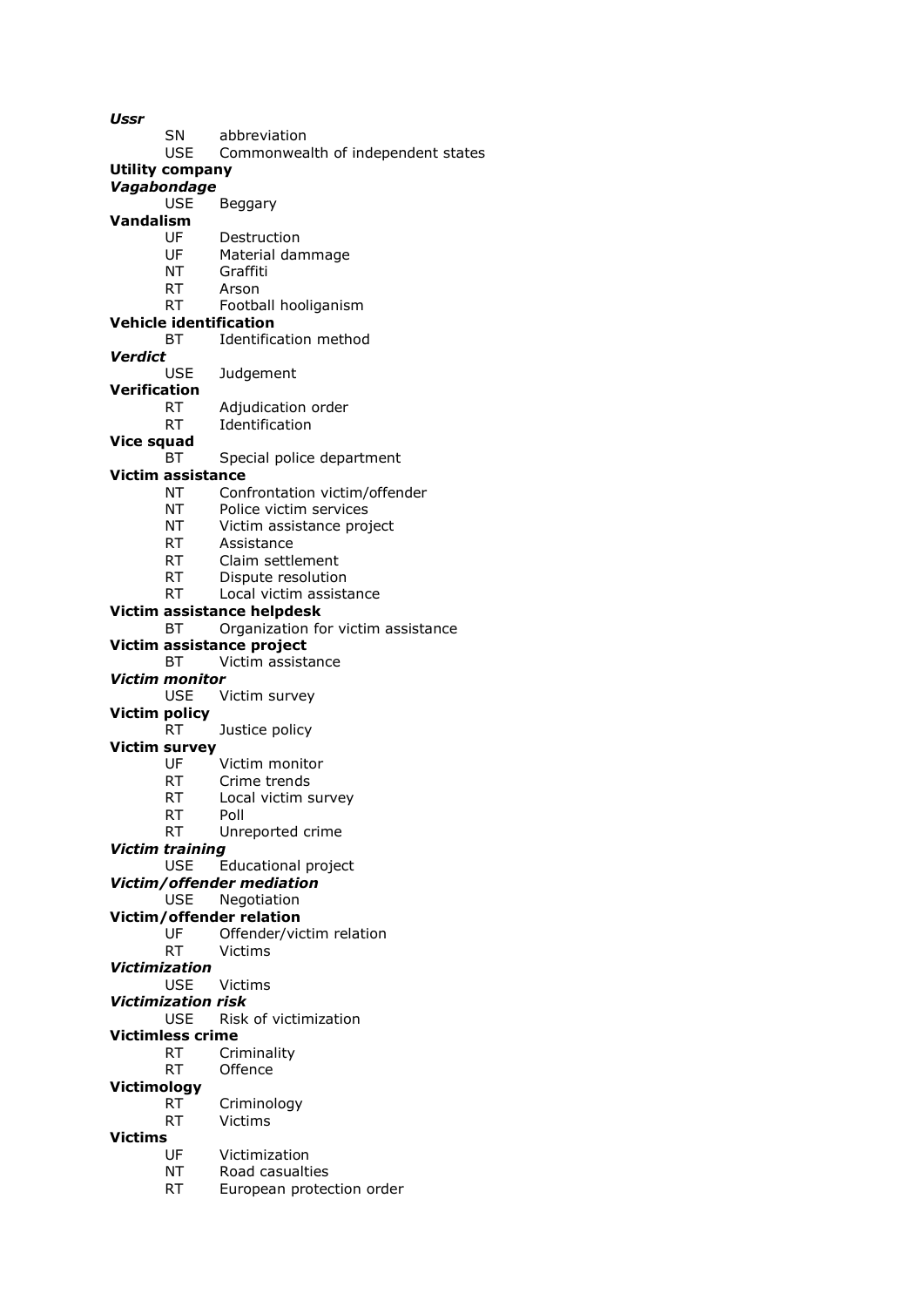- RT Indirect victimization
- RT Injured party
- RT Injury
- RT Multiple victimization
- RT Oral victim impact statement
- RT Risk of victimization
- RT Secondary victimization<br>RT Victim/offender relation
- Victim/offender relation
- RT Victimology

#### **Video**

- BT Audio-visual media
- RT Film

# *Videoconferencing*

#### USE Interrogation by tv connection

**Vietnamese**

BT Ethnic groups

#### *View*

- USE Opinion
- **Vigilante patrol**
	- SN by citizens
	- BT Supervisors
	- RT Neighbourhood prevention

#### **Vigilantism**

- RT Honour related violence
- *Violation of medical secret*
	- USE Violation of professional secret

## *Violation of official secret*

USE Violation of professional secret

#### **Violation of professional secret**

- UF Violation of medical secret
- UF Violation of official secret
- BT Violation of secrecy
- RT Crime by civil servants
- RT Professional secrecy

## **Violation of secrecy**

NT Violation of professional secret

#### **Violence**

- RT Aggression
- RT Domestic violence
- RT Racist violence
- RT Sexual violence

#### **Violence against police**

BT Violence against public officials

# **Violence against public officials**

- NT Violence against police
- RT Public space

# **Violence instruction**

RT Use of violence by police

# *Violent crime*

USE Violent offence

# **Violent offence**

- UF Violent crime
- NT Assault and battery
- NT Culpable homicide
- NT Maltreatment
- NT Manslaughter
- NT Murder
- NT Robbery
- RT Criminal injuries compensation fund
- RT Deprivation of liberty
- RT Homicide
- RT Sexual offence

#### *Virtual money*

USE Digital method of payment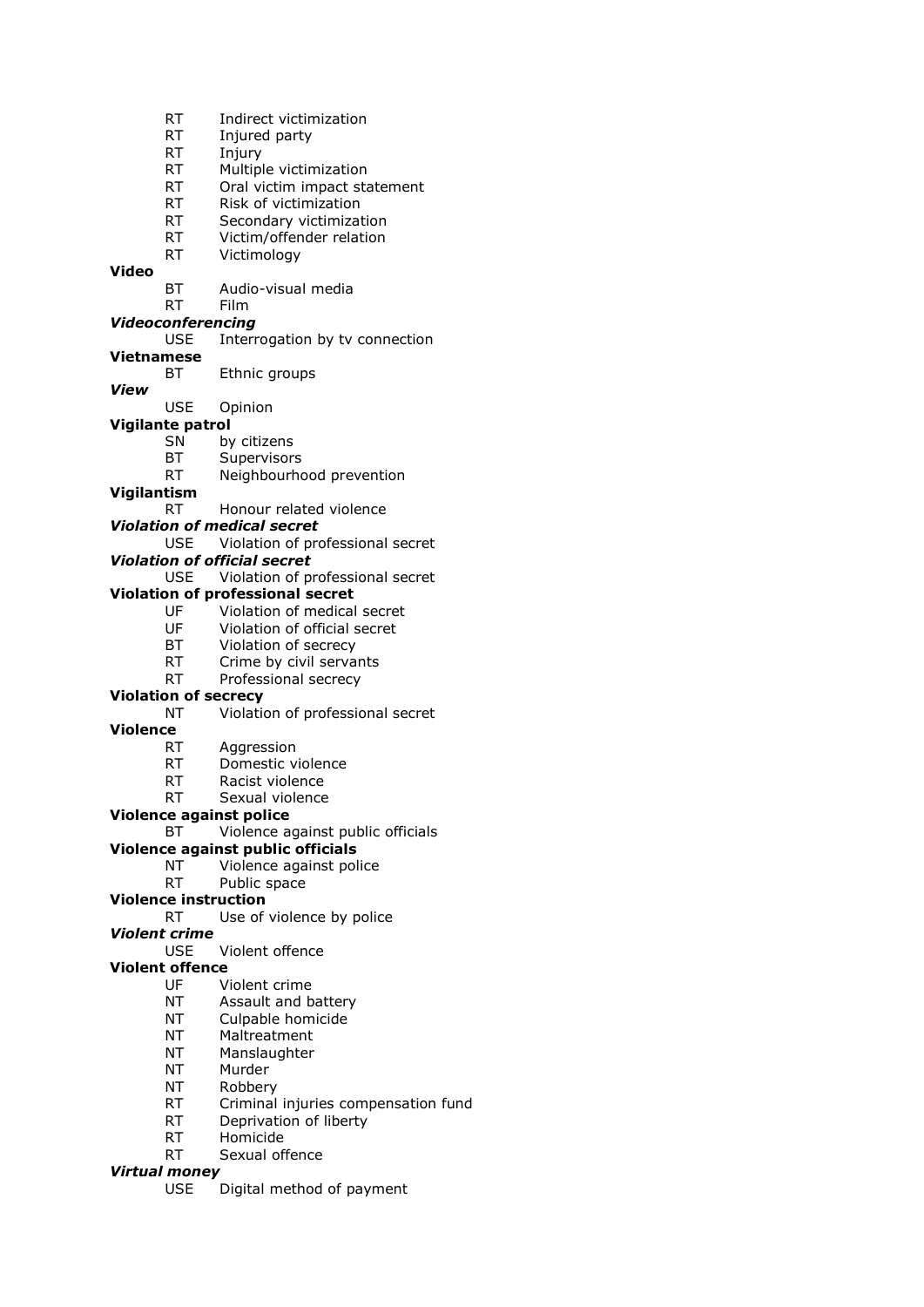|               | <b>Virtual reality</b>       |                                       |
|---------------|------------------------------|---------------------------------------|
|               | RT                           | Audio-visual media                    |
|               | RT                           | Technological development             |
| Virtual theft |                              |                                       |
|               | <b>USE</b>                   | Theft                                 |
| Virus         |                              |                                       |
|               | SN                           | in computers                          |
|               | <b>USE</b>                   | Computer virus                        |
| Visa          |                              |                                       |
|               | RT                           | Admission of aliens                   |
|               | RT                           | Authorisation for temporary stay      |
|               | RT                           | Residence of aliens                   |
|               |                              | <b>Visiting arrangement</b>           |
|               | <b>USE</b>                   | Prison visit                          |
|               | <b>Visitor identity card</b> |                                       |
|               | <b>USE</b>                   | Identity card system                  |
|               | <b>Vocational training</b>   |                                       |
|               | USE.                         | Instruction                           |
| Vog           |                              |                                       |
|               | SN                           | abbreviation                          |
|               | USE.                         | Certificate of good conduct           |
|               | <b>Voluntary police</b>      |                                       |
|               | UF                           | Reserve police personnel              |
|               | ВT                           | Supervisors                           |
|               | RT                           | Police personnel                      |
| Volunteers    |                              |                                       |
| Vots          |                              |                                       |
|               | UF                           | Temporary placement under supervision |
|               | <b>RT</b>                    | Placing under supervision             |
| Voyage ban    |                              |                                       |
|               | <b>USE</b>                   | Travel ban                            |
|               |                              | <b>Vulnerablity analysis</b>          |
|               | <b>RT</b>                    | Information system                    |
|               | RT                           | Risk analysis                         |
| <b>Wage</b>   |                              |                                       |
|               | UF                           | Salary                                |
|               | BT                           | Income                                |
|               | <b>Wanted notice</b>         |                                       |
|               | UF                           | Description of suspects               |
|               | RT                           | Criminal investigation                |
|               | RT                           | Media                                 |
| War crime     |                              |                                       |
|               | UF                           | High treason                          |
|               | RT                           | Crime against humanity                |
|               | <b>War criminals</b>         |                                       |
|               | ВT                           | Delinquents                           |
| Ward          |                              |                                       |
|               | ВT                           | Persons and family law                |
|               | RT                           | Mentoring adults                      |
|               | RT                           | Supervision of the administration     |
|               | <b>Watching prisoners</b>    |                                       |
|               | UF                           | Guarding prisoners                    |
|               | RT                           | Escape                                |
|               | RT                           | Maximum security prison               |
|               | RT                           | Prison officers                       |
|               | <b>Water incident</b>        |                                       |
|               | <b>USE</b>                   | Flood                                 |
|               | <b>Way of litigation</b>     |                                       |
|               | <b>USE</b>                   | Legal proceedings                     |
|               |                              | <b>Weapons and ammunition act</b>     |
|               | UF                           | Wwm                                   |
|               | <b>RT</b>                    | Arms                                  |
|               |                              | <b>Weather circumstances</b>          |
|               | UF                           | Temperature                           |
|               |                              |                                       |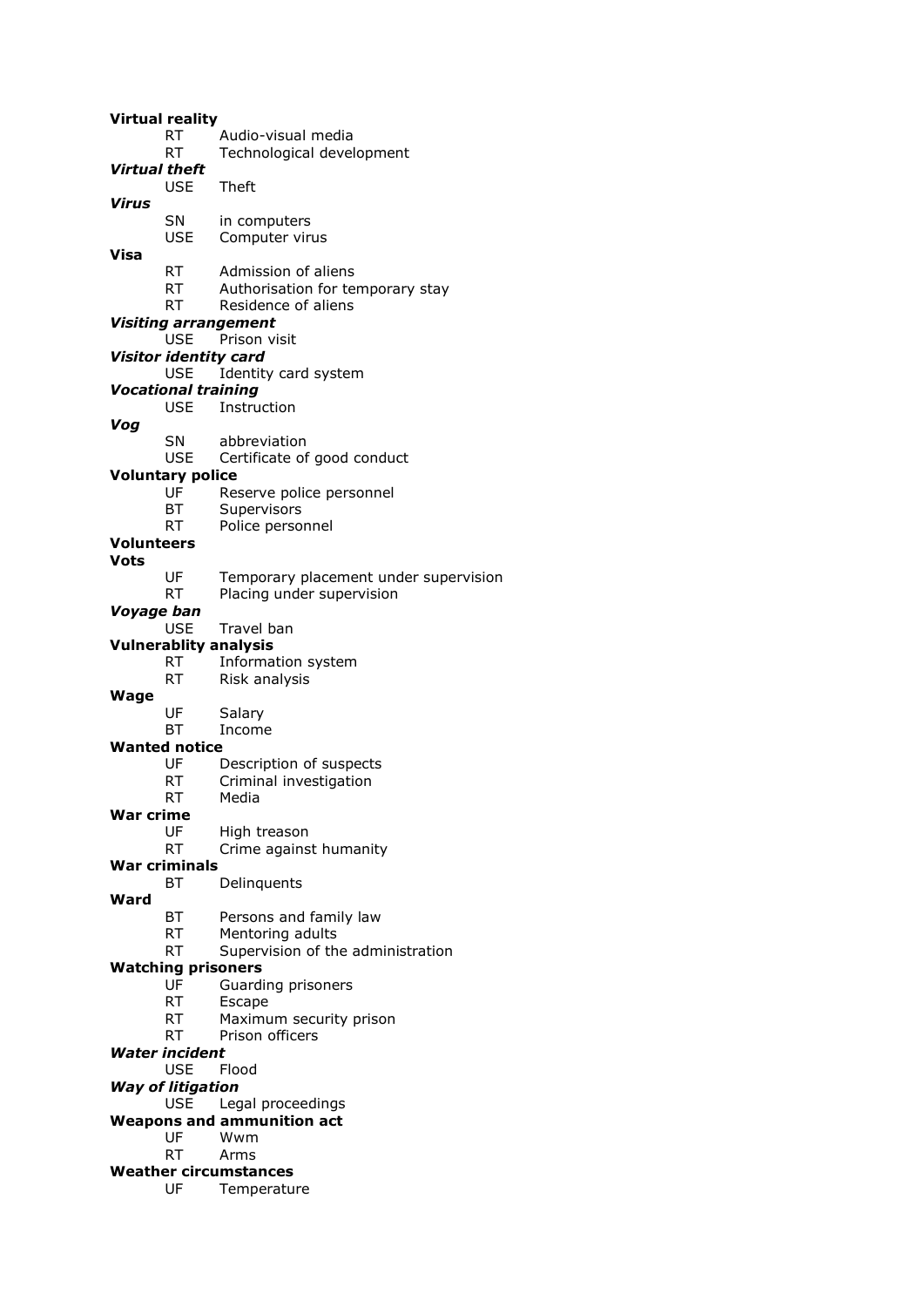*Weed cultivation* USE Drug cultivation **Weigh of interests** *Welfare fraud* USE Social security fraud **Welfare state** RT Prosperity<br>RT Social insul Social insurance *Welfare workers* USE Social workers **Well-being** RT Health *West Germany* USE Federal Republic of Germany **Western Europe** BT Europe NT Austria NT Belgium NT France NT Germany NT Great Britain NT Greece NT Ireland NT Italy NT Liechtenstein NT Luxembourg NT Malta NT Portugal NT Scandinavia NT Spain NT Switzerland **White-collar crime** RT Business crime RT Crime by civil servants RT Fraud RT Governmental crime *Will* USE Last will **Willingness to report a crime**<br>UE Preparedness to u Preparedness to report **Wiretapping** SN in criminal investigation UF Directional microphone UF Tape<br>UF Tappi **Tapping** UF Telephone tapping BT Method of investigation RT legally privileged conversation RT Notification to suspects **Witness protection** RT Anonymous witnesses RT Crown witnesses RT Personal protection **Witnesses** UF Eyewitnesses

- NT Anonymous witnesses
- NT Child witnesses
- NT Crown witnesses

#### **Wjsg**

- SN abbreviation
- UF Judicial data and criminal records act
- RT General data protection regulation
- RT Judicial documentation
- RT Protection of personal data act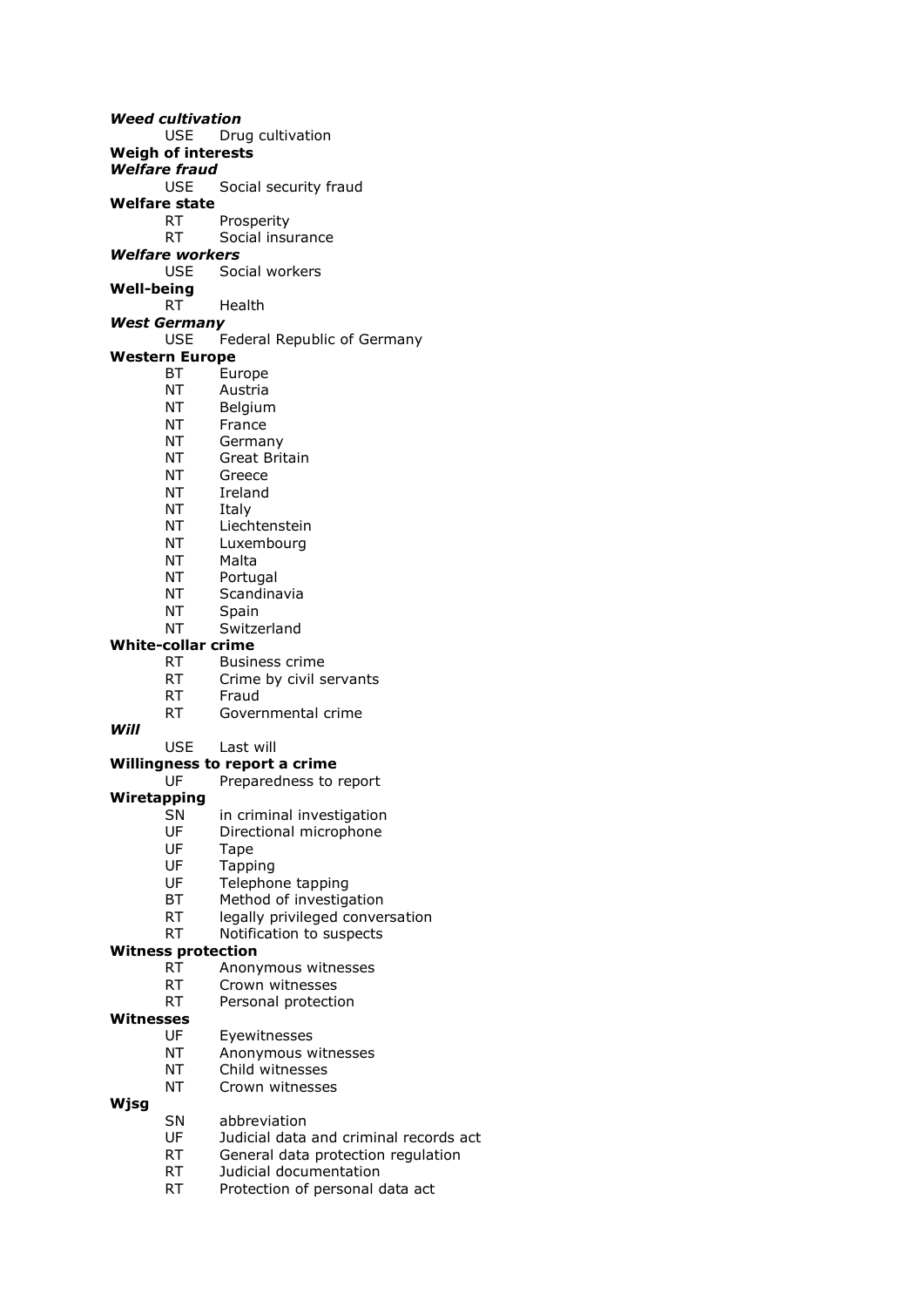#### **Wodc**

- SN abbreviation
- UF Research and Documentation Centre
- BT Ministry of justice and security
- BT Research institute
- RT Criminological institute

# **Women**

- Girls
- NT Mothers
- RT Emancipation
- RT Female delinquents
- RT Female police officers
- RT Female prison personnel
- RT Female prisoners
- RT Female workers
- RT Sex

#### **Women's prison**

- BT Prison
	- RT Female prisoners
- *Work by prisoners*
	- USE Prison labour
- **Work force**

RT Police strength

- *Work leave*
	- USE Leave of absence
- *Work satisfaction*
	- USE Job satisfaction

#### **Working conditions**

- UF Occupational hazard
- UF Working environment
- BT Personnel matters
- NT Pressure of work
- RT Absence through illness
- RT Inspectorate szw
- RT Smoking policy
- RT Stress

## *Working environment*

- USE Working conditions
- *Workload*
	- Caseload

#### **Written directive**

- RT Euthanasia
- *Wvw*

#### SN abbreviation

USE Road traffic act

#### *Wwm*

**Xtc**

SN abbreviation

# USE Weapons and ammunition act

- SN abbreviation
- BT Synthetic drugs

# *Young adults*

- USE Adults
- *Youngsters*
	- USE Juveniles

#### *Youth*

USE Juveniles

#### **Youth assistance**

- RT Assistance
- RT Child protection
- RT Diagnostics
- RT Health care inspectorate
- RT Youth welfare